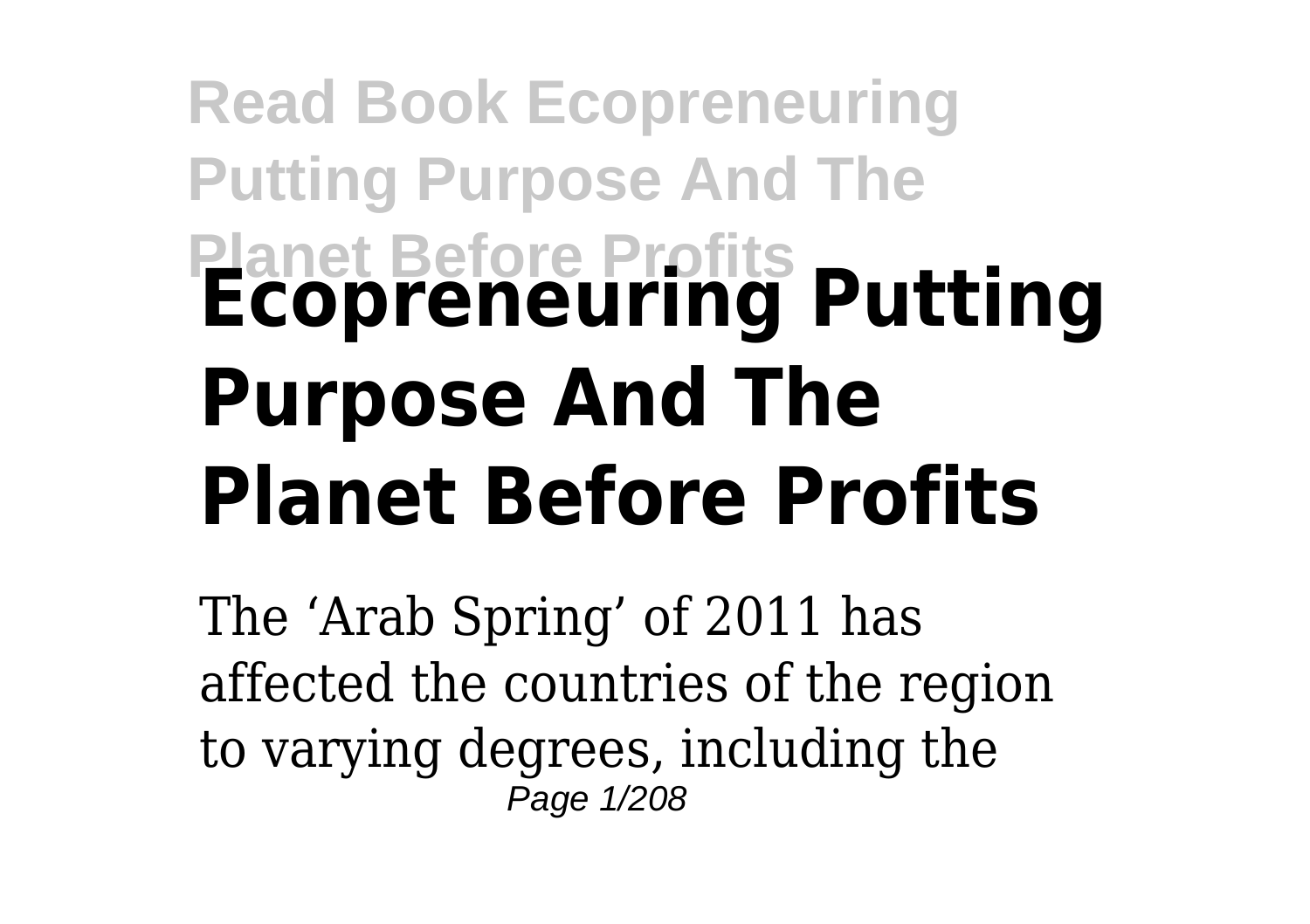**Read Book Ecopreneuring Putting Purpose And The Palaceuse Gulf Cooperation Council (GCC)** members, comprising Saudi Arabia, Kuwait, Qatar, the United Arab Emirates, Oman and Bahrain. The GCC has become a significant regional bloc playing a vital economic and political role far beyond its shores, given its Page 2/208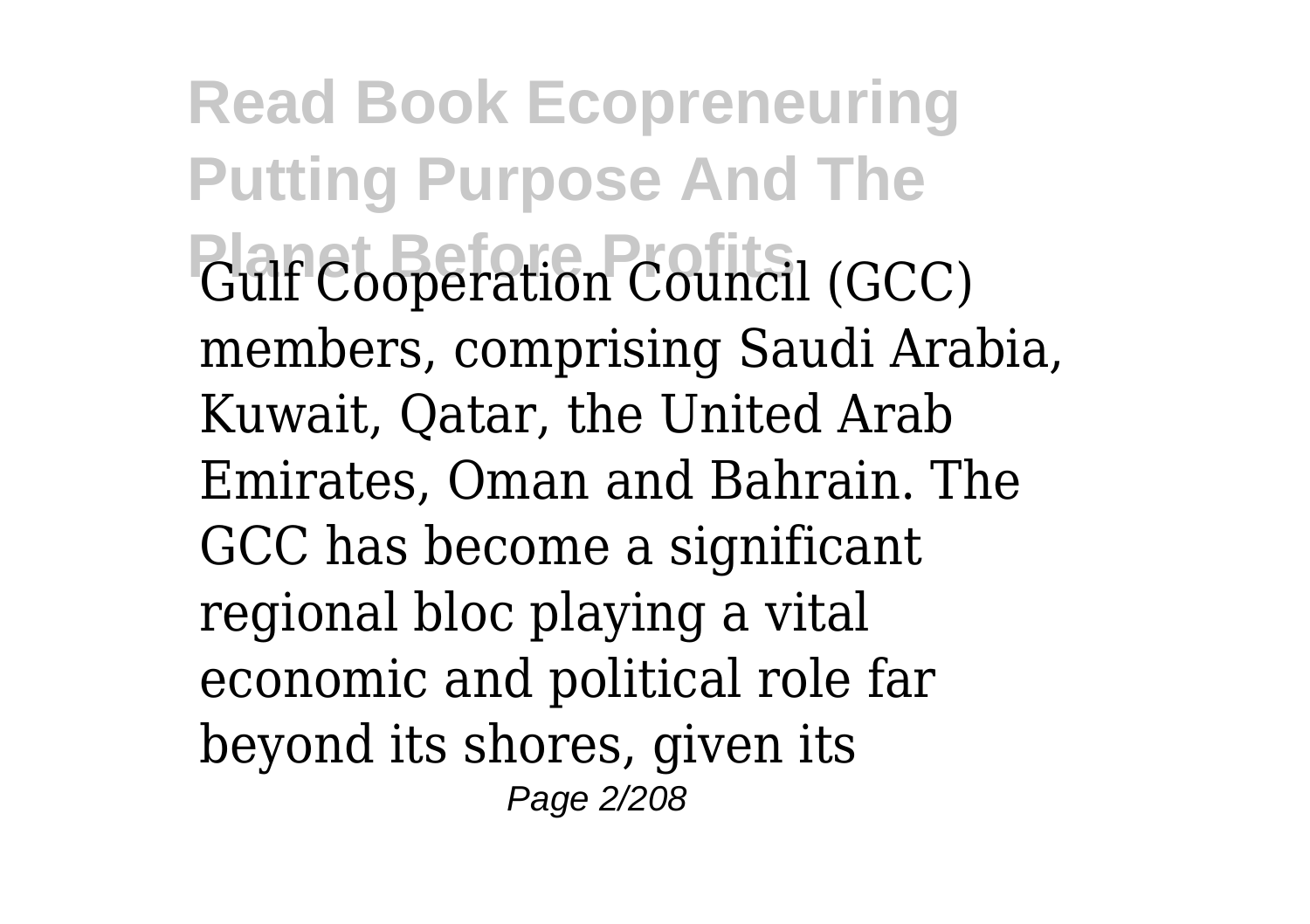**Read Book Ecopreneuring Putting Purpose And The Planet Before Profits** geopolitical strategic location, a preponderance of global energy reserves and a major international player through the use of accumulated financial reserves. A new Gulf is rising, one that is more self assertive, looking to expand its membership to other Arab countries Page 3/208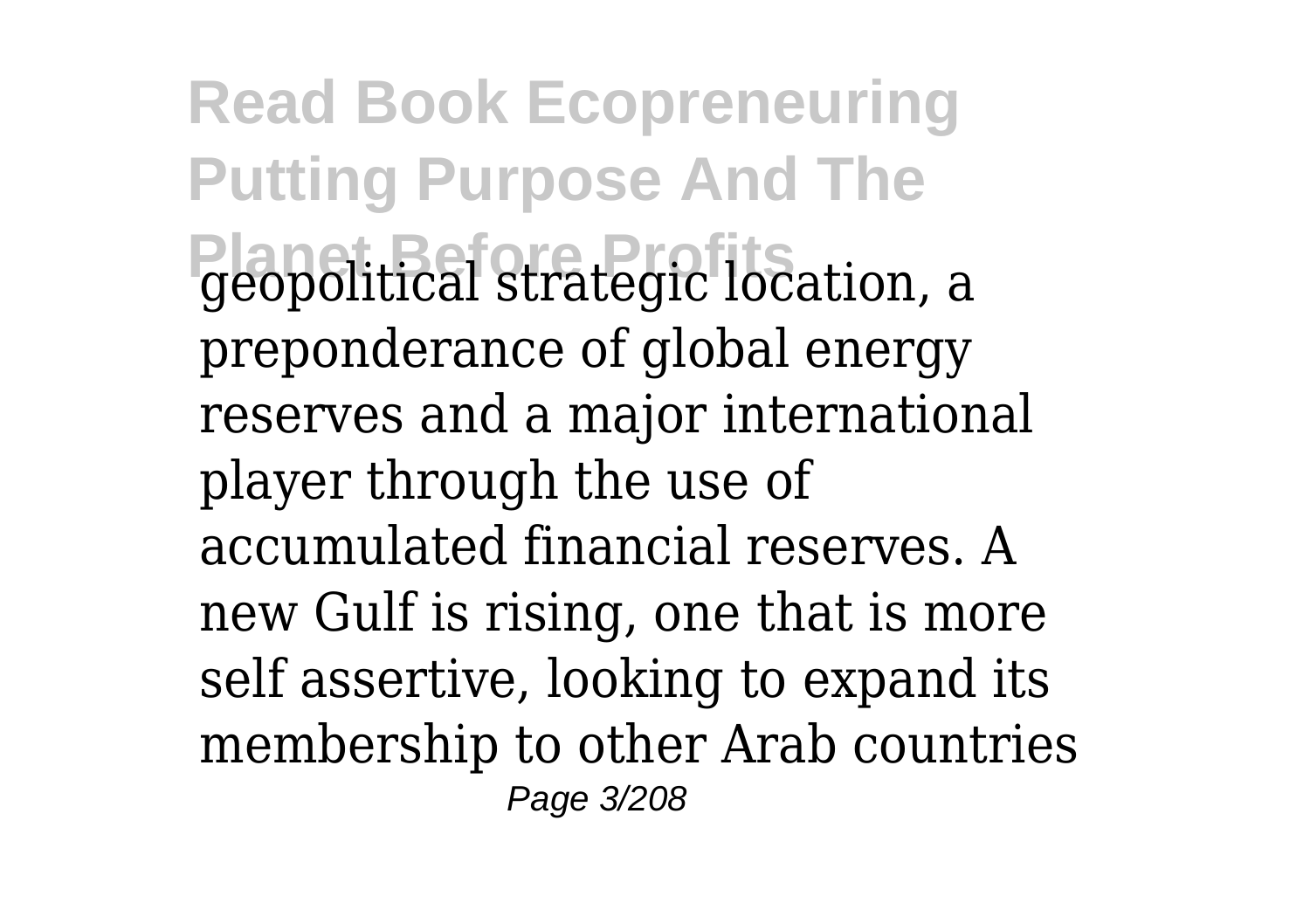**Read Book Ecopreneuring Putting Purpose And The Planet Before and Morocco, while at** the same time strengthening the bloc's relationship with current and emerging trading and strategic partners in Europe, USA and Asia. Regional and international realities, especially the uncertainties unleashed by the 'Arab Spring', are Page 4/208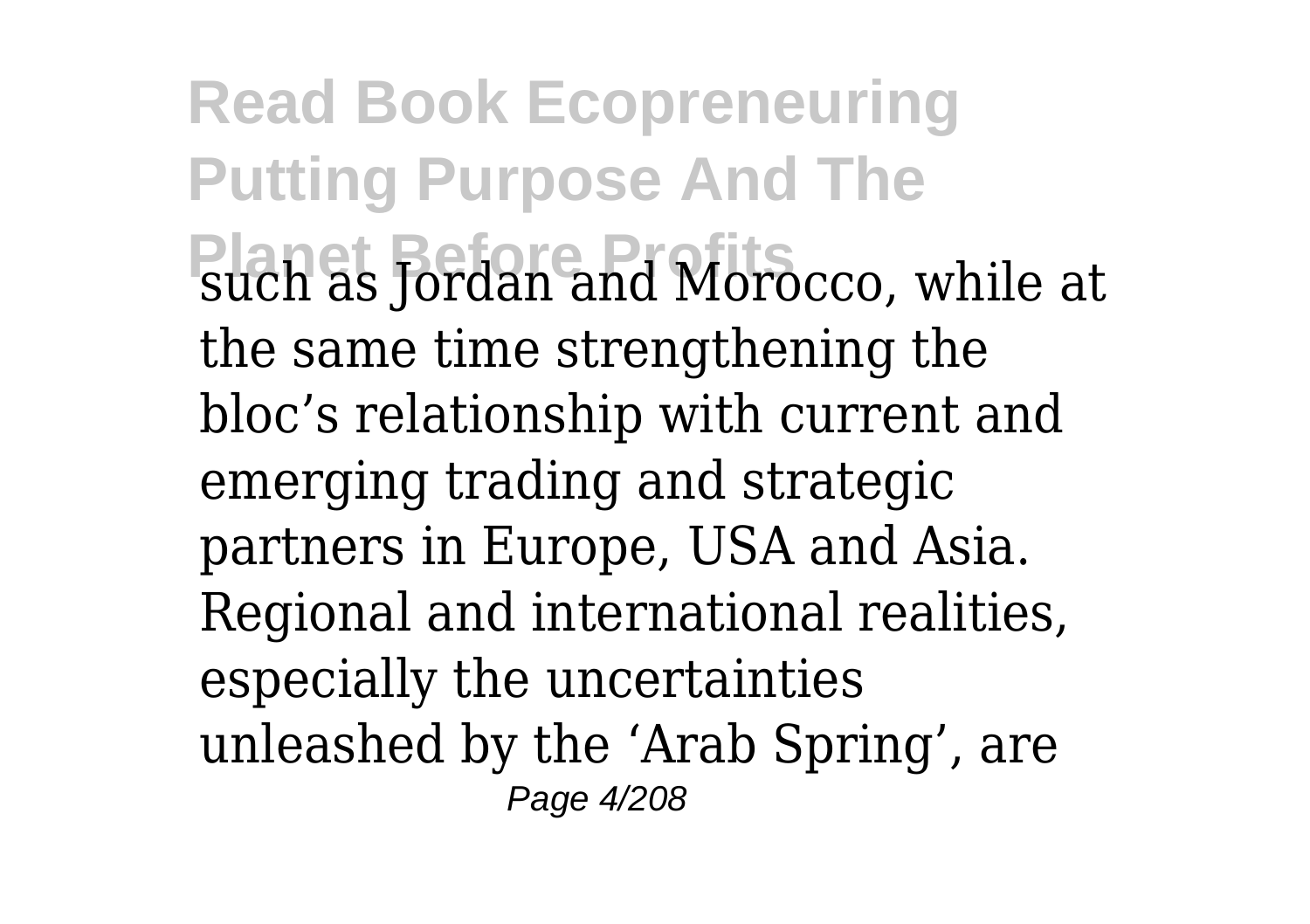**Read Book Ecopreneuring Putting Purpose And The** forcing Gulf leadership to initiate new policies involving closer cooperation amongst GCC countries to address emerging challenges. This volume brings together thirty renowned academics and specialists to examine a range of multifaceted social, political and economic issues Page 5/208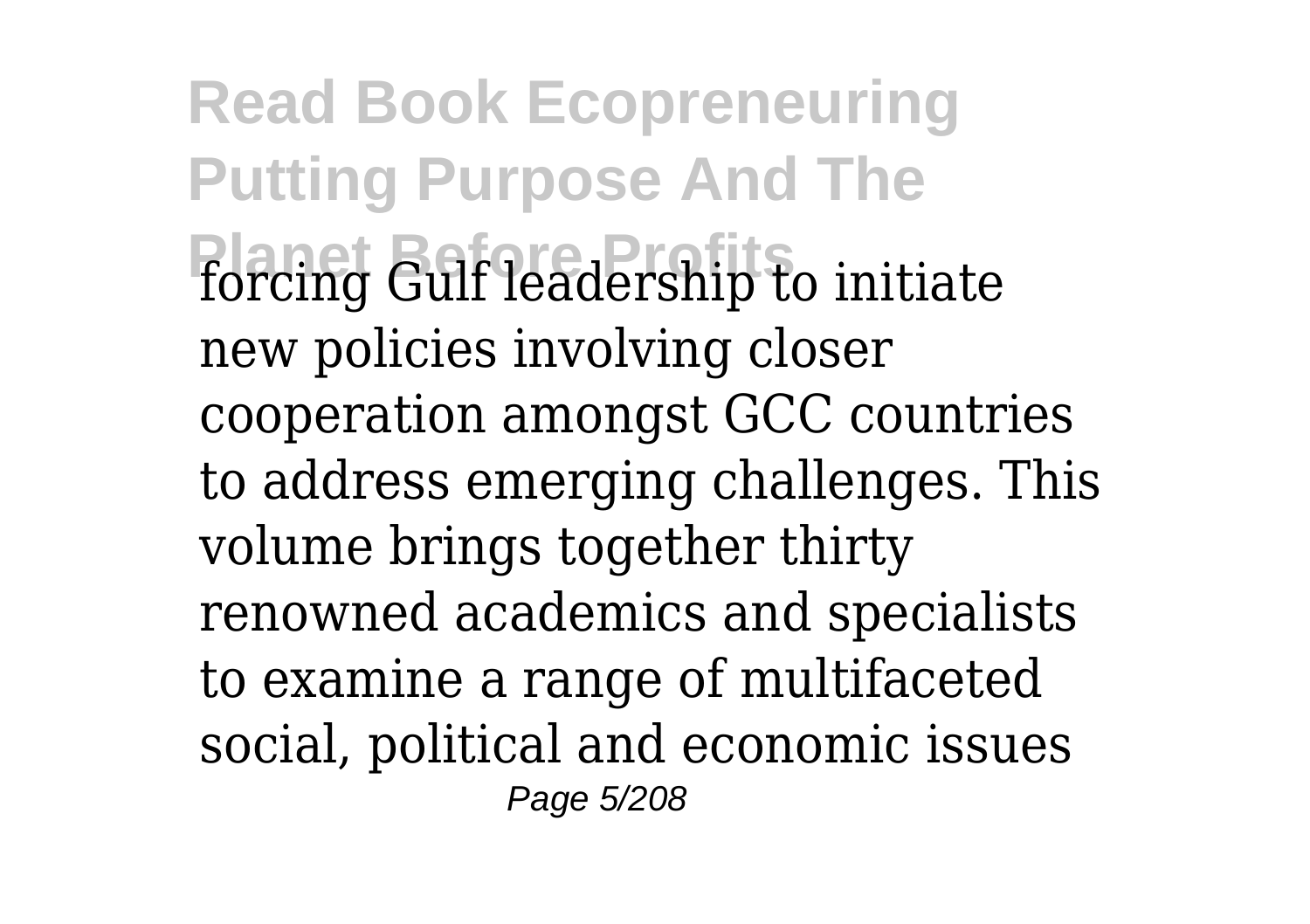**Read Book Ecopreneuring Putting Purpose And The** facing the GCC in key areas such as: · Diversification from a high dependency on a narrow hydrocarbon base · Social transformation, youth employment and effective gender participation · Outward and inward foreign direct investment flows · Prospects for Page 6/208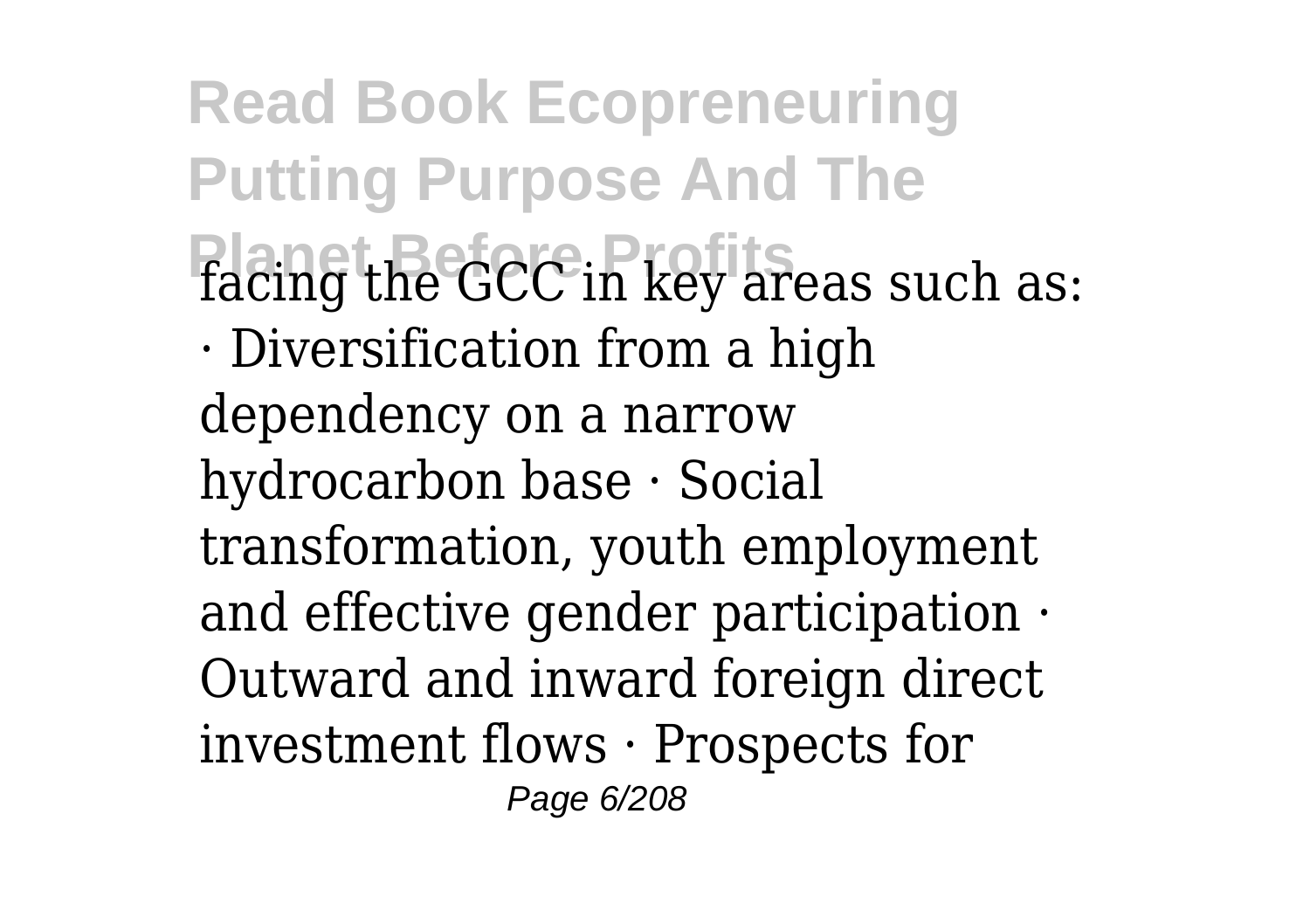**Read Book Ecopreneuring Putting Purpose And The Peducation reforms and e-learning. ·** Sustainable security in oil, renewable energy (including nuclear) and food · Corporate governance, transparency and enhancing the private sector's operating environment · The role and governance of Gulf Sovereign Wealth Funds in investing their surpluses. Page 7/208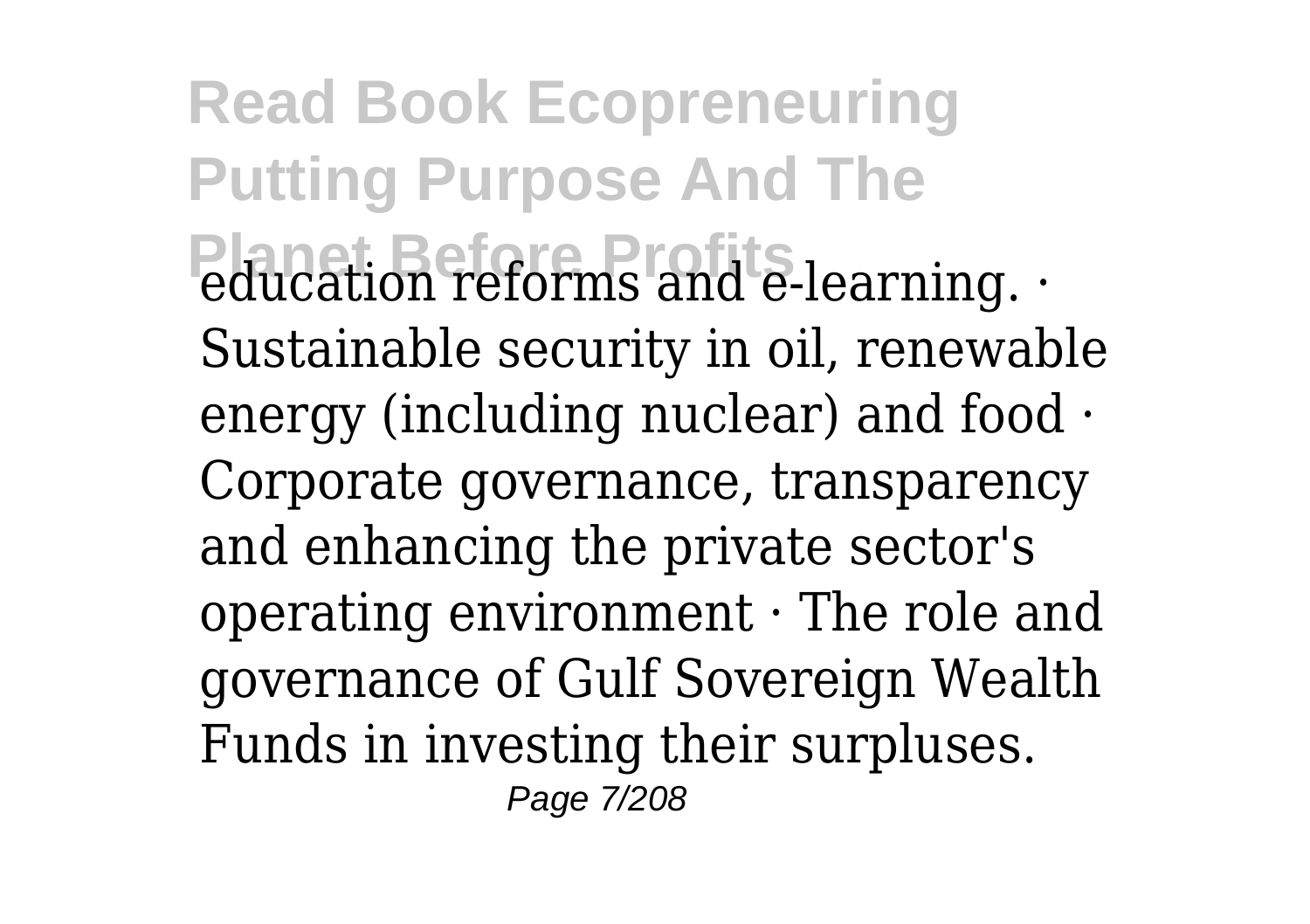**Read Book Ecopreneuring Putting Purpose And The Planet Before Profits** The volume also offers insights for challenges facing the GCC in monetary union, expanding the regional debt market and Sukuk issuance, GCC intellectual property rights application, detailed assessments of individual GCC country risk analysis, as well as the Page 8/208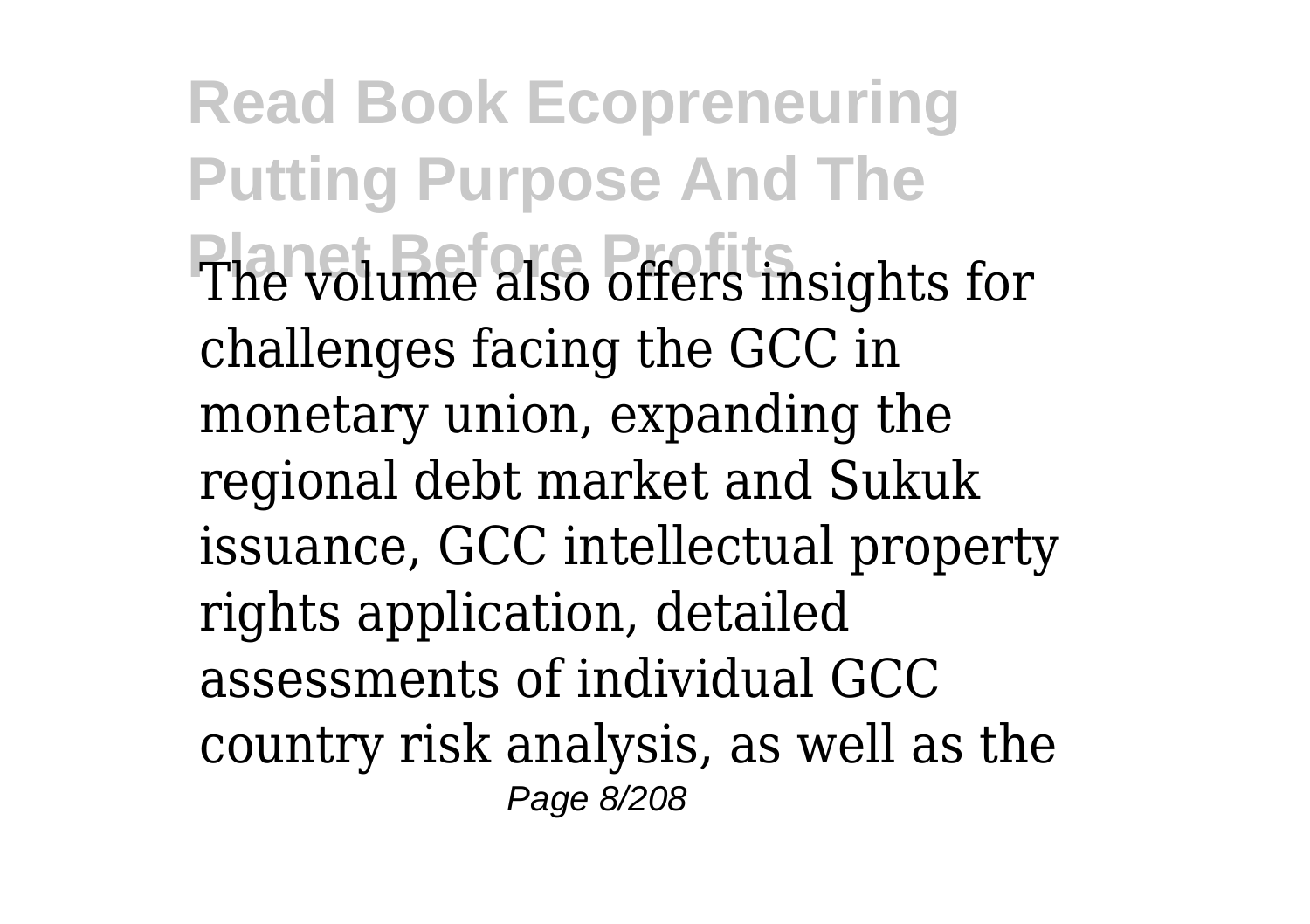**Read Book Ecopreneuring Putting Purpose And The Planet Before Profits** sustainability of long term government fiscal stimulus programs at the expense of private sector involvement.

Written in an informal and engaging style, Saving the Earth as a Career is an ideal resource for students and professionals pursuing a career in Page 9/208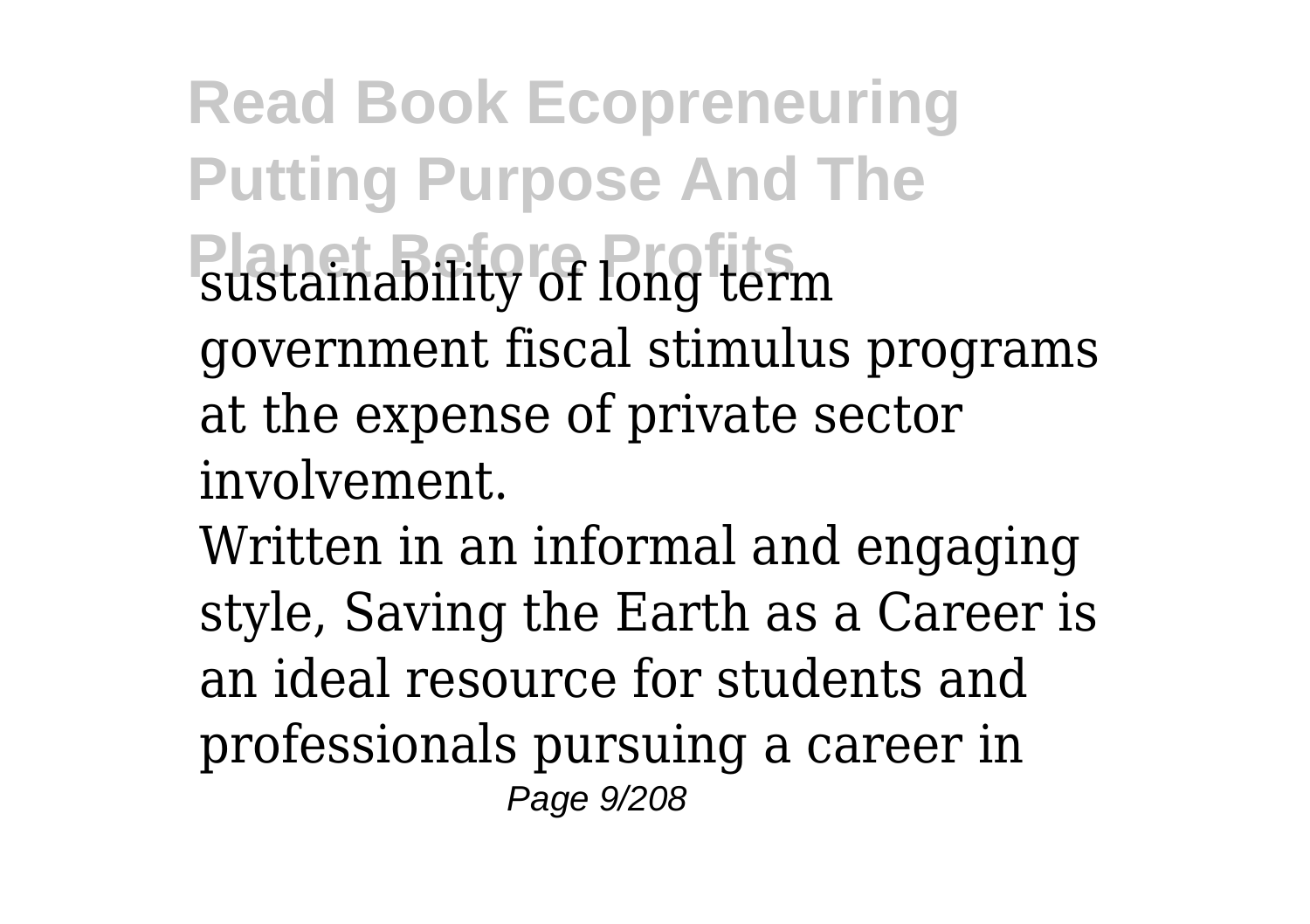**Read Book Ecopreneuring Putting Purpose And The Policianet Before Profits** conservation. The book explores the major skills needed to become an effective conservation professional by offering useful advice on a range of topics. Chapters include: Is this the right career for you? Designing a program of study Designing and executing a project Attending Page 10/208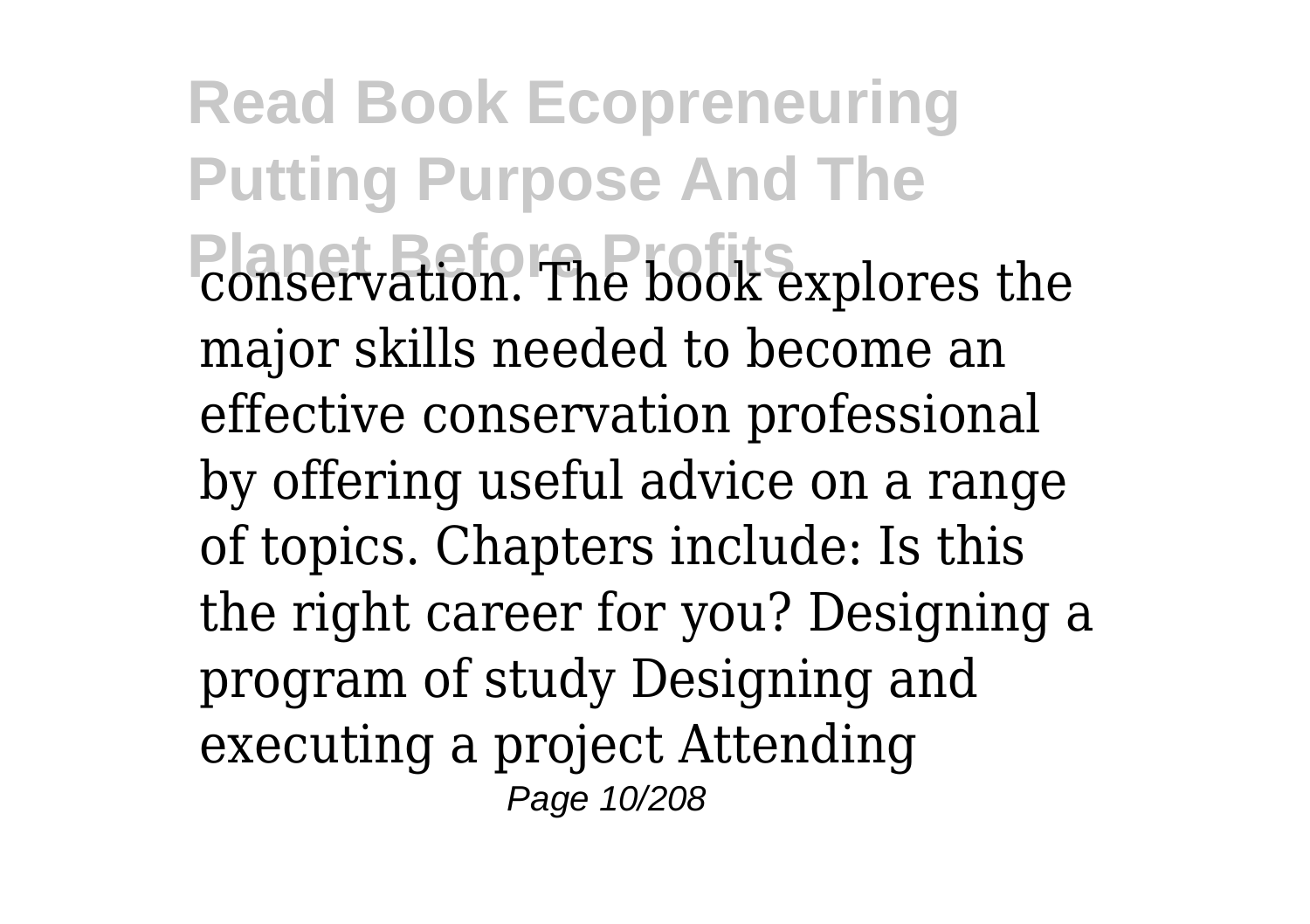**Read Book Ecopreneuring Putting Purpose And The Planet Before Profits** conferences and making presentations Writing papers Finding a job Making a difference Saving the Earth as a Career 2e is a friendly, accessible guide with a global perspective for anyone interested in becoming a conservation or environmental professional, and Page 11/208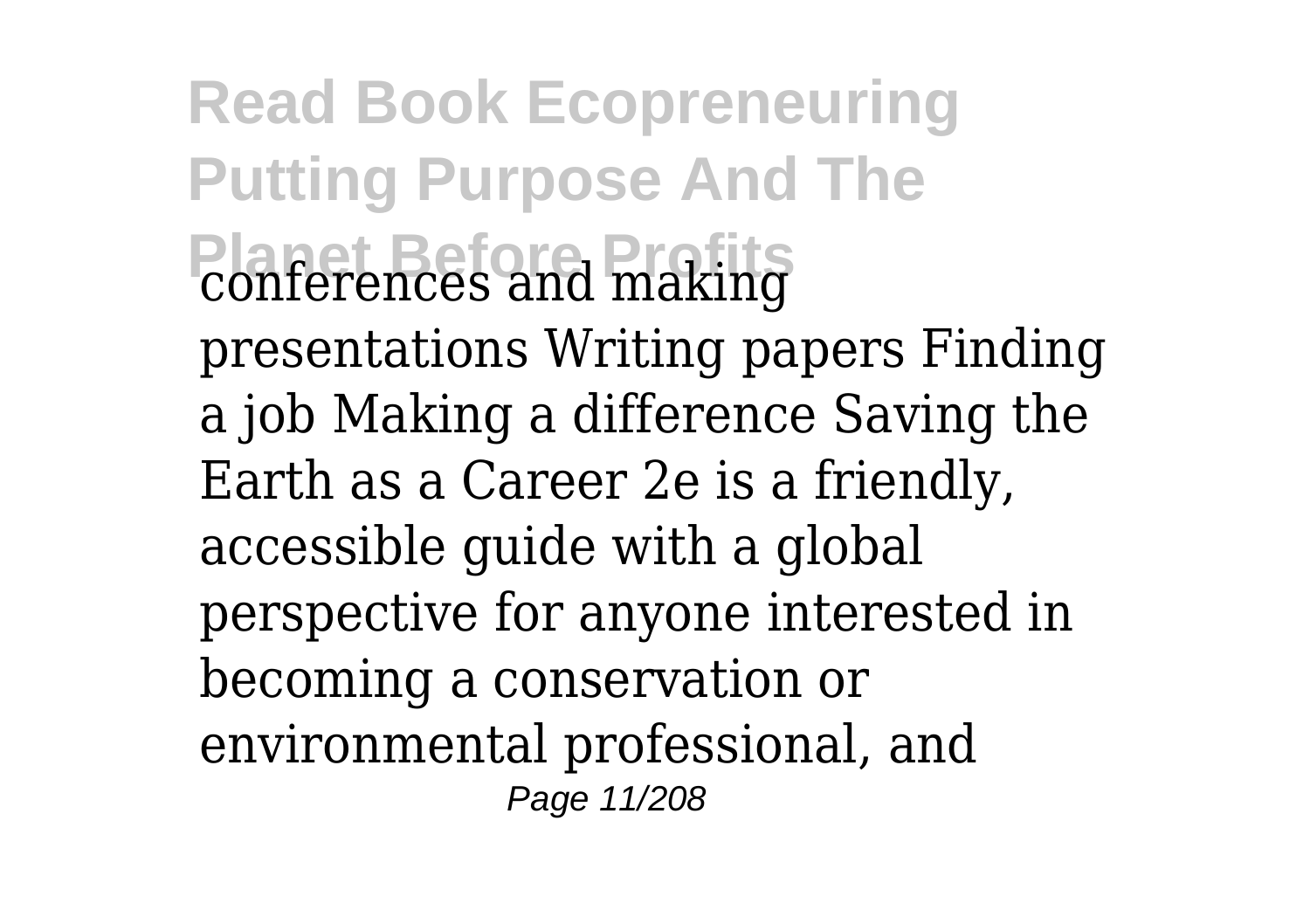**Read Book Ecopreneuring Putting Purpose And The Planet Before Profits** teachers will find this an invaluable resource for university students at all levels.

À la lumière des expériences de plusieurs pays, cet ouvrage dresse un état des lieux détaillé du secteur informel, tel qu'il apparait dans différentes régions du monde, à Page 12/208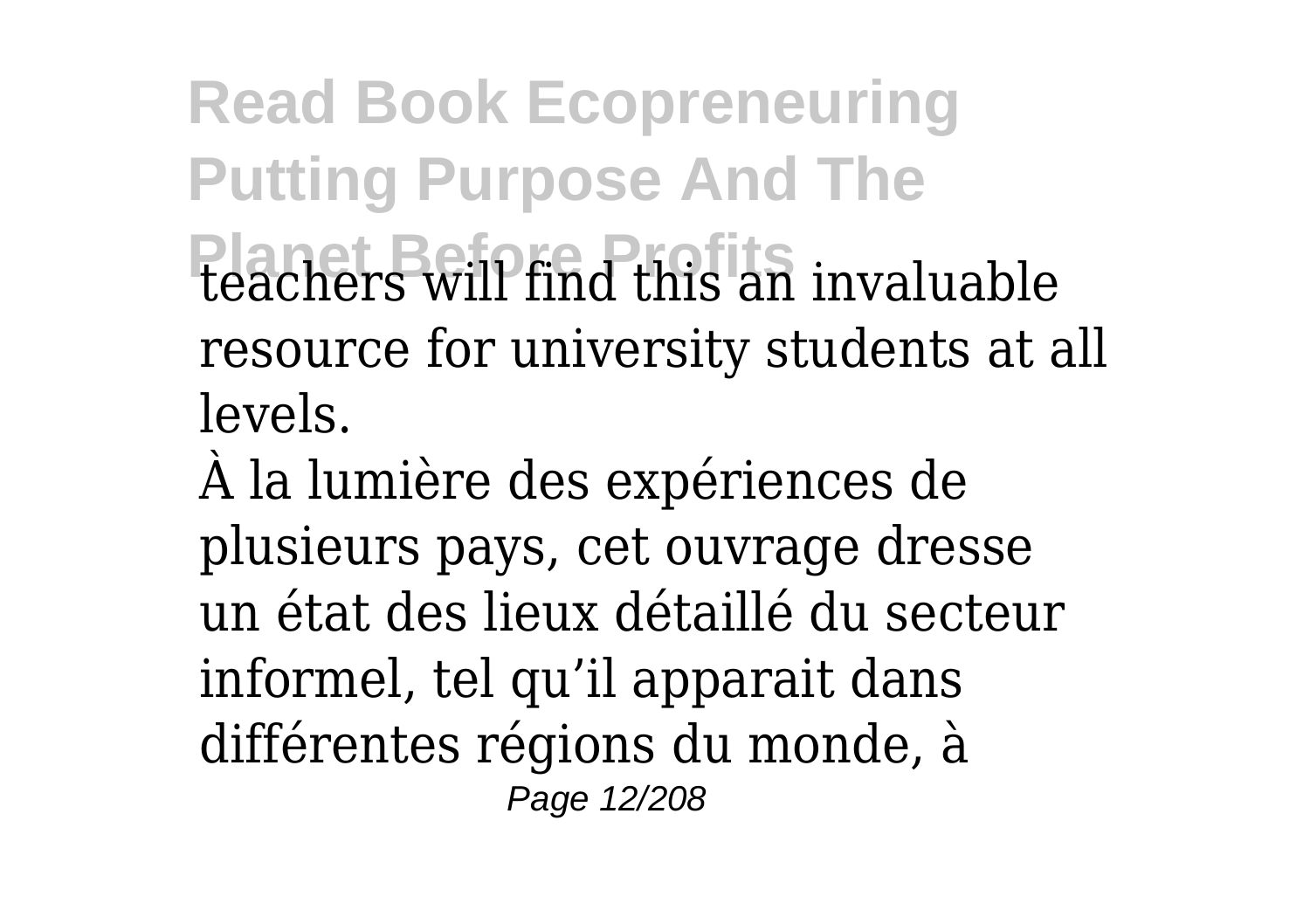**Read Book Ecopreneuring Putting Purpose And The Planet Before Profits** travers une approche factuelle nécessaire pour des politiques publiques basées sur des évidences scientifiques. L'ouvrage est une tribune unique qui traite à la fois des causes, des manifestations, des formes et des conséquences de l'informel, avec des compétences Page 13/208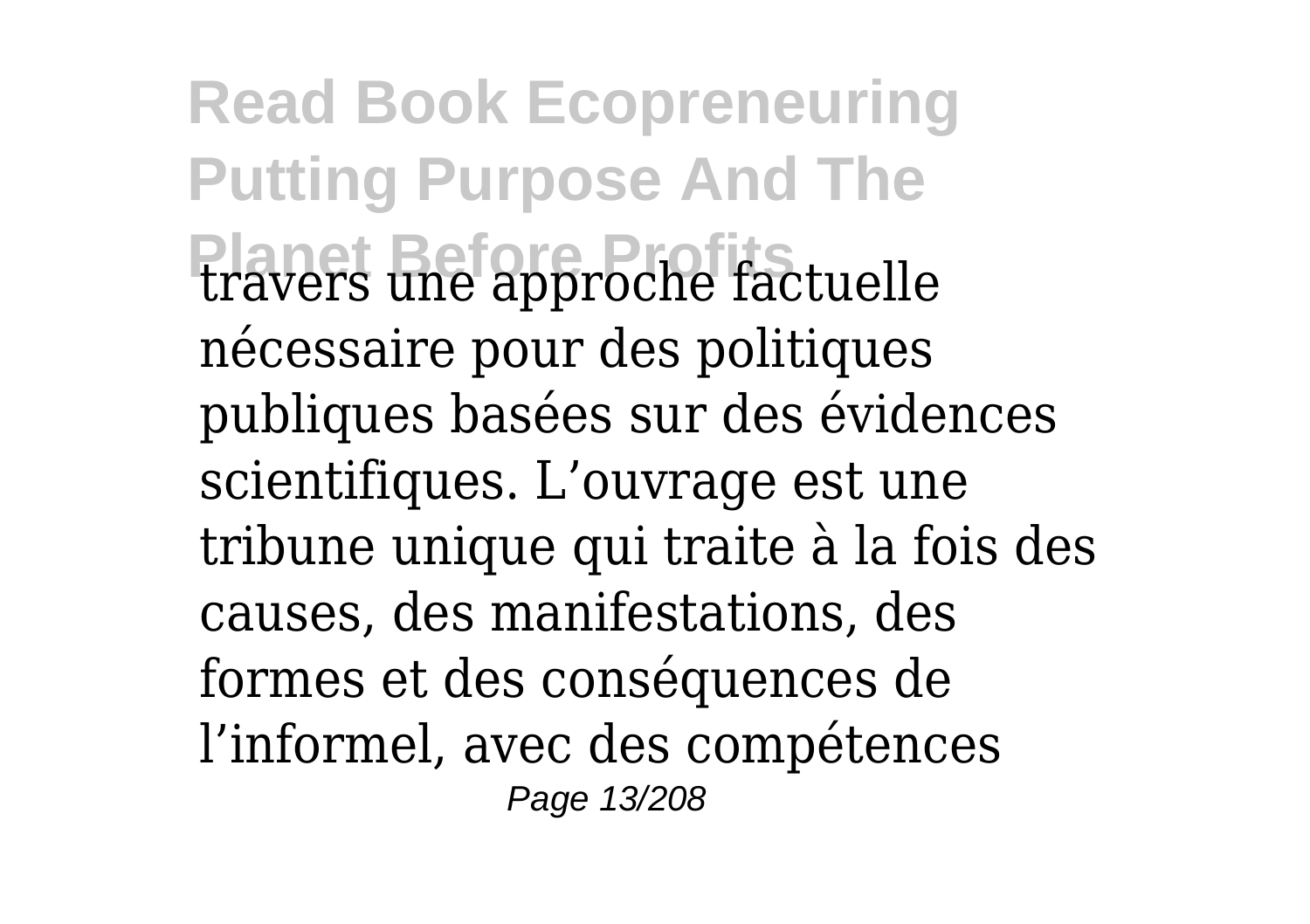**Read Book Ecopreneuring Putting Purpose And The Planet Before Profits** internationales, et dans une approche pluridisciplinaire et multiculturelle. Les mécanismes, modalités, et politiques de transition vers l'économie formelle sont également abordés. In the '60s it was called the "back to the land" movement, and in Helen Page 14/208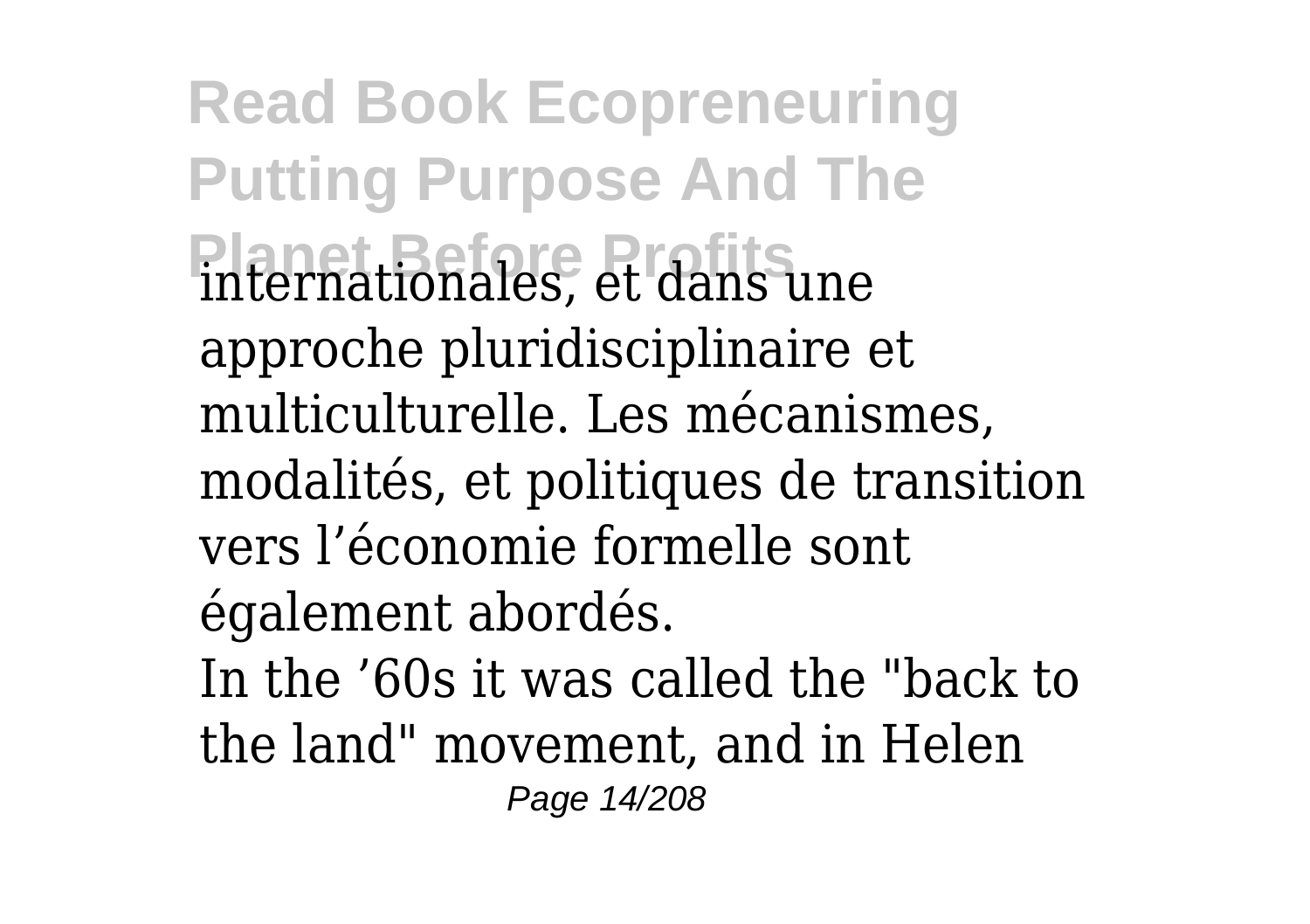**Read Book Ecopreneuring Putting Purpose And The Pand Scott Nearings' day, it was** "living the good life." Whatever the term, North Americans have always yearned for a simpler way. But how do you accomplish that today? Blending inspiration with practical how-to's, Rural Renaissance captures the American dream of country living Page 15/208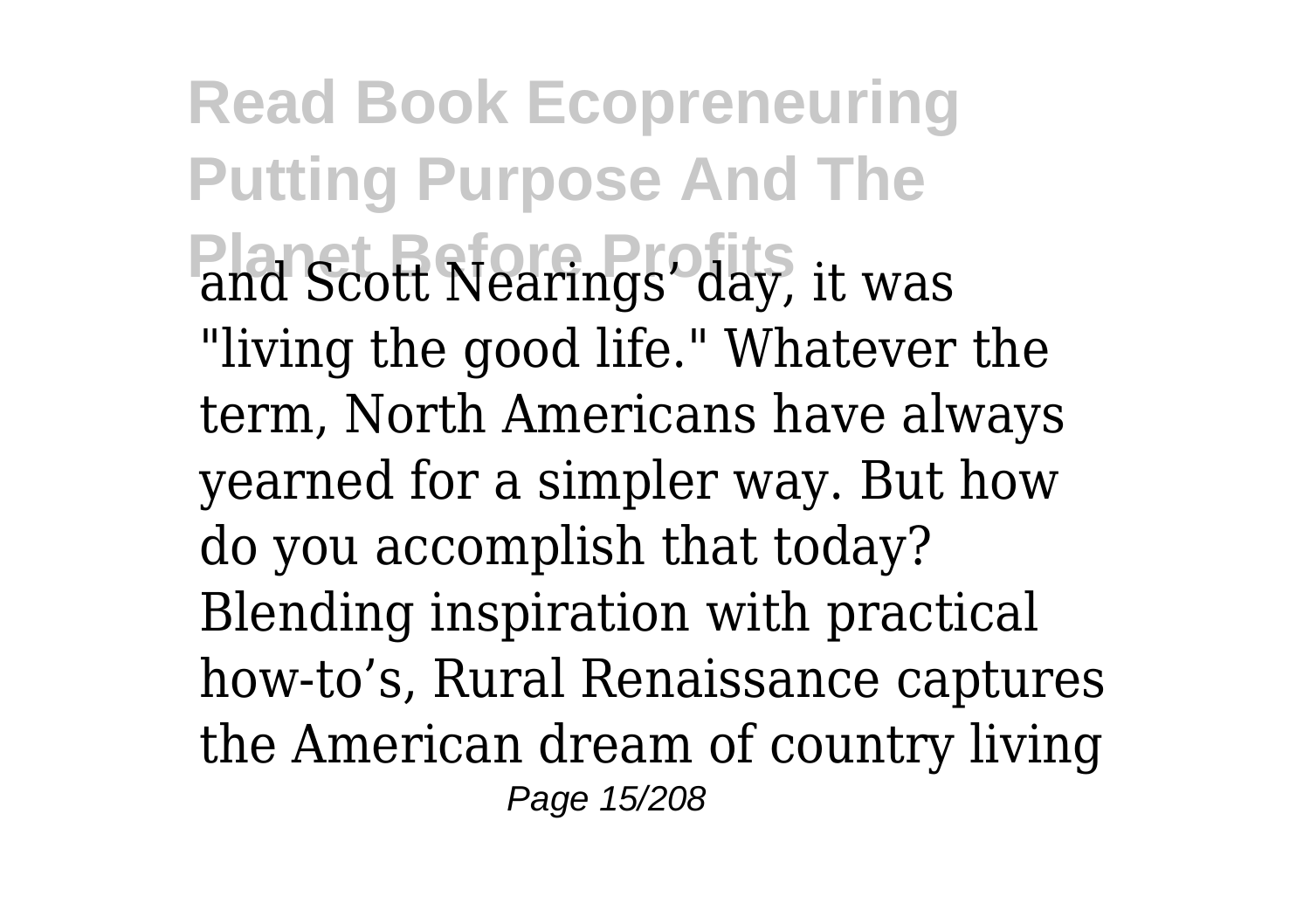**Read Book Ecopreneuring Putting Purpose And The** for contemporary times. Journey with the authors and experience their lessons, laughter and love for the land as they trade the urban concrete maze for a five-acre organic farm and bed and breakfast in southwestern Wisconsin. Rural living today is a lot more than farming. It's Page 16/208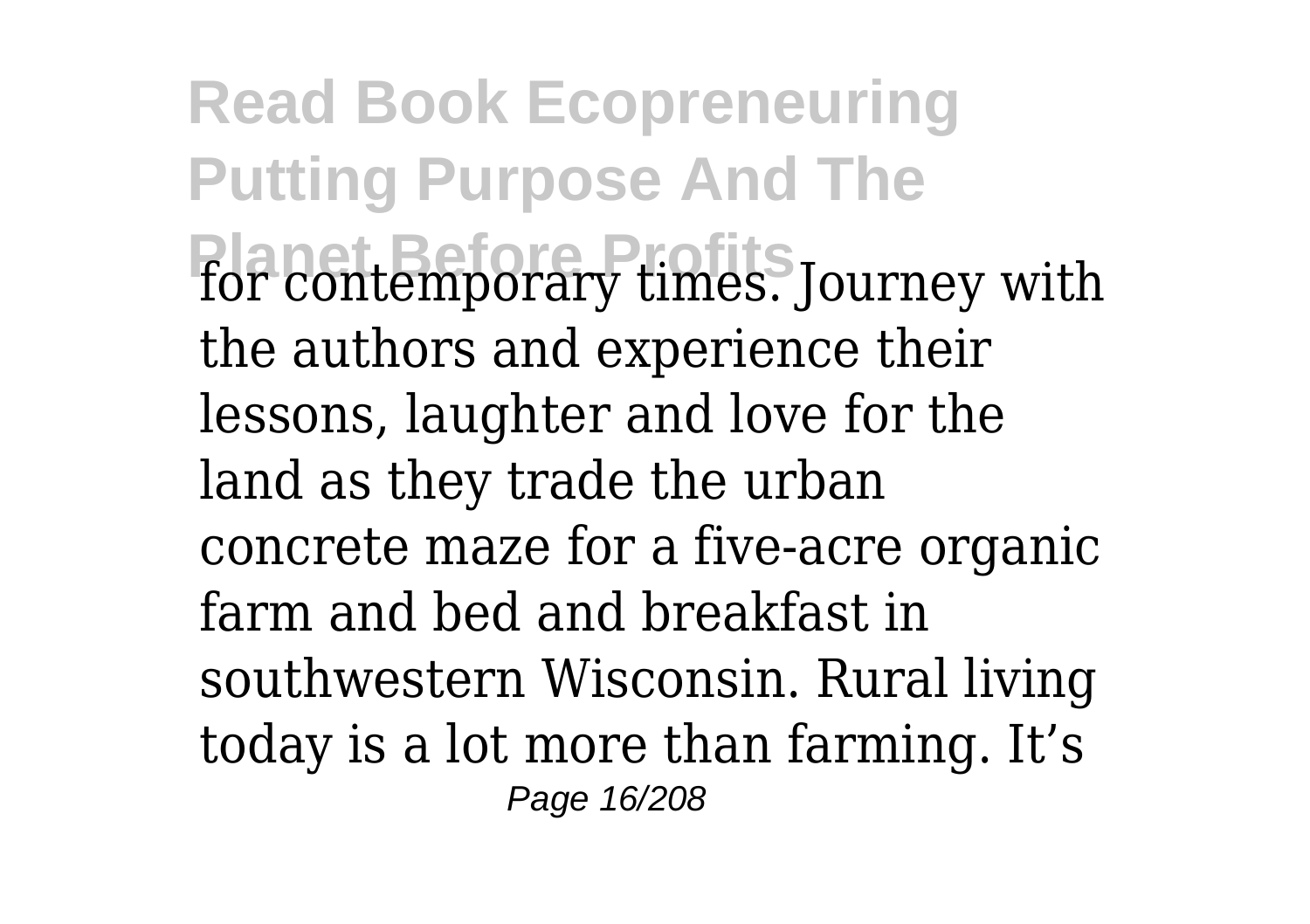**Read Book Ecopreneuring Putting Purpose And The Planet Before Profits** about a creative, nature-based and more self-sufficient lifestyle that combines a love of squash, solar energy, skinny-dipping and serendipity . . . The many topics explored in Rural Renaissance include: "right livelihood" and the good life organic gardening and Page 17/208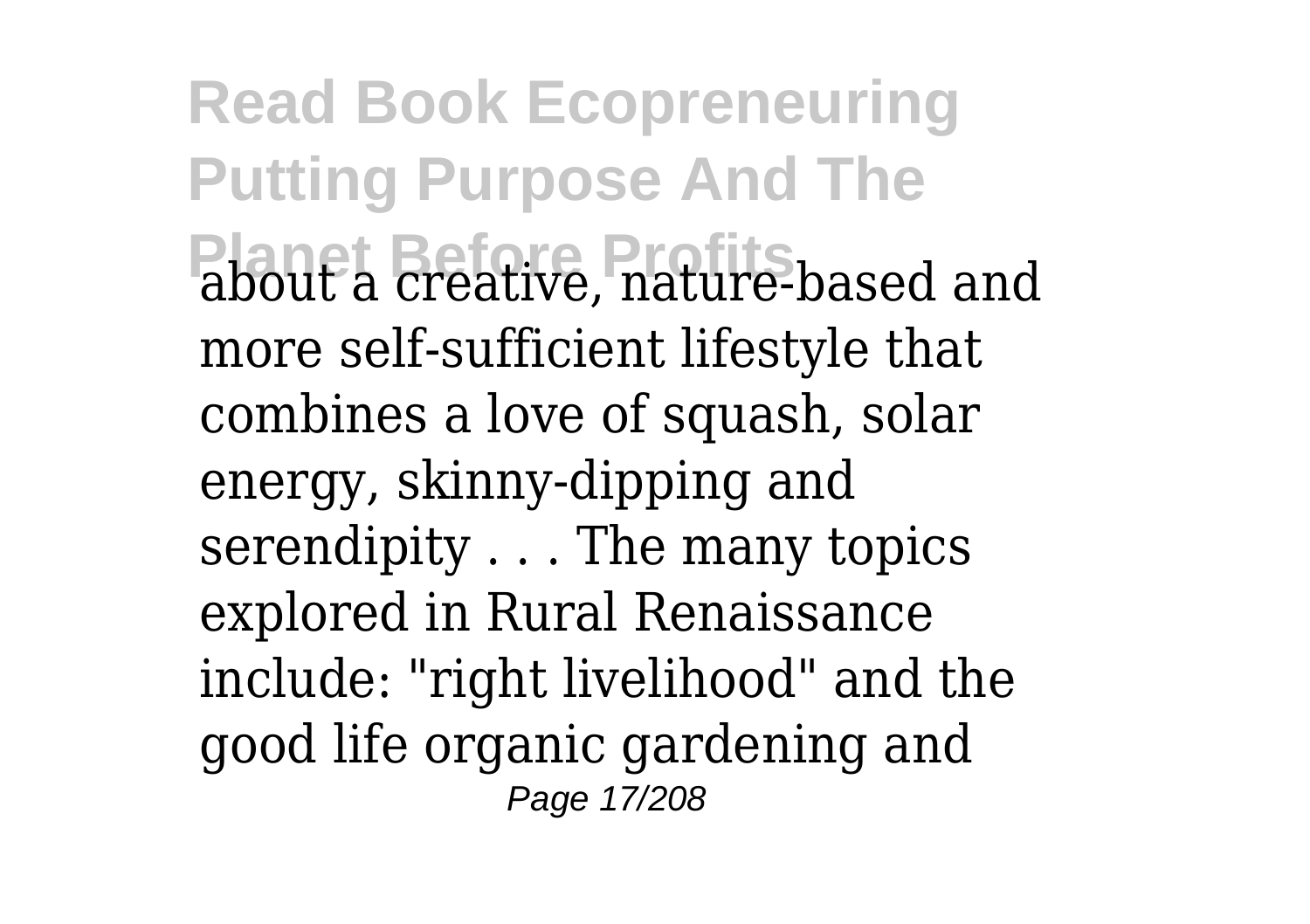**Read Book Ecopreneuring Putting Purpose And The Planet Before Profits** permaculture renewable energy and energy conservation wholesome organic food, safe water and a natural home simplicity, frugality and freedom green design and recycled materials community, friends and raising a family independence and interdependence Page 18/208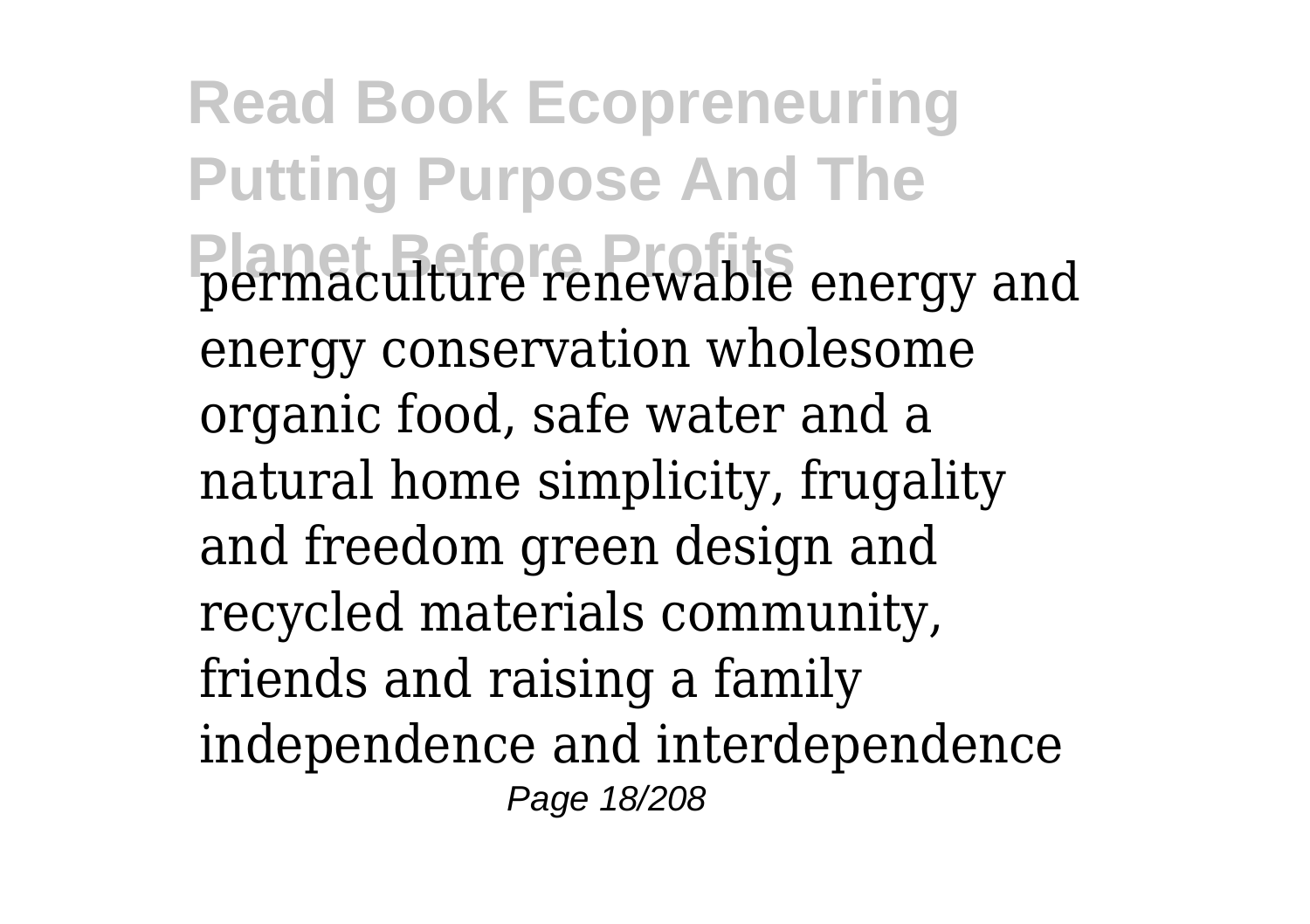**Read Book Ecopreneuring Putting Purpose And The Planet Before Profits** wildlife conservation and land stewardship. An authentic tale of a couple whose pioneering spirit and connection to the land reaches out to both the local and global community to make their dream come true, Rural Renaissance will appeal to a wide range of Cultural Creatives, Page 19/208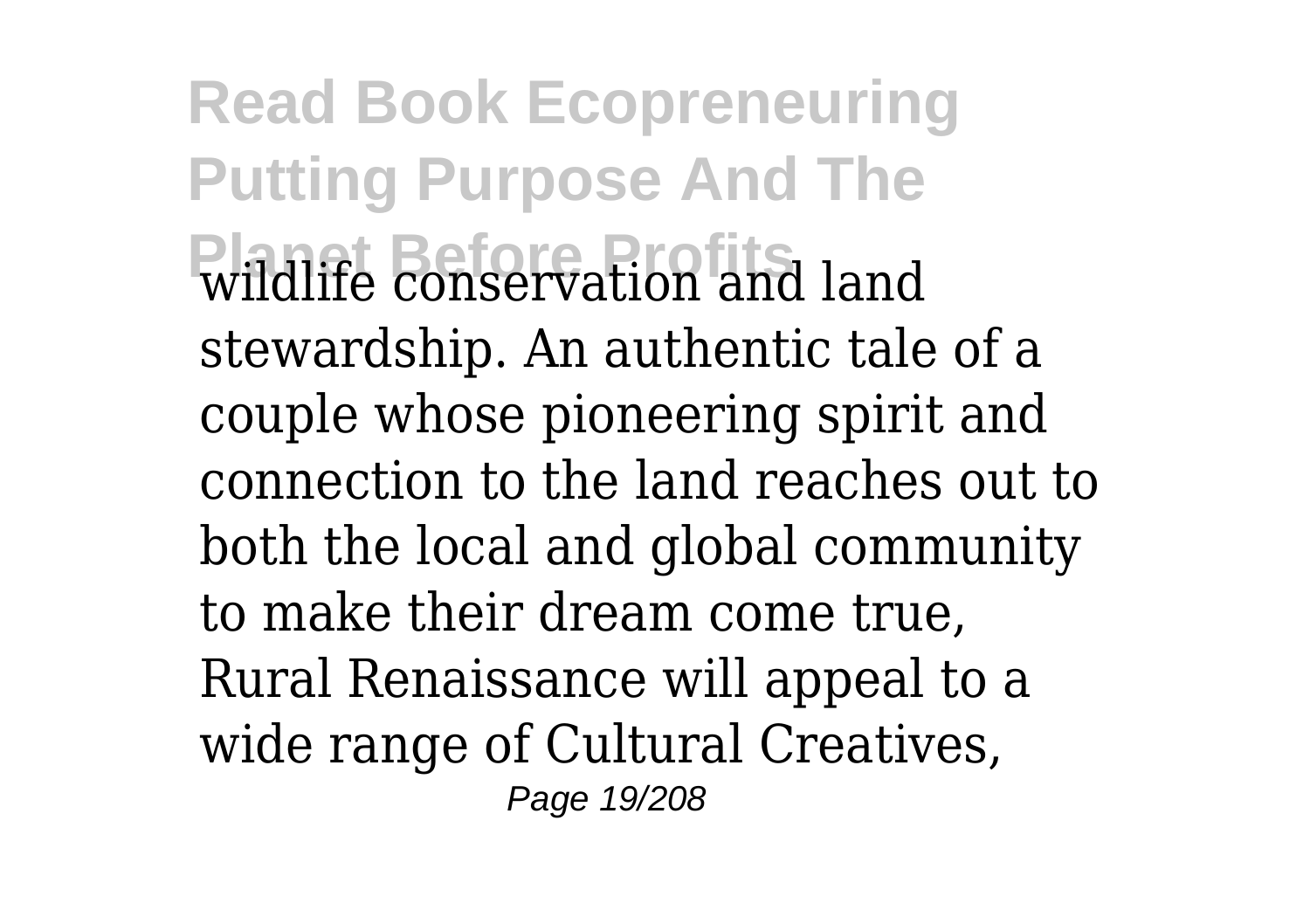**Read Book Ecopreneuring Putting Purpose And The Planet Before Profits** free agents, conservation entrepreneurs and both arm-chair and real-life homesteaders regardless of where they live. Lisa Kivirist and John Ivanko are innkeepers, organic growers, copartners in a marketing consulting company, and have previously Page 20/208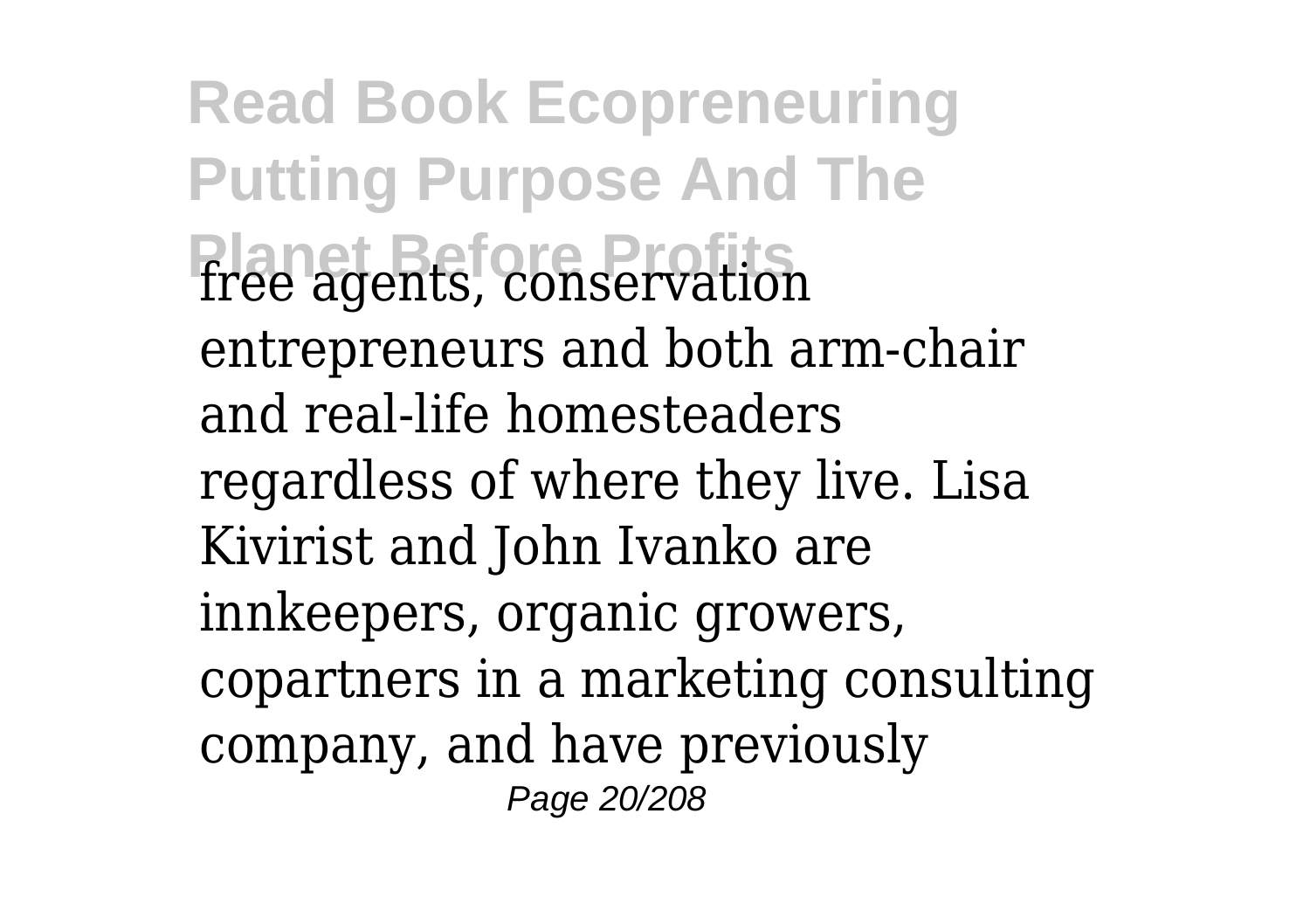**Read Book Ecopreneuring Putting Purpose And The Planet Before Profits** published books. John is also a photographer. Former advertising agency fast-trackers, they are nationally recognized for their contemporary approach to homesteading, conservation and more sustainable living. They share their farm with their son, two llamas, Page 21/208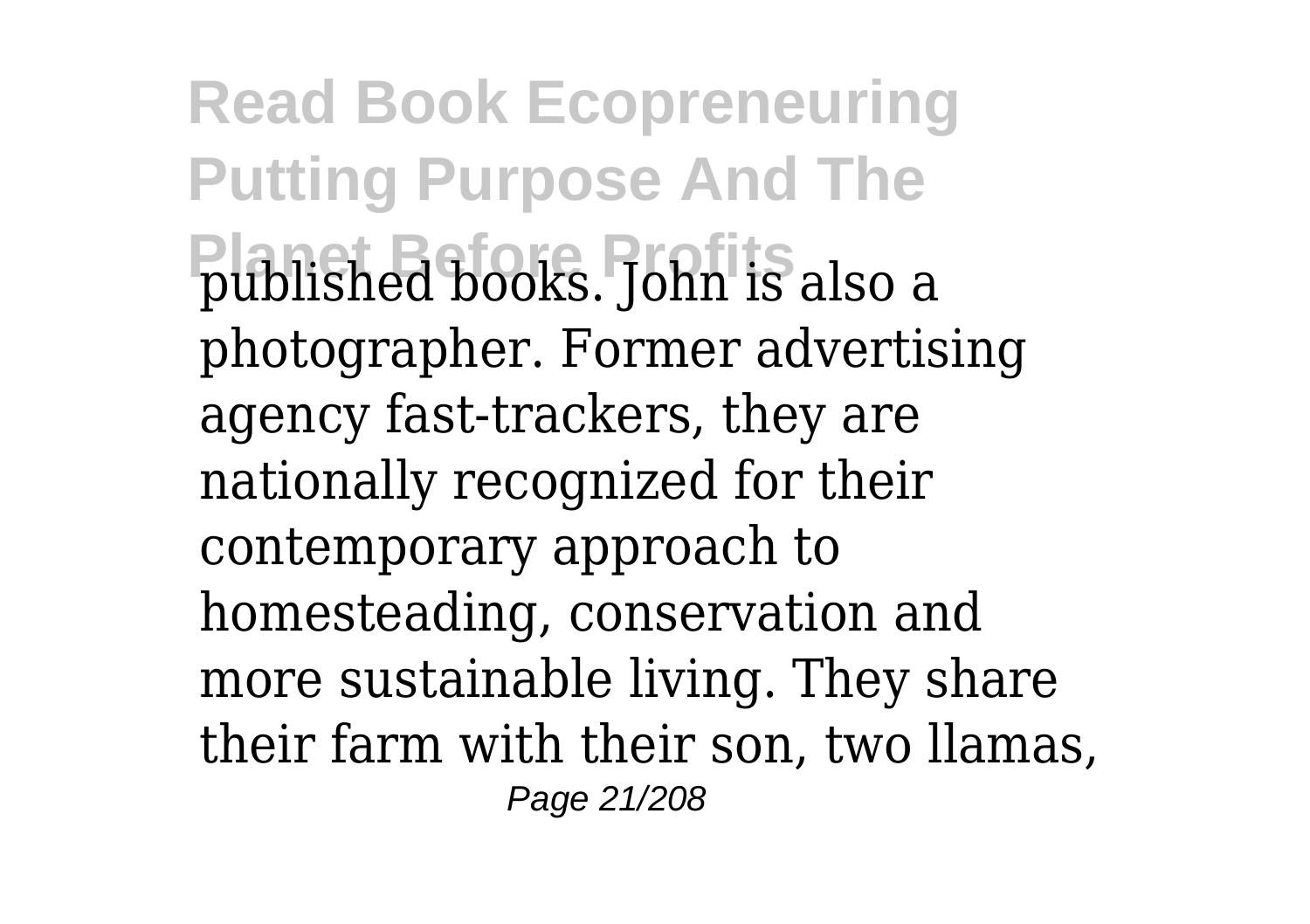**Read Book Ecopreneuring Putting Purpose And The** and a flock of free-range chickens. Rural Renaissance also offers a foreword by Bill McKibben. A Toolkit for Women Farmers Saving the Earth as a Career The Elements of Peace How to Set Up and Market a Food Business from Your Home Kitchen Page 22/208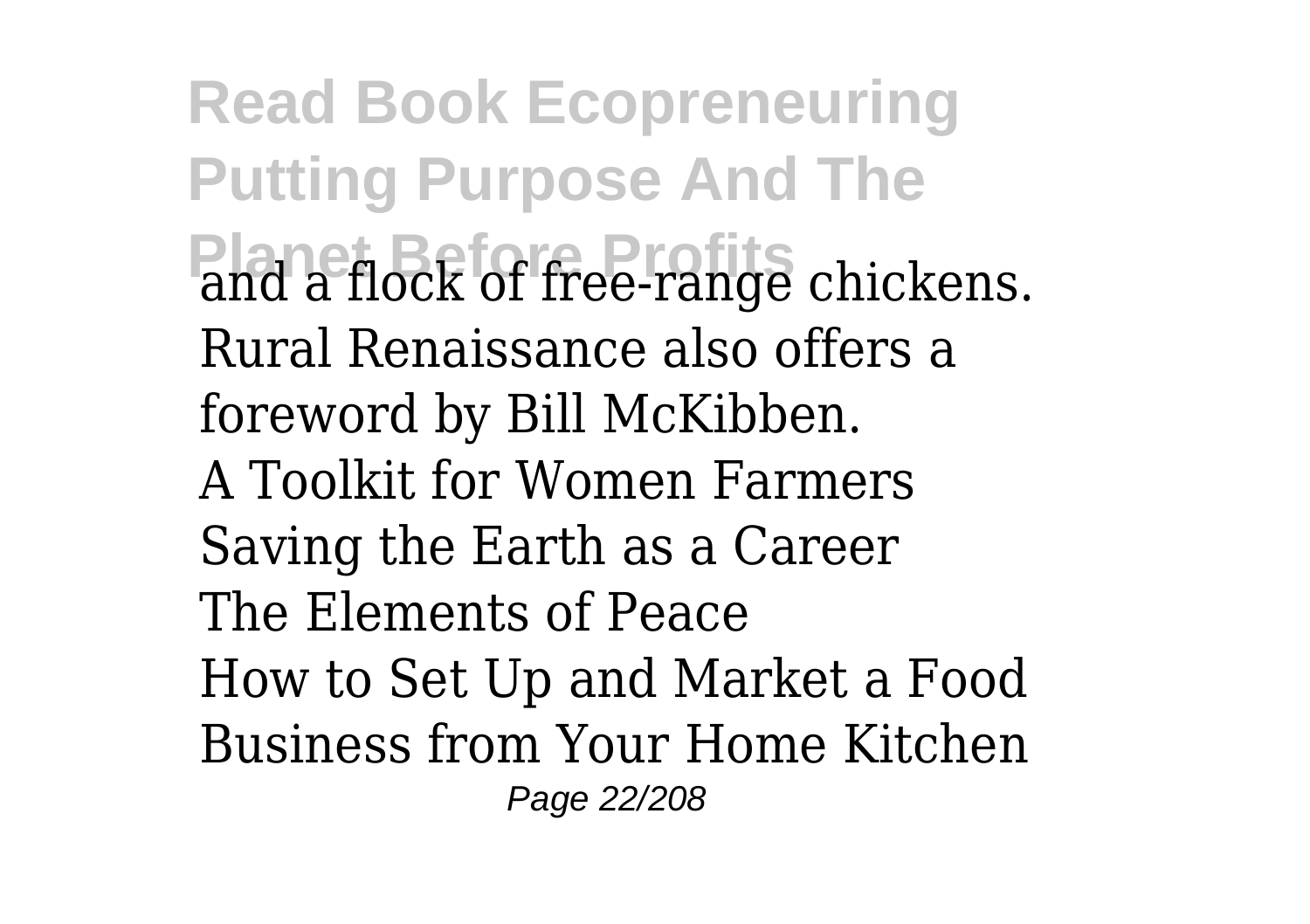**Read Book Ecopreneuring Putting Purpose And The Planet Before Profits** The British National Bibliography Library Journal Greener Marketing *Provides case studies and offers information on starting a business in areas of environmental conservation ranging from* Page 23/208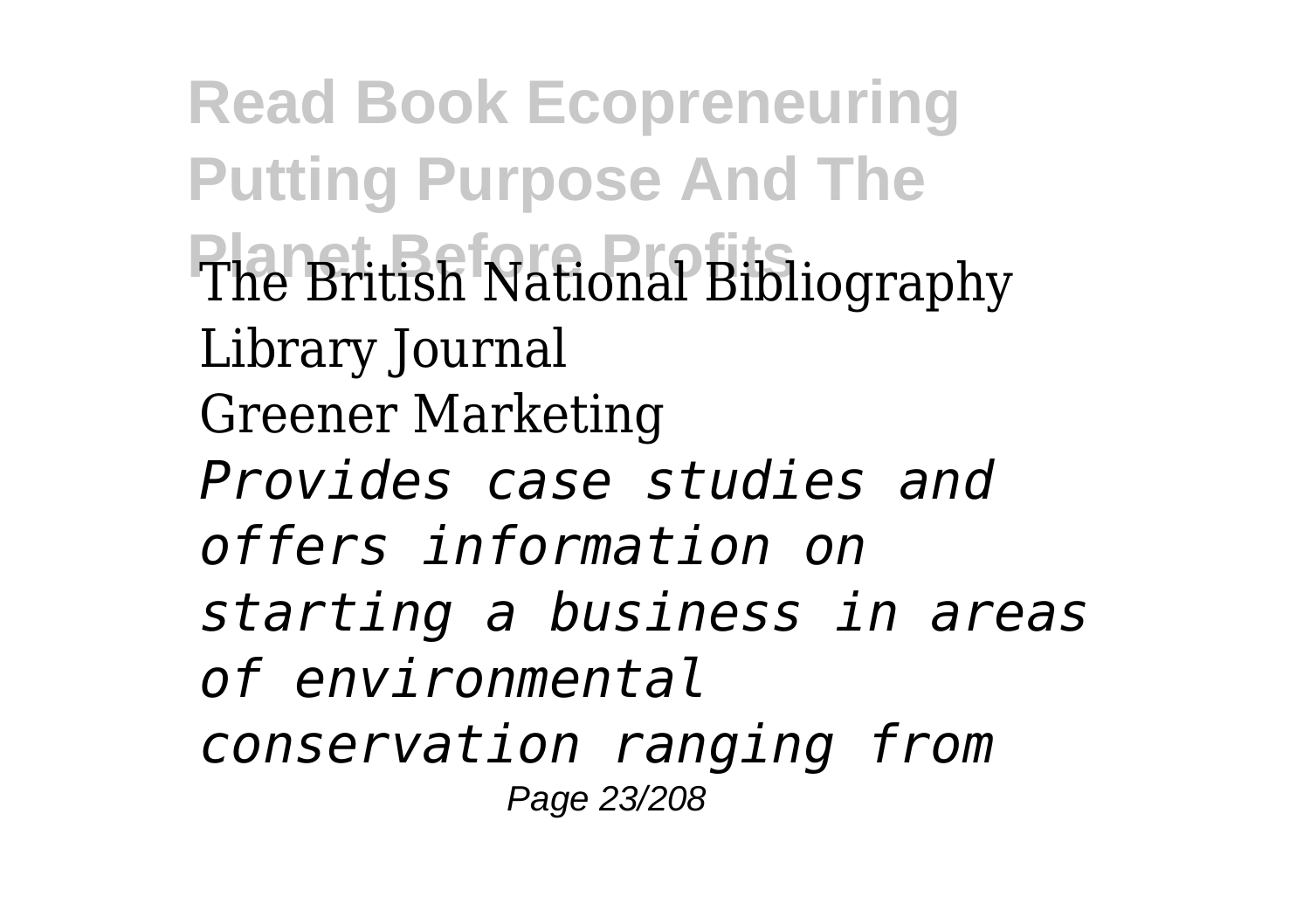**Read Book Ecopreneuring Putting Purpose And The Planet Before Profits** *recycling to energy conservation "This is a cleverly written and timely book. New Society Publishers have managed to put a well-designed paperback on the market just in time to wage a war of* Page 24/208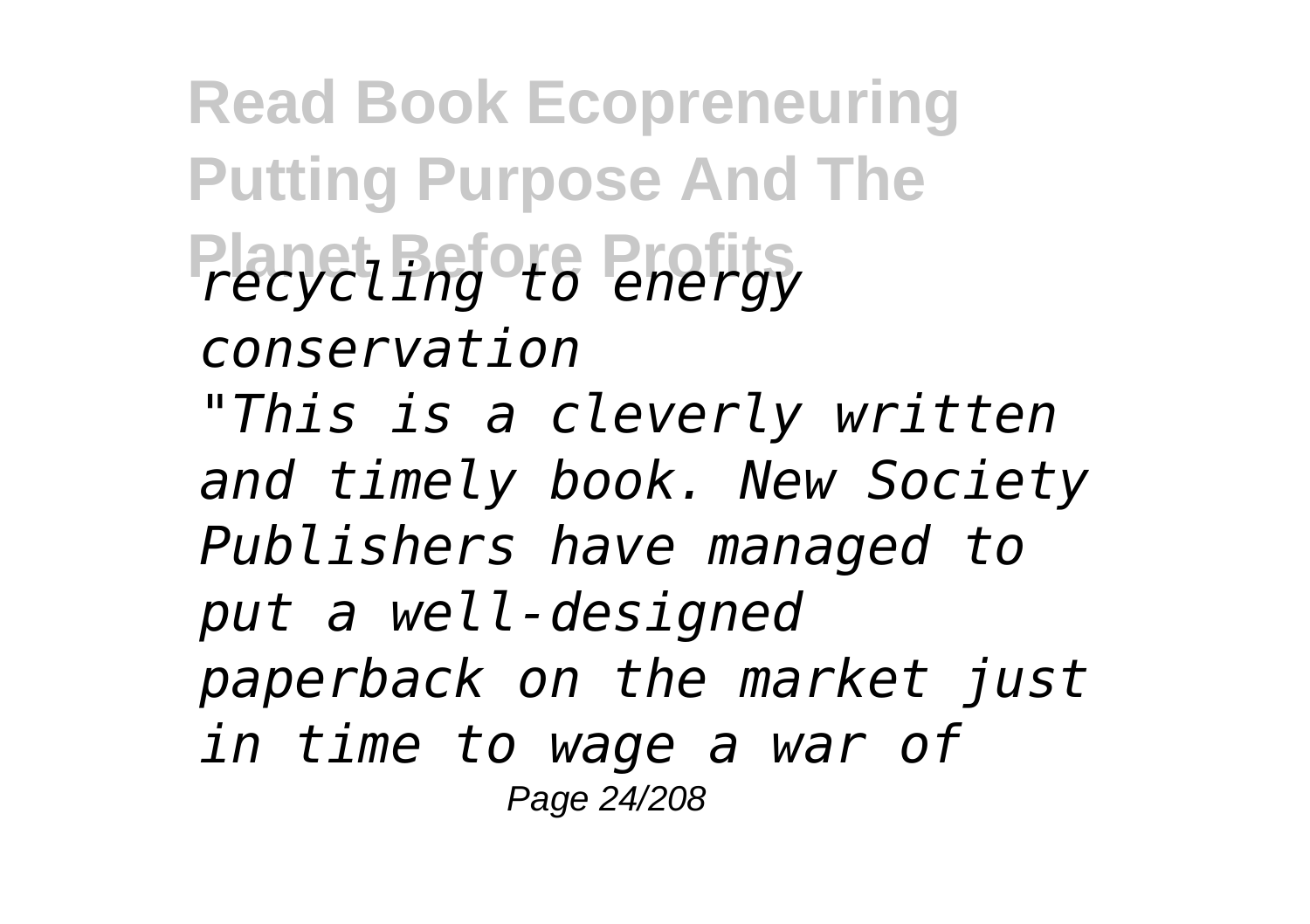**Read Book Ecopreneuring Putting Purpose And The Planet Before Profits** *words, on the tail end of a province-wide gag law. Indeed, the cloak of silence surrounding all things Olympic have taken us to new levels, as even the digits 2010, preceded by the name of our fair city, are* Page 25/208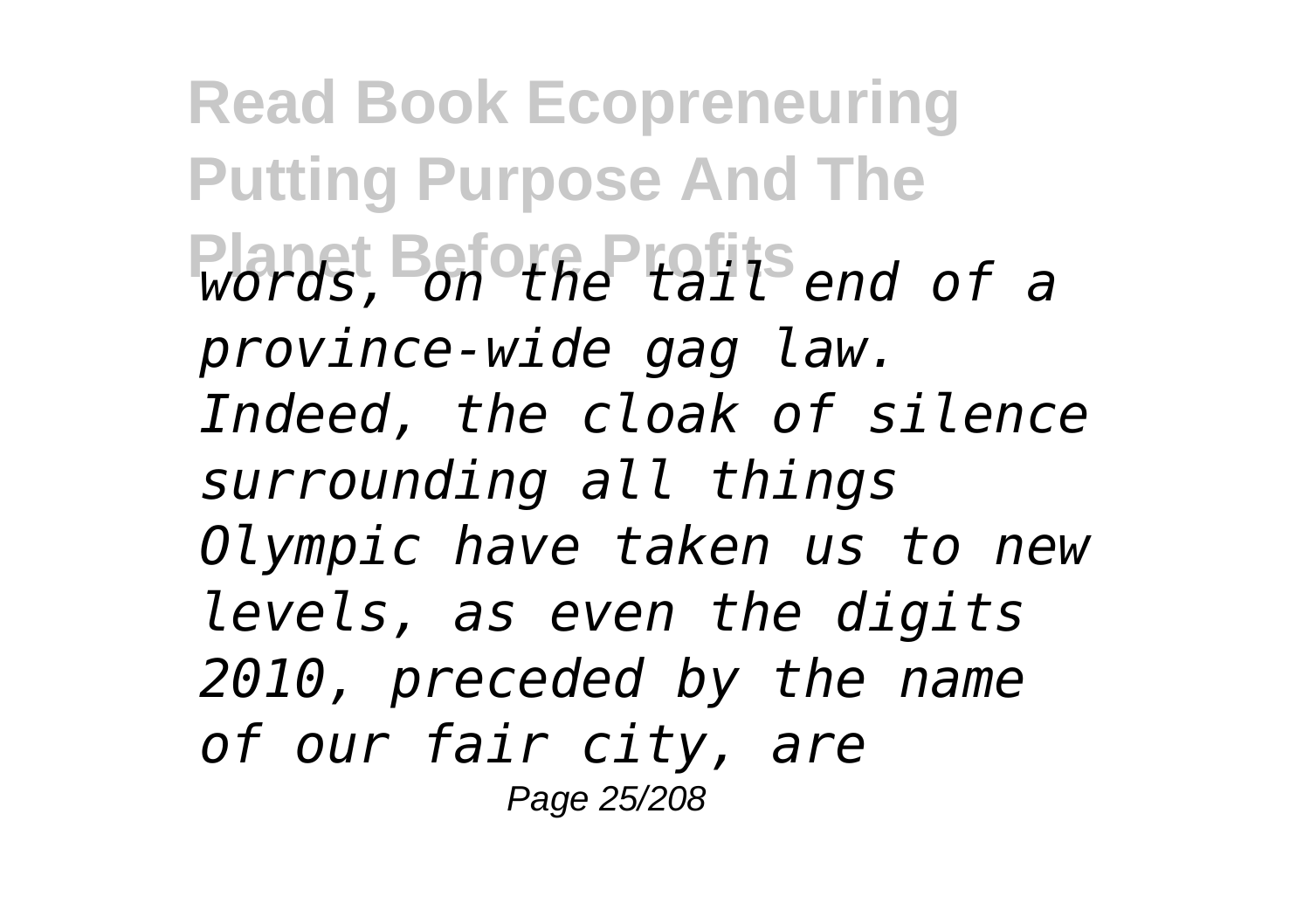**Read Book Ecopreneuring Putting Purpose And The Planet Before Profits** *considered fair game, and grounds for libel. A historical perspective on the original intent and players in the Games from the days of their creation answers trivia quesitons like" who was the first* Page 26/208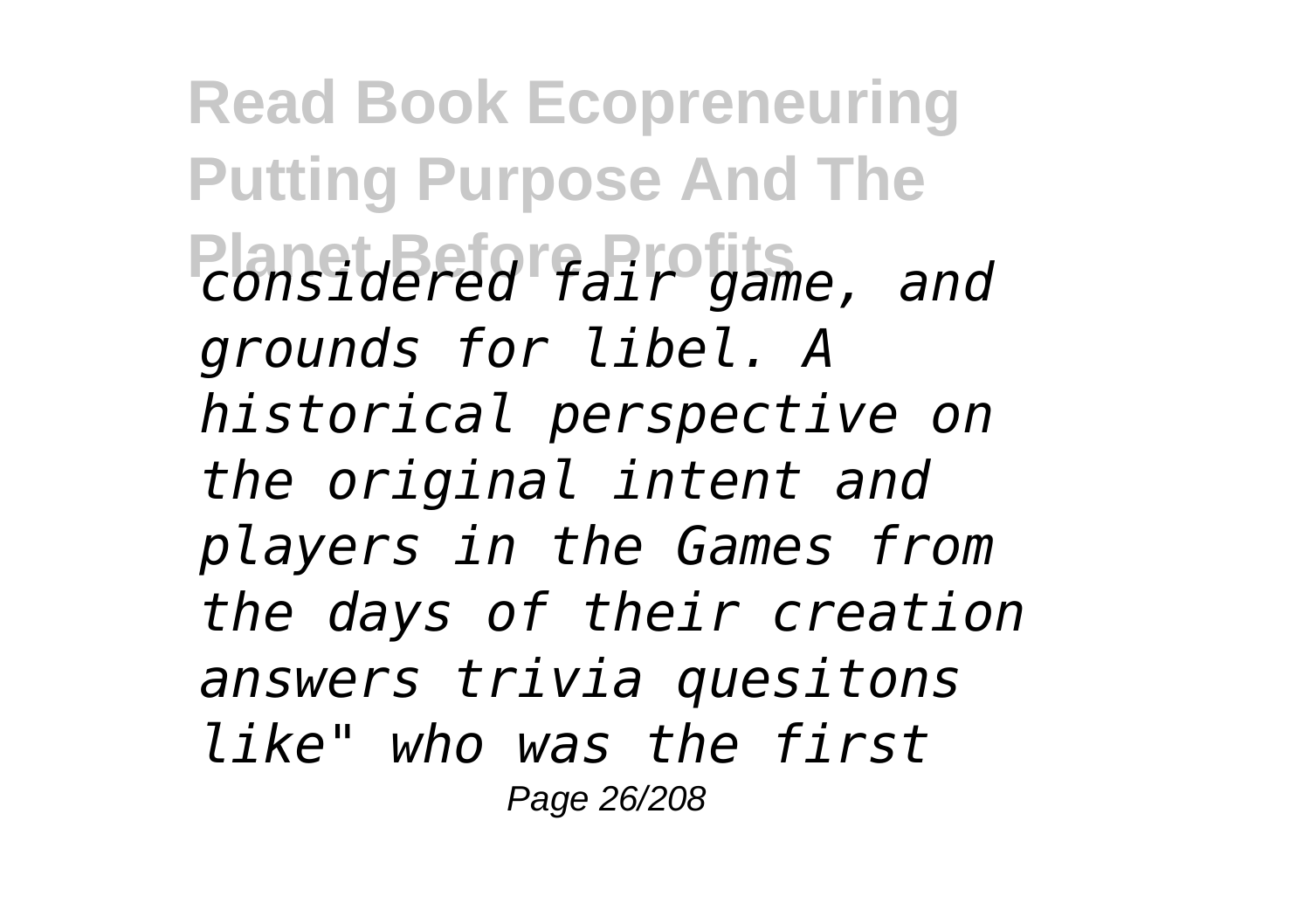**Read Book Ecopreneuring Putting Purpose And The Planet Before Profits** *athlete to win the gold?", while adding a nostalgic touch, and the chapter on dissent and resistance of the Olympics in other cities brings the whole book into international focus." - Christina Ferrero, Epoch* Page 27/208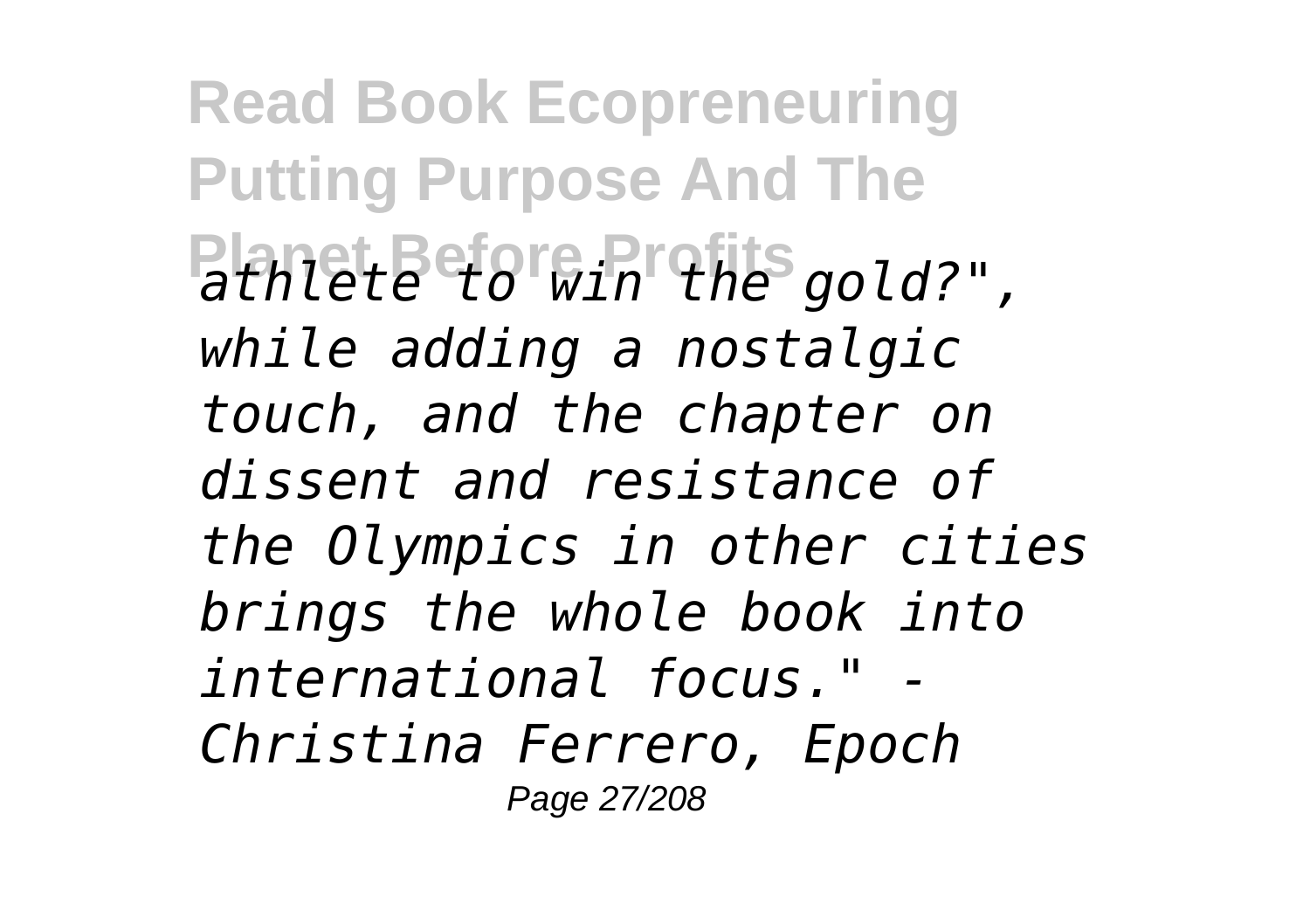**Read Book Ecopreneuring Putting Purpose And The Planet Before Profits** *Times The shiny rings of the Olympic Games have grown tarnished over the years as doping, corruption, and other scandals rise to the surface. Those scandals are the tip of the iceberg, according to author* Page 28/208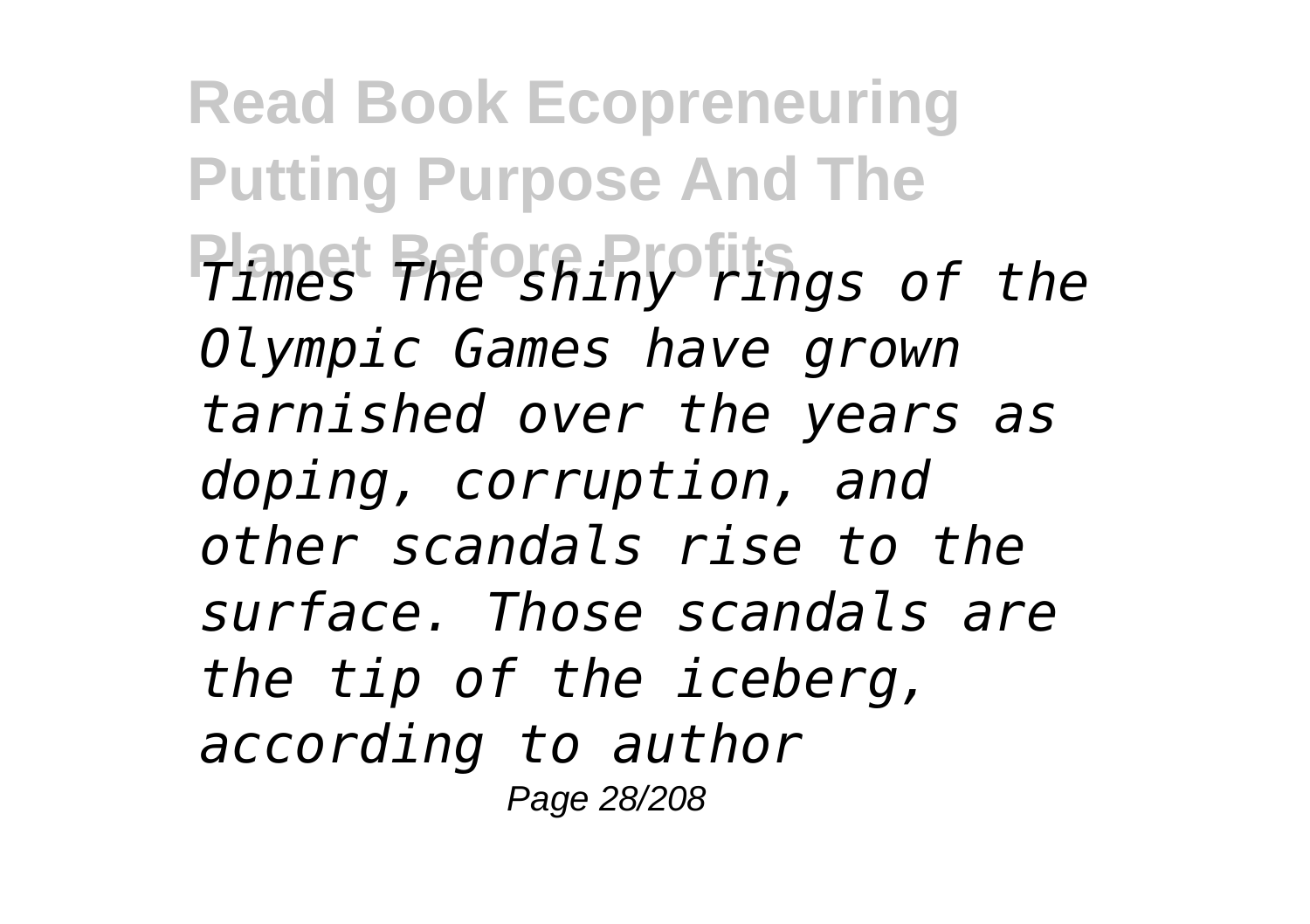**Read Book Ecopreneuring Putting Purpose And The Planet Before Profits** *Christopher A. Shaw, the lead spokesperson for several anti-Games groups. Five Ring Circus details the history of how Vancouver won the bid for the 2010 Games, who was involved, and what the real motives were. It* Page 29/208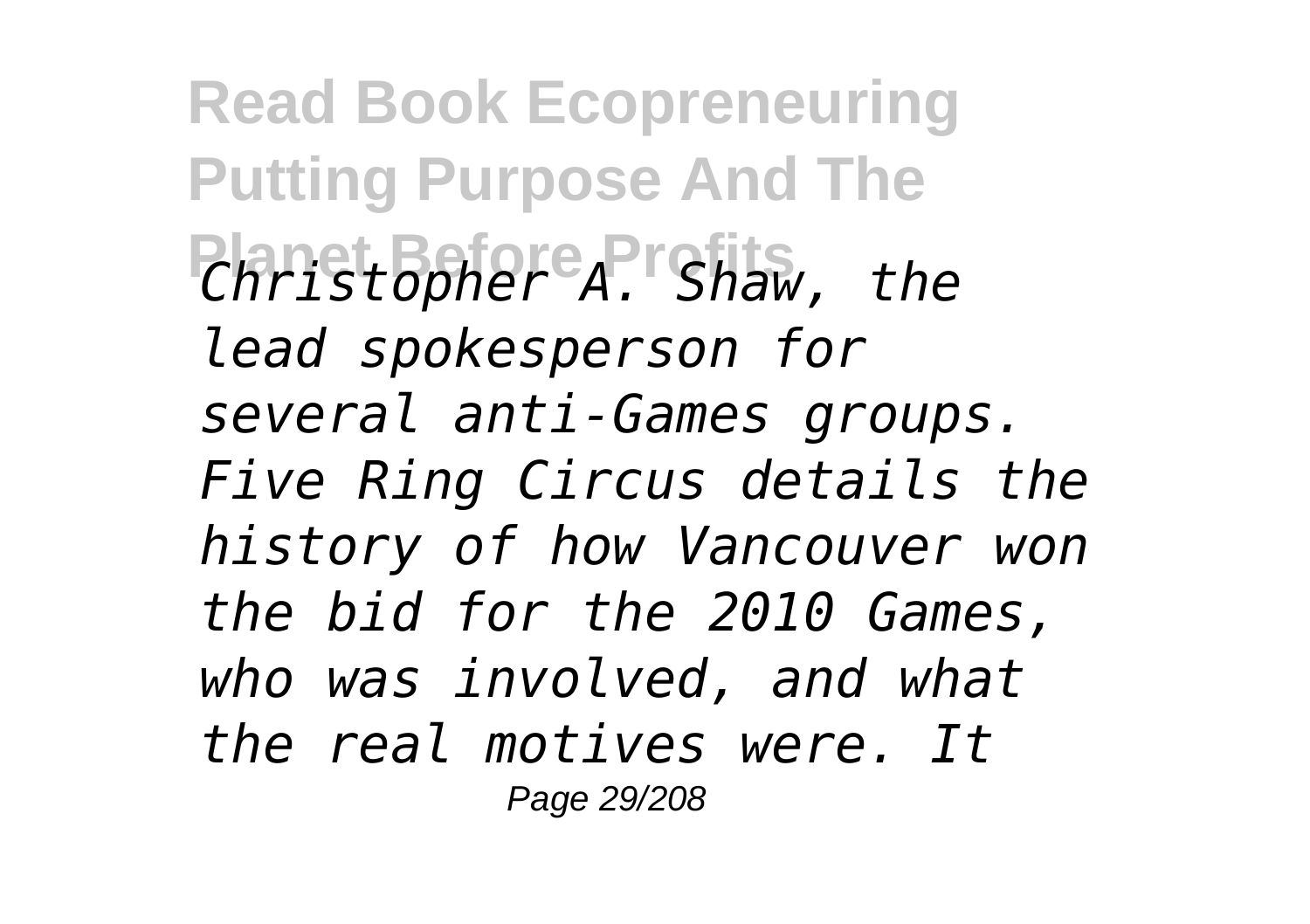**Read Book Ecopreneuring Putting Purpose And The Planet Before Profits** *describes the role of corporate media in promoting the Games, the machinations of government and business, and the opposition that emerged. Disturbing questions come to light: Why does the International* Page 30/208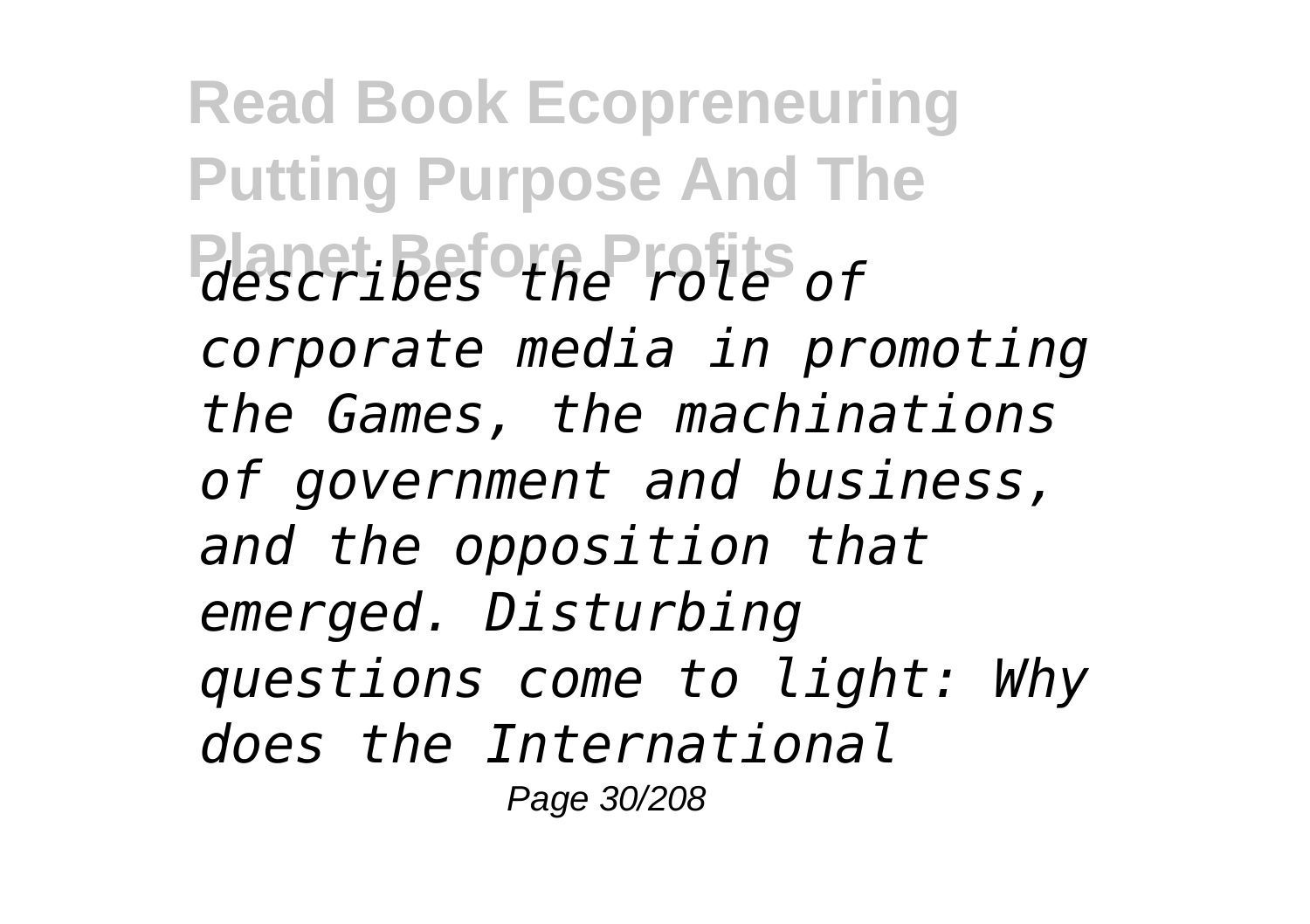**Read Book Ecopreneuring Putting Purpose And The Planet Before Profits** *Olympic Committee pay no taxes? Who are the real estate developers behind the Vancouver bid? Why are mega projects paid for with tax dollars? What are the true costs of the Games? The Olympic Games, once* Page 31/208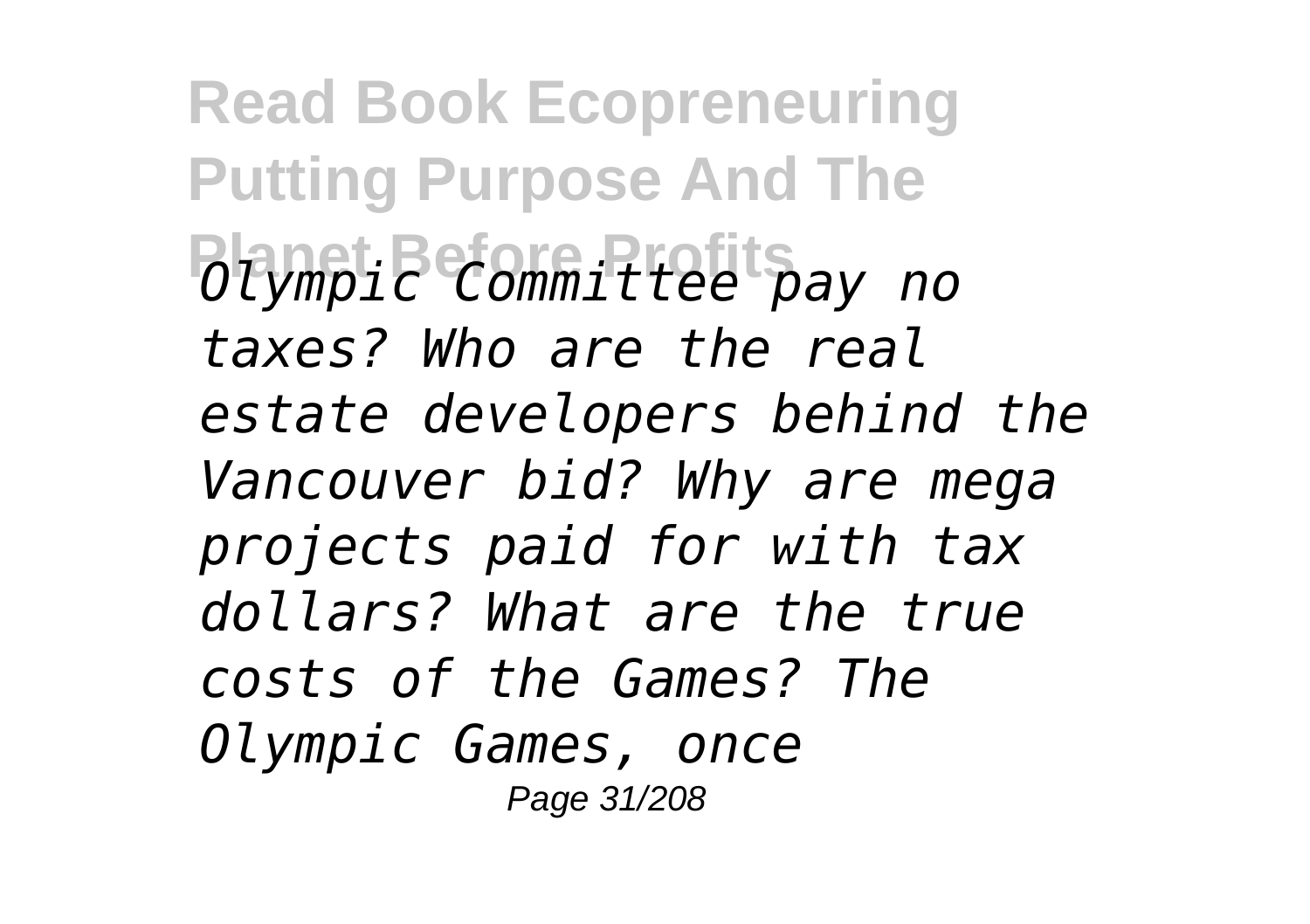**Read Book Ecopreneuring Putting Purpose And The Planet Before Profits** *considered the pinnacle of athleticism and fair play, have become a cesspool of greed, backroom deals, and the wholesale trampling of civil liberties. In Vancouver, preparations for the 2010 Games have had a* Page 32/208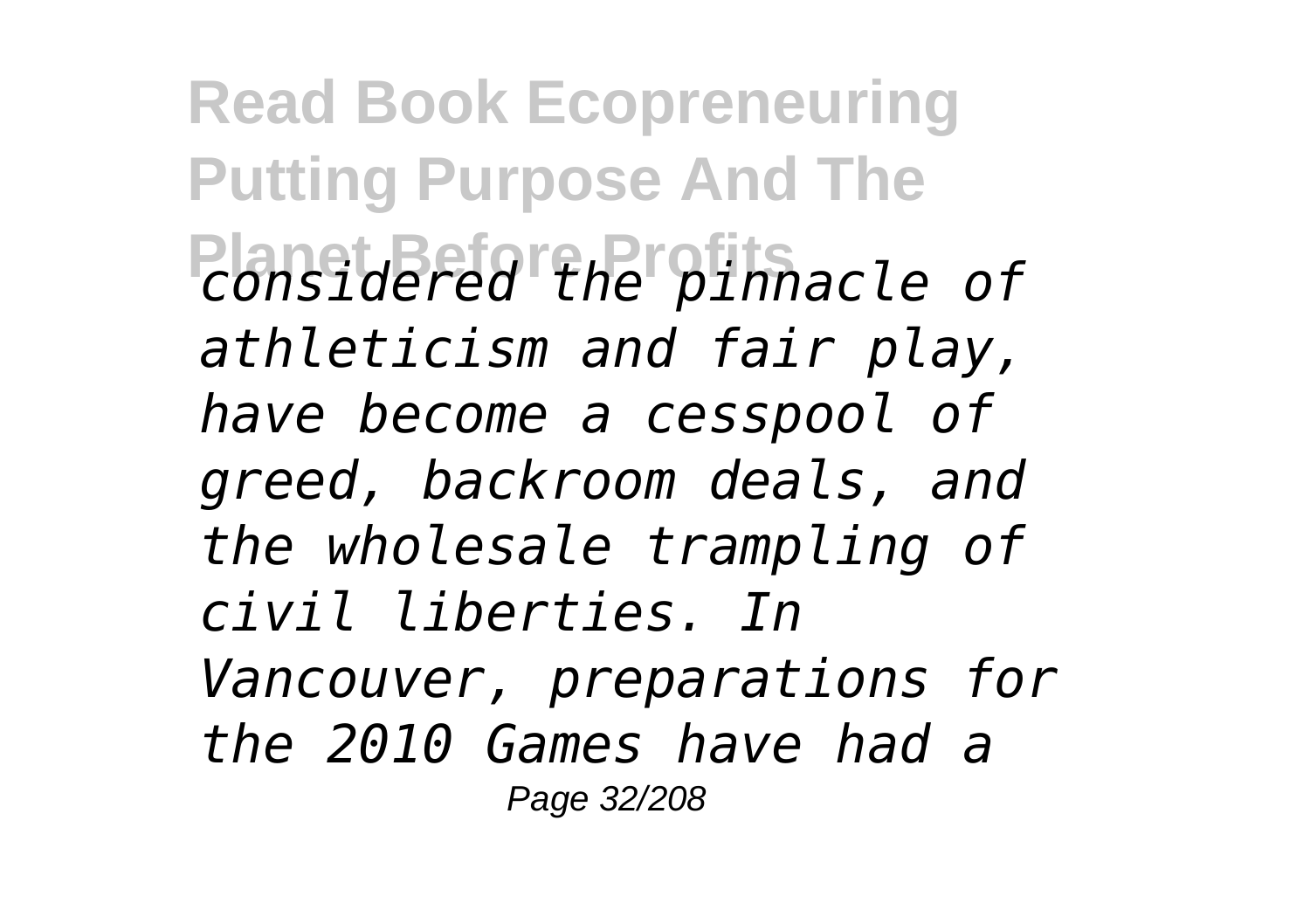**Read Book Ecopreneuring Putting Purpose And The Planet Before Profits** *substantial negative impact on the environment and have resulted in the "economic cleansing" of the poor and homeless. This book is a cautionary tale for future Olympic bid cities, and will appeal to those concerned* Page 33/208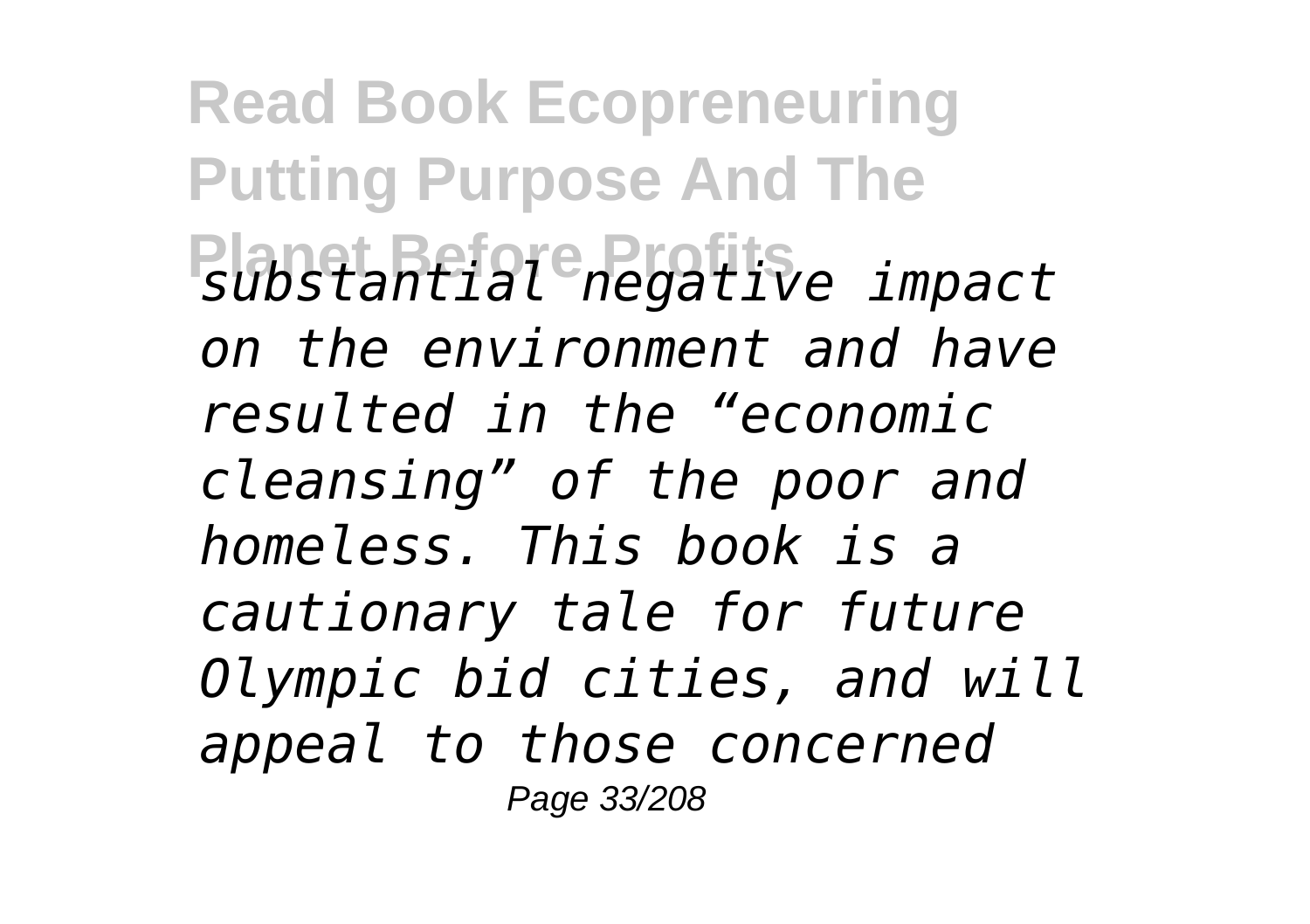**Read Book Ecopreneuring Putting Purpose And The Planet Before Profits** *about the effects of globalization on many aspects of life. Christopher A. Shaw is a professor at the University of British Columbia. He is a founding member and lead spokesperson for the No Games 2010* Page 34/208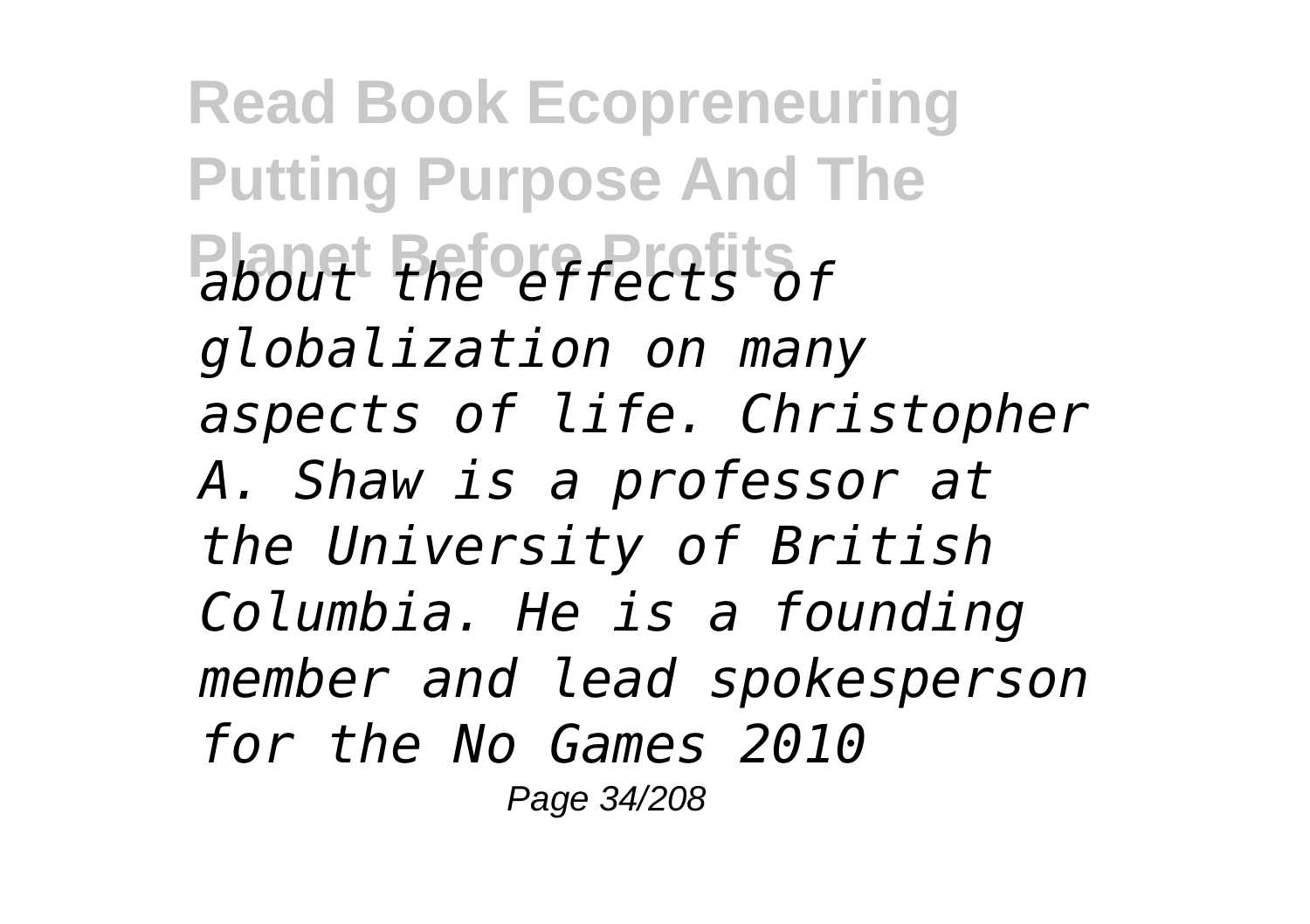**Read Book Ecopreneuring Putting Purpose And The Planet Before Profits** *Coalition and 2010 Watch. He lives in North Vancouver. The third edition of the book is thoroughly updated and presented in a new twocolour format. The book presents a detailed and authoritative exposition of* Page 35/208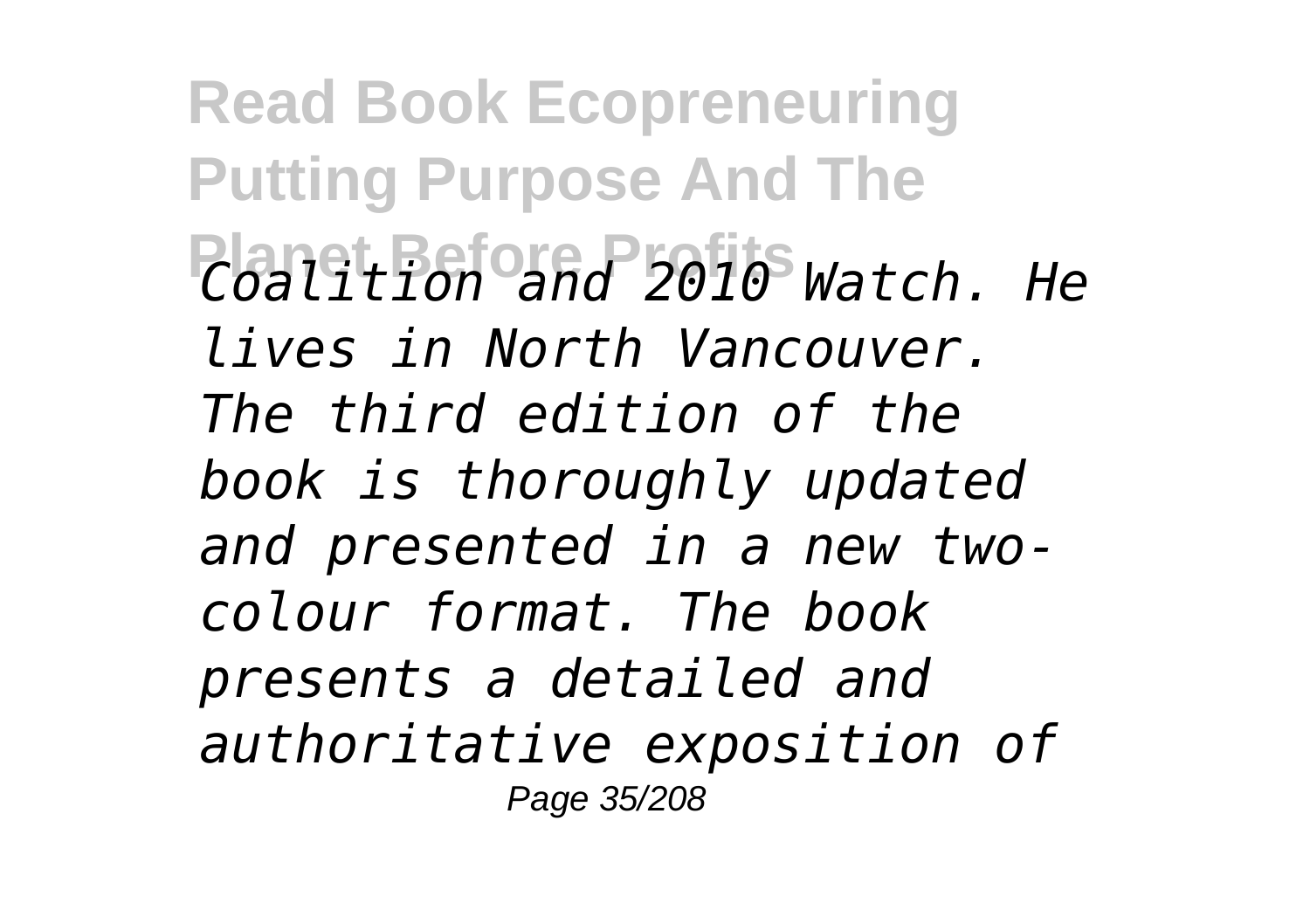**Read Book Ecopreneuring Putting Purpose And The Planet Before Profits** *the basic principles and applications of biochemistry. It focuses primarily on clarity of the fundamental concepts and explains them according to the need of undergraduate medical students. The* Page 36/208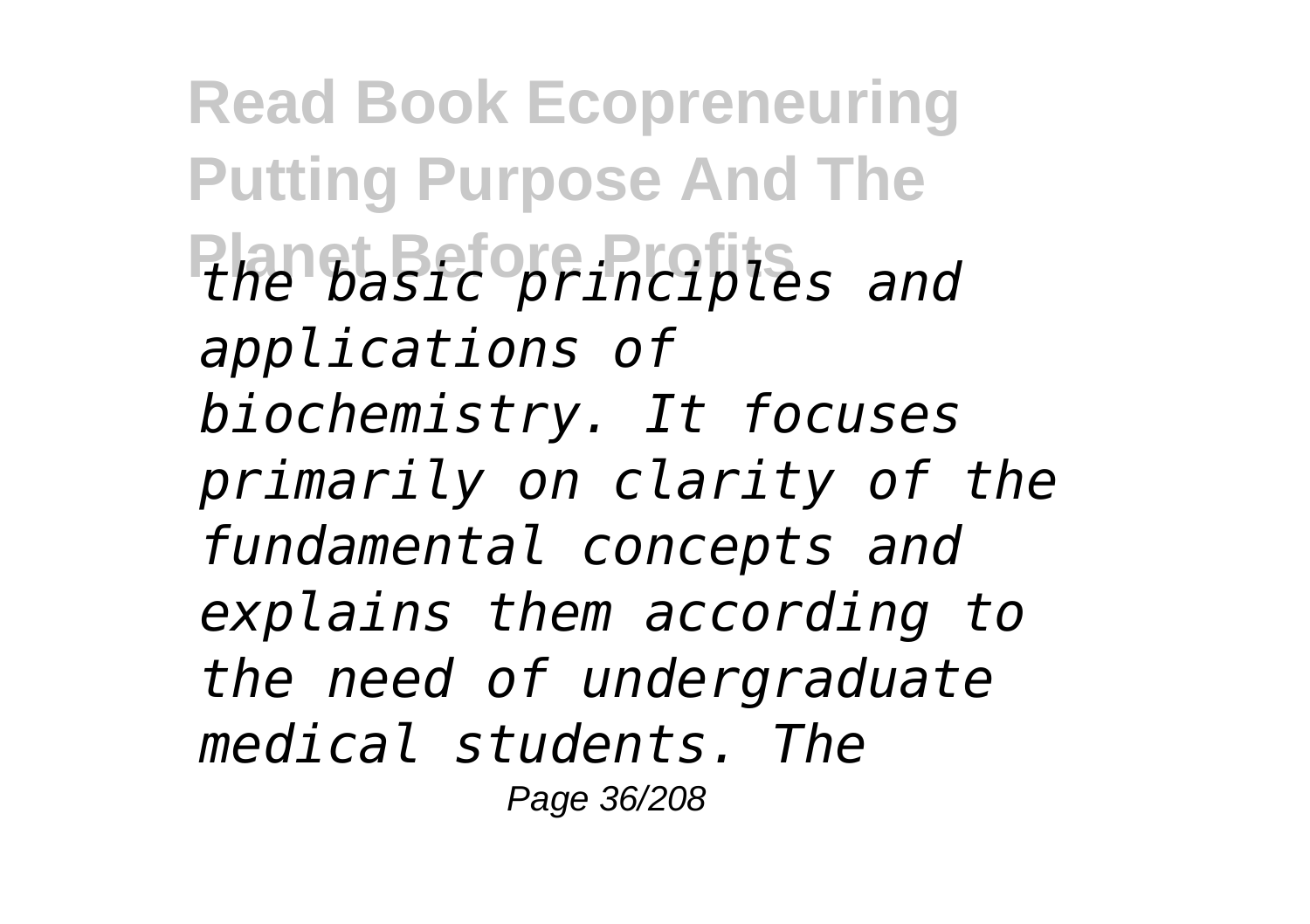**Read Book Ecopreneuring Putting Purpose And The Planet Before Profits** *organization of content in this book is such that it provides the reader with a logical sequence of events that aids learning. More emphasis in this edition is to systemize presentation and make reading soothing* Page 37/208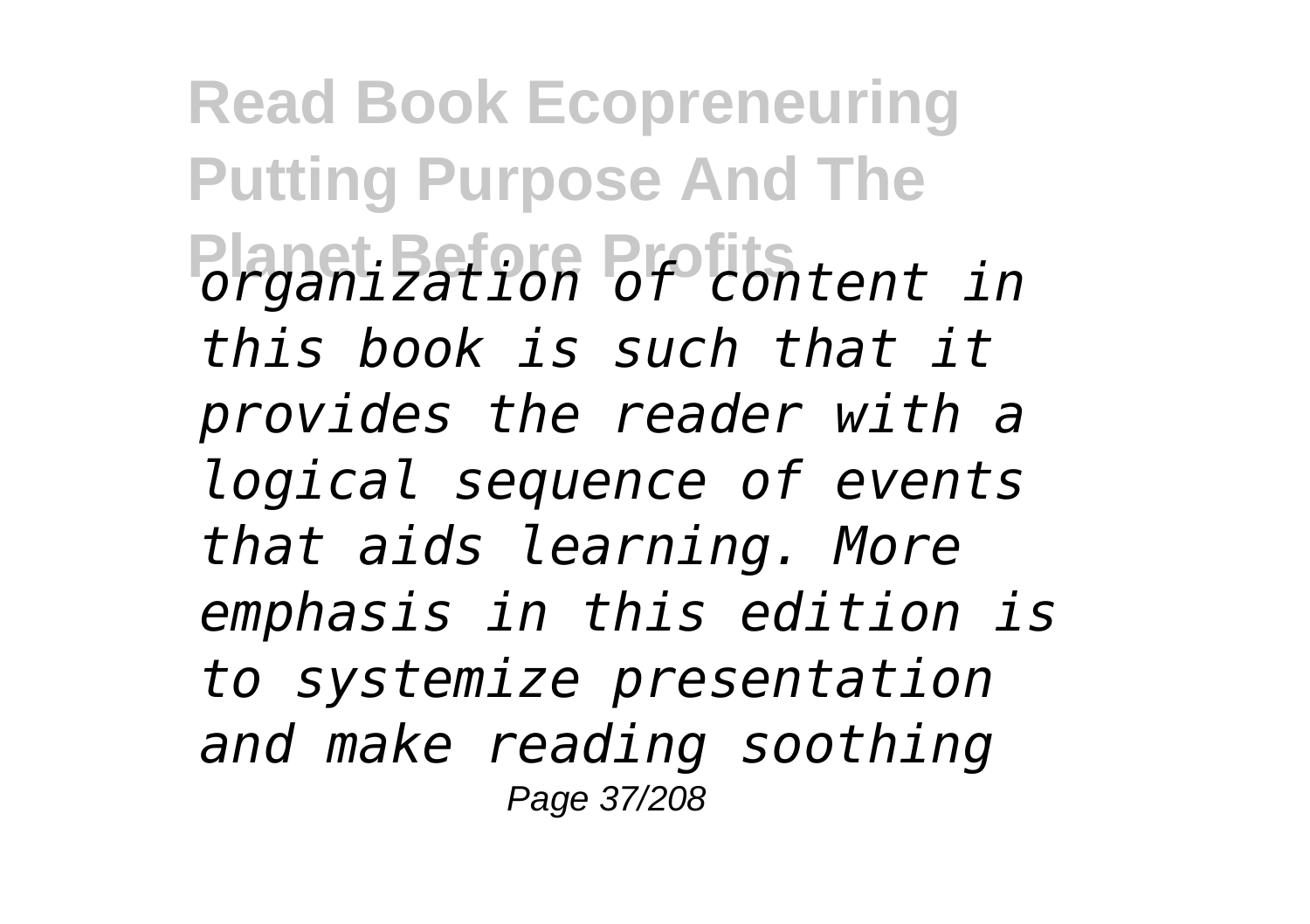**Read Book Ecopreneuring Putting Purpose And The Planet Before Profits** *and pleasurable by deleting redundant details, adding new text and figures, improvement of earlier figures, supplementing text with easy to comprehend flowcharts, without changing basic framework of the book.* Page 38/208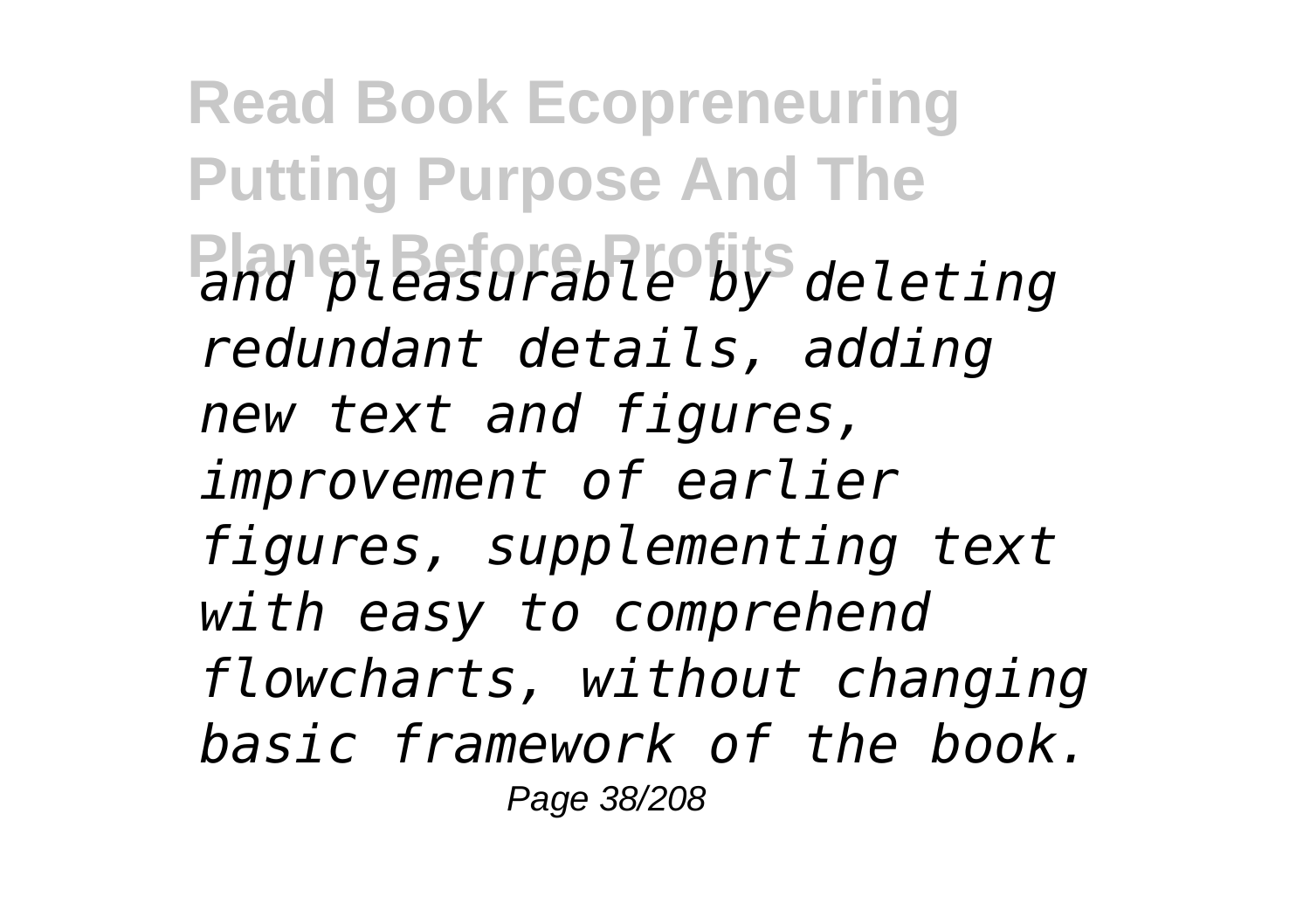**Read Book Ecopreneuring Putting Purpose And The Planet Before Profits** *Each chapter ends with clinical cases and the related questions, which evokes yet another method of active learning rather than didactic methods of imparting knowledge. Key points have been highlighted* Page 39/208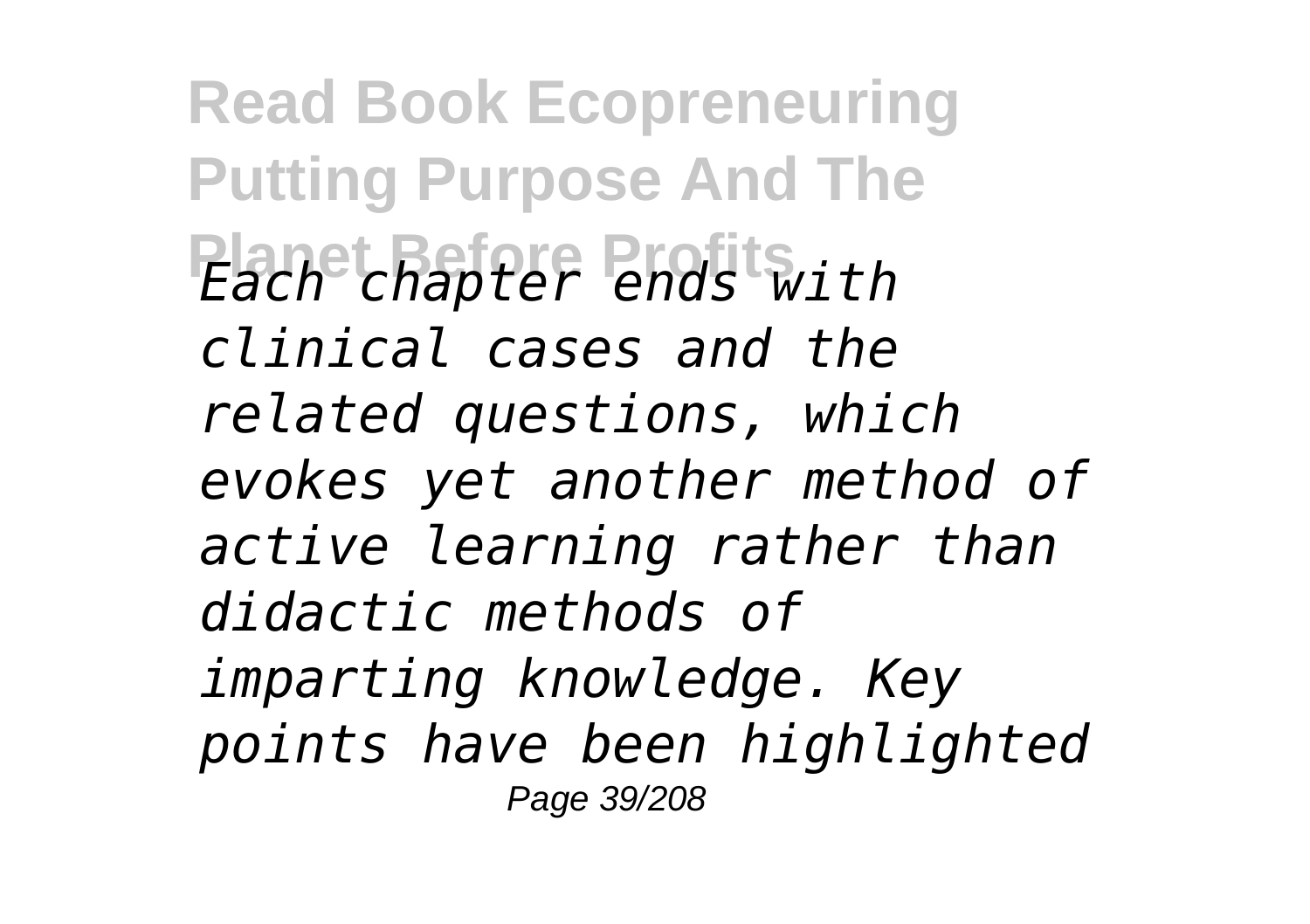**Read Book Ecopreneuring Putting Purpose And The Planet Before Profits** *and boxed at the end of each topic for quick revision of the core concepts. This book comes with a free companion website which contains selfassessment exercises, detailed case discussions related to the clinical* Page 40/208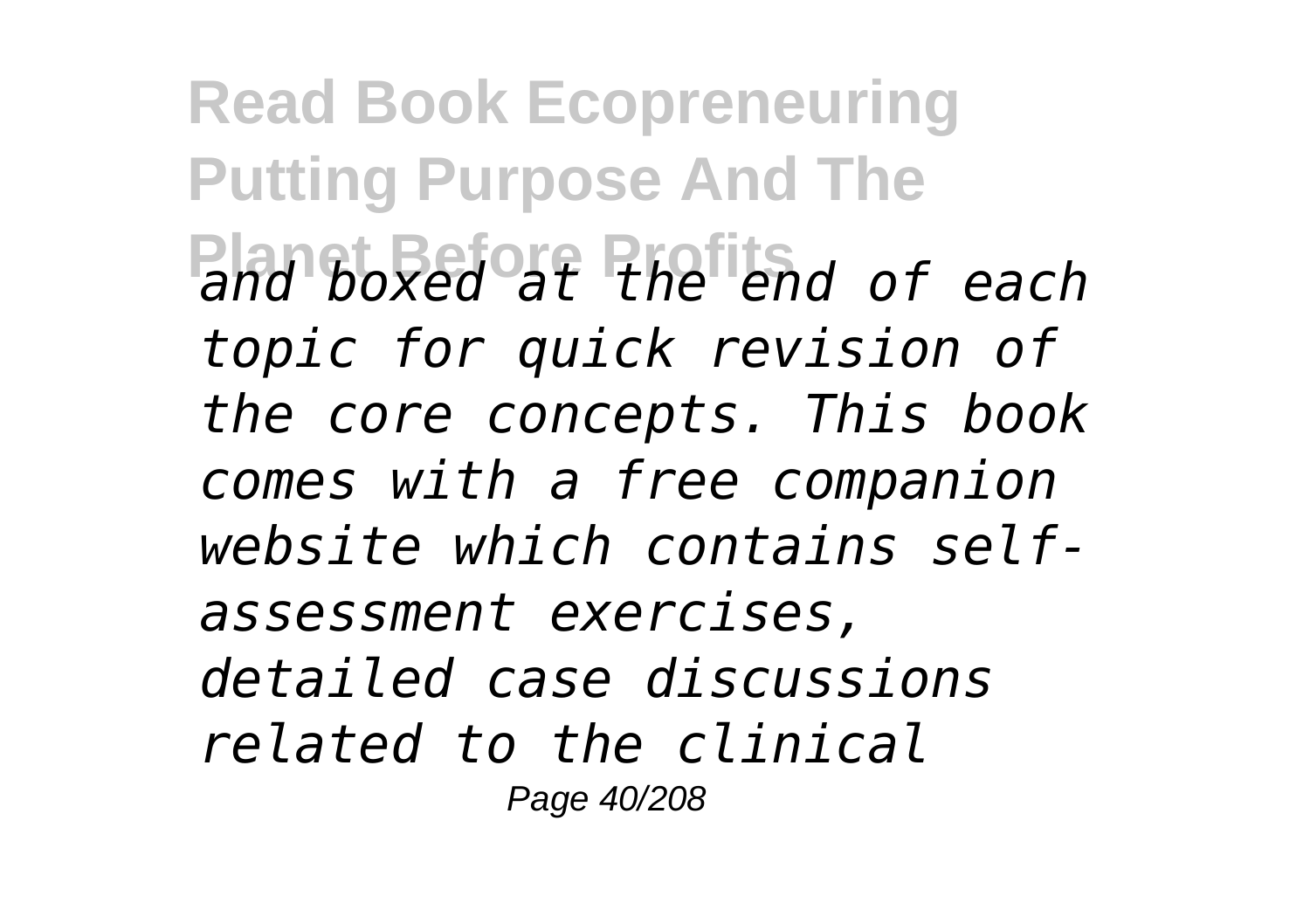**Read Book Ecopreneuring Putting Purpose And The Planet Before Profits** *cases given inside the book, glossary and various other features for enhanced learning. This guide to nonviolent conflict resolution presents thirty methods of maintaining or achieving* Page 41/208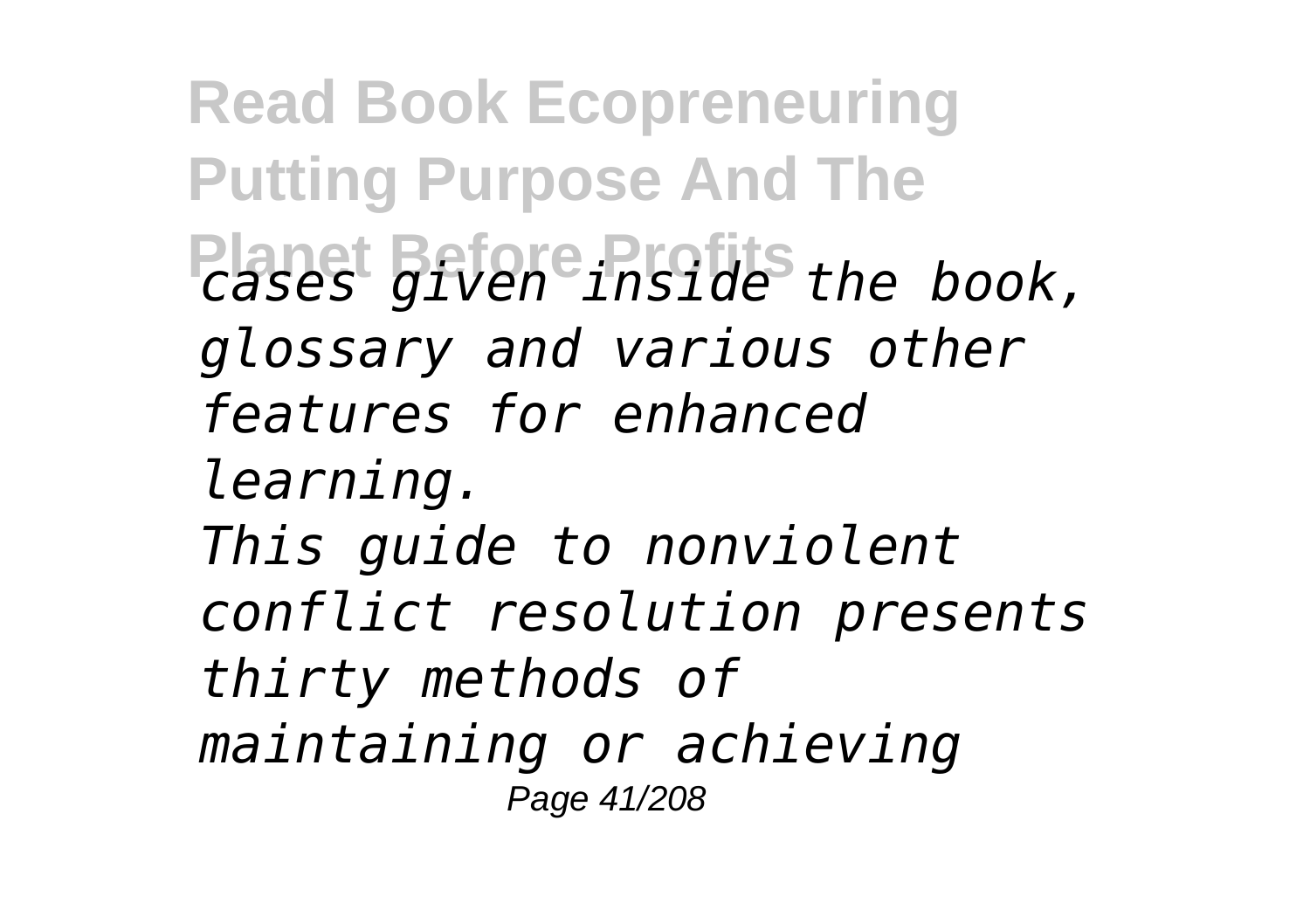**Read Book Ecopreneuring Putting Purpose And The Planet Before Profits** *peace, each with an in-depth case study. Methods covered, and their real-world applications, include the art of diplomacy (the 1995 Dayton Peace Accords), fair trade (the 1997 fair trade certification agreement),* Page 42/208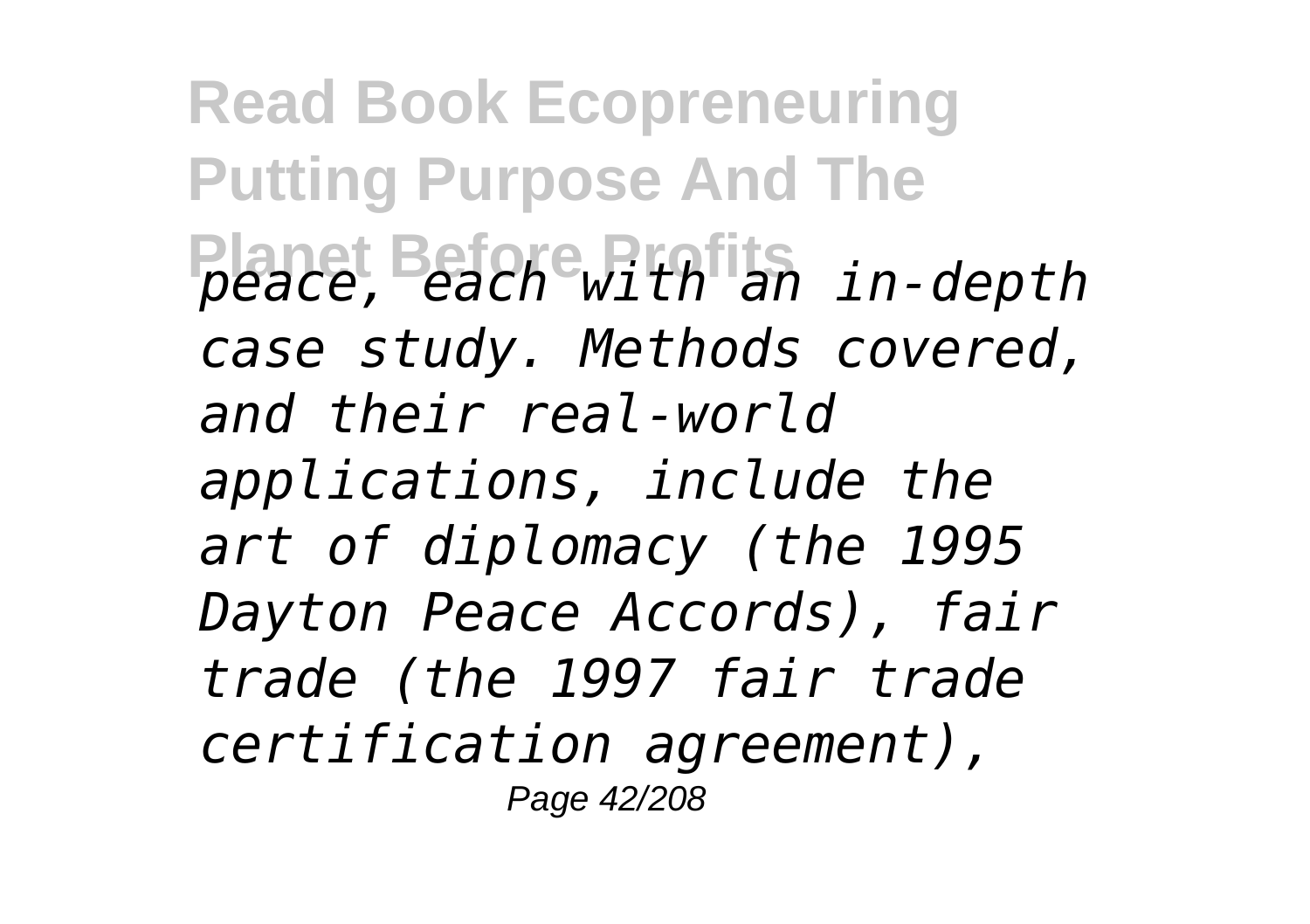**Read Book Ecopreneuring Putting Purpose And The Planet Before Profits** *civil disobedience (the civil rights movement in the United States), humanitarianism (the rescue of the Hungarian Jews during the Holocaust), the rule of law (the International Tribunal for the Former* Page 43/208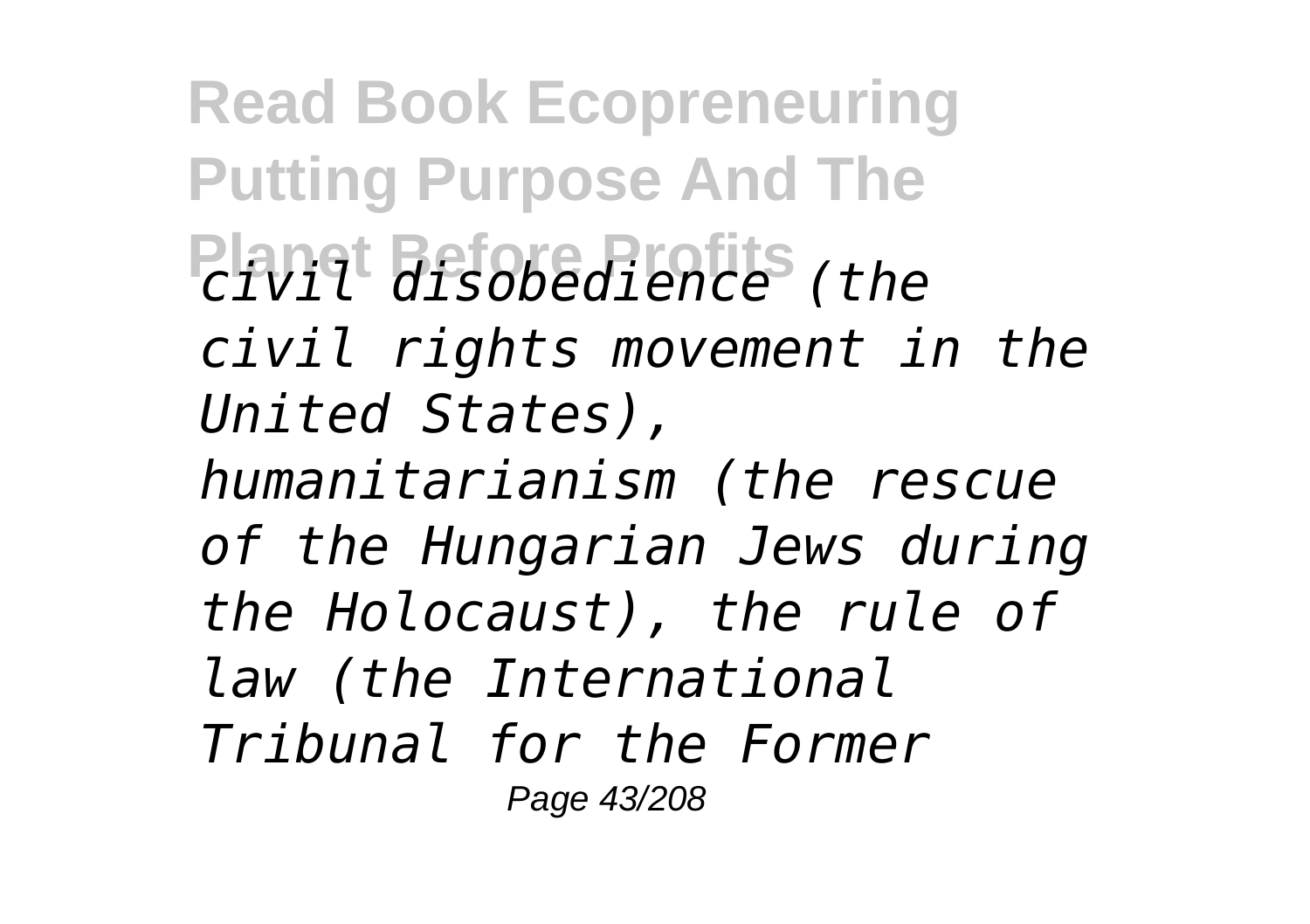**Read Book Ecopreneuring Putting Purpose And The Planet Before Profits** *Yugoslavia), and peace education (the Nobel Peace Prize), among many others. It concludes with a summary of the methods and the virtues of peace. Instructors considering this book for use in a course may* Page 44/208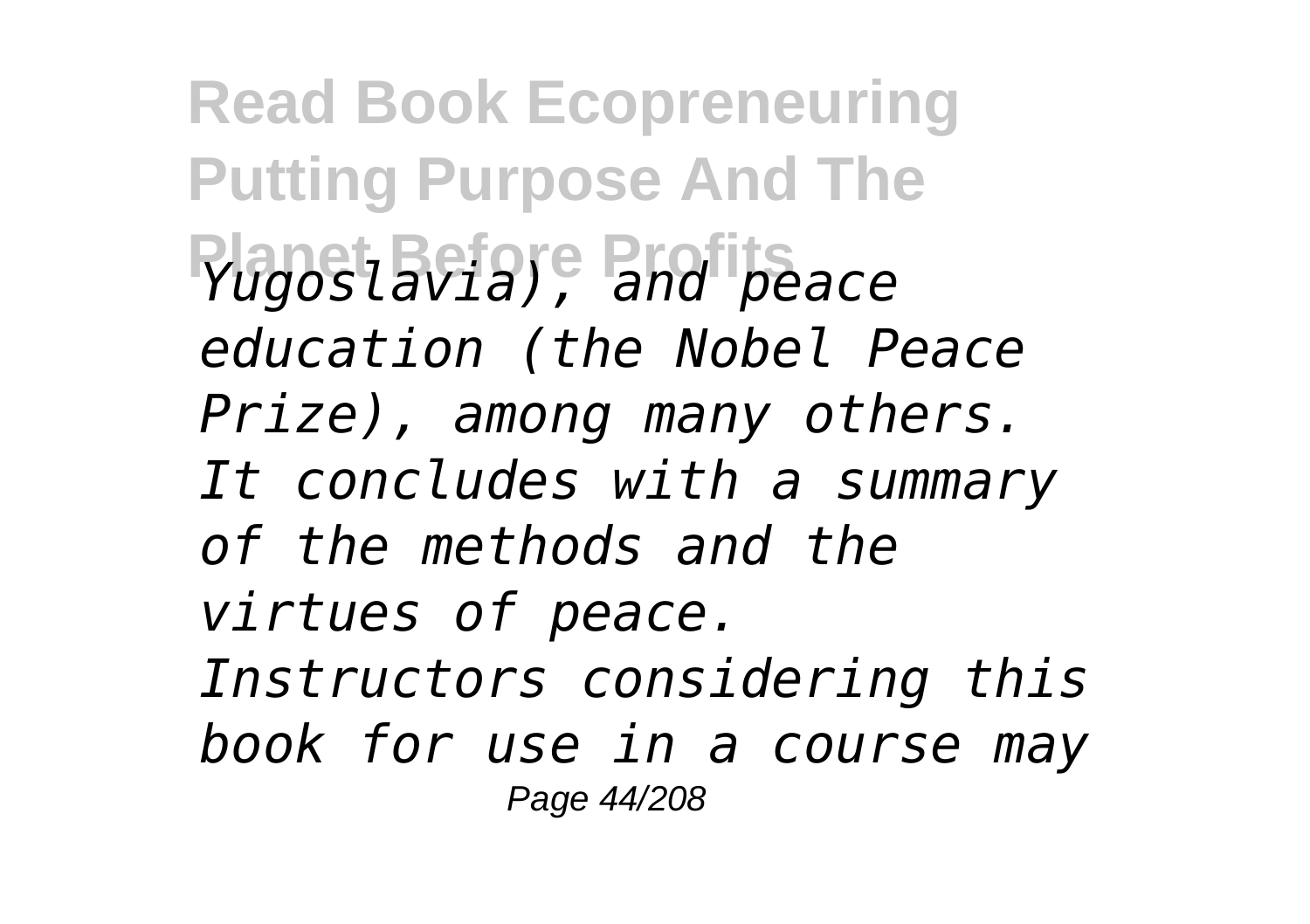**Read Book Ecopreneuring Putting Purpose And The Planet Before Profits** *request an examination copy here. How Nonviolence Works Leveraging Economic, Political, and Cultural Dimensions Putting Purpose and the Planet Before Profits* Page 45/208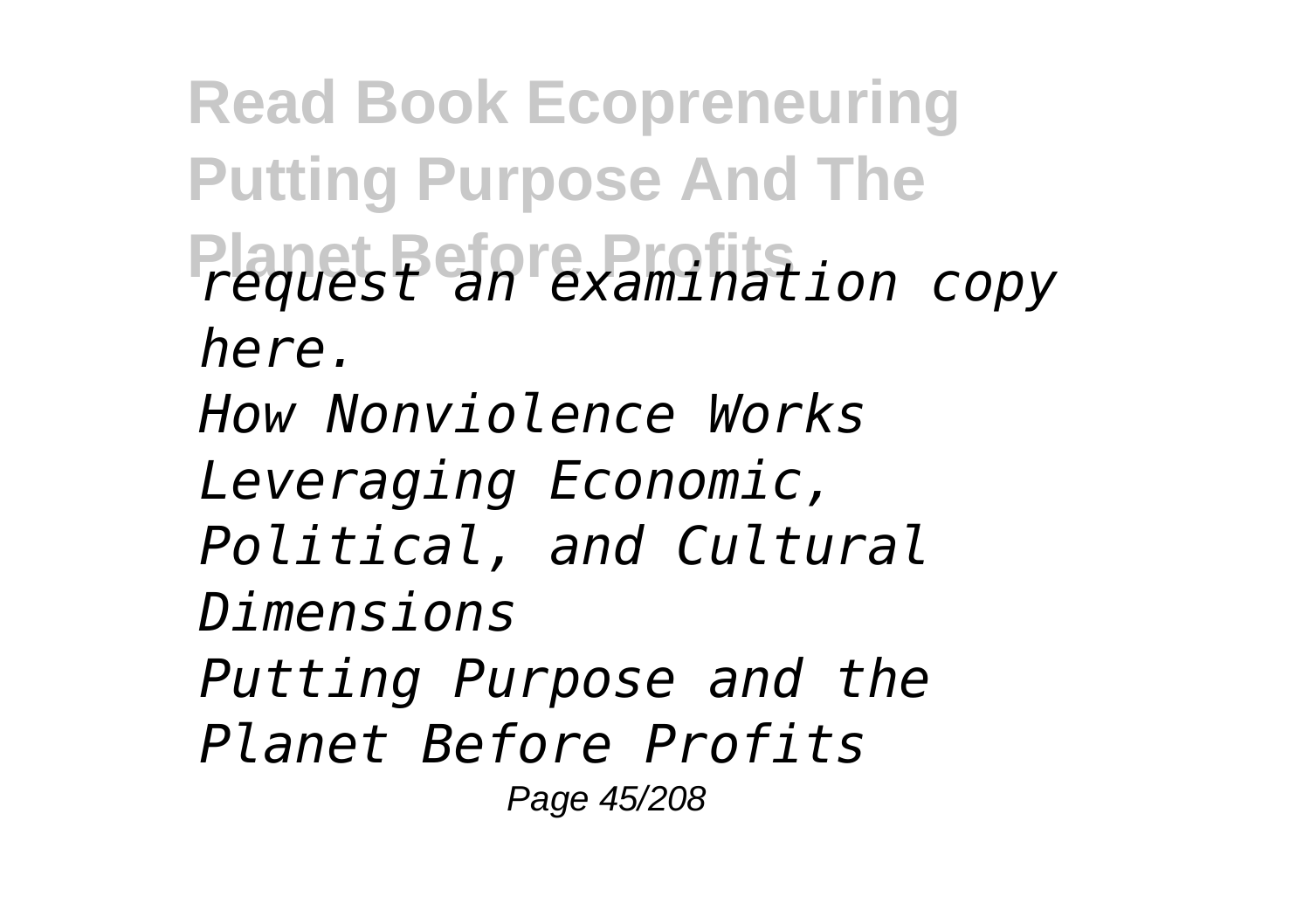**Read Book Ecopreneuring Putting Purpose And The Planet Before Profits** *Sustainable Tourism Strategies for the Green Economy: Opportunities and Challenges in the New World of Business Social Entrepreneurship The Heart of Simple Living* Can you come out and play? If Page 46/208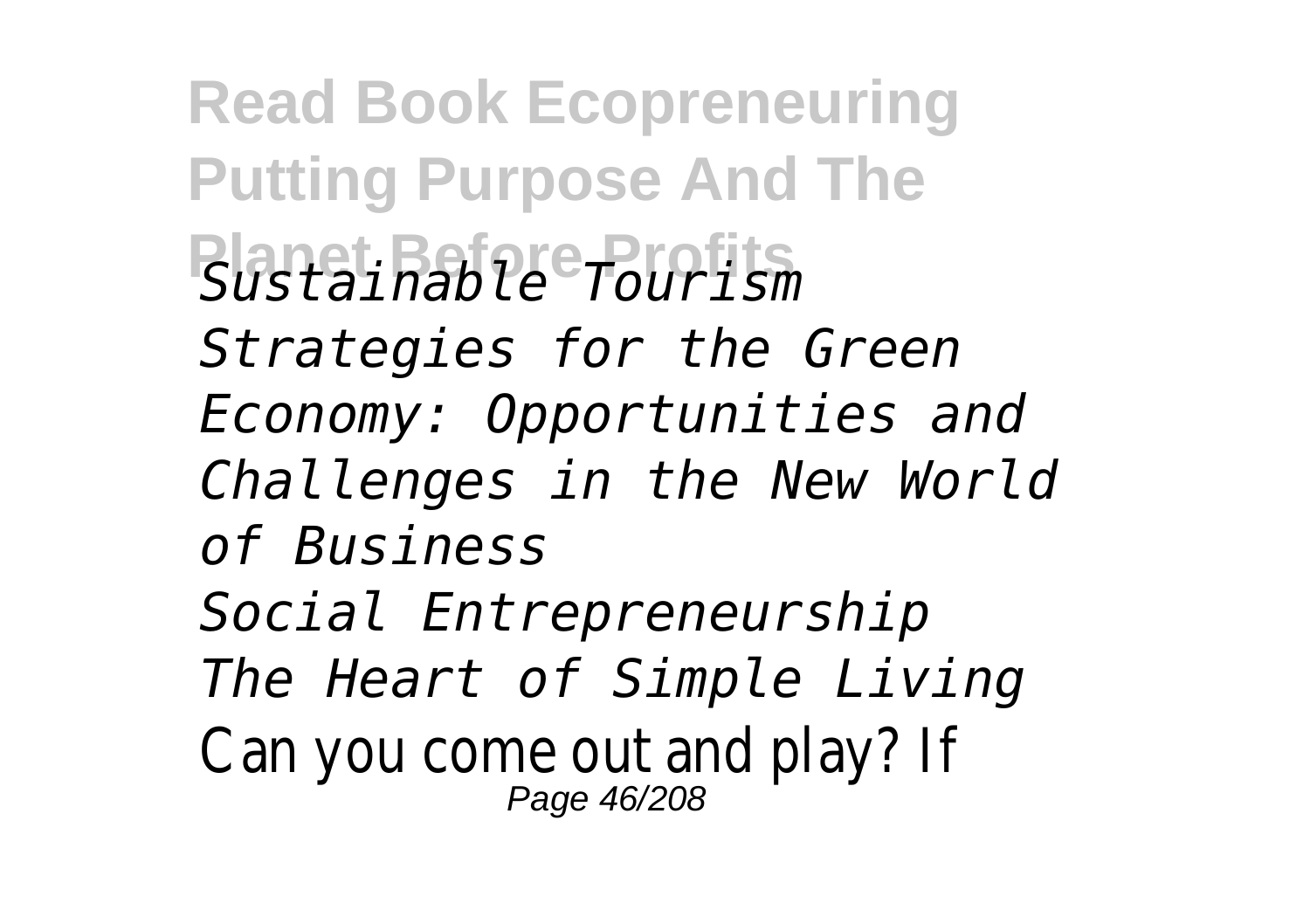**Read Book Ecopreneuring Putting Purpose And The Planet Before Profits** you woke up tomorrow in Egypt with a yen for a good game of tag, you could find it. Then you could hop on your magic carpet and fly to Thailand to play Go Fish with some new friends. Later, you Page 47/208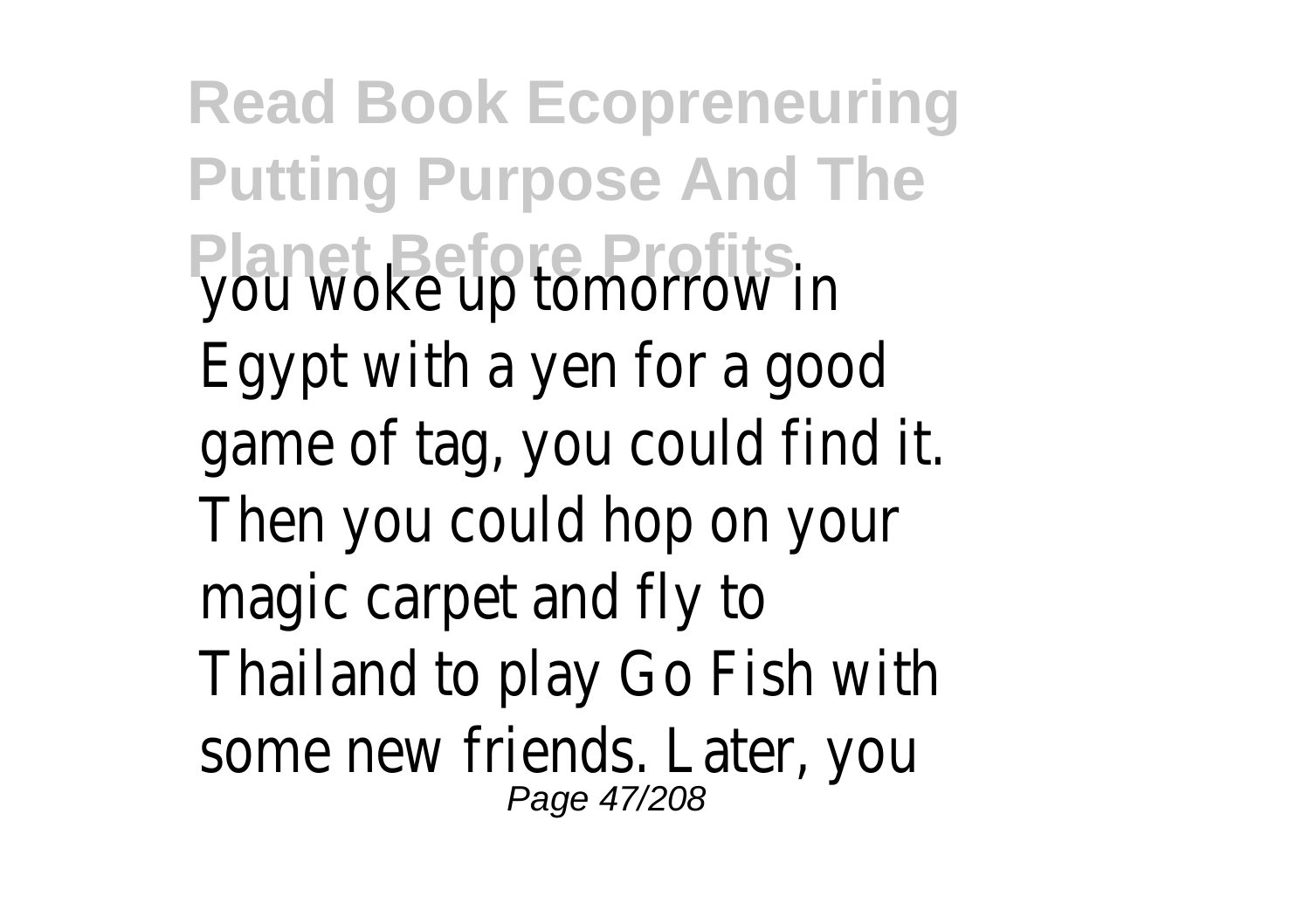**Read Book Ecopreneuring Putting Purpose And The Planet Before Profits** could seesaw until the cows come home in Ireland. Everyone loves to play and the universal appeal of games and goofing around is joyfully evident in COME OUT AND PLAY. Brilliant, full-color Page 48/208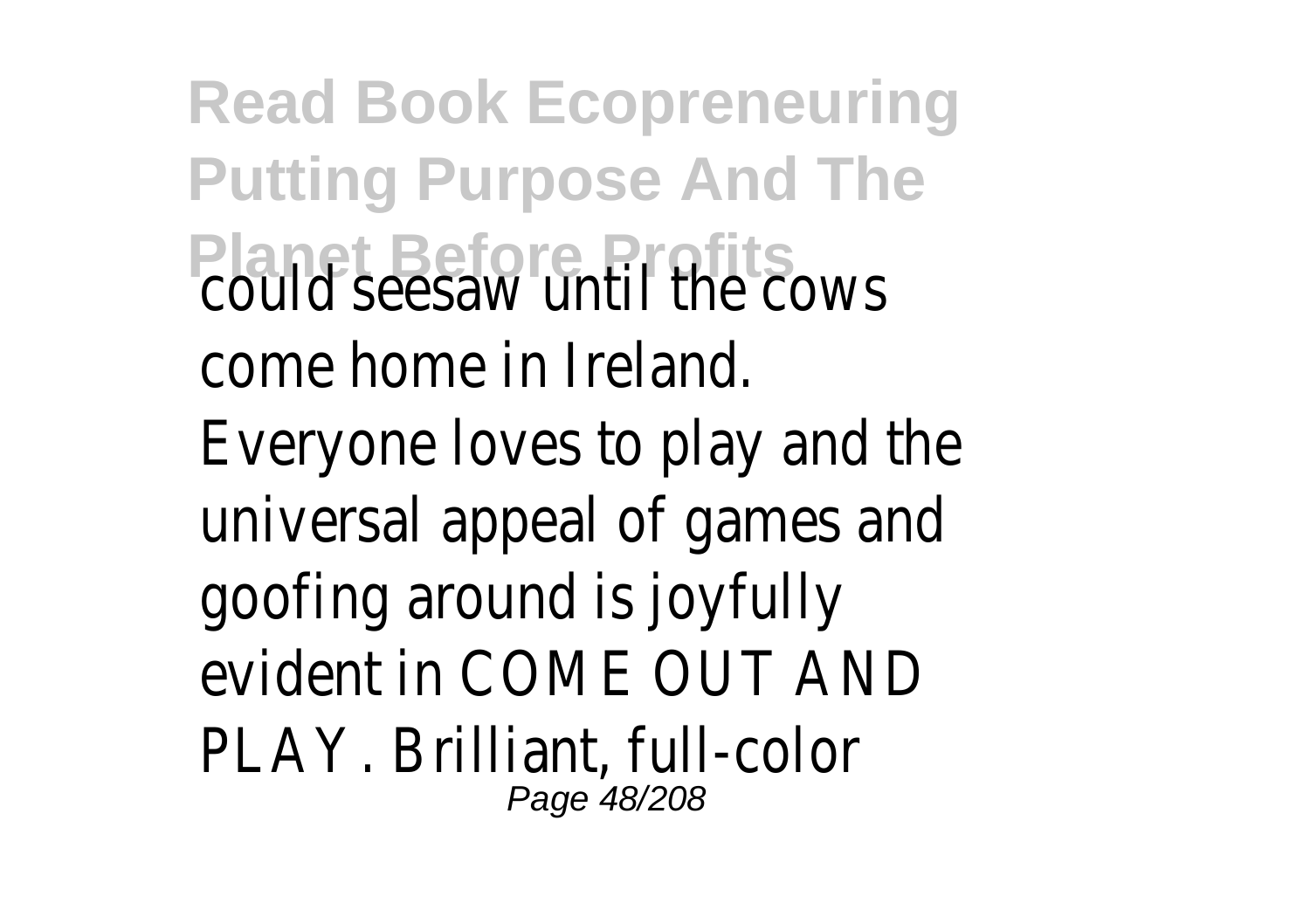**Read Book Ecopreneuring Putting Purpose And The Planet Before Profits** photographs portray exuberant, playful kids from over 35 countries engaging in games of all kinds. The It's a Kid's World series is dedicated to the fascinating, imaginative lives of children everywhere. Page 49/208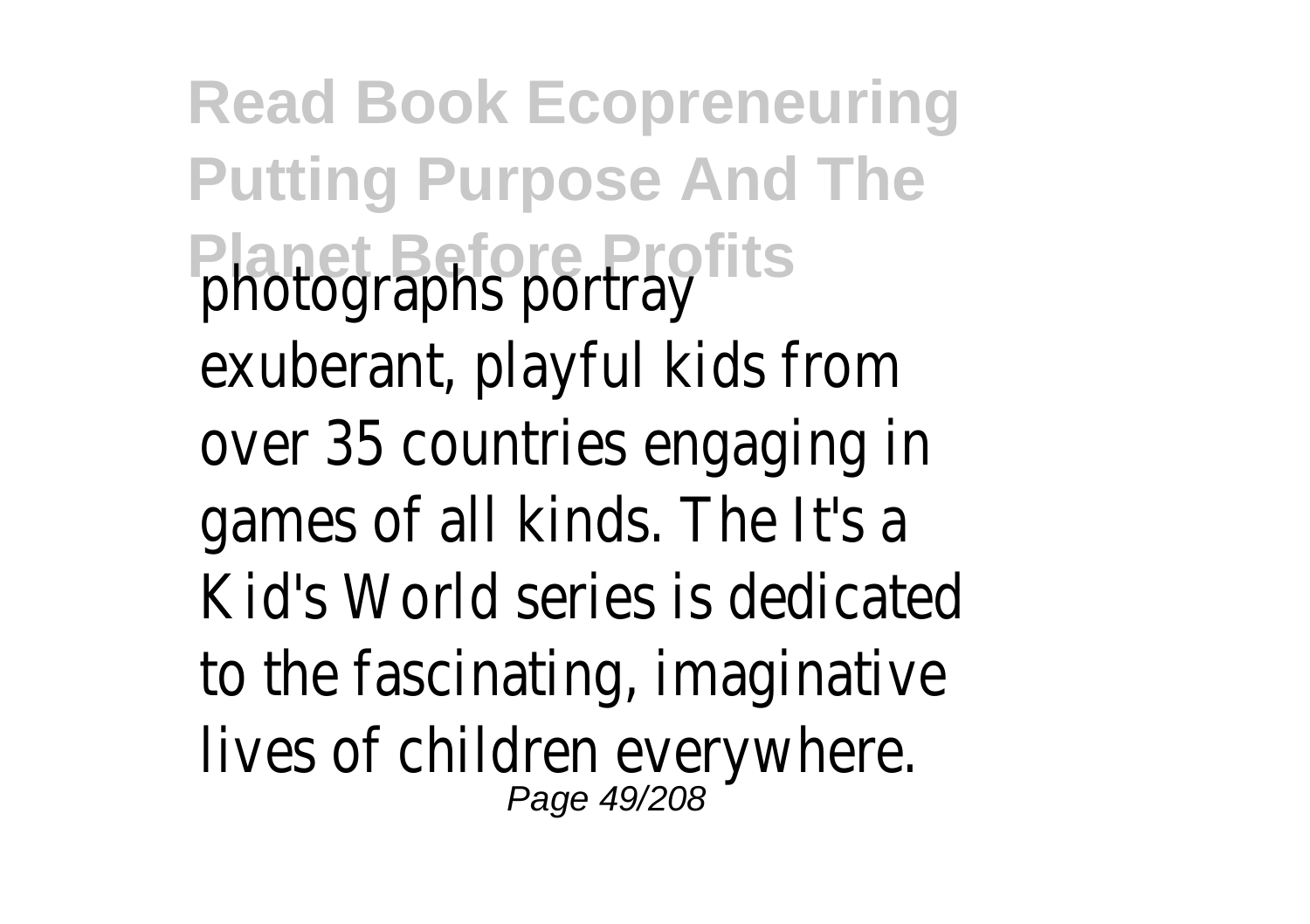**Read Book Ecopreneuring Putting Purpose And The Planet Before Profits** Each compact little book is jammed with bright, kinetic photographs of kids from around the world playing, going to school, caring for their animals, and much more. These action-packed and<br><sup>Page 50/208</sup>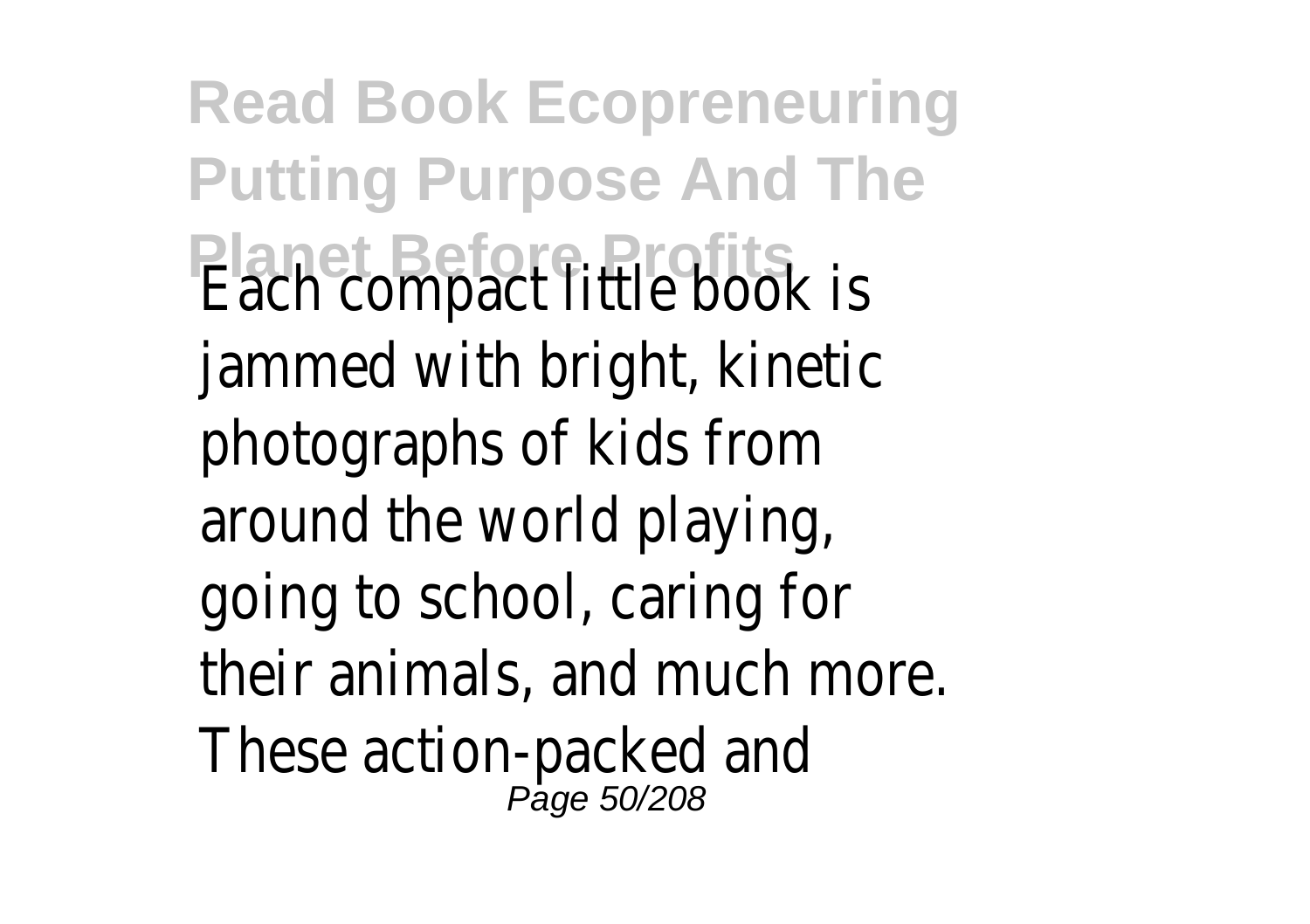**Read Book Ecopreneuring Putting Purpose And The Planet Before Profits**<br> **Planet Before Profits**<br> **Planet Before Sure to** inspire and educate young minds about the world around them while introducing them to kids just like themselves. The proprietors of Inn Serendipity show how easy it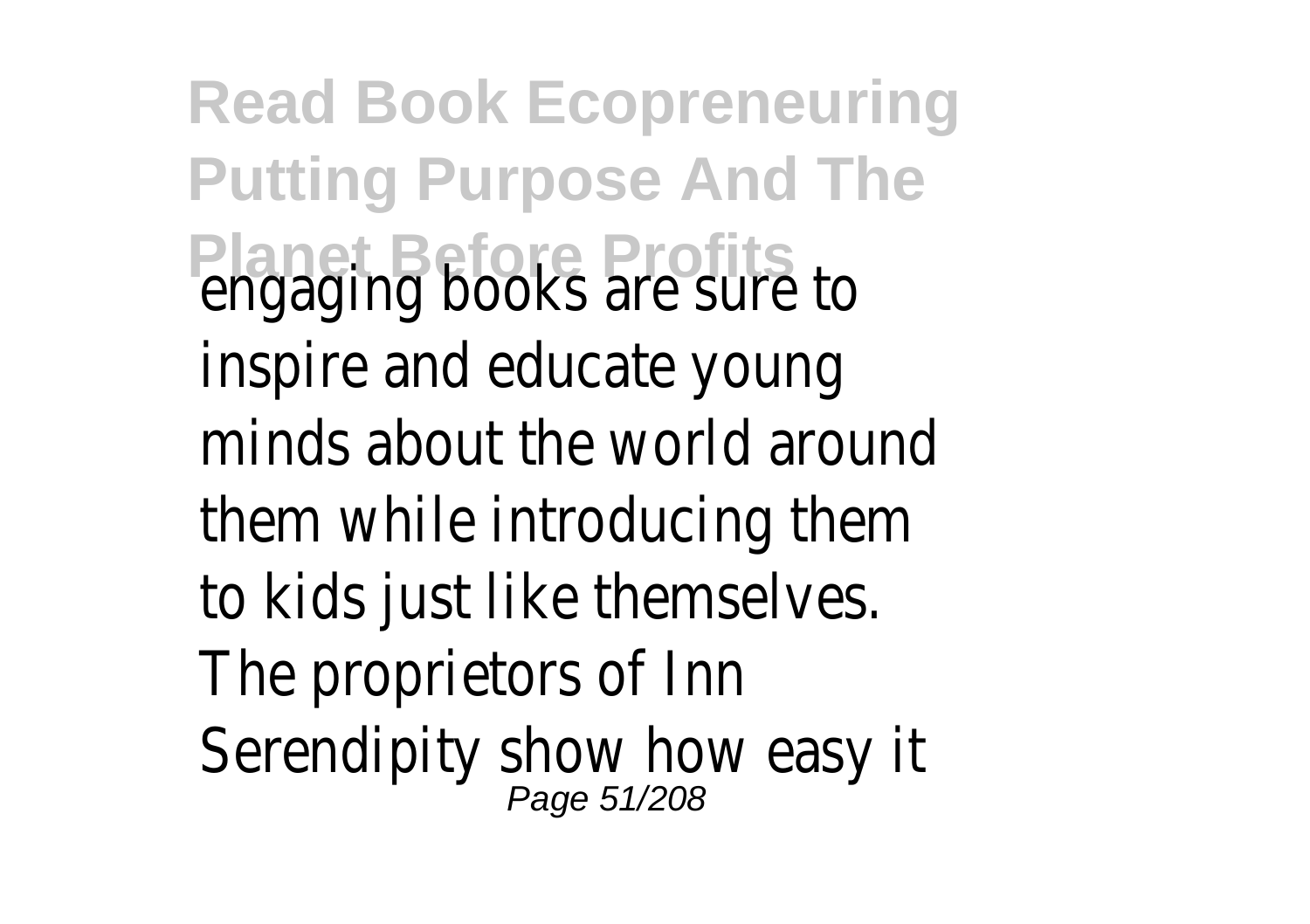**Read Book Ecopreneuring Putting Purpose And The Planet Before Profits** is to cook homemade and homegrown meals that help the planet and go easy on your budget. Join Lisa Kivirist and John Ivanko, proprietors of the award-winning Inn Serendipity, as they launch a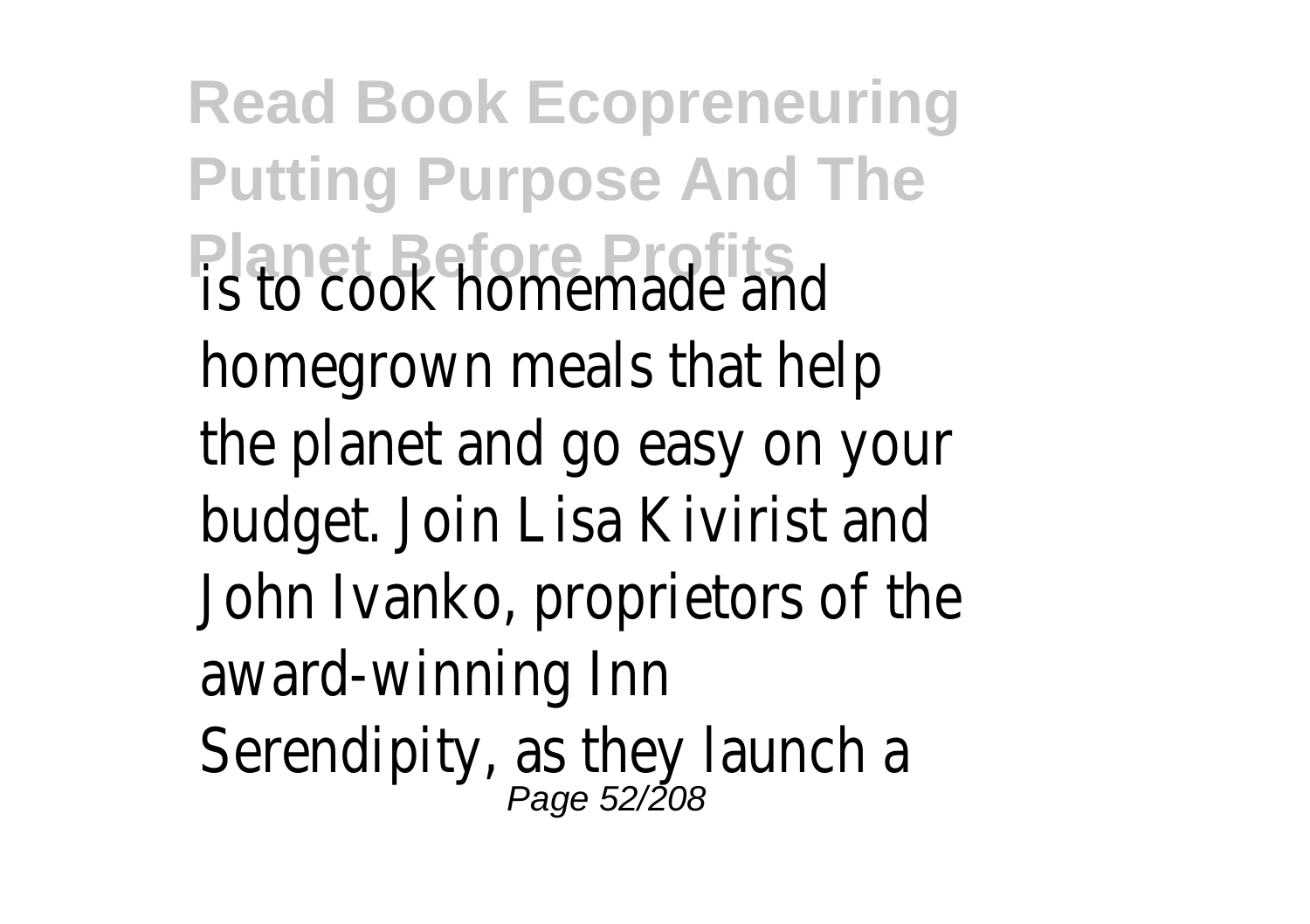**Read Book Ecopreneuring Putting Purpose And The Planet Before Profits** return to our roots of independence, self-sufficiency and frugality, blended with the spice of modern living. Farmstead Chef whips up a quirky, homespun tale of how we can eat well, nourish our Page 53/208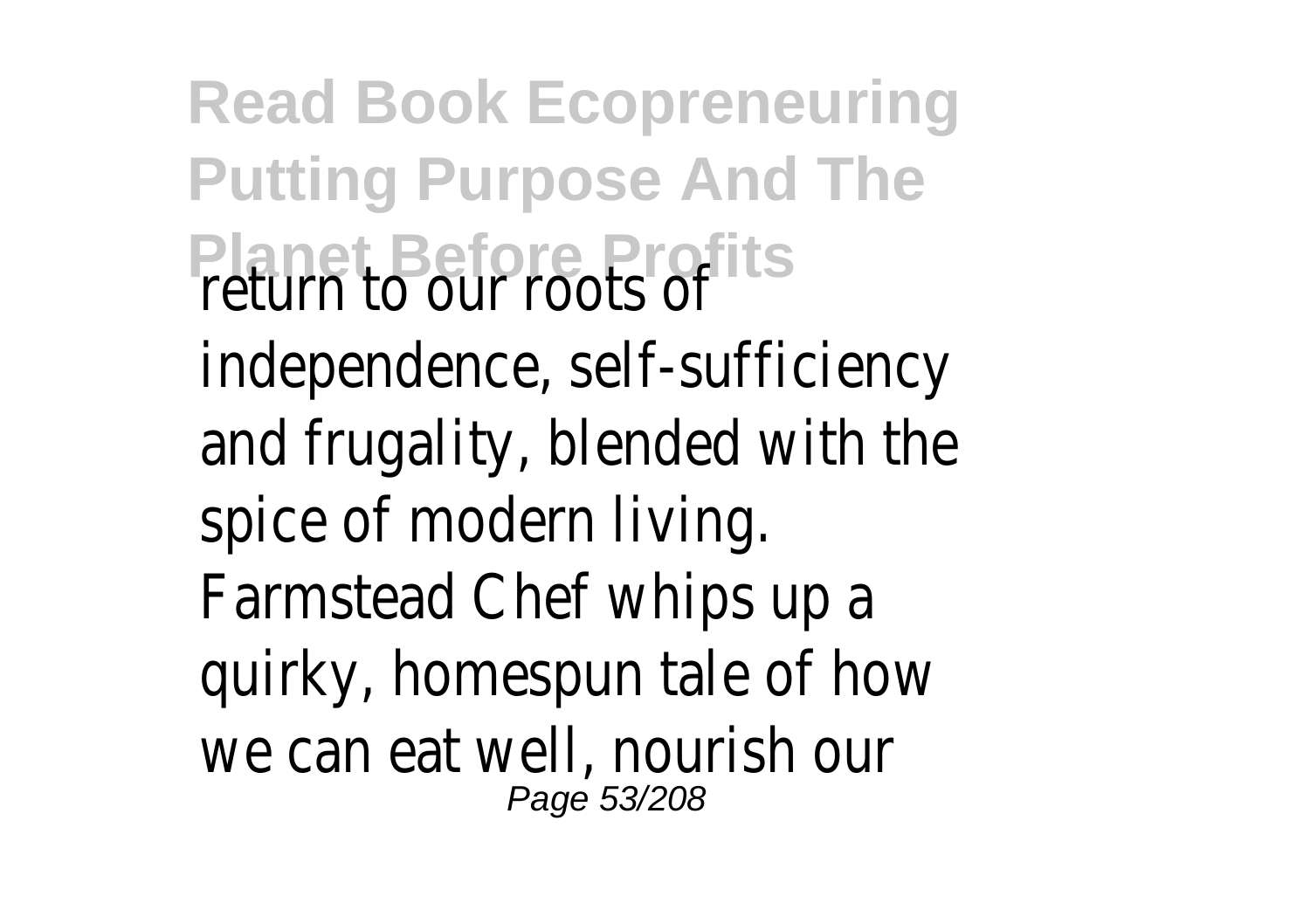**Read Book Ecopreneuring Putting Purpose And The Planet Before Profits** bodies, and restore the planet. Rediscover the benefits of homegrown and homemade cooking, preserving the harvest, stocking the pantry, all while building community. From breakfasts to mouth-Page 54/208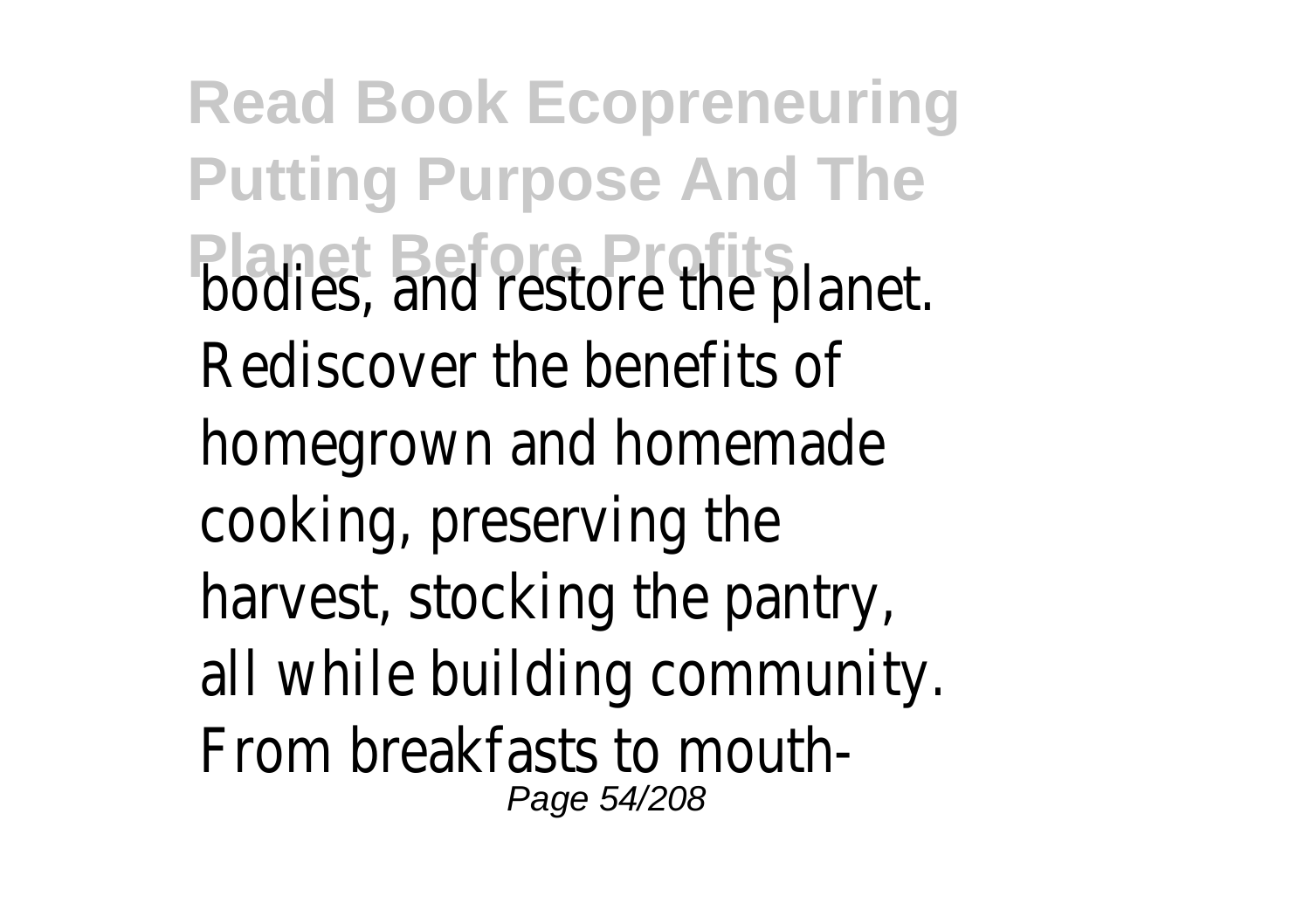**Read Book Ecopreneuring Putting Purpose And The Planet Before Profits** watering desserts, Farmstead Chef showcases the creative and budget-friendly side to eating lower on the food chain more often while taking responsibility for the food we put into our bodies—by Page 55/208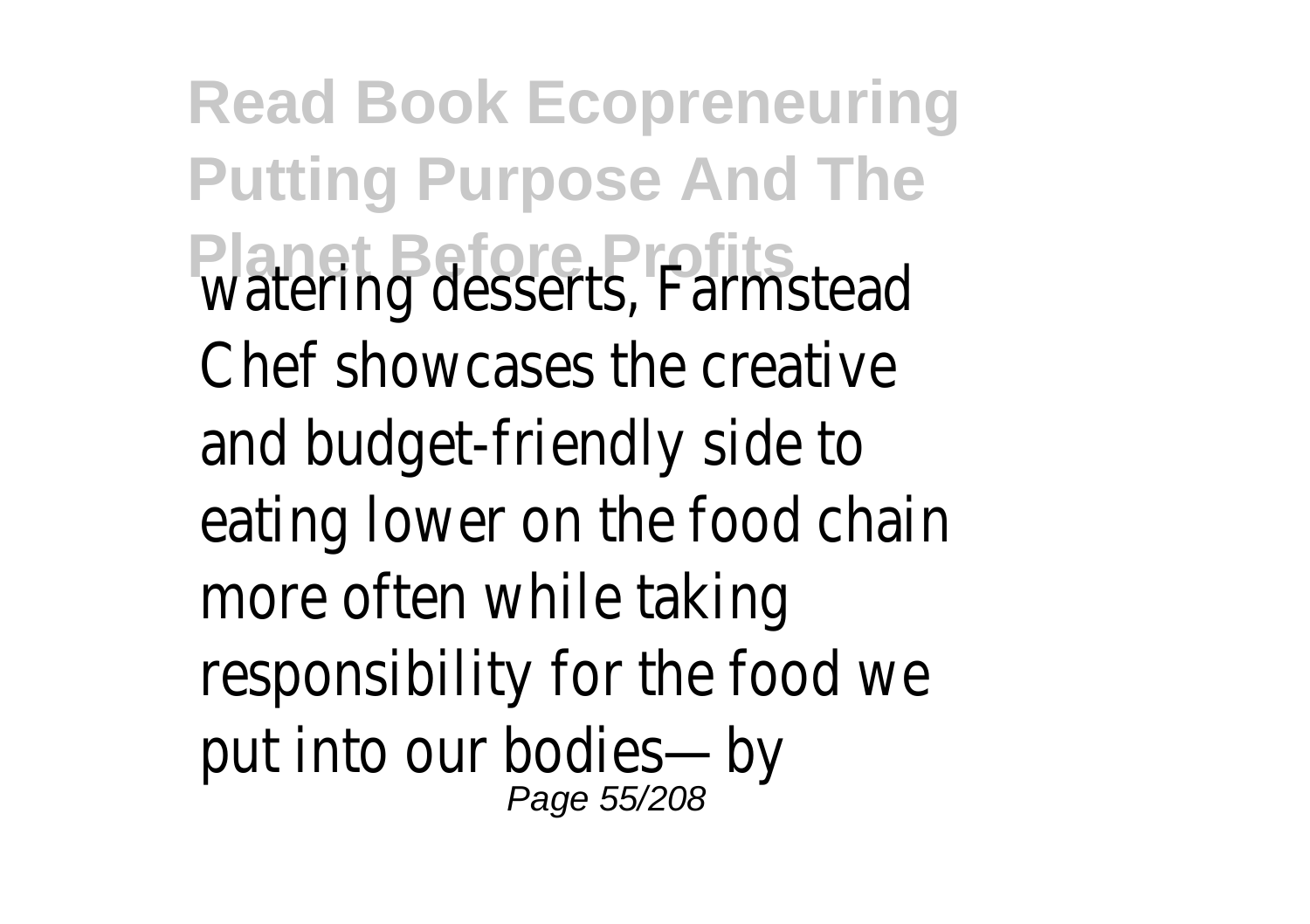**Read Book Ecopreneuring Putting Purpose And The Planet Before Profits** growing it, sharing it and savoring it. Recipes include: Zucchini Feta Pancakes Winter Squash Fritters Herb-infused Spare Ribs Strawberry Dessert Pizza Homemade Graham Crackers After your meal, pull Page 56/208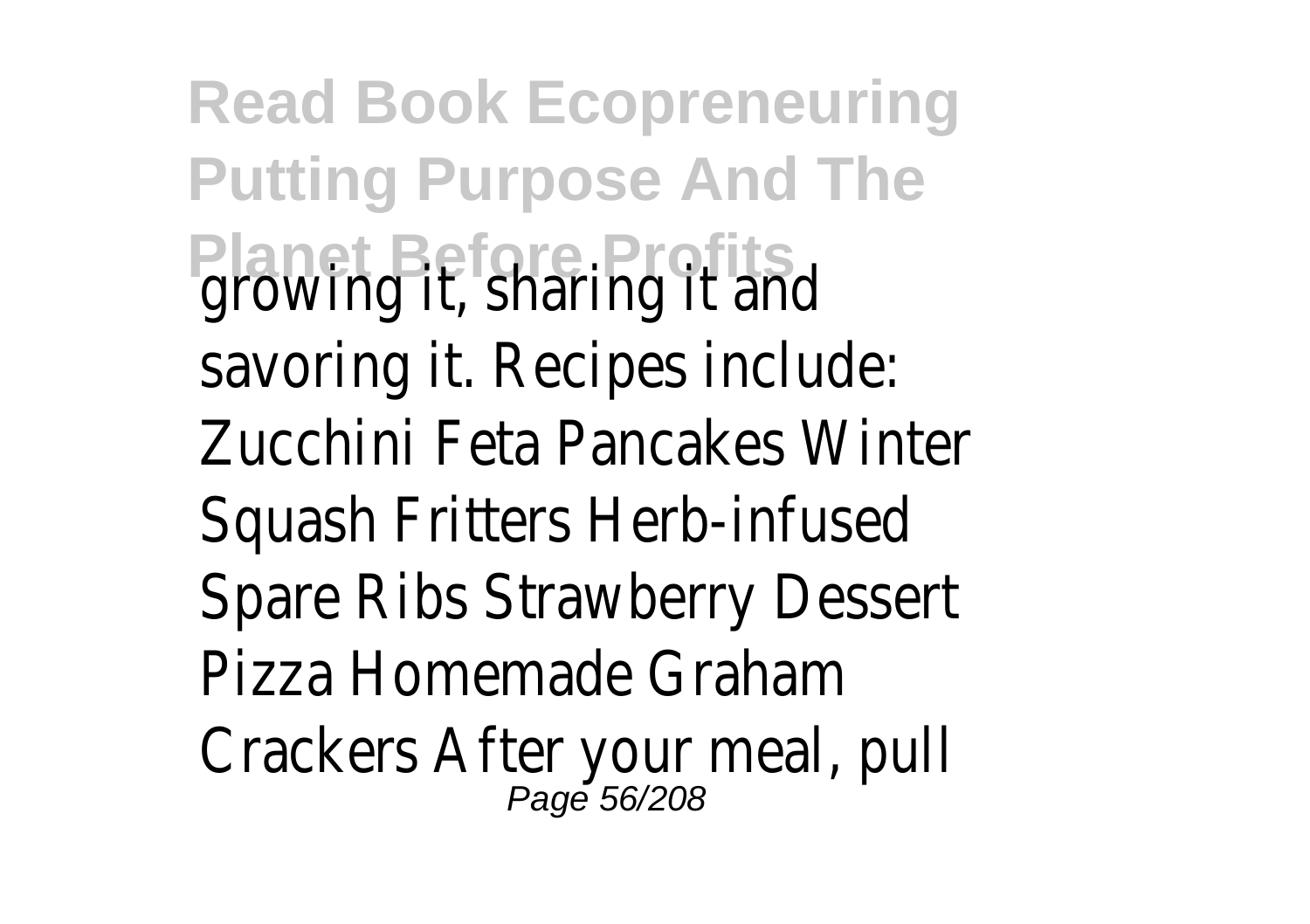**Read Book Ecopreneuring Putting Purpose And The Planet Before Profits** up a chair and enjoy inviting slice-of-life "Kitchen Table" features, such as interviews with local food heroes and visionaries transforming our food system. Farmstead Chef also shares tips practical Page 57/208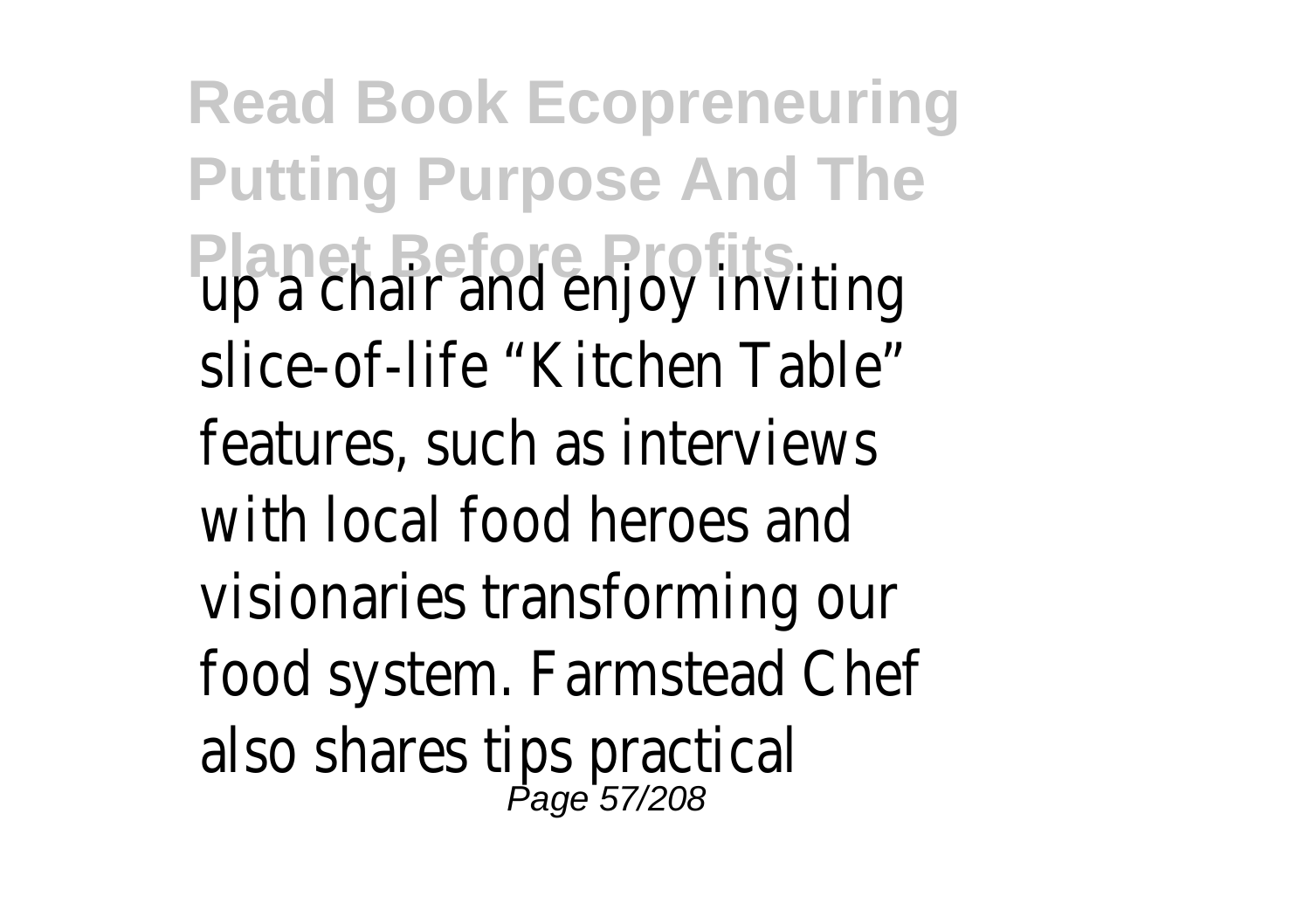**Read Book Ecopreneuring Putting Purpose And The Planet Before Profits** cooking tips and lively short essays inspired by John and Lisa's organic, self-reliant homestead and bed & breakfast. This fully illustrated cookbook will show you how to reconnect with nature Page 58/208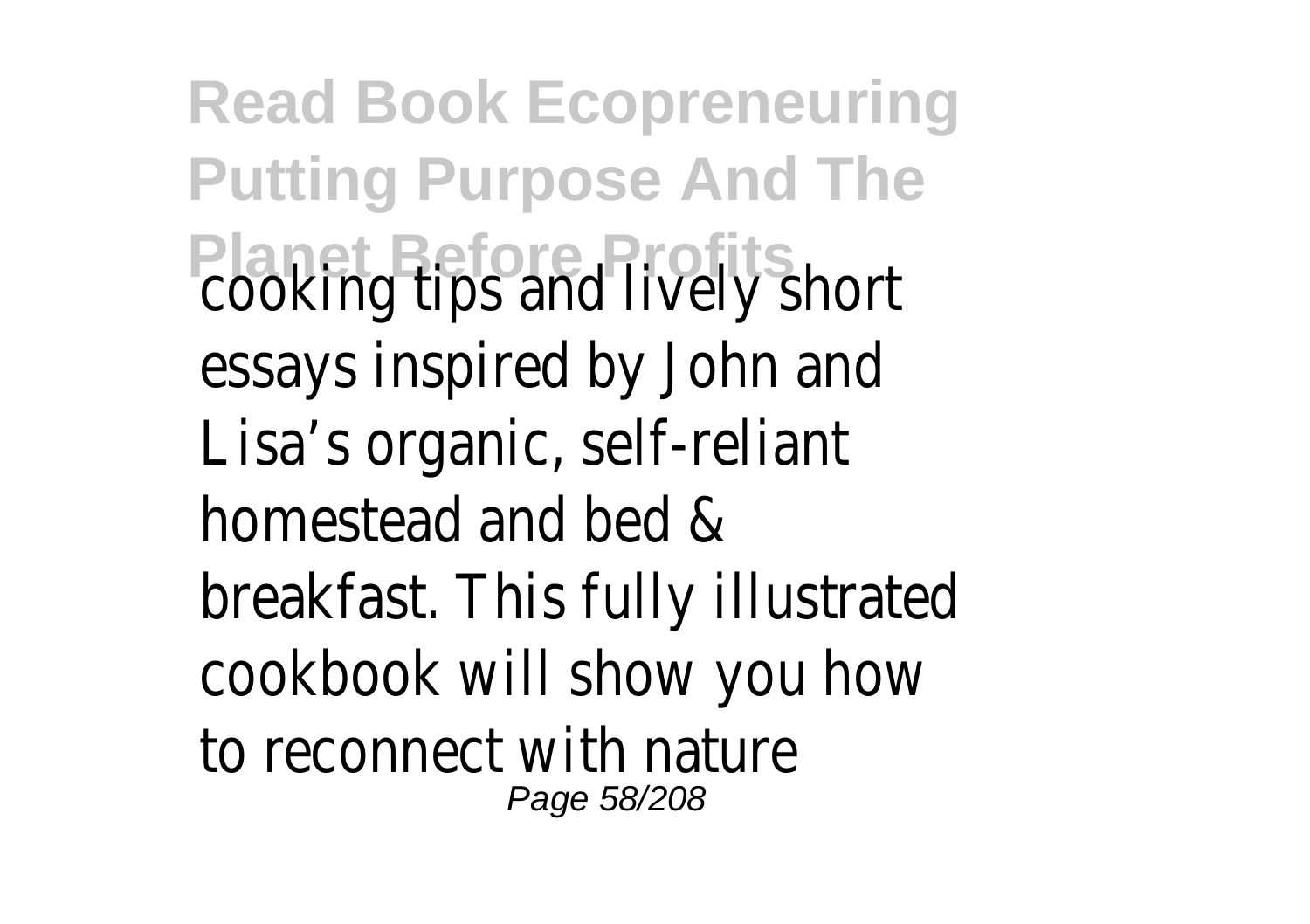**Read Book Ecopreneuring Putting Purpose And The Planet Before Profits** through food, especially when shared with friends. Praise for Farmstead Chef "Farmstead Chef stirs up revolution, moving us back into the kitchen, our home gardens and local farmers markets. It Page 59/208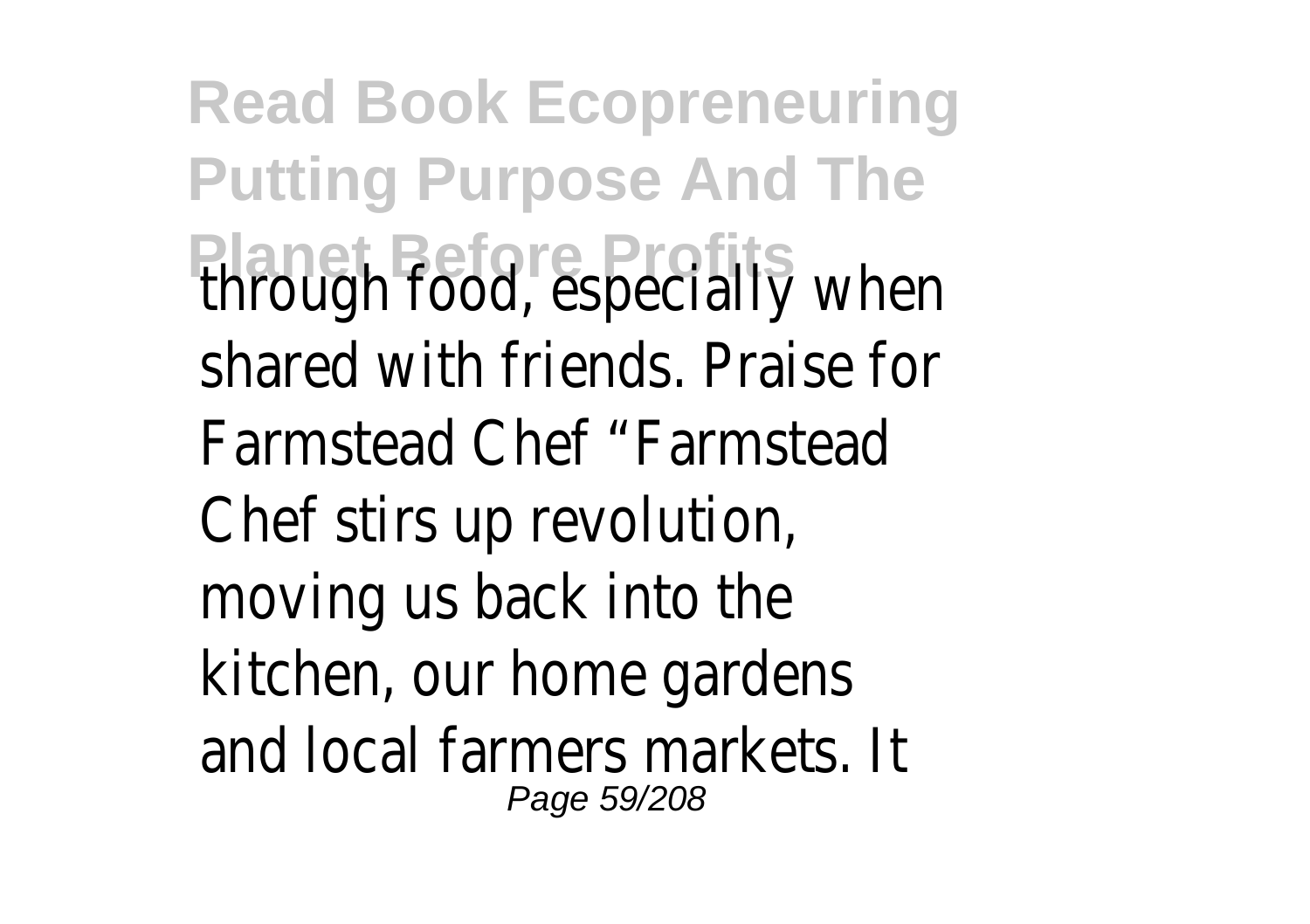**Read Book Ecopreneuring Putting Purpose And The Planet Before Profits** captures the renaissance of homemade and homegrown cooking where key ingredients include fresh, seasonal and local food along with a deeprooted conviction that our every bite can make a Page 60/208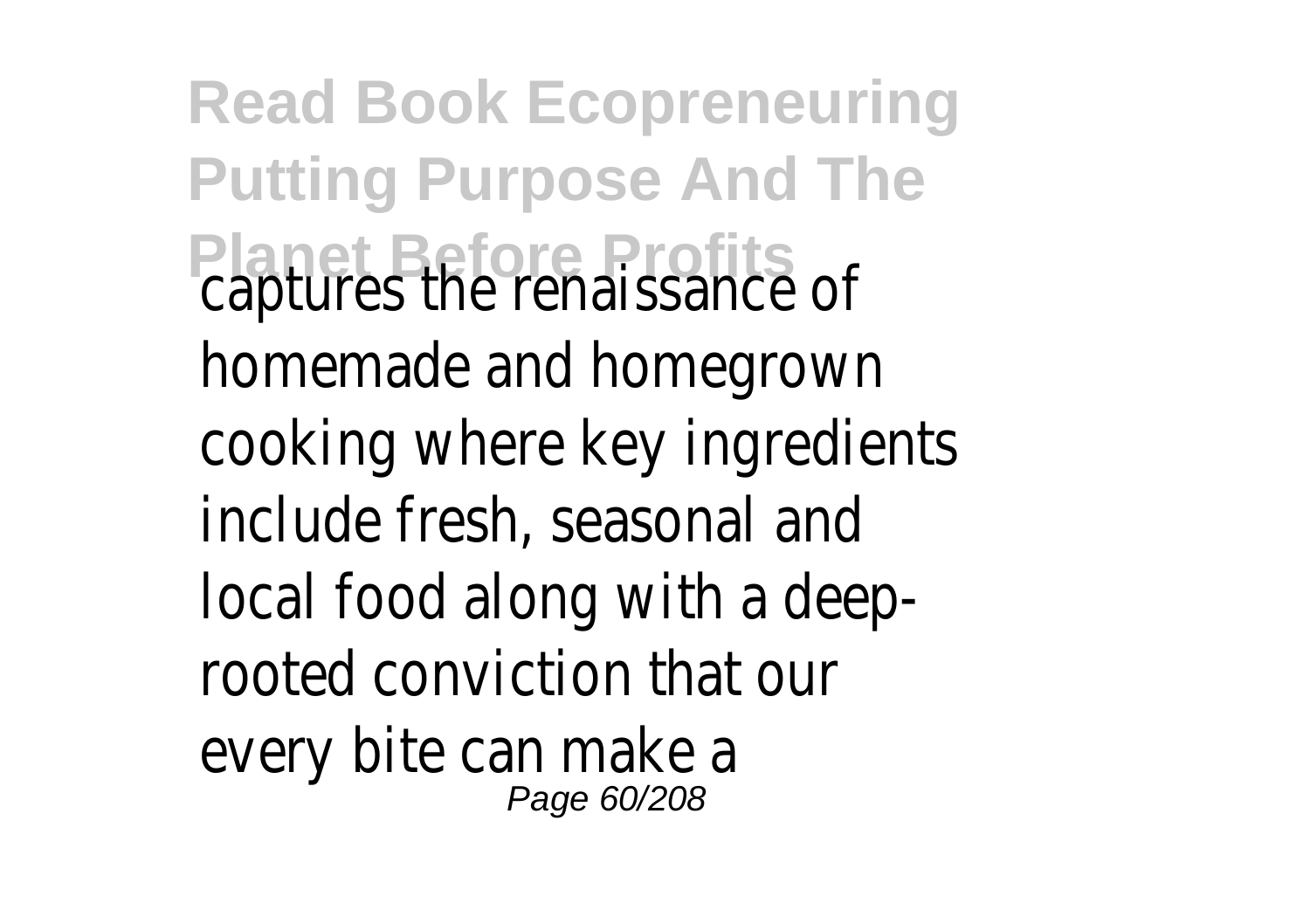**Read Book Ecopreneuring Putting Purpose And The Planet Before Profits** difference in transforming our world." —Nell Newman, Cofounder and President of Newman's Own Organics "This book put a big smile on my organic farmer face. Why? With playful people like Lisa<br><sup>Page 61/208</sup>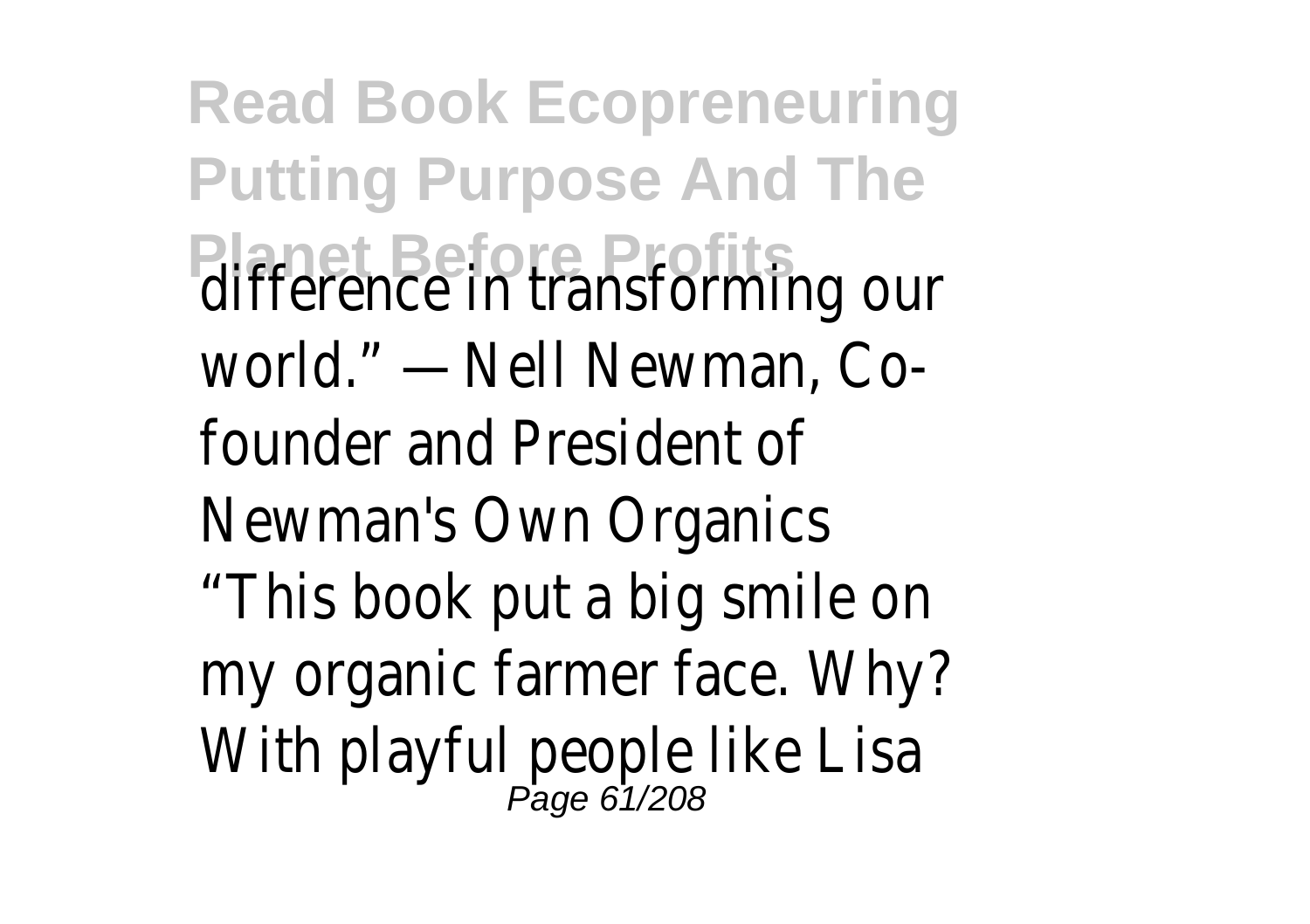**Read Book Ecopreneuring Putting Purpose And The Planet Before Profits** Kivirist and John Ivanko kissing off corporate America, the serious nature of taking back our food supply becomes a belly-laugh, belly-full party that even the most skeptic will want to attend. For good food Page 62/208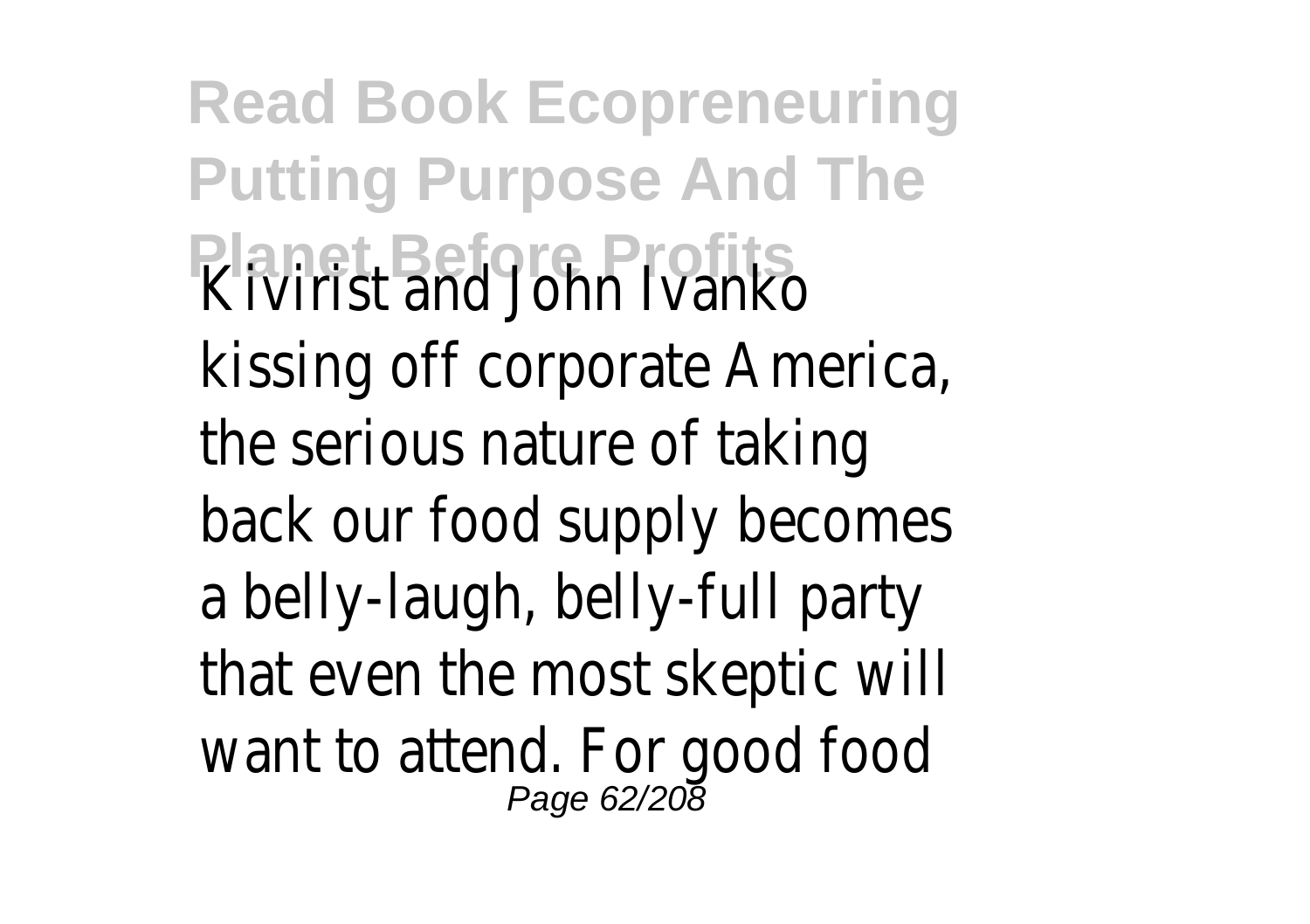**Read Book Ecopreneuring Putting Purpose And The Planet Before Profits** and good laughter, Farmstead Chef is the place to be." —MaryJane Butters, publisher of MaryJanesFarm One fateful day in 1996, upon discovering that five freight cars' worth of glittering corn<br>Page 63/208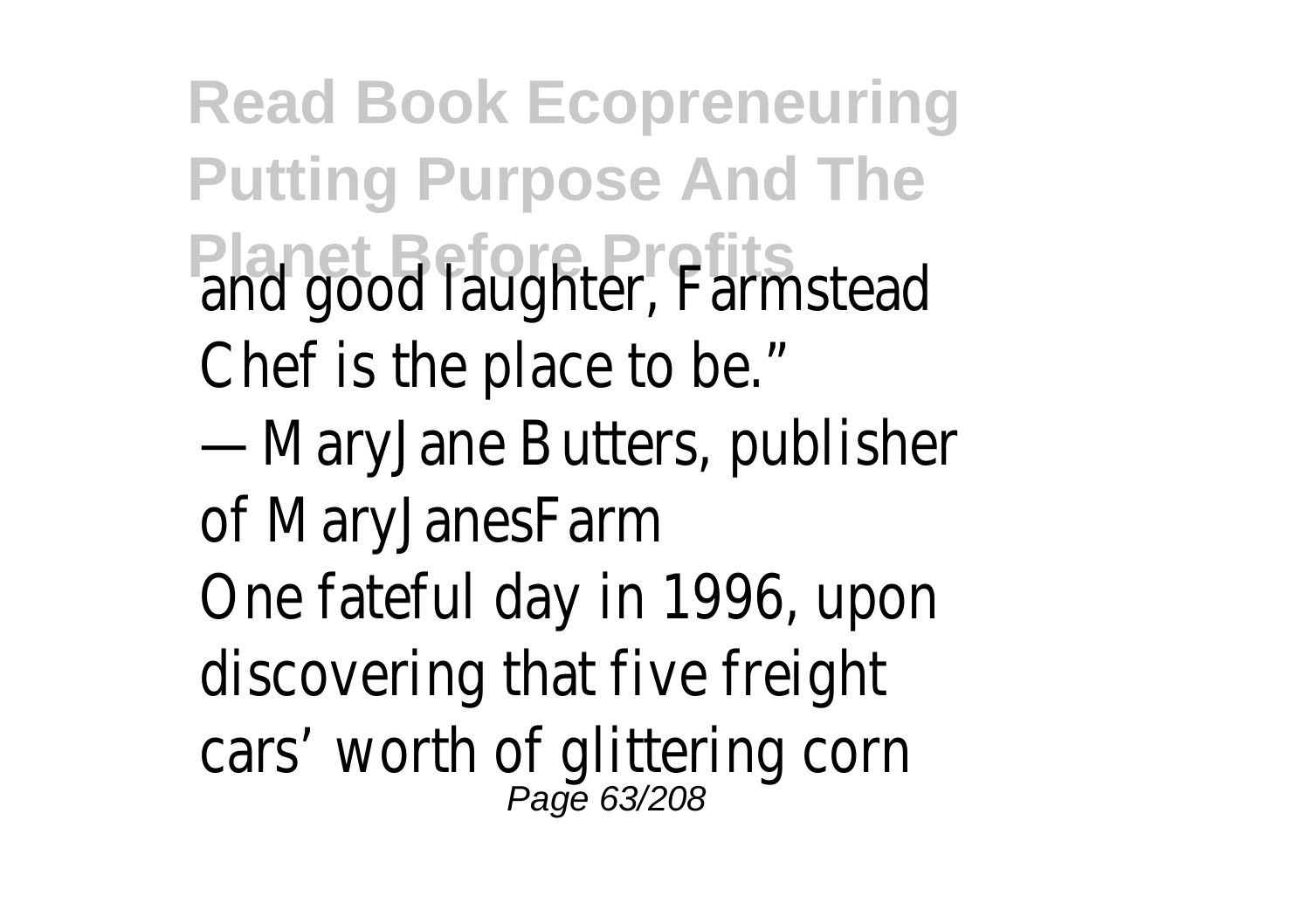**Read Book Ecopreneuring Putting Purpose And The Planet Before Profits** have reaped a tiny profit of \$18.16, young Forrest Pritchard undertakes to save his family's farm. What ensues—through hilarious encounters with all manner of livestock and colorful local Page 64/208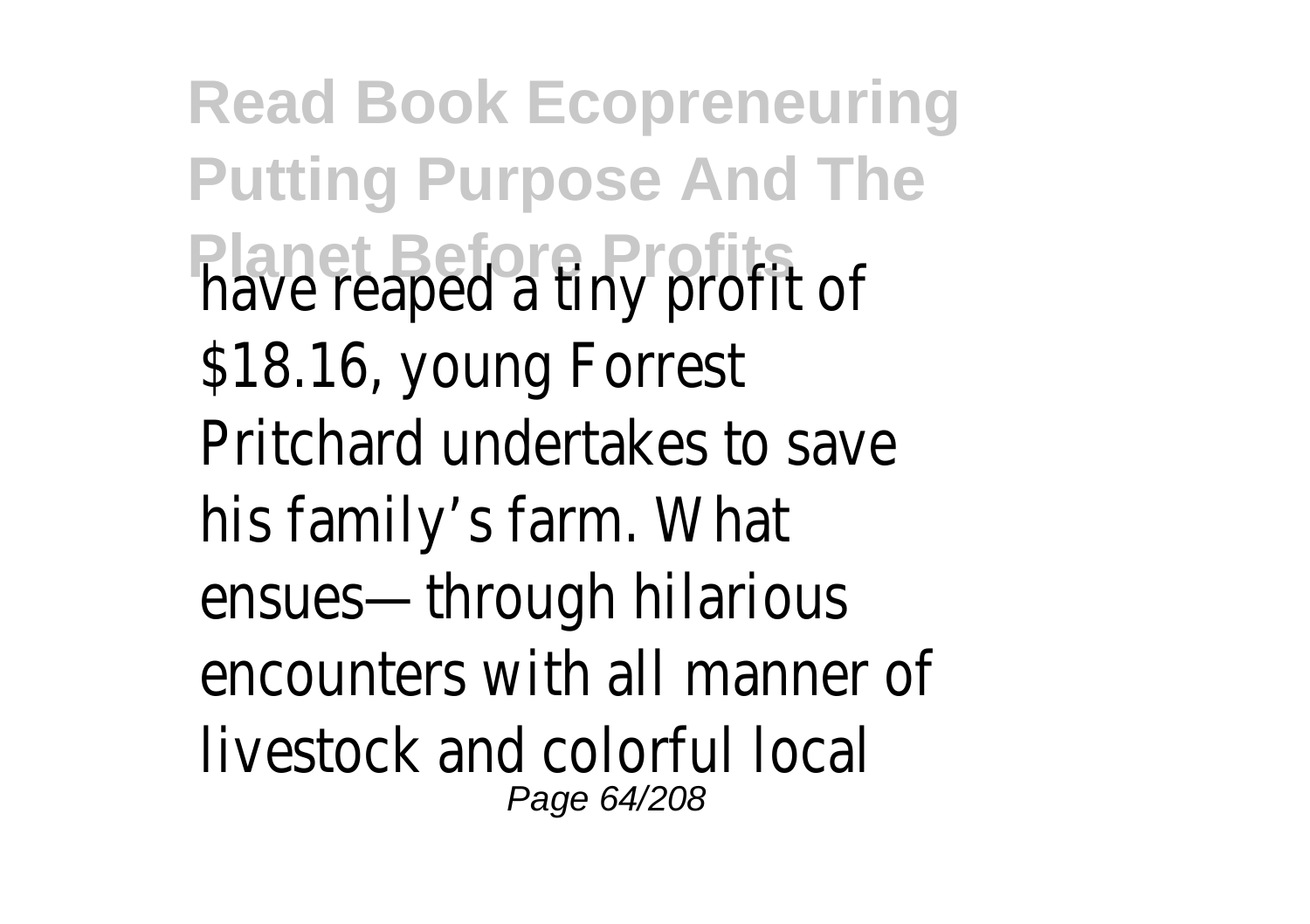**Read Book Ecopreneuring Putting Purpose And The Planet Before Profits** characters—is a crash course in sustainable agriculture. Pritchard's biggest ally is his renegade father, who initially questions his career choice and eschews organic foods for sugary mainstream fare; but Page 65/208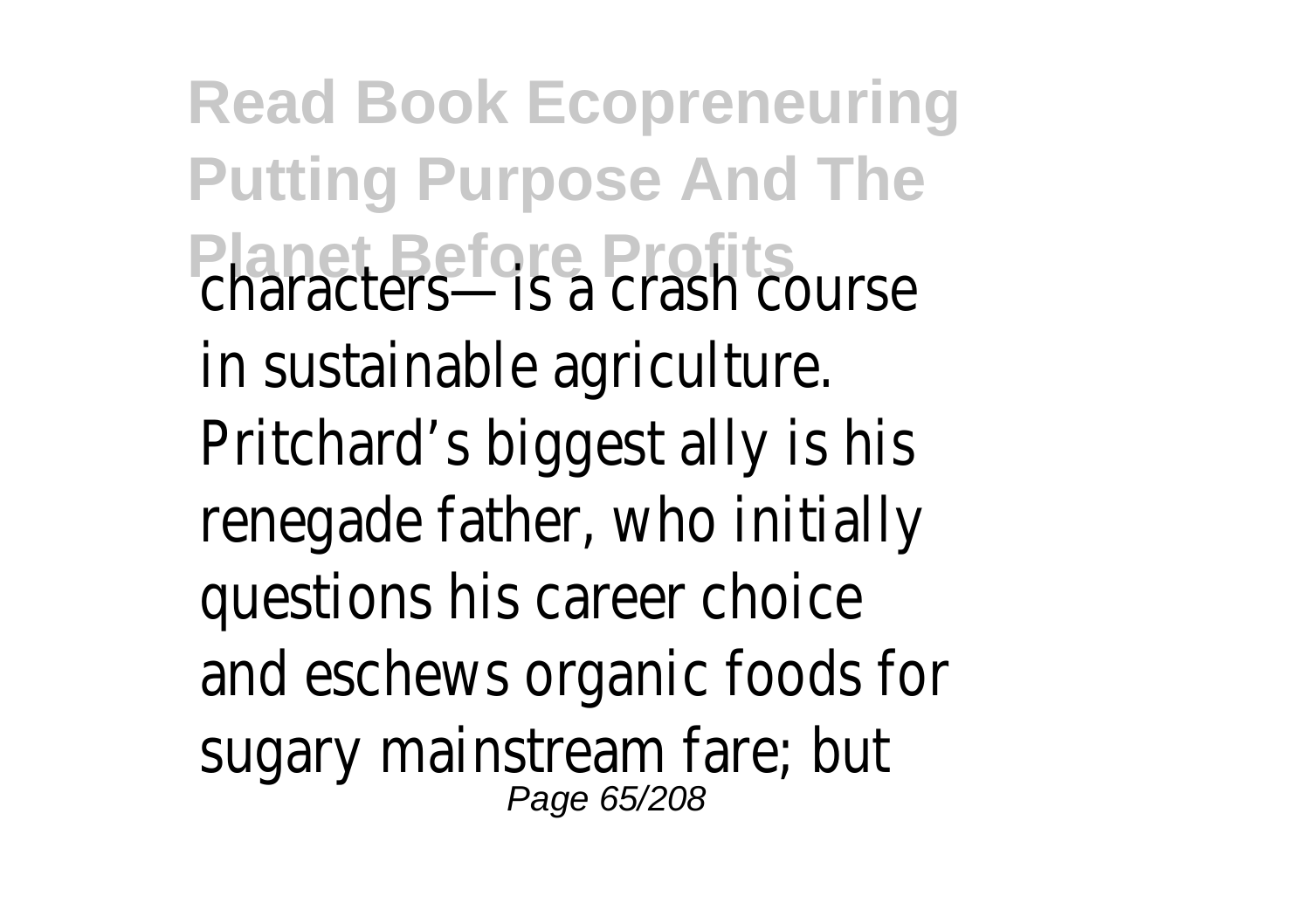**Read Book Ecopreneuring Putting Purpose And The Planet Before Profits** just when the farm starts to turn heads at local markets, his father's health takes a turn for the worse.With poetry and humor, this timely memoir tugs on the heartstrings and feeds the soul long after the<br> $\frac{Page 66/208}{Page 66/208}$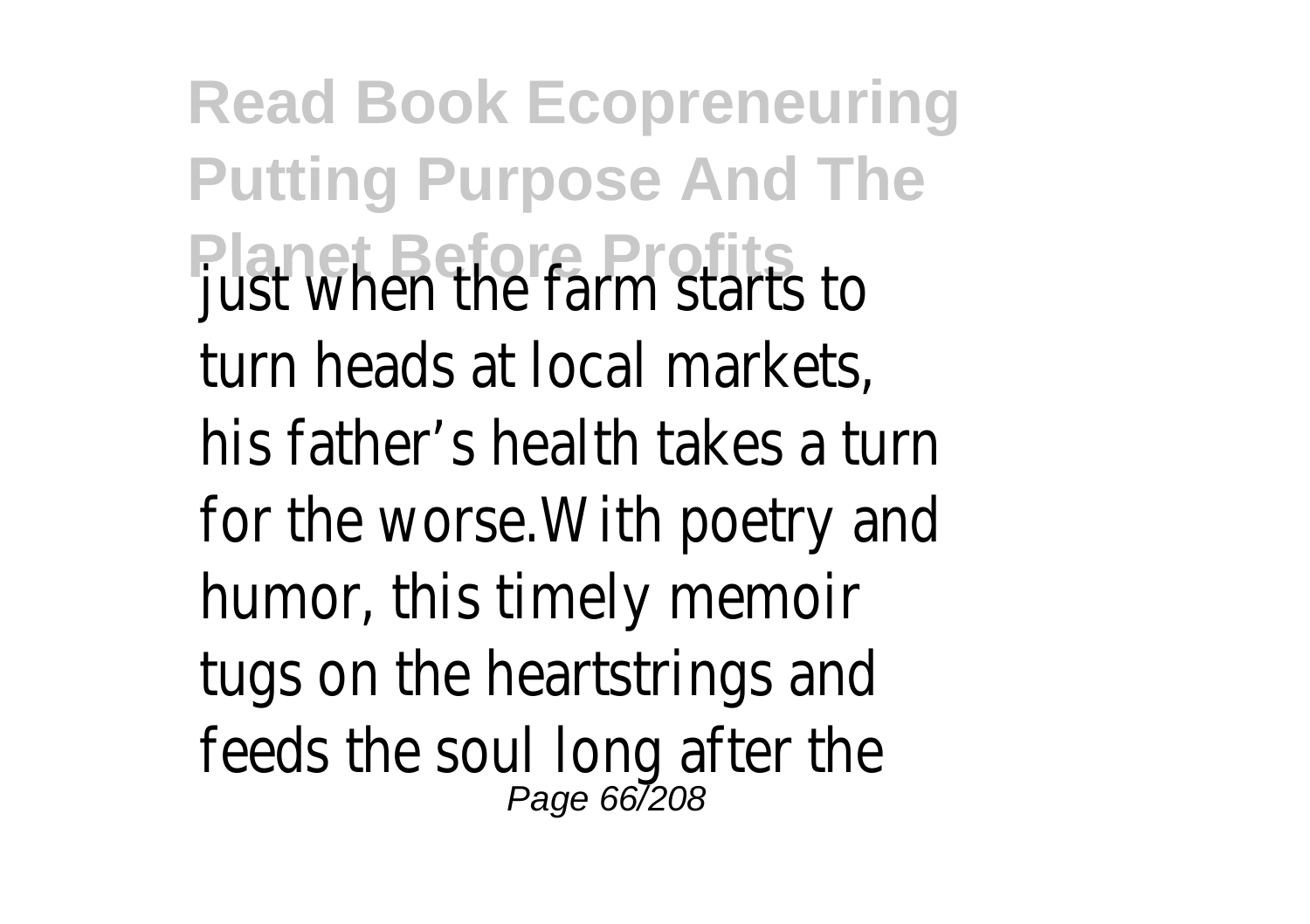**Read Book Ecopreneuring Putting Purpose And The Planet Before Profits** last page is turned. Businesses are entering the green marketplace at breakneck speed to keep pace with customer and societal demands to reduce their environmental impacts. But Page 67/208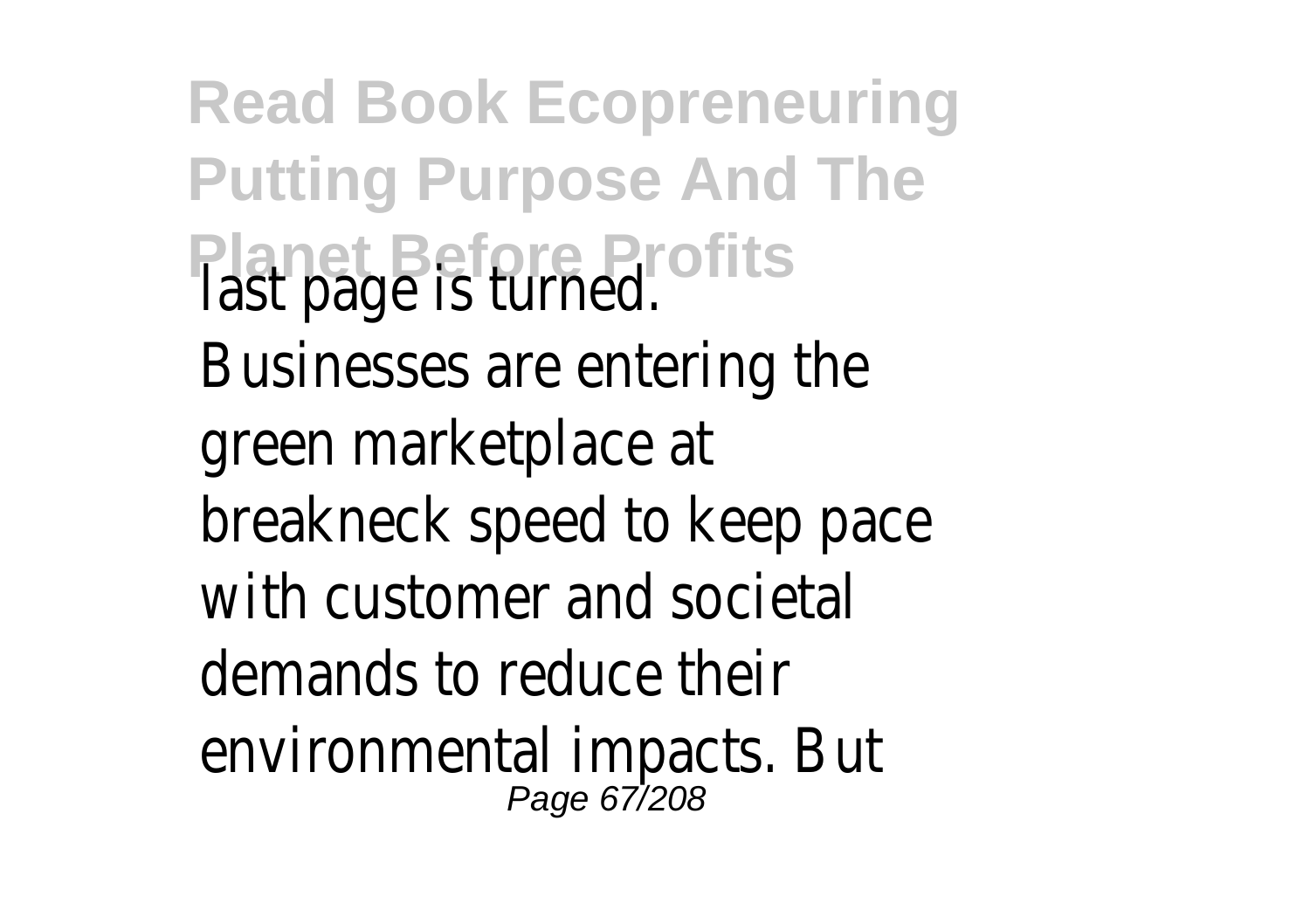**Read Book Ecopreneuring Putting Purpose And The Planet Before Profits** greening one's business is no small feat. While clear opportunities abound in this new economy, business leaders pursuing a green strategy are finding few roadmaps and established Page 68/208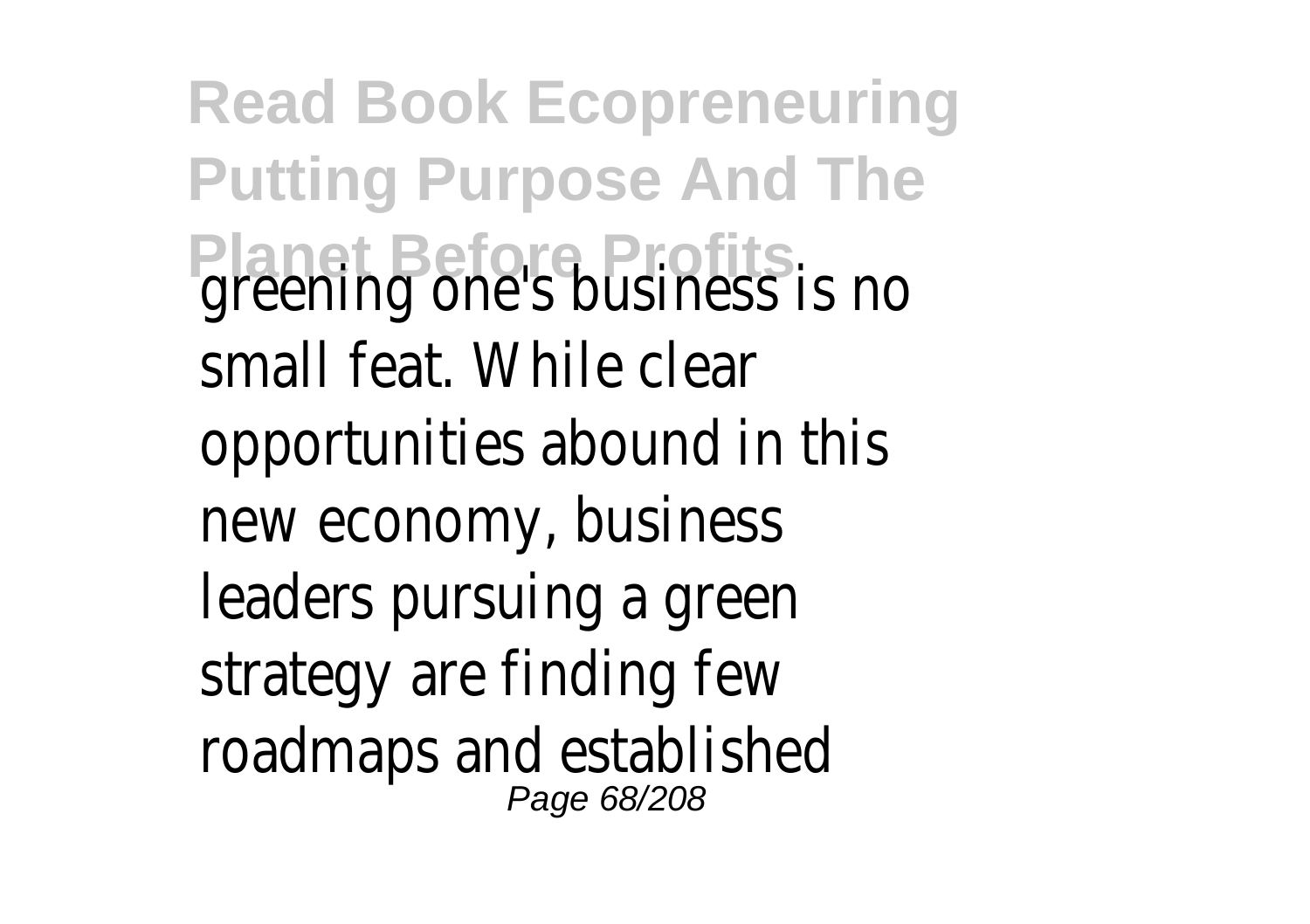**Read Book Ecopreneuring Putting Purpose And The Planet Before Profits** rules and plenty of hidden twists and turns. So, how does a company succeed in a world gone green? In Strategies for the New Green Economy, Joel Makower, one of the world's foremost green business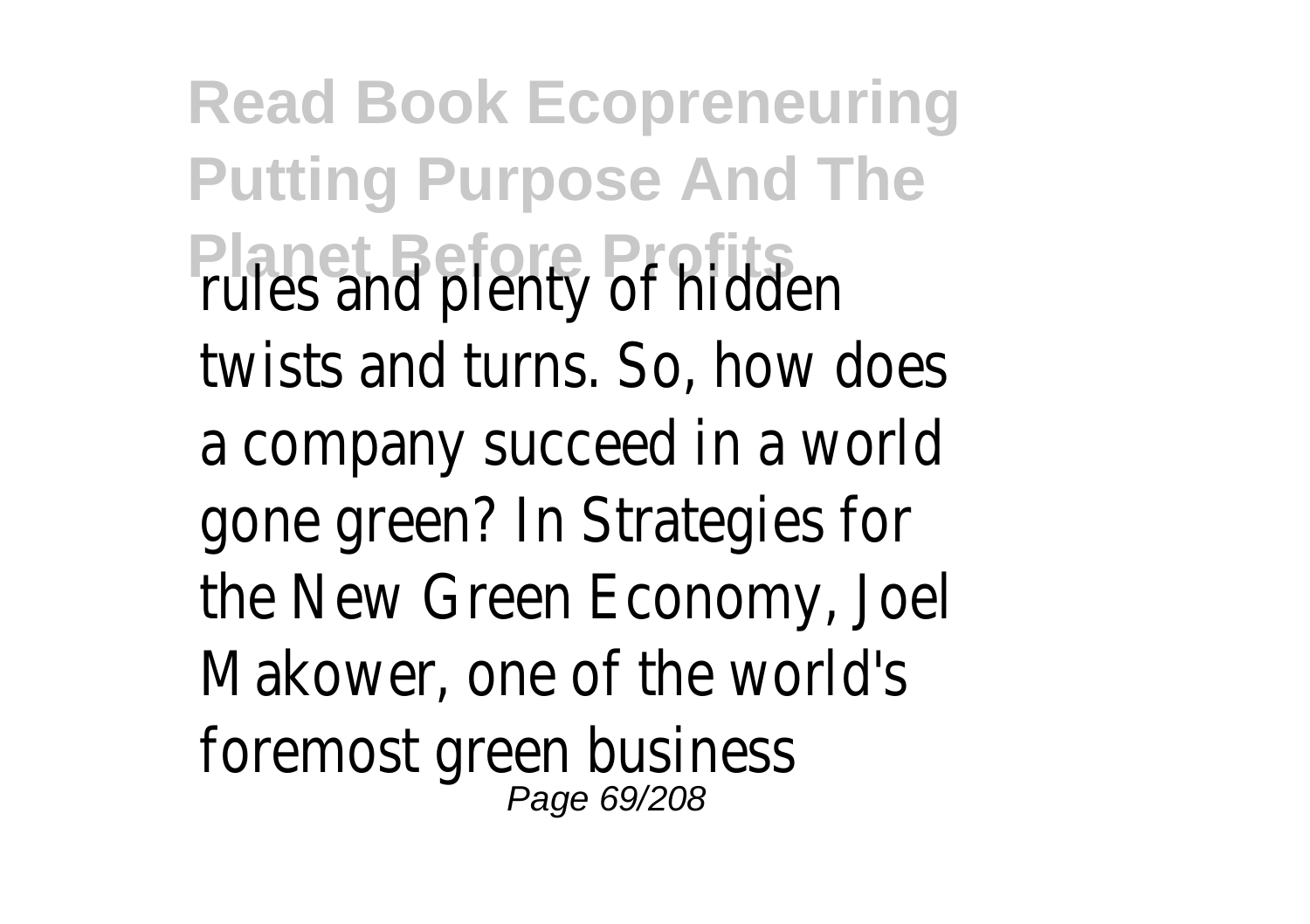**Read Book Ecopreneuring Putting Purpose And The Planet Before Profits** experts, provides a clear roadmap for this challenging terrain. Makower offers insights and inspiration gleaned from his 20 years' experience helping Fortune 500 companies and start-ups Page 70/208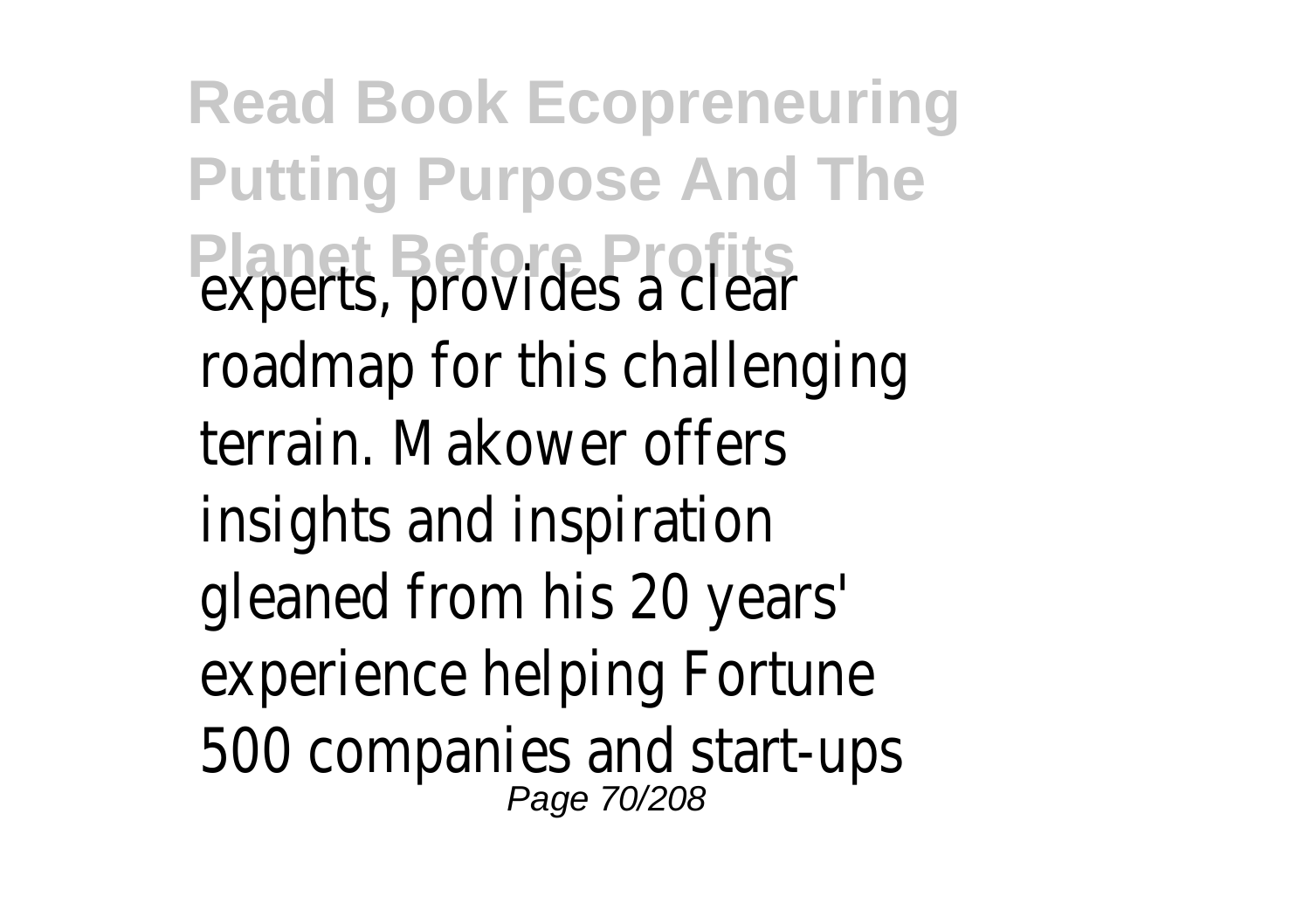**Read Book Ecopreneuring Putting Purpose And The Planet Before Profits** alike formulate strategies that align environmental and business goals. Providing a comprehensive and realistic look at both the opportunities and challenges, Strategies for the New Green Economy Page 71/208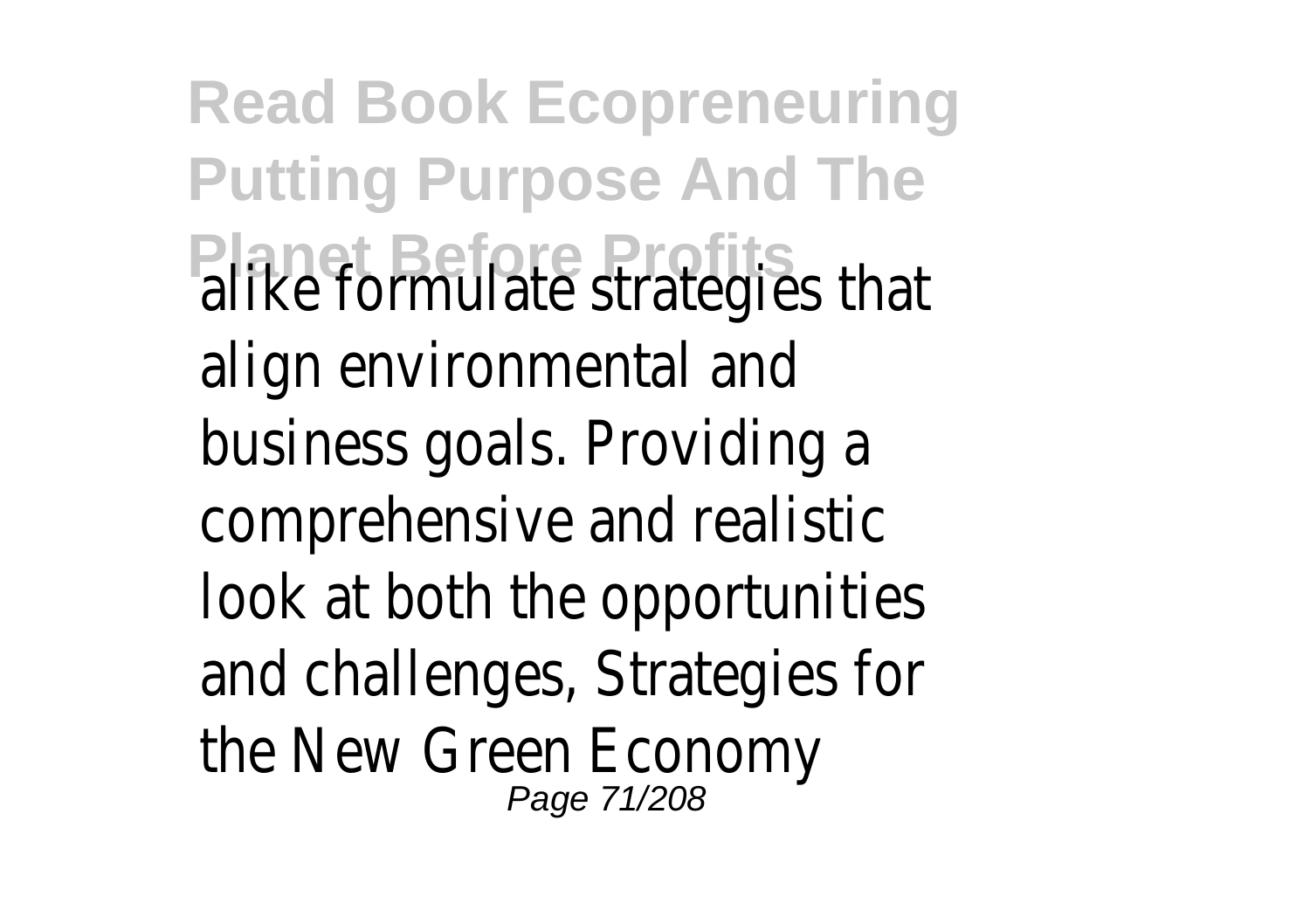**Read Book Ecopreneuring Putting Purpose And The Planet Before Profits** shows how leadership companies are finding their way in the green economy, while their competitors struggle. Strategies for the Green Economy systematically tackles the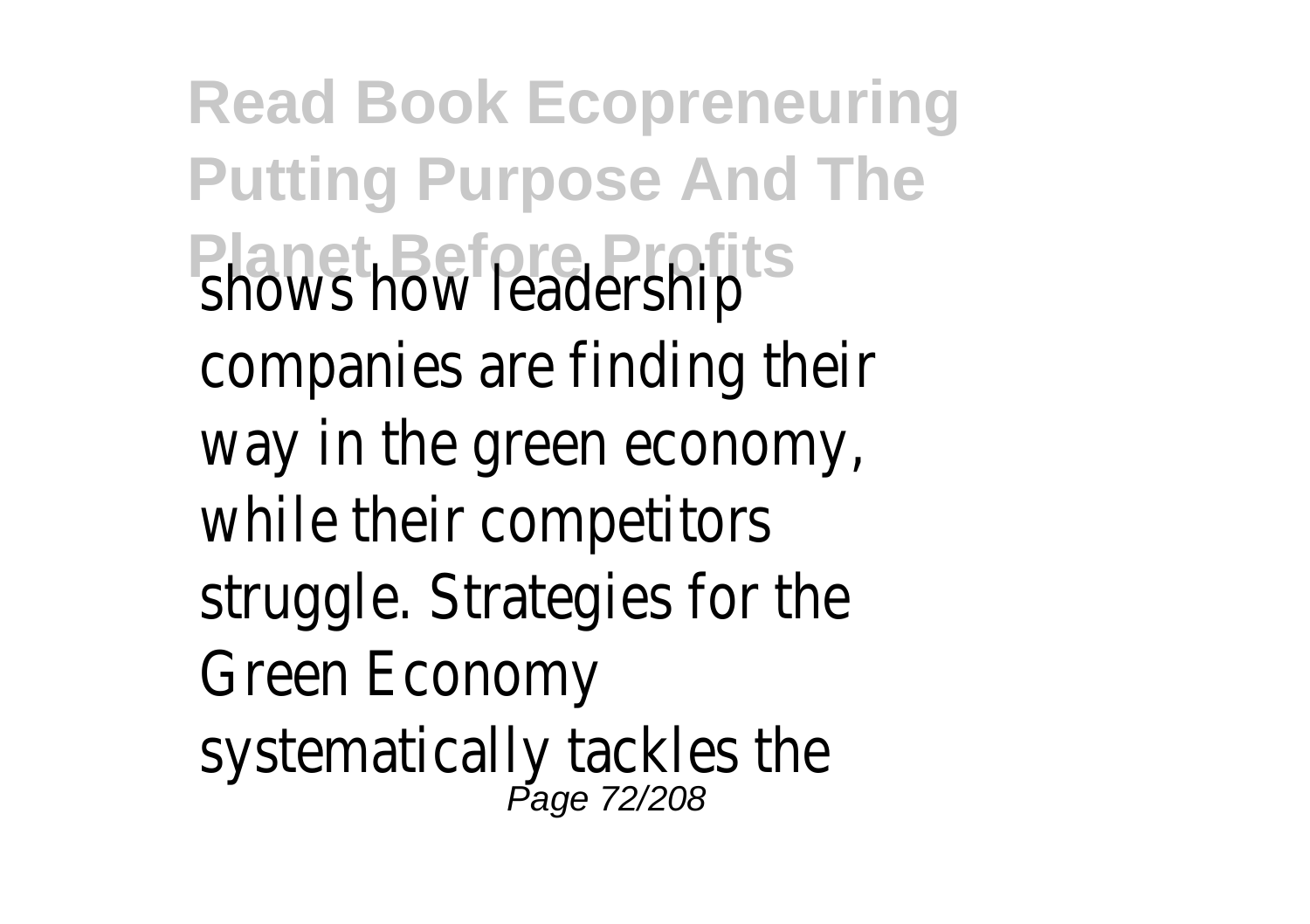**Read Book Ecopreneuring Putting Purpose And The** central issues of greening re Profits your business: What does i take to be seen as an environmental leader? What are the standards, implicit or explicit, that you must meet to be green? How do you Page 73/208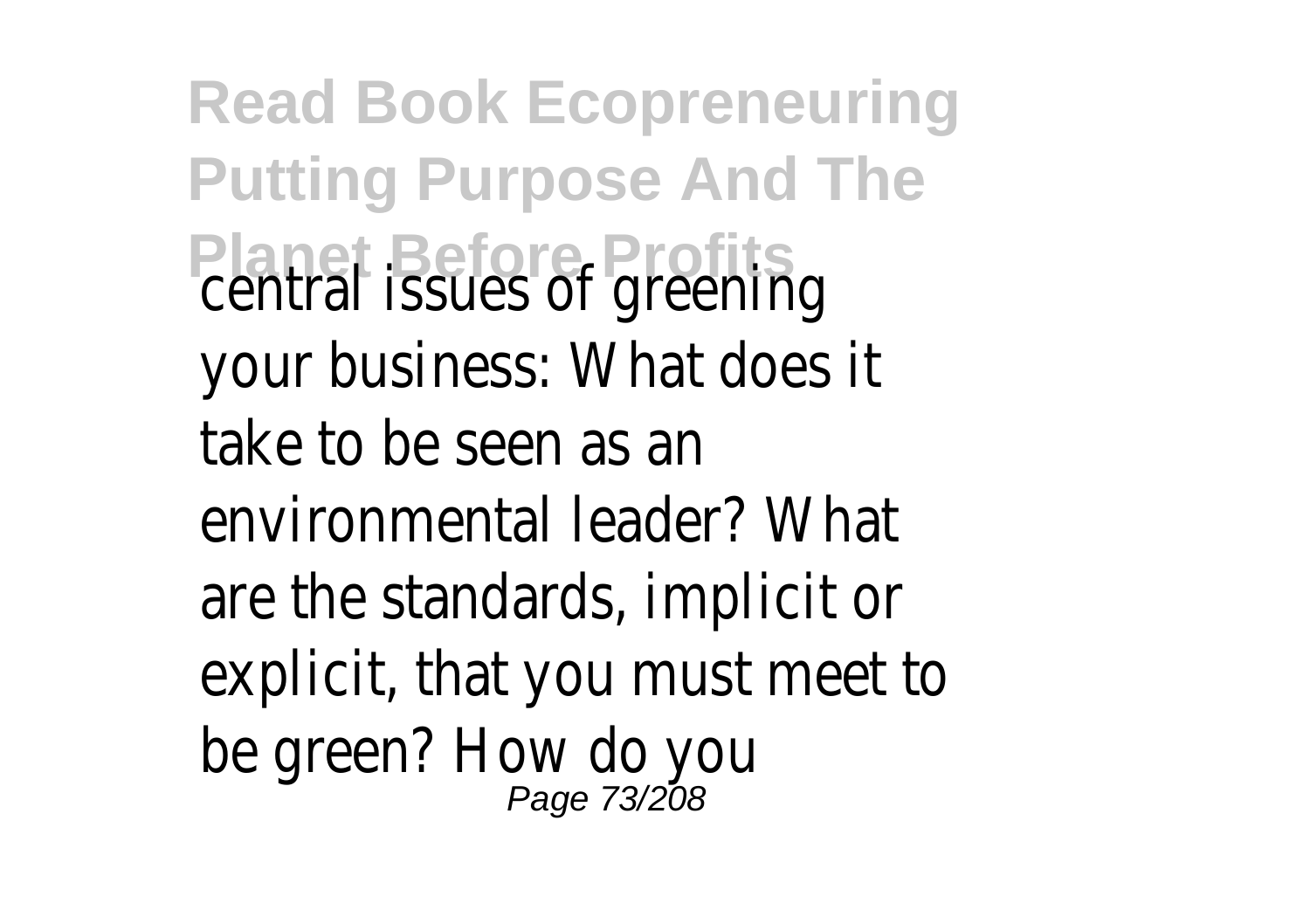**Read Book Ecopreneuring Putting Purpose And The Communicate what your OTE Profits** business is doing right--and what it's doing wrong? How can you overcome consumer media, and activist distrust? How can your company be heard amid the "green noise" Page 74/208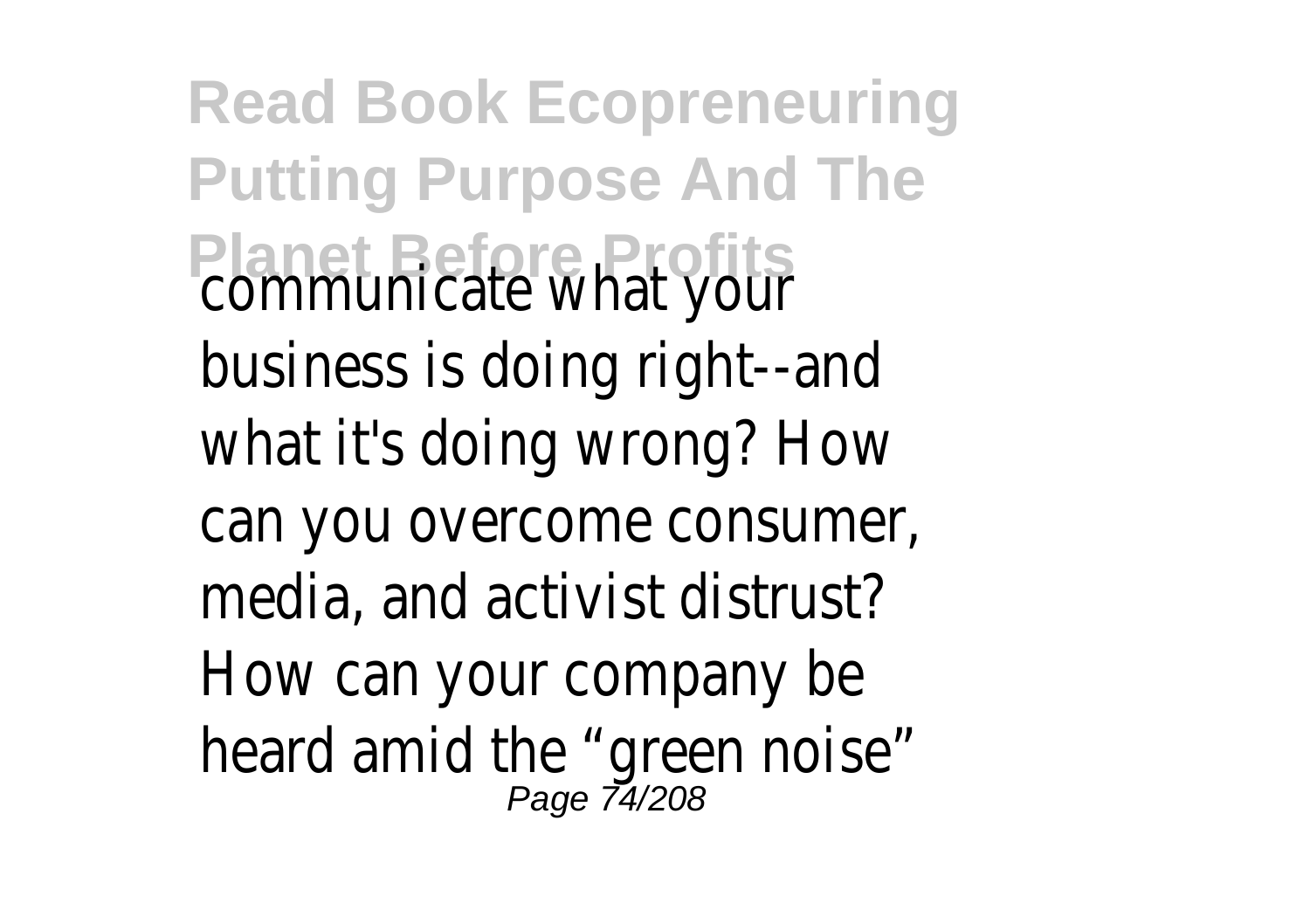**Read Book Ecopreneuring Putting Purpose And The In the marketplace? What are Profits** the new opportunities emerging for companies in the green economy? Including groundbreaking data abou customers' attitudes and behaviors regarding green Page 75/208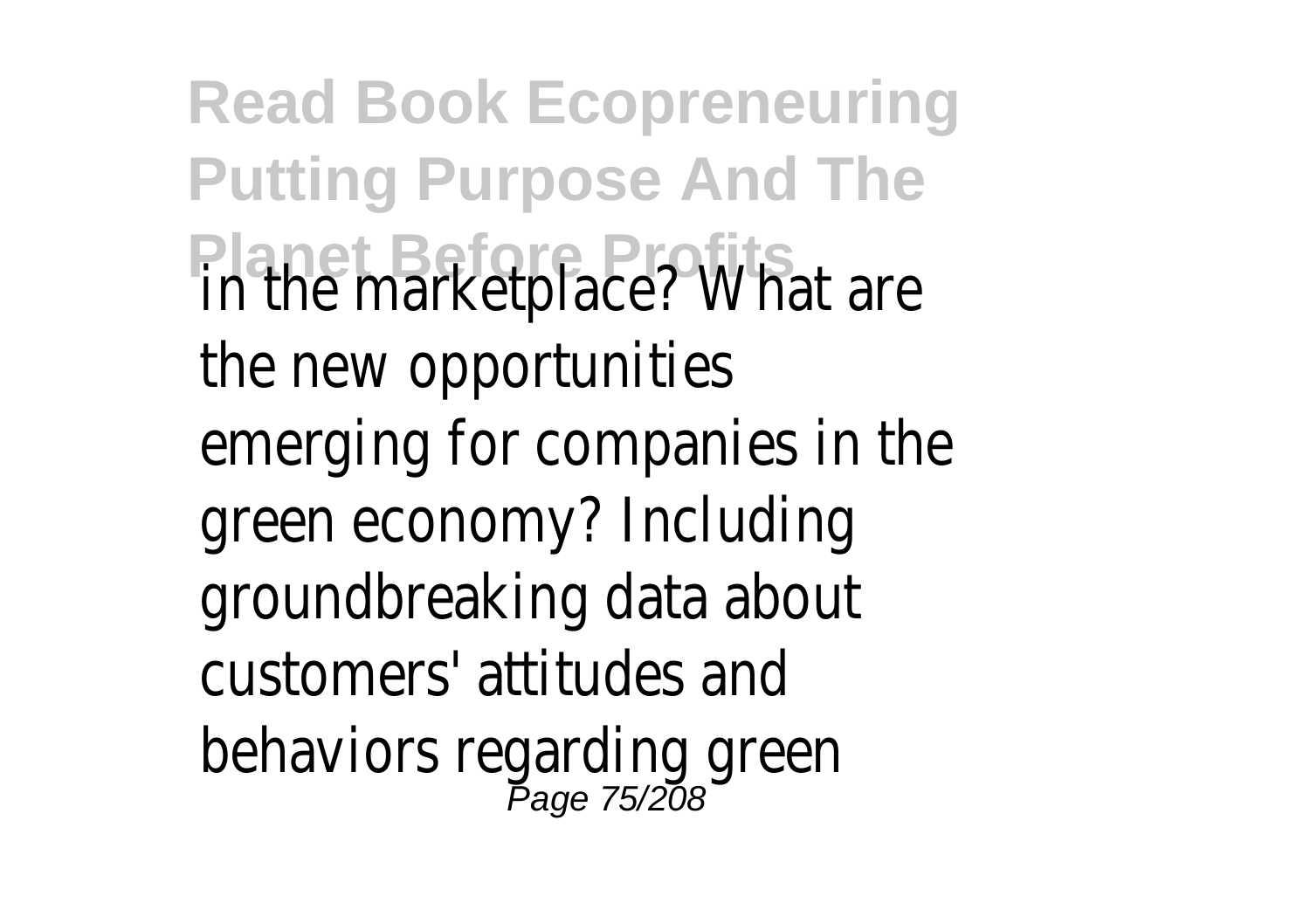**Read Book Ecopreneuring Putting Purpose And The Planet Before Profits** products and services, Strategies for the Green Economy will lead you through the thicket of finicky customers, confusing research reports, and public cynicism regarding green Page 76/208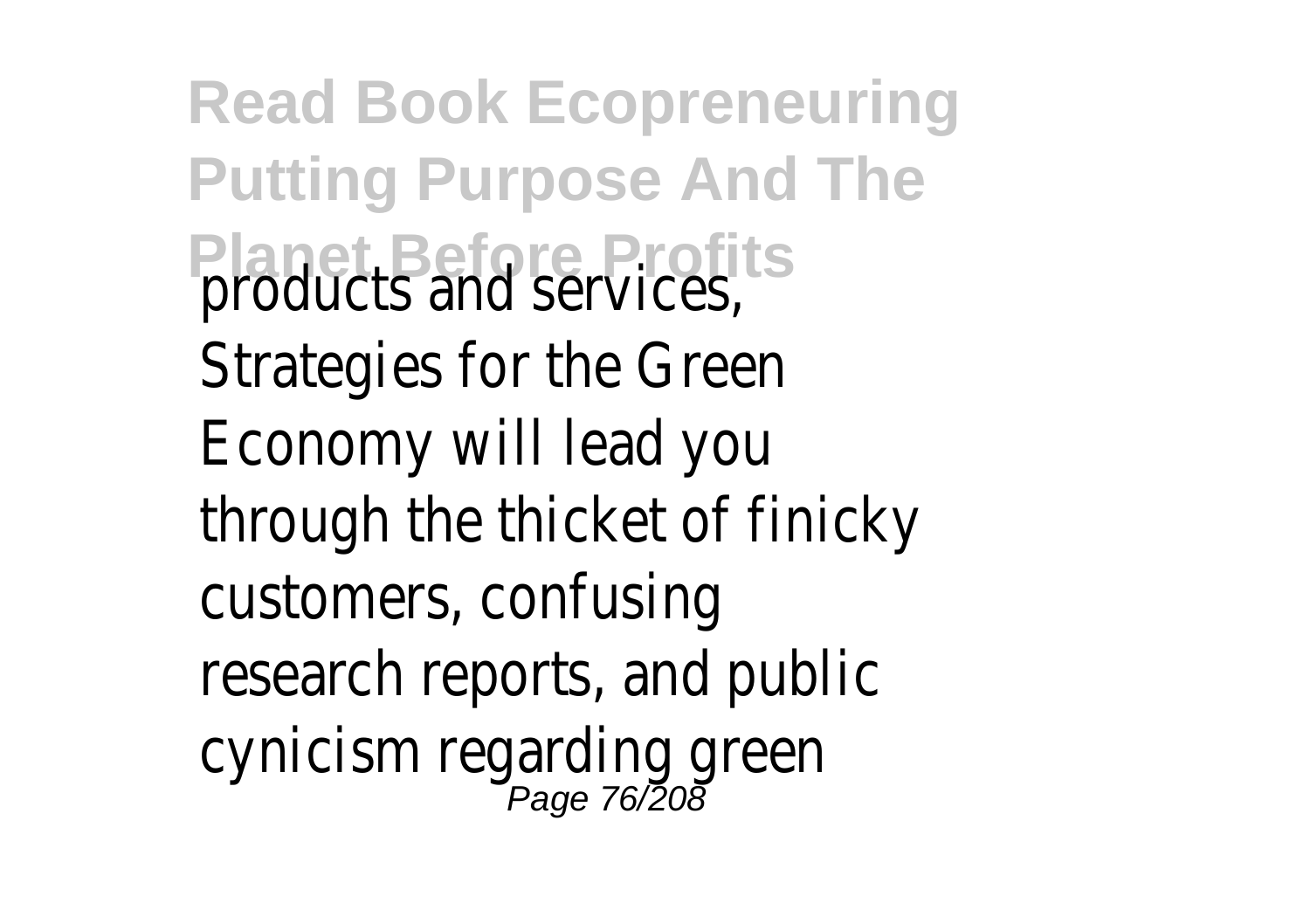**Read Book Ecopreneuring Putting Purpose And The Profits** you on solid footing in the growing green economy. Development Issues, Policies and Actions: Selected Recent Works on Malaysia and Bangladesh Page 77/208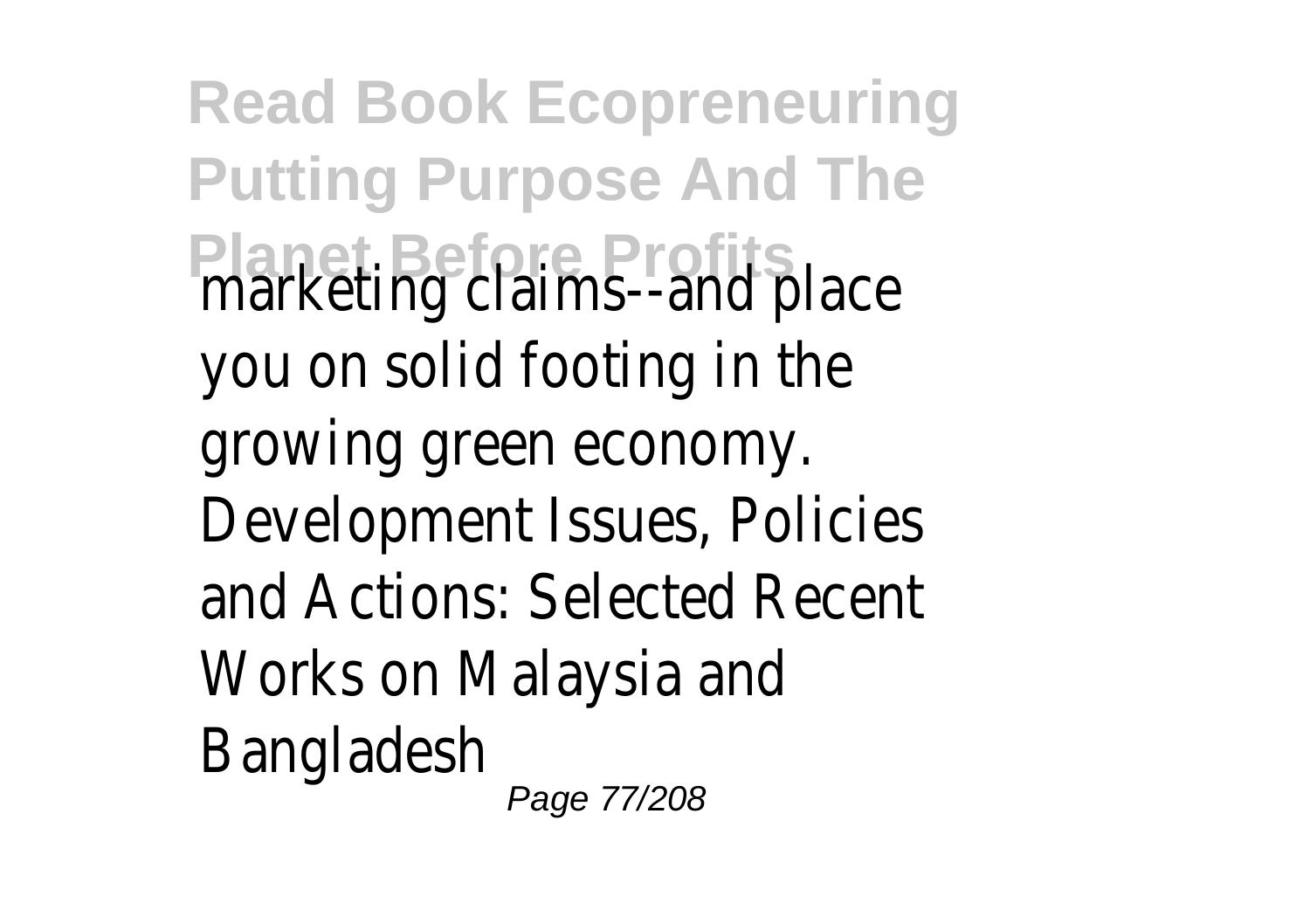**Read Book Ecopreneuring Putting Purpose And The** Create a Clean, Algae-free **Profits** Pond without Pumps, Filters, or Chemicals Business Success through **Sustainability** Green Earth Guide Textbook of Medical Page 78/208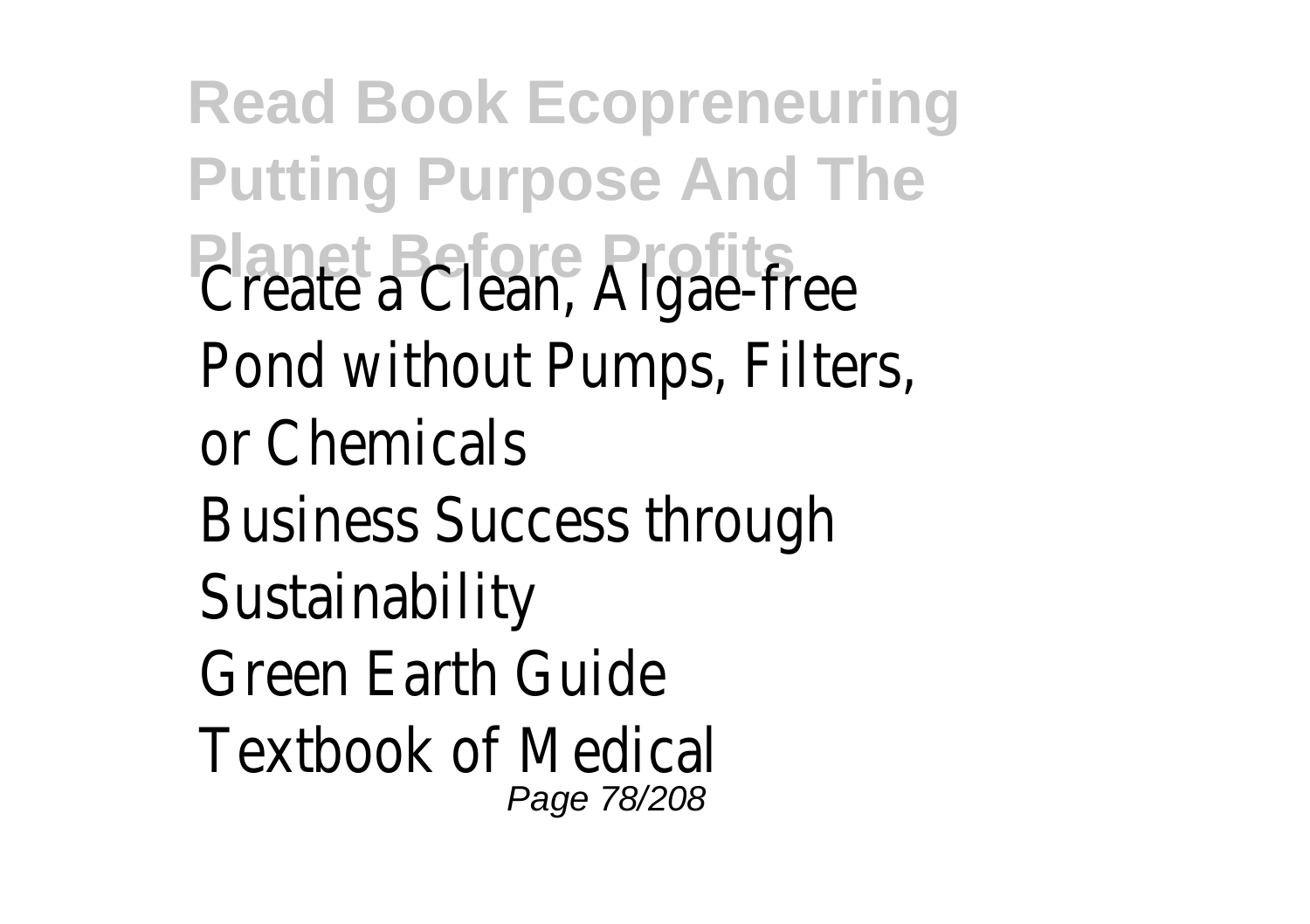**Read Book Ecopreneuring Putting Purpose And The Planet Before Profits** Biochemistry Wesleyan Perspectives on Human Flourishing Developing Sustainable **Entrepreneurship** *Development Issues, Policies and Actions is* Page 79/208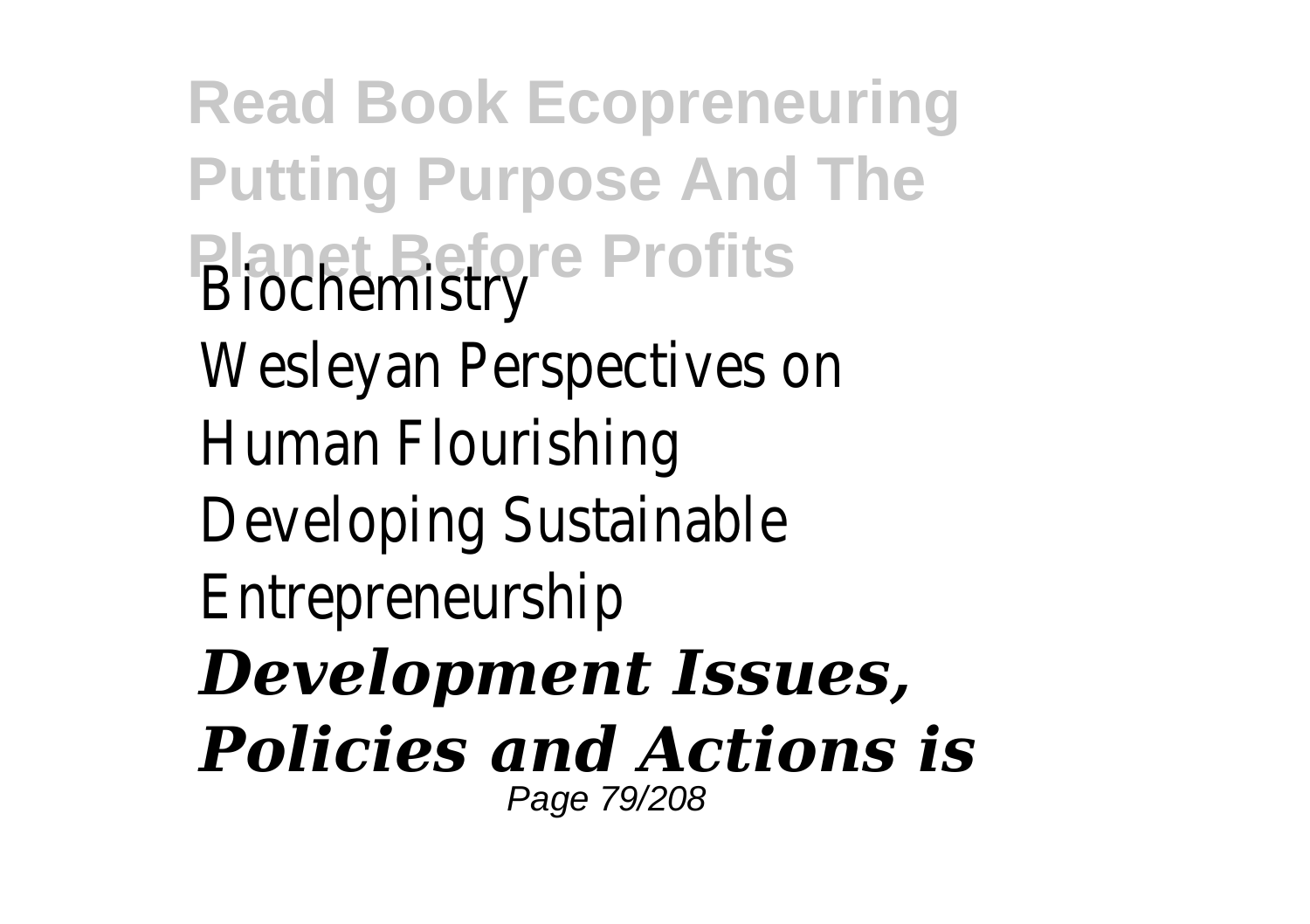**Read Book Ecopreneuring Putting Purpose And The Planet Before Profits** *intended as a book of readings on development for the general readers and for the undergraduate and graduate students of development as a* Page 80/208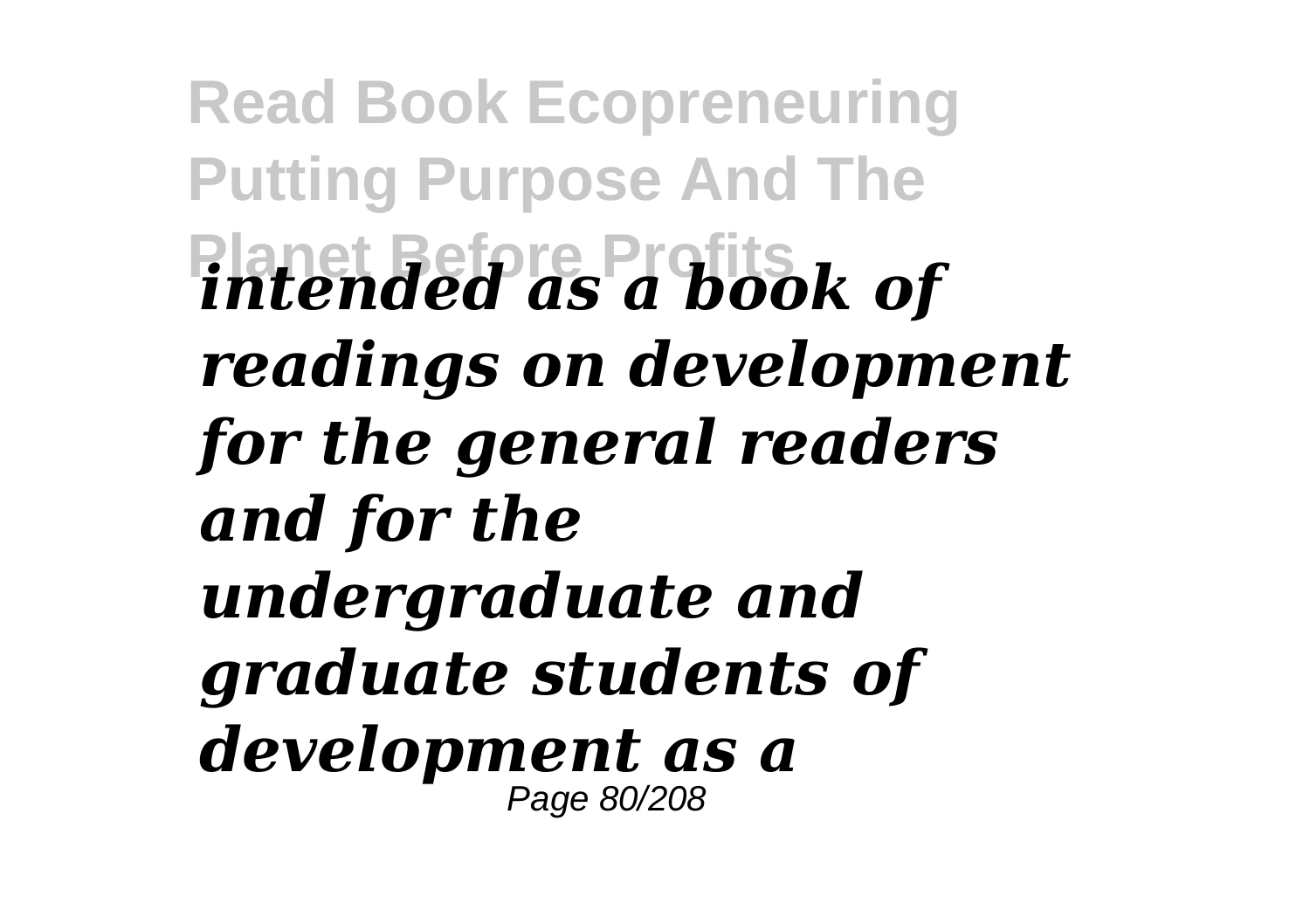**Read Book Ecopreneuring Putting Purpose And The Planet Before Profits** *supplement to the text book on economic development. It is written with materials mostly taken from our recent research works on current development* Page 81/208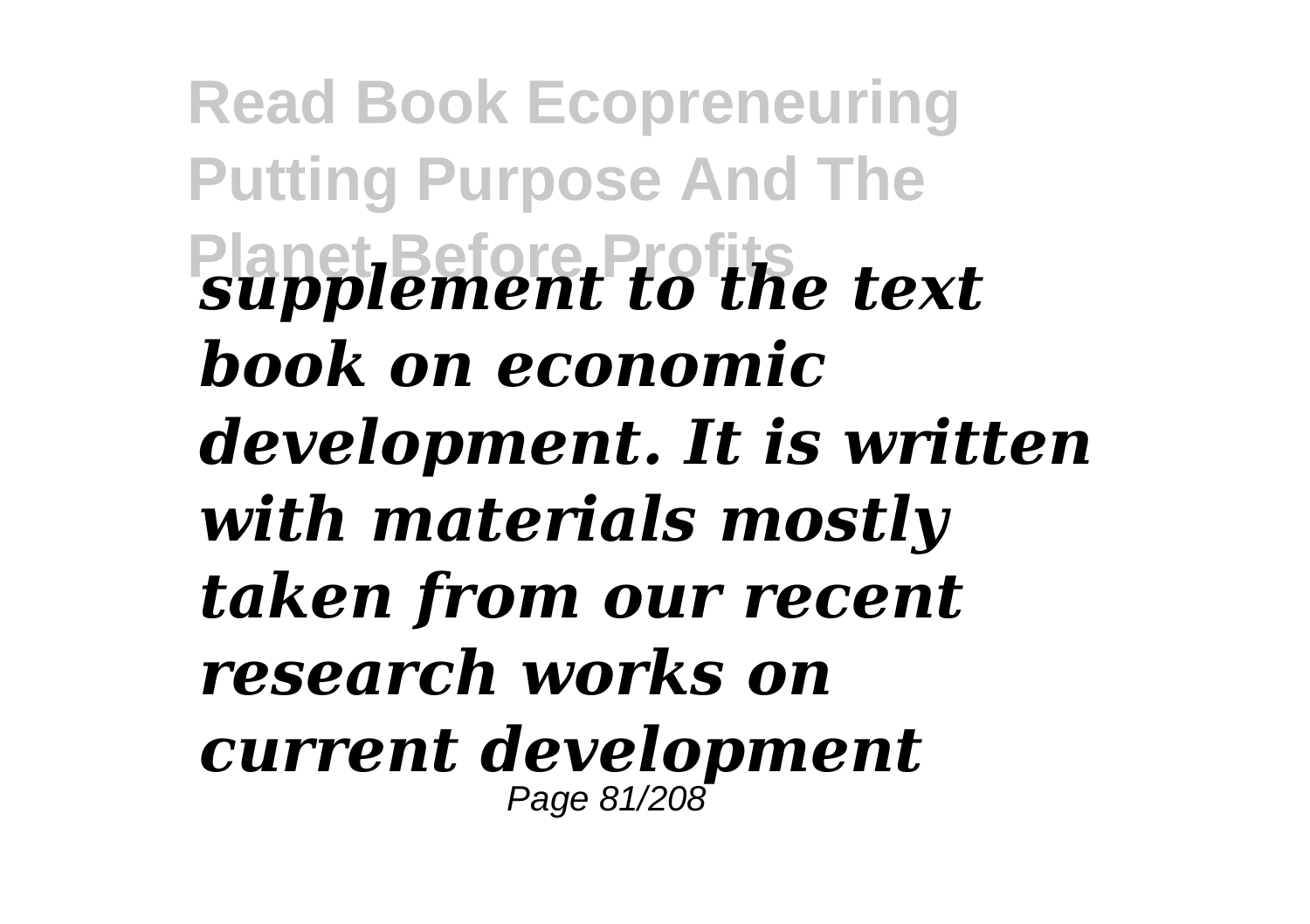**Read Book Ecopreneuring Putting Purpose And The Planet Before Profits** *issues and policy actions in Malaysia and Bangladesh. As a result, we believe that the intended readers and students will find the materials fairly known* Page 82/208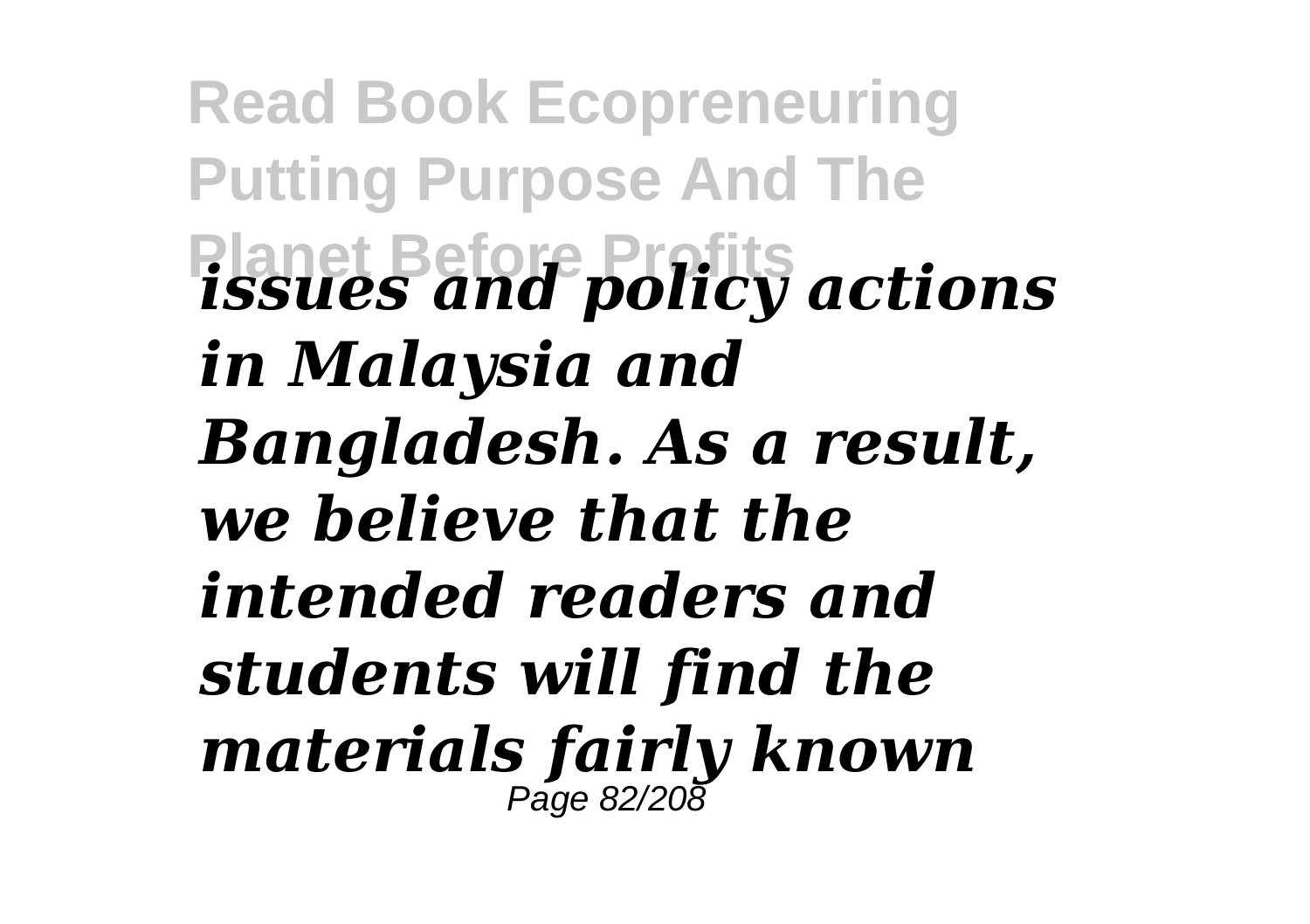**Read Book Ecopreneuring Putting Purpose And The Planet Before Profits** *and easier to read and comprehend. To make the book more readerfriendly, we provided a comprehensive summary at the end of each essay. Readers who are time* Page 83/208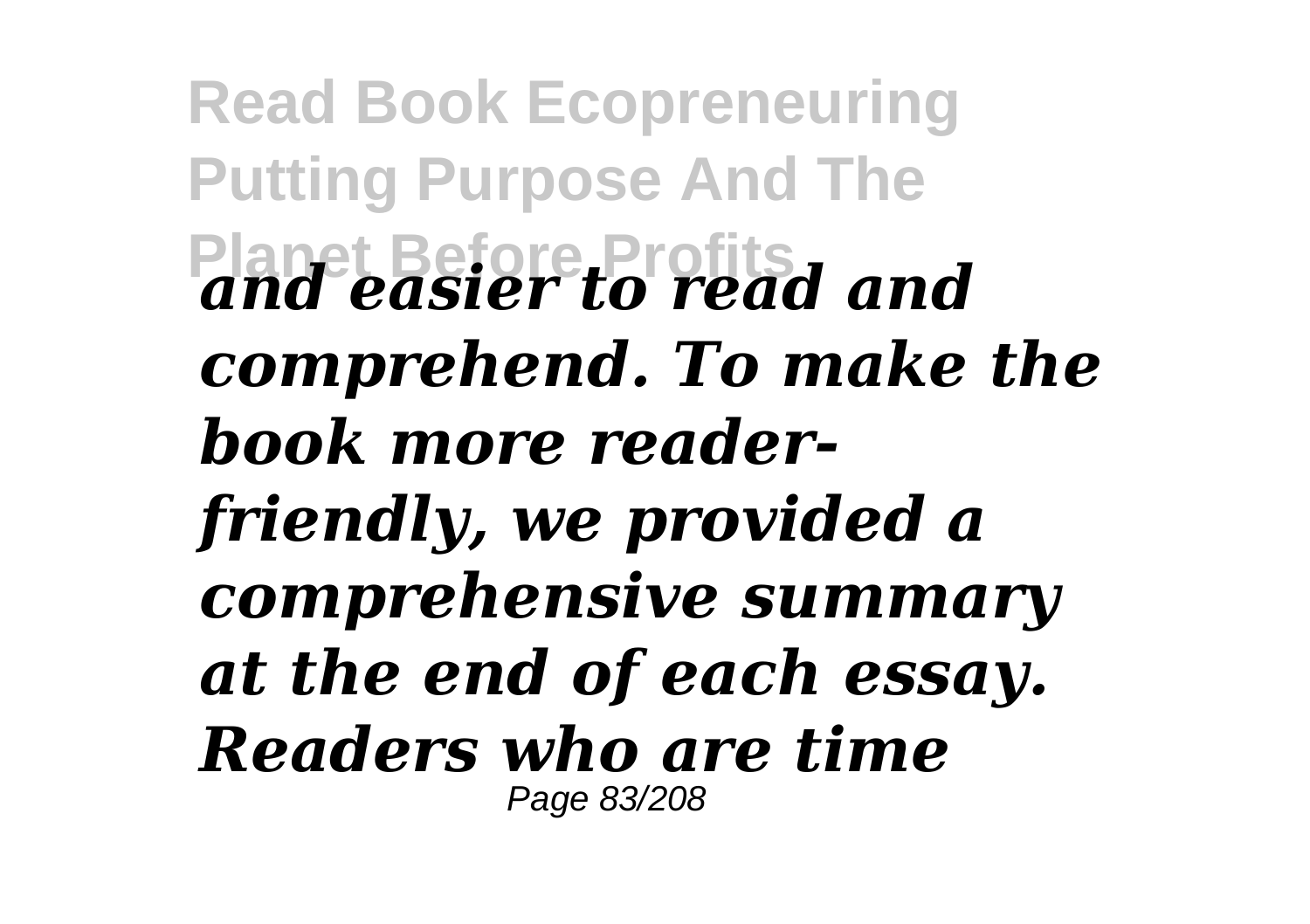**Read Book Ecopreneuring Putting Purpose And The Planet Before Profits** *pressed but want to know the basic contents and the key messages of the essays at the shortest time at hand, can do so by reading the summaries of the essays. An additional* Page 84/208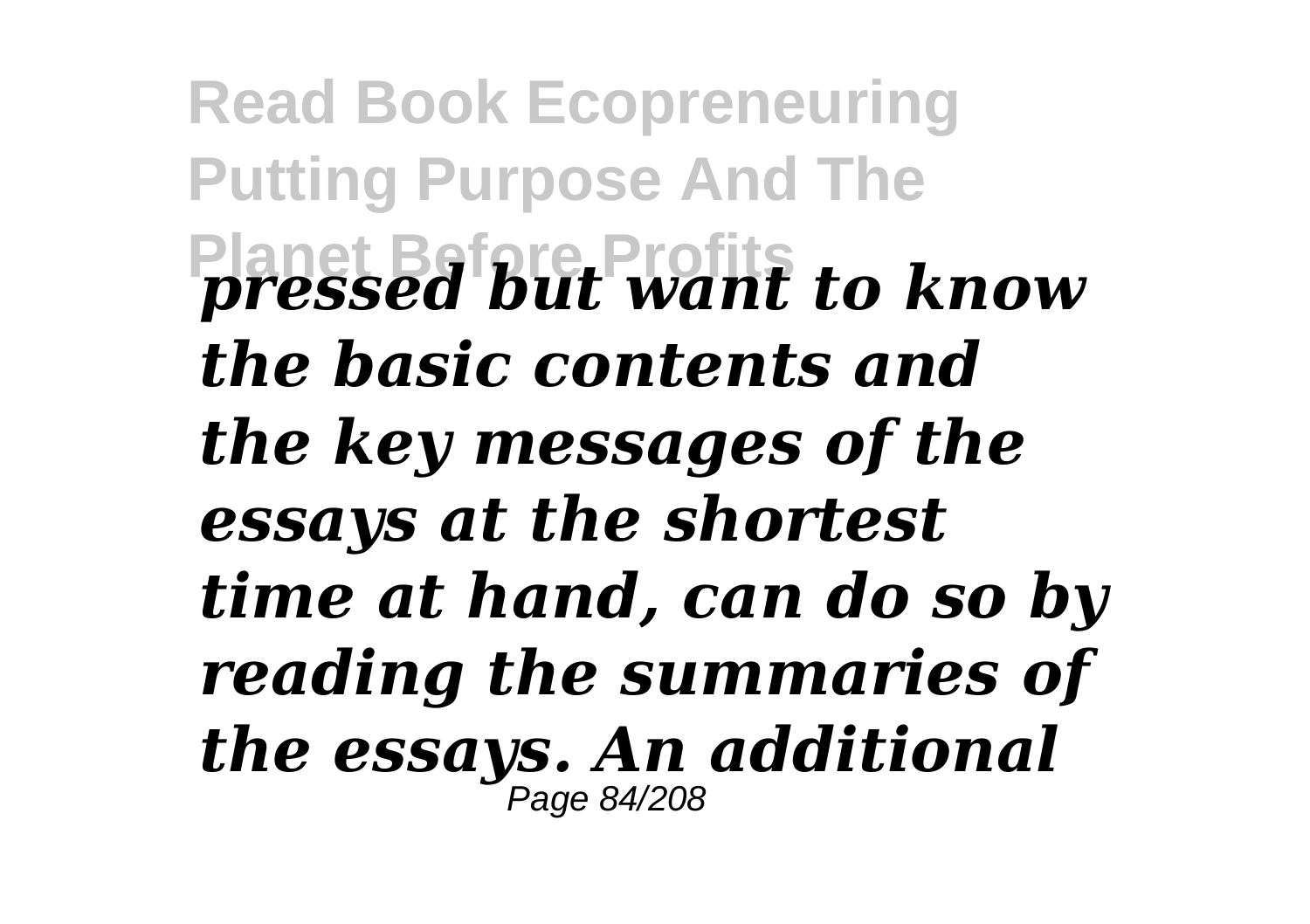**Read Book Ecopreneuring Putting Purpose And The Planet Before Profits** *and special feature of this book is that it emphasizes on the holistic and ethical aspects of development. This aspect is least covered by most standard text books on the subject.* Page 85/208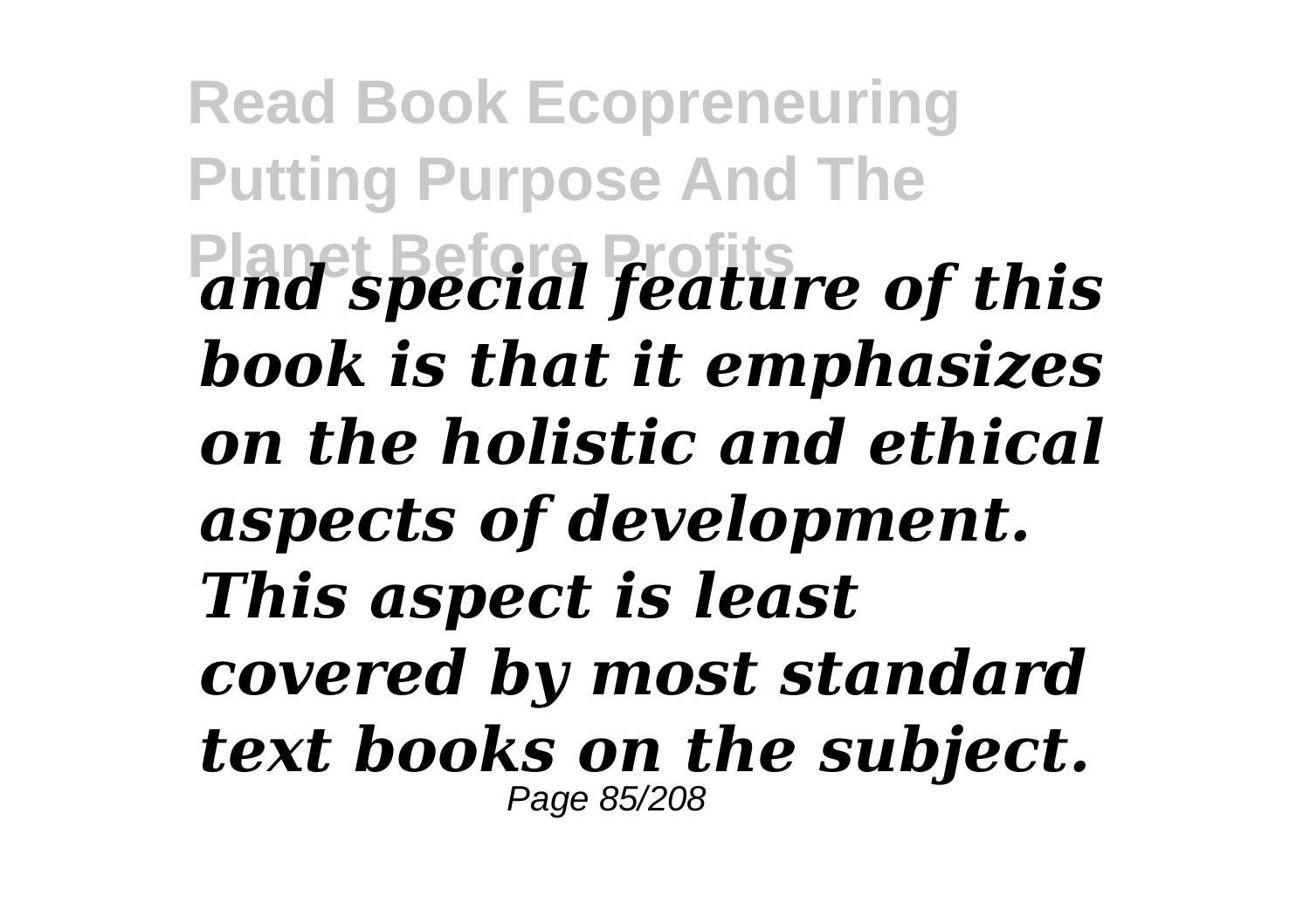**Read Book Ecopreneuring Putting Purpose And The Planet Before Profits** *In that sense this book will serve as a make up for the deficiencies of the text book materials in terms of ethical orientation, essence, and higher goals of* Page 86/208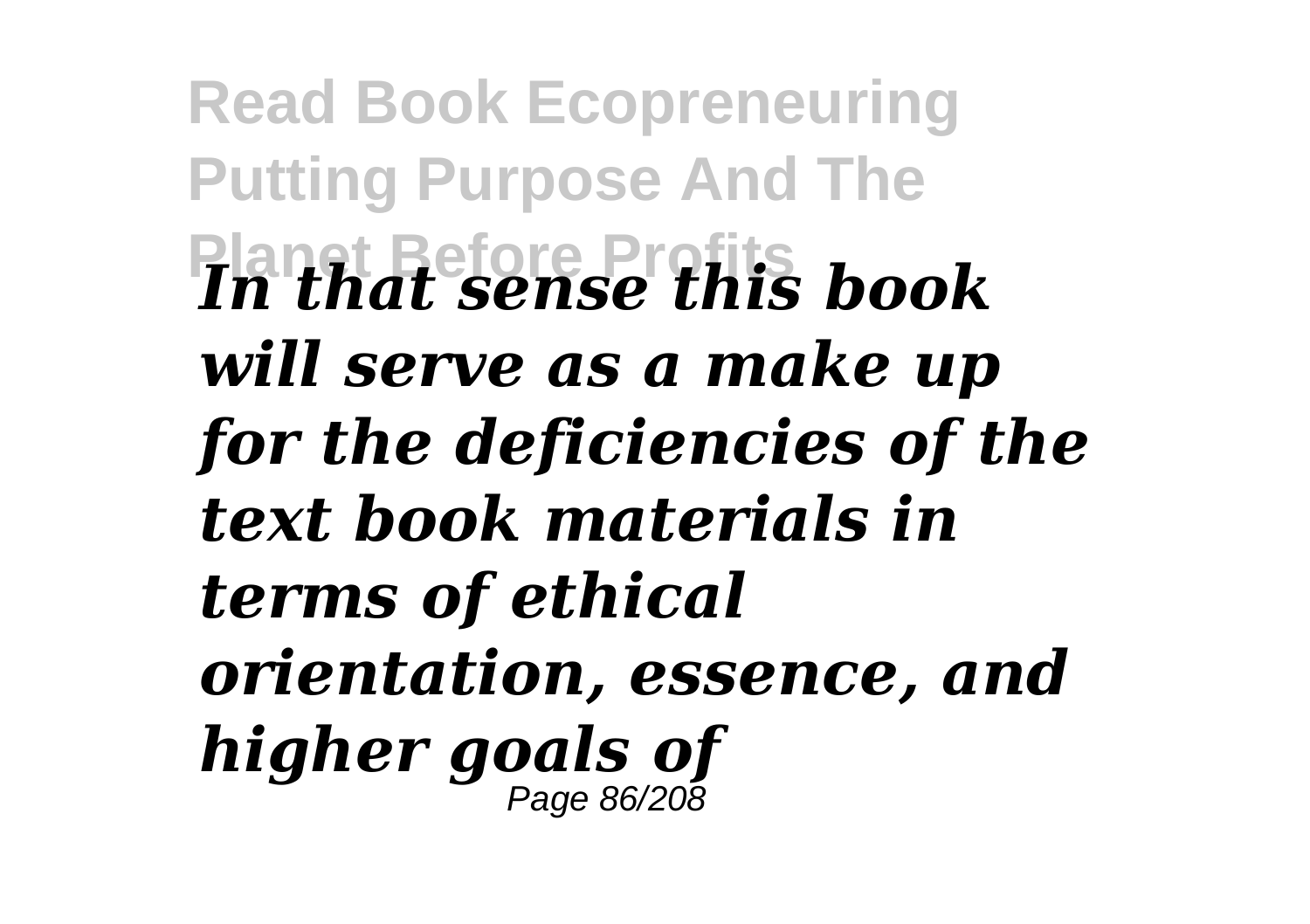**Read Book Ecopreneuring Putting Purpose And The Planet Before Profits** *development. We gratefully acknowledge the generosity of the publishers and authors of all the research works from where the materials have been compiled for* Page 87/208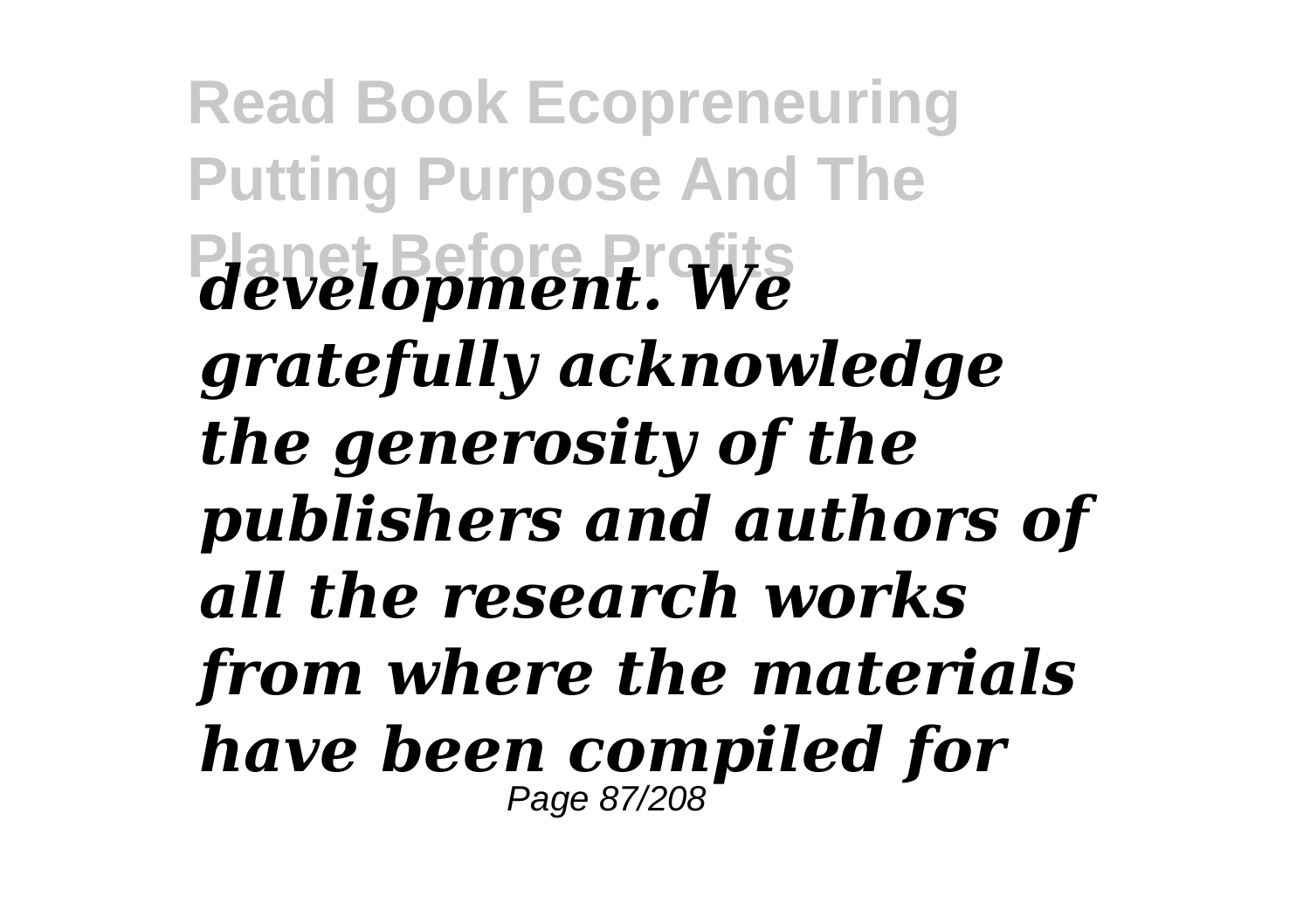**Read Book Ecopreneuring Putting Purpose And The Planet Before Profits** *use in this book. Similarly we are profoundly thankful to all the scholars, particularly to Prof. Golam Dastagir of Jahangirnagar University, Dhaka, and Prof. Munir* Page 88/208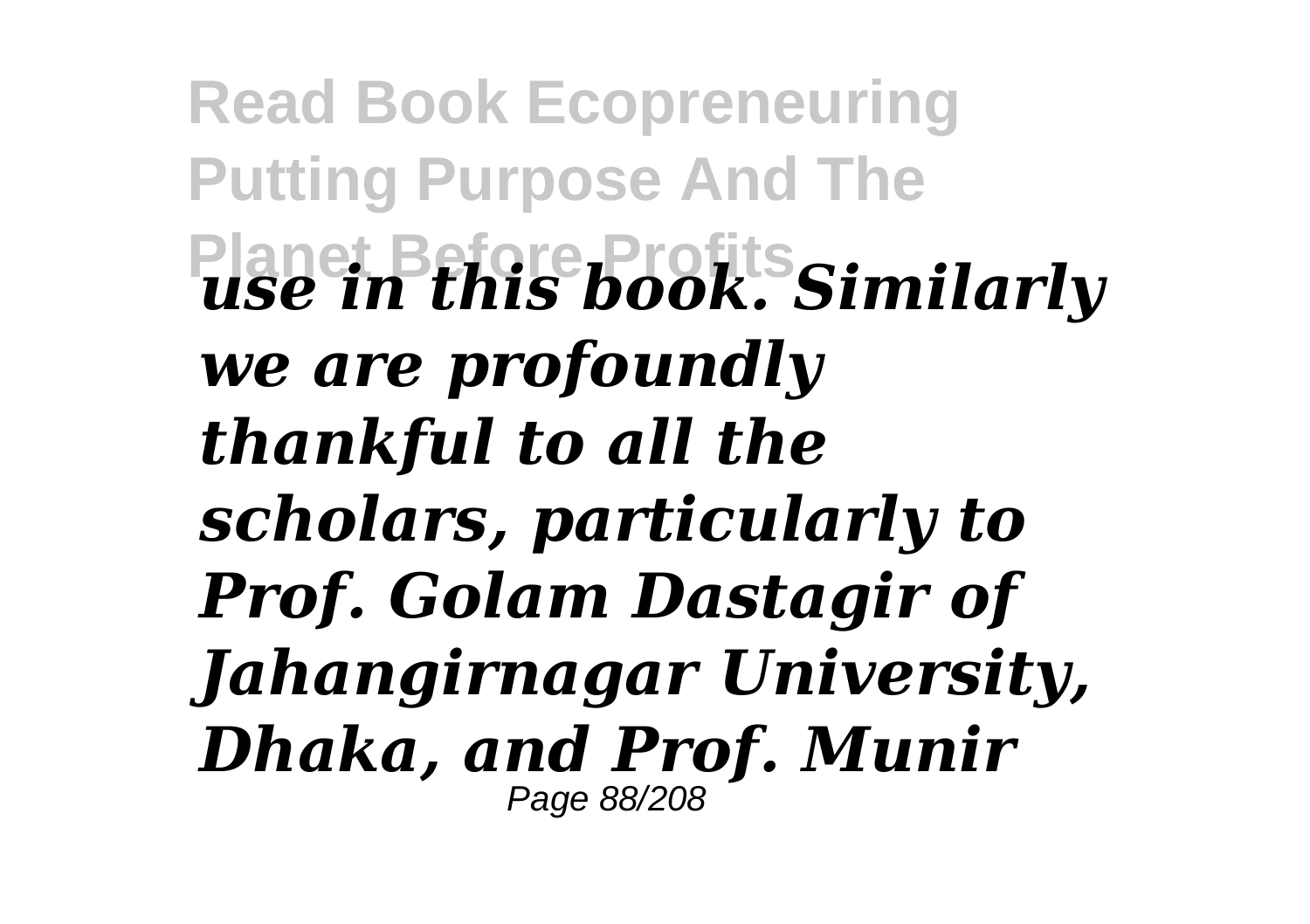**Read Book Ecopreneuring Putting Purpose And The Planet Before Profits** *Quddus of Prairie View A&M University, Texas, for their critical comments on the draft of the book. Specially, we are profoundly thankful and grateful to Prof.* Page 89/208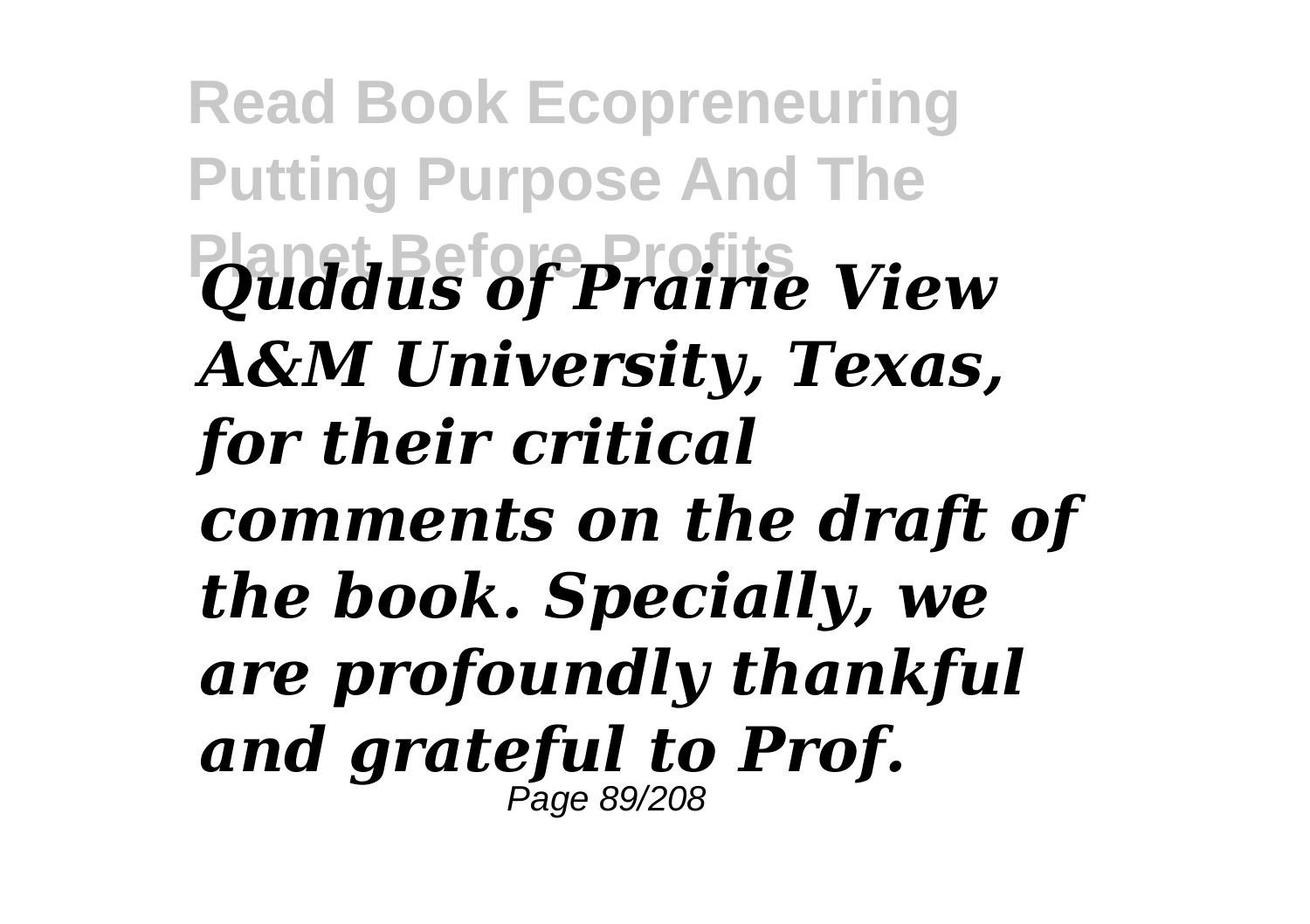**Read Book Ecopreneuring Putting Purpose And The Planet Before Profits** *Datuk Dr. Syed Othman Alhabshi for writing the scholarly foreword of this book. Finally, we remain thankful to Universiti Malaysia Perlis, Malaysia and the International* Page 90/208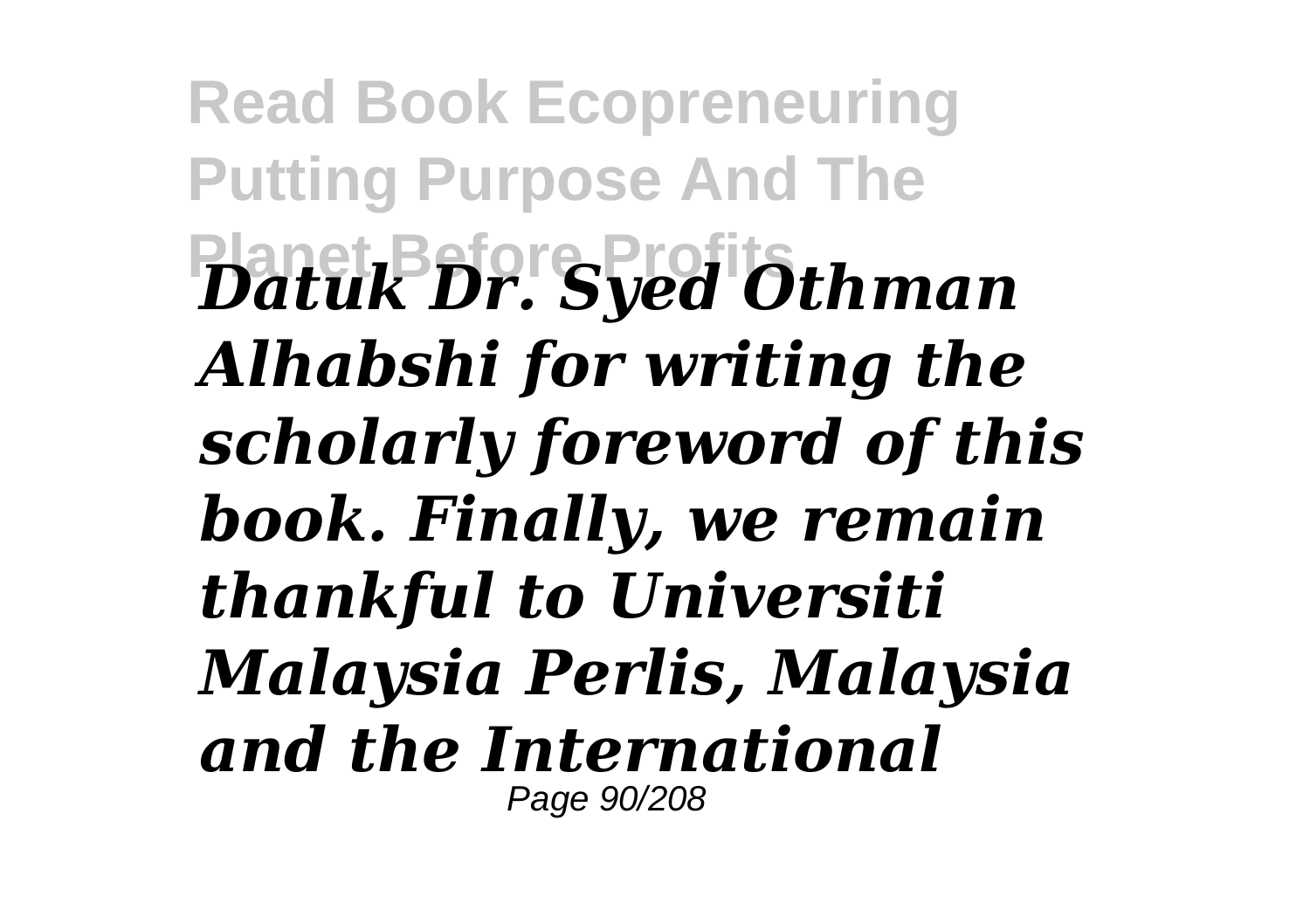**Read Book Ecopreneuring Putting Purpose And The Planet Before Profits** *Islamic University Chittagong, Bangladesh for jointly publishing this book. The Heart of Simple*

*Living is your road map to a more balanced life - a* Page 91/208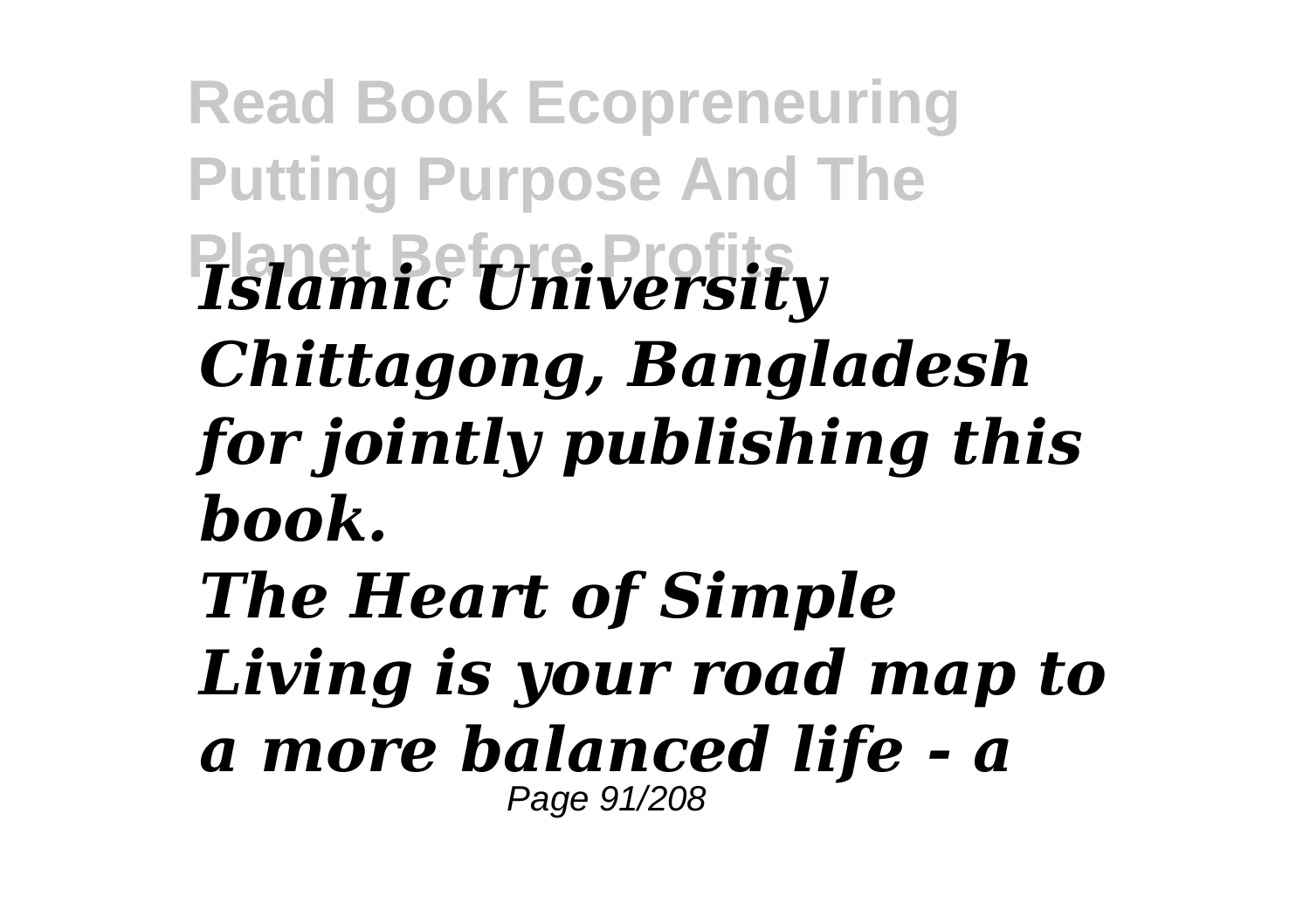**Read Book Ecopreneuring Putting Purpose And The Planet Before Profits** *life centered on selfdiscovery. Fewer possessions. More time. More friends. More meaning. This book will help you identify objectives for your life* Page 92/208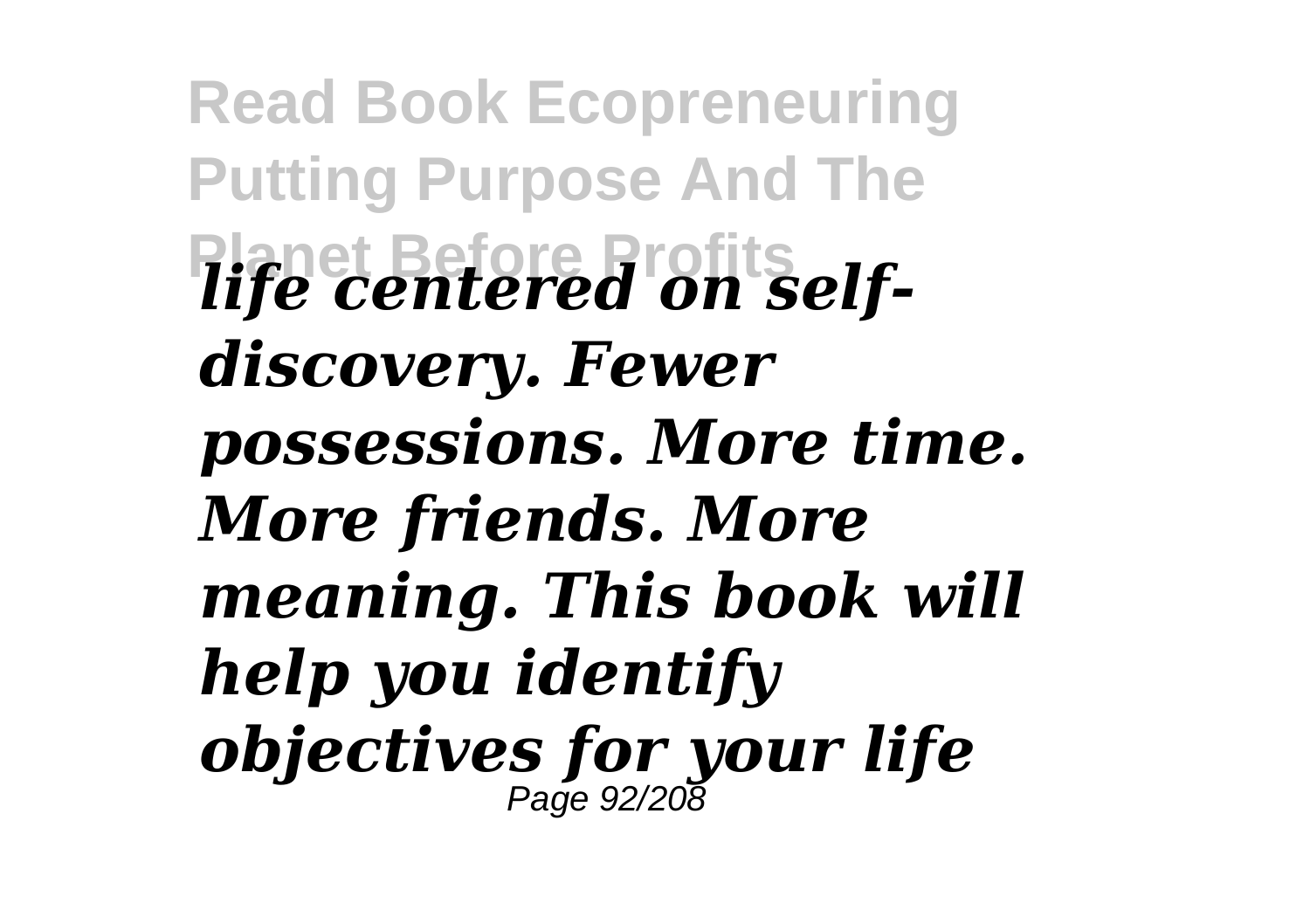**Read Book Ecopreneuring Putting Purpose And The Planet Before Profits** *and create awareness of your actions and finances, while planning for your future. This inspirational book delivers seven tangible and actionable paths, woven together* Page 93/208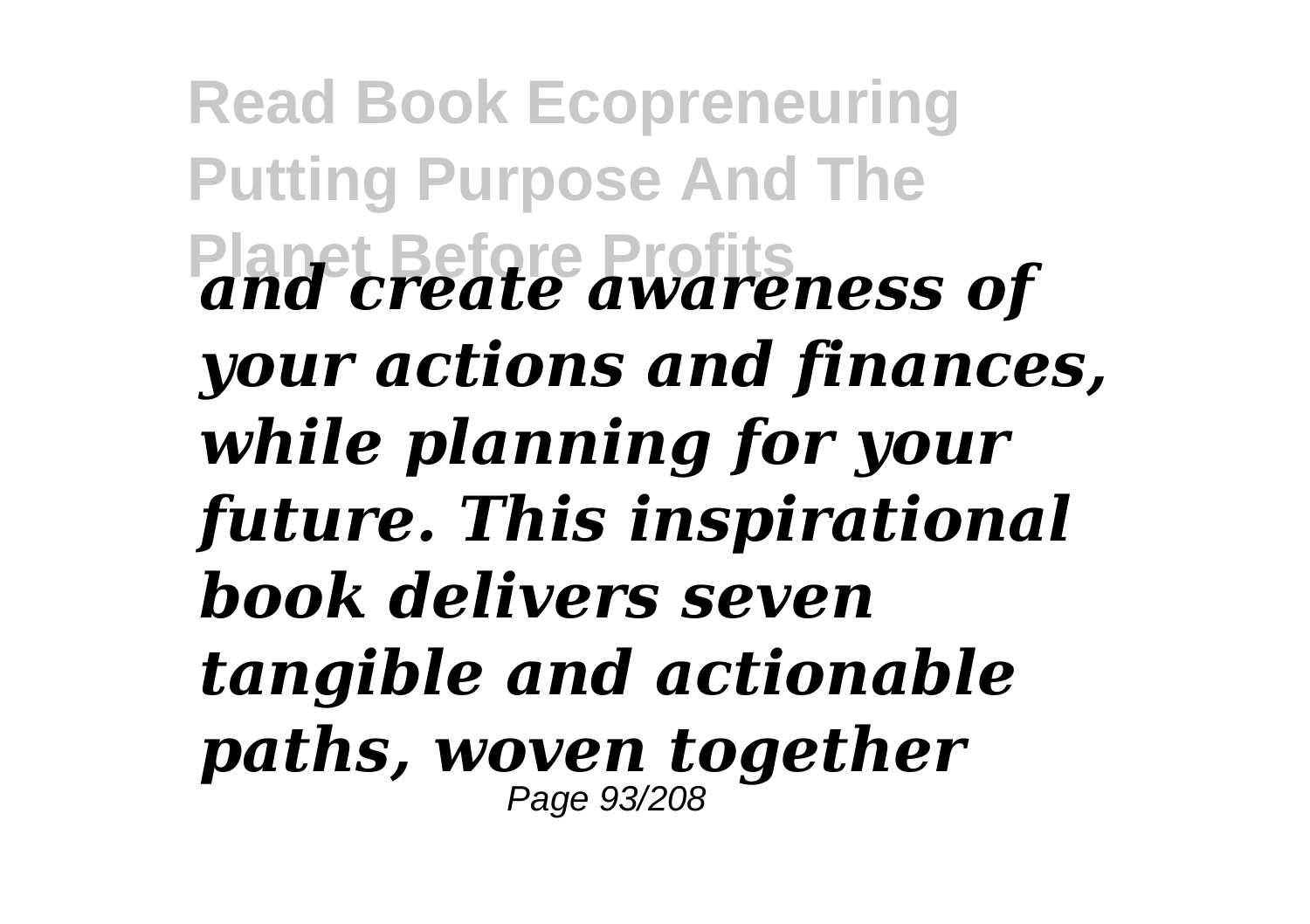**Read Book Ecopreneuring Putting Purpose And The Planet Before Profits** *with real-life stories and humor along the way. You can follow these paths sequentially or cherrypick them one at a time. Pursuing a life of simplicity is a journey,* Page 94/208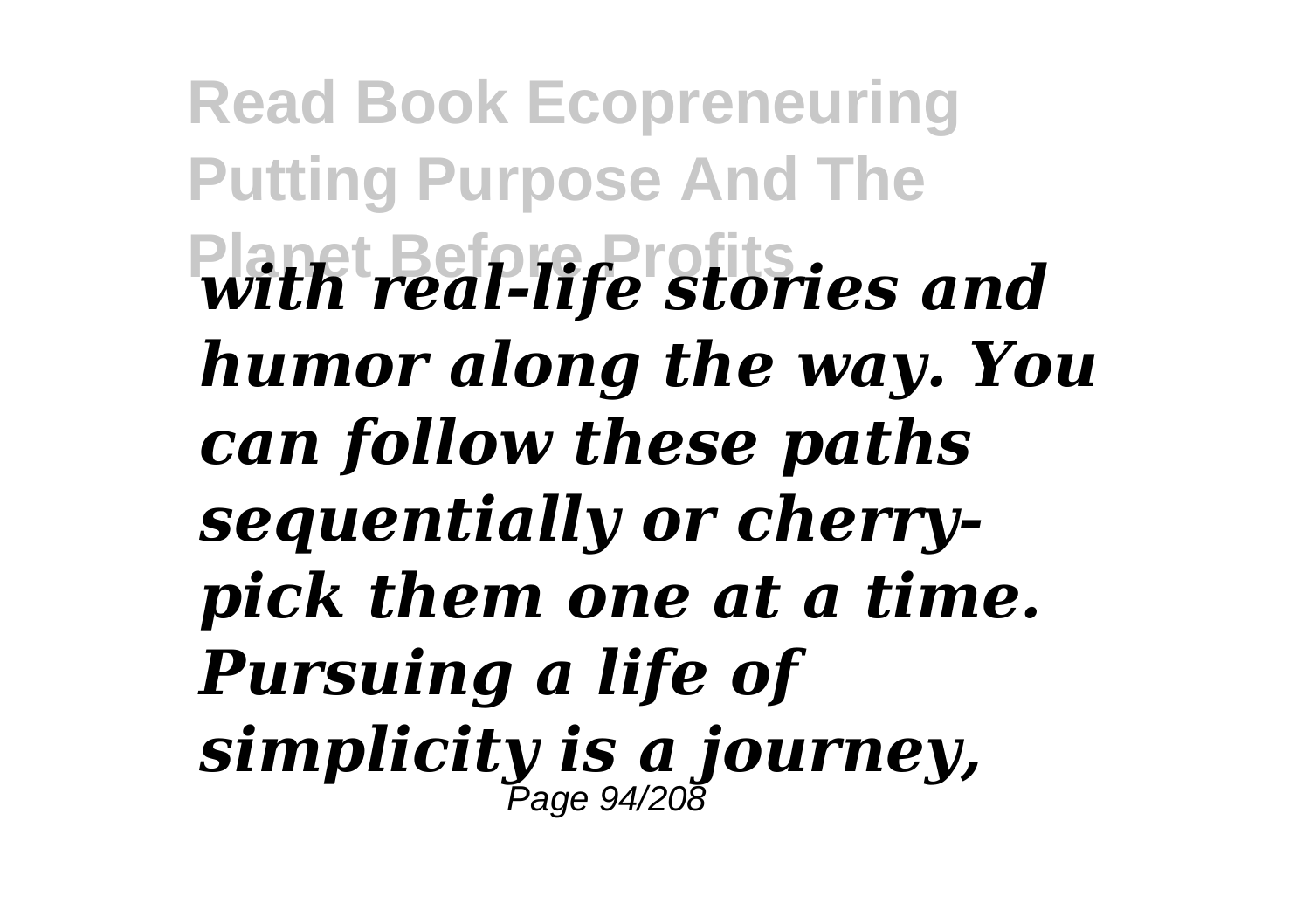**Read Book Ecopreneuring Putting Purpose And The Planet Before Profits** *and as you blaze the trail to your simple life, celebrate the magic and joy of family, ritual and community - the perfect prescription for essential good health and well-*Page 95/208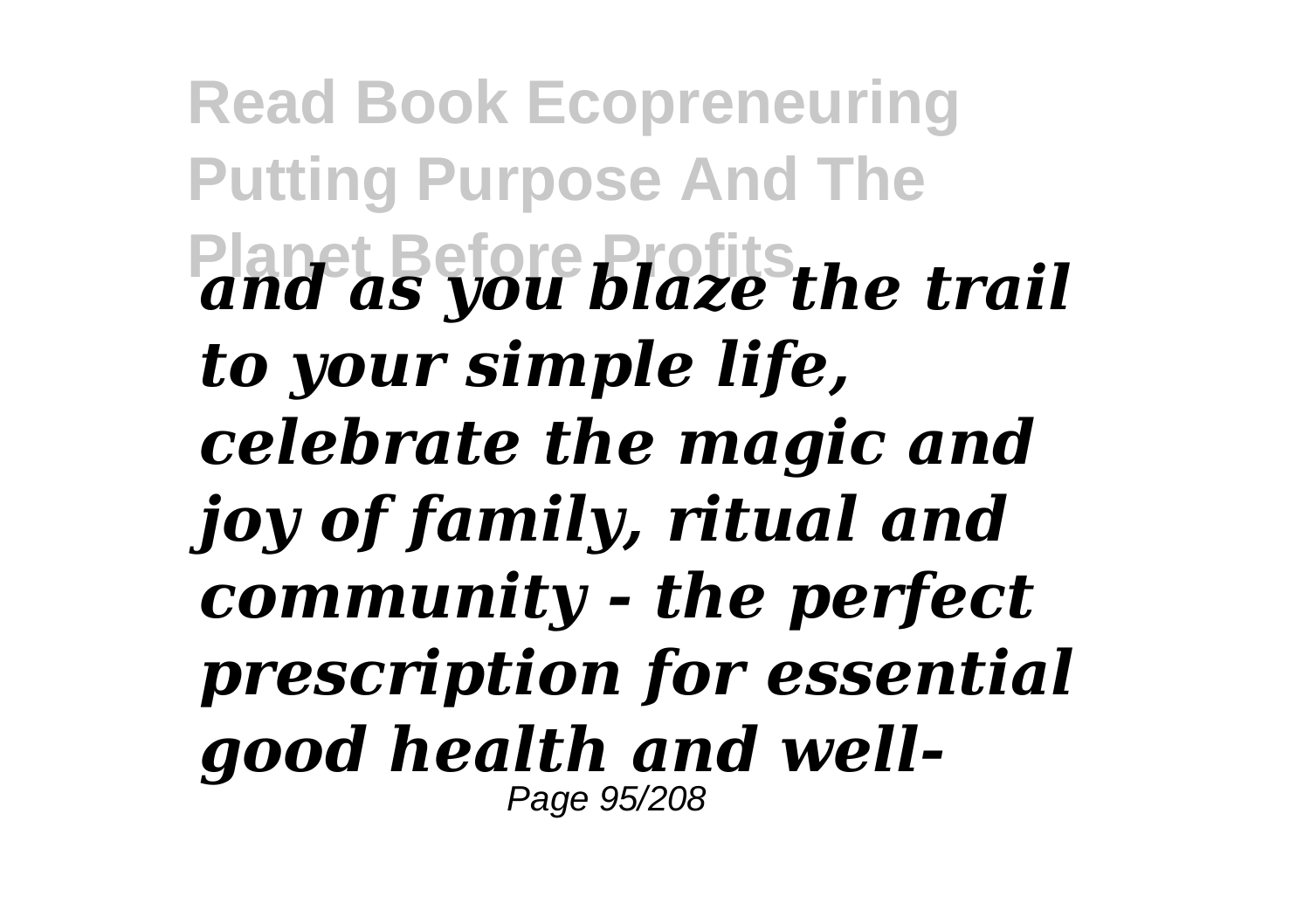**Read Book Ecopreneuring Putting Purpose And The Planet Before Profits** *being. Given the compelling need to understand how entrepreneurship can support the Sustainable Development Goals (SDGs) and be* Page 96/208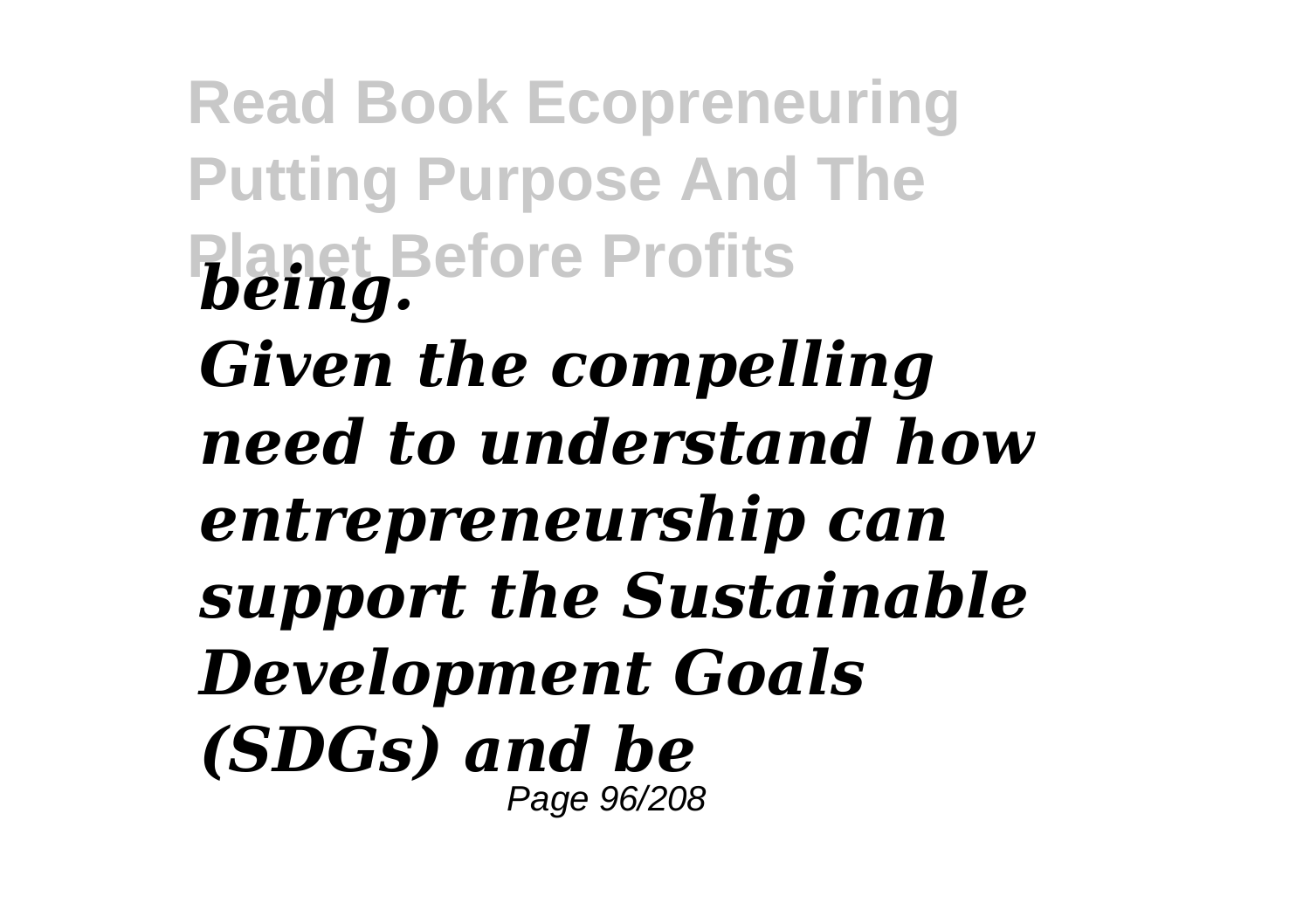**Read Book Ecopreneuring Putting Purpose And The Planet Before Profits** *appropriately guided, this book explores how entrepreneurial thinking and action can support social change, and investigates alternative entrepreneurship* Page 97/208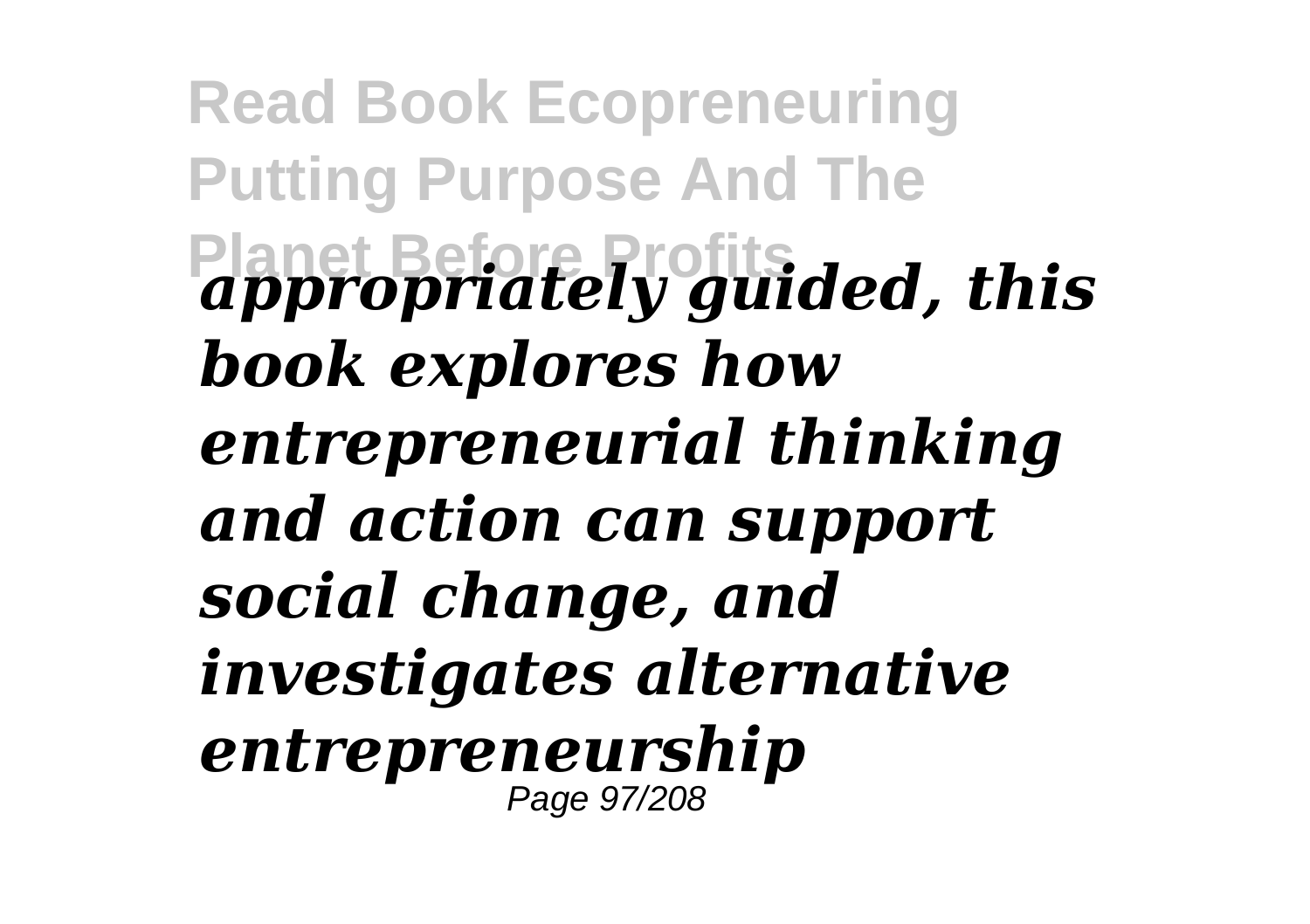**Read Book Ecopreneuring Putting Purpose And The Planet Before Profits** *approaches by drawing together different studies. Human flourishing is an ever-expanding concept that crosses geographic, ethnic, cultural, and* Page 98/208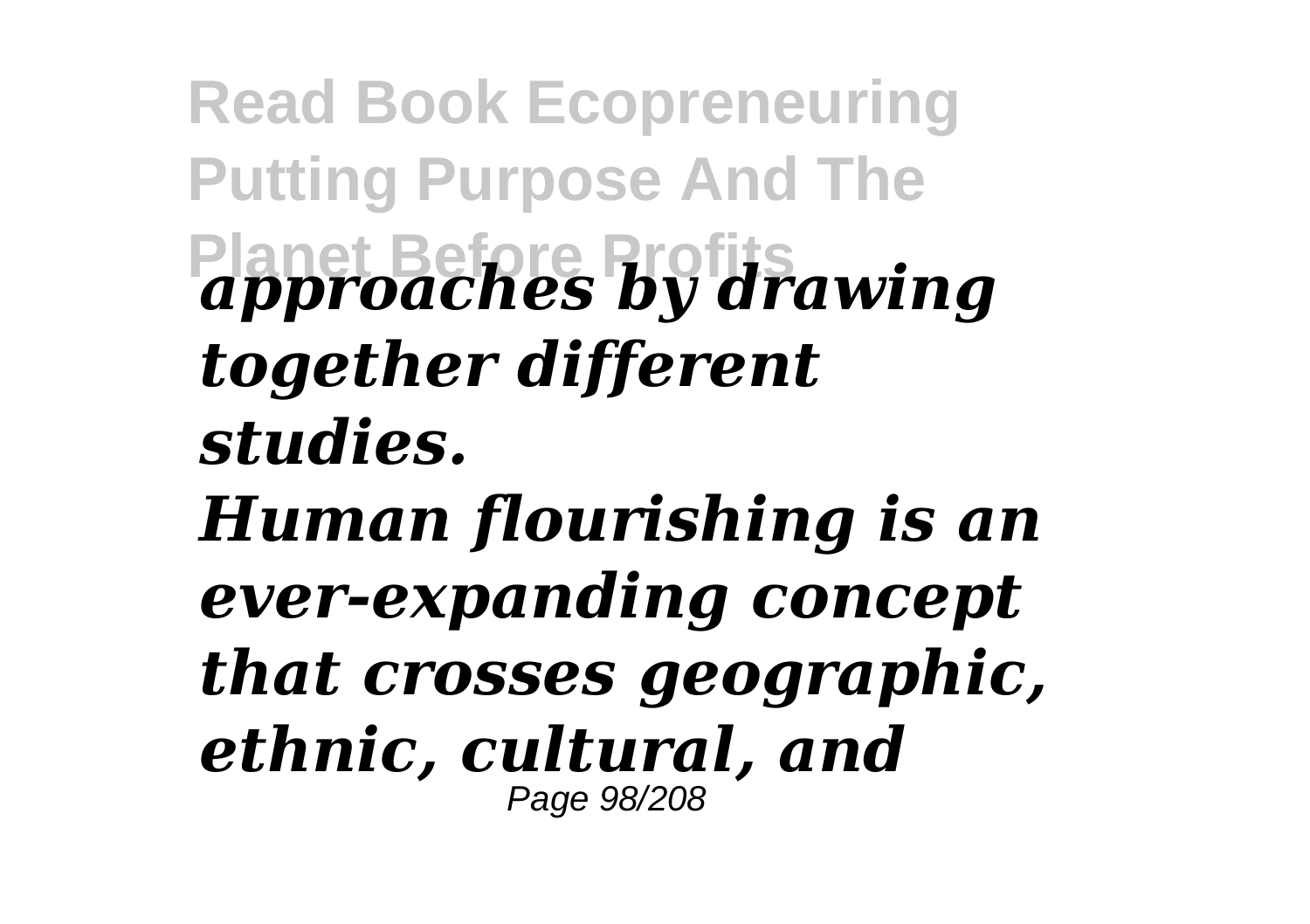**Read Book Ecopreneuring Putting Purpose And The Planet Before Profits** *religious lines as persons, both individually and corporately, seek to find happiness, fulfillment, and purpose. This book brings together wellestablished and* Page 99/208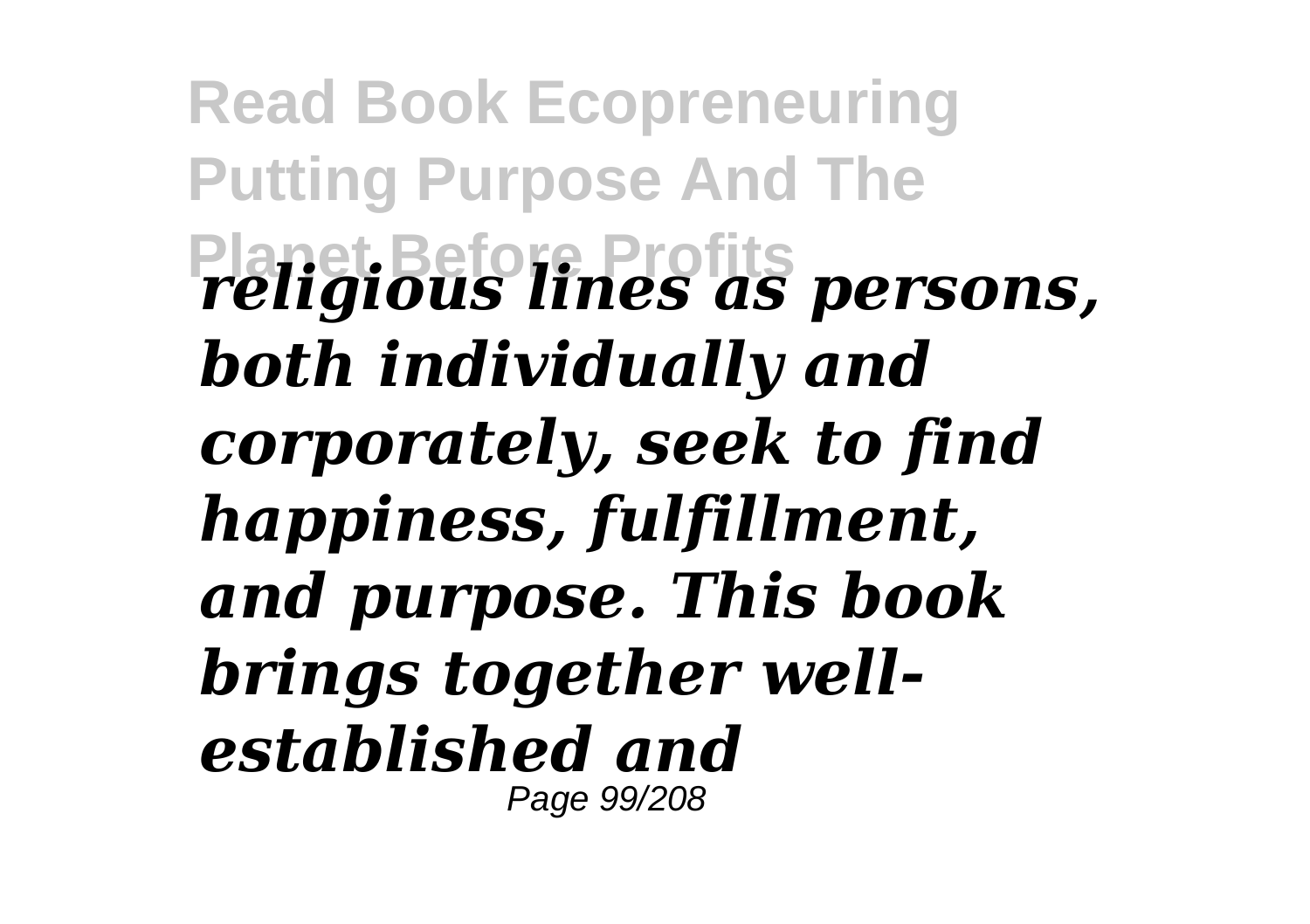**Read Book Ecopreneuring Putting Purpose And The Planet Before Profits** *burgeoning Wesleyan scholars to consider not only John and Charles Wesley's understanding of human flourishing but the broader Wesleyan perspectives on* Page 100/208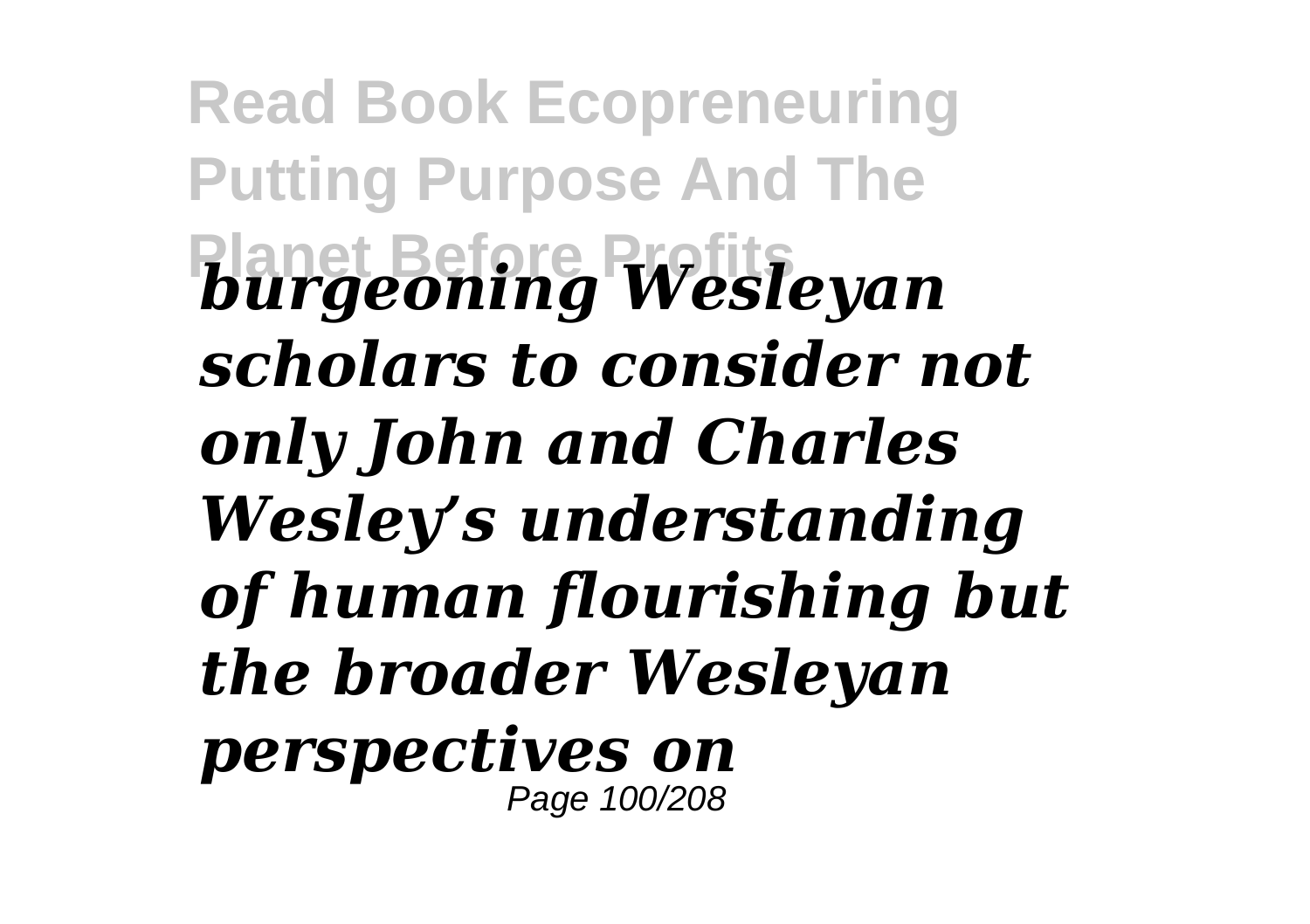**Read Book Ecopreneuring Putting Purpose And The Planet Before Profits** *contemporary issues such as calling, creation care, healthcare, education, technological enhancements, death and dying, and more. Throughout these* Page 101/208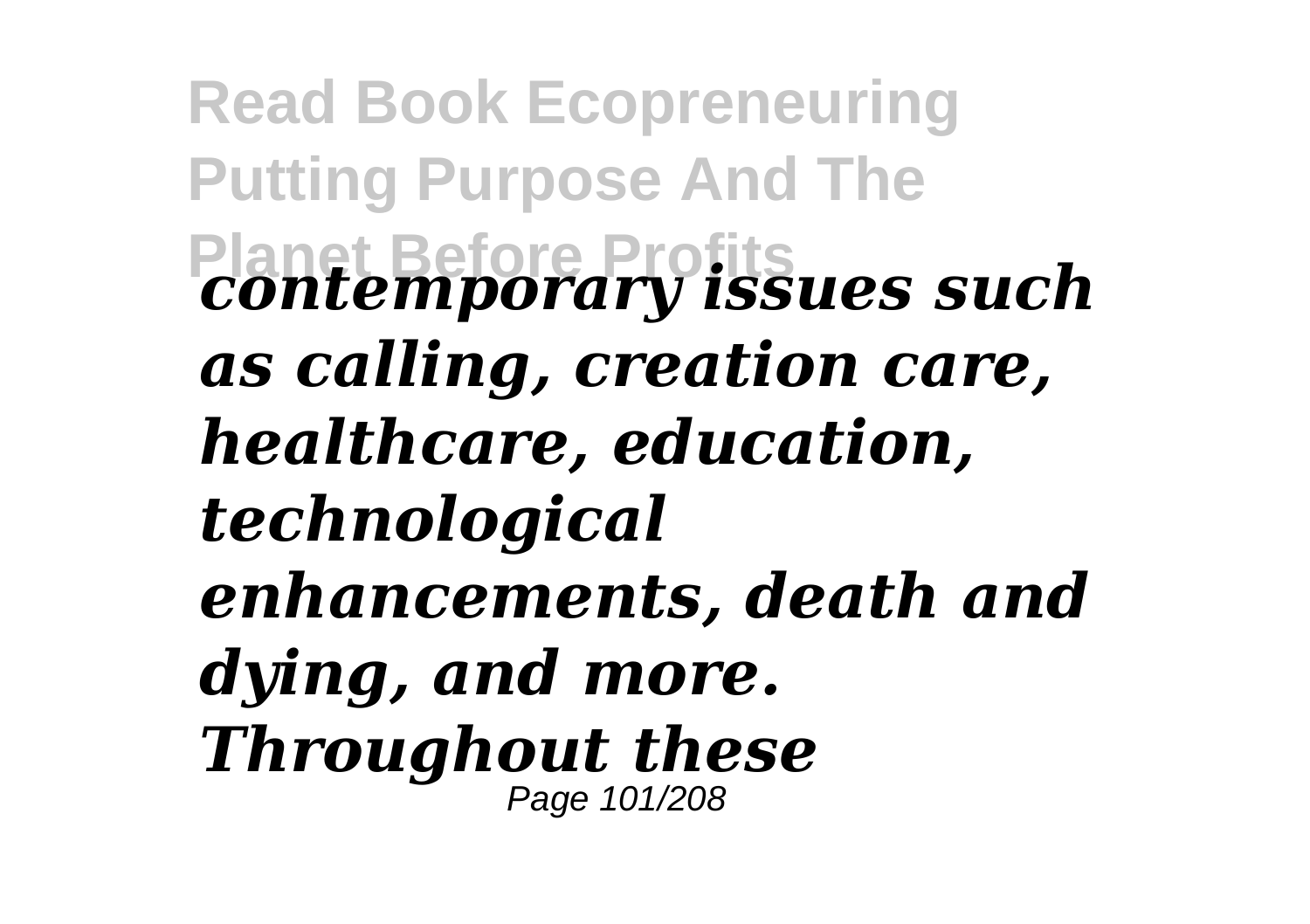**Read Book Ecopreneuring Putting Purpose And The Planet Before Profits** *chapters the complexities and challenges of life, both past and present, are explored and grappled with, and we are reminded over and again that God is the ultimate* Page 102/208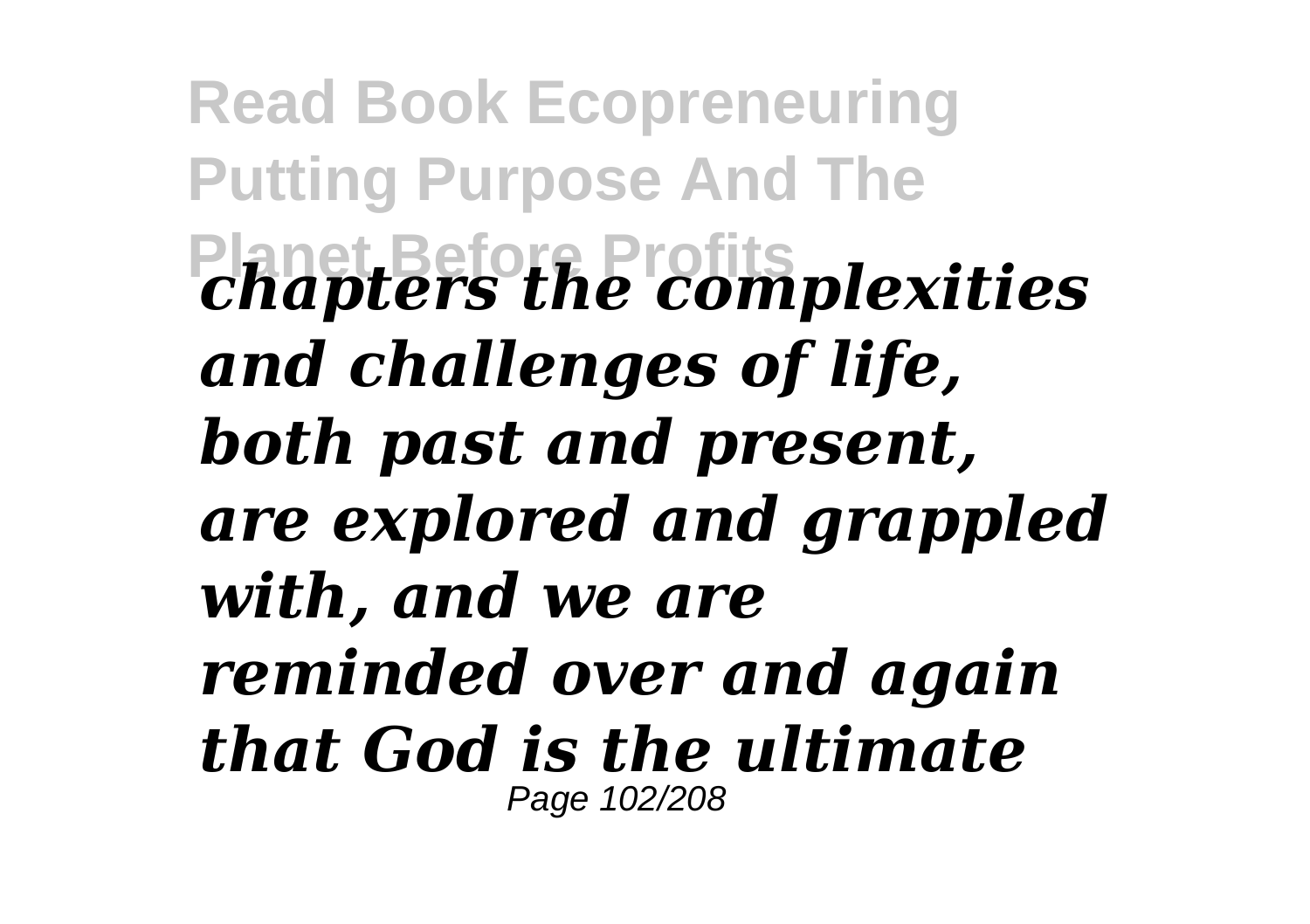**Read Book Ecopreneuring Putting Purpose And The Planet Before Profits** *source of flourishing. Come Out and Play A Global Perspective on Greening Marketing Practice A Story of Farmers' Markets, Local Food, and* Page 103/208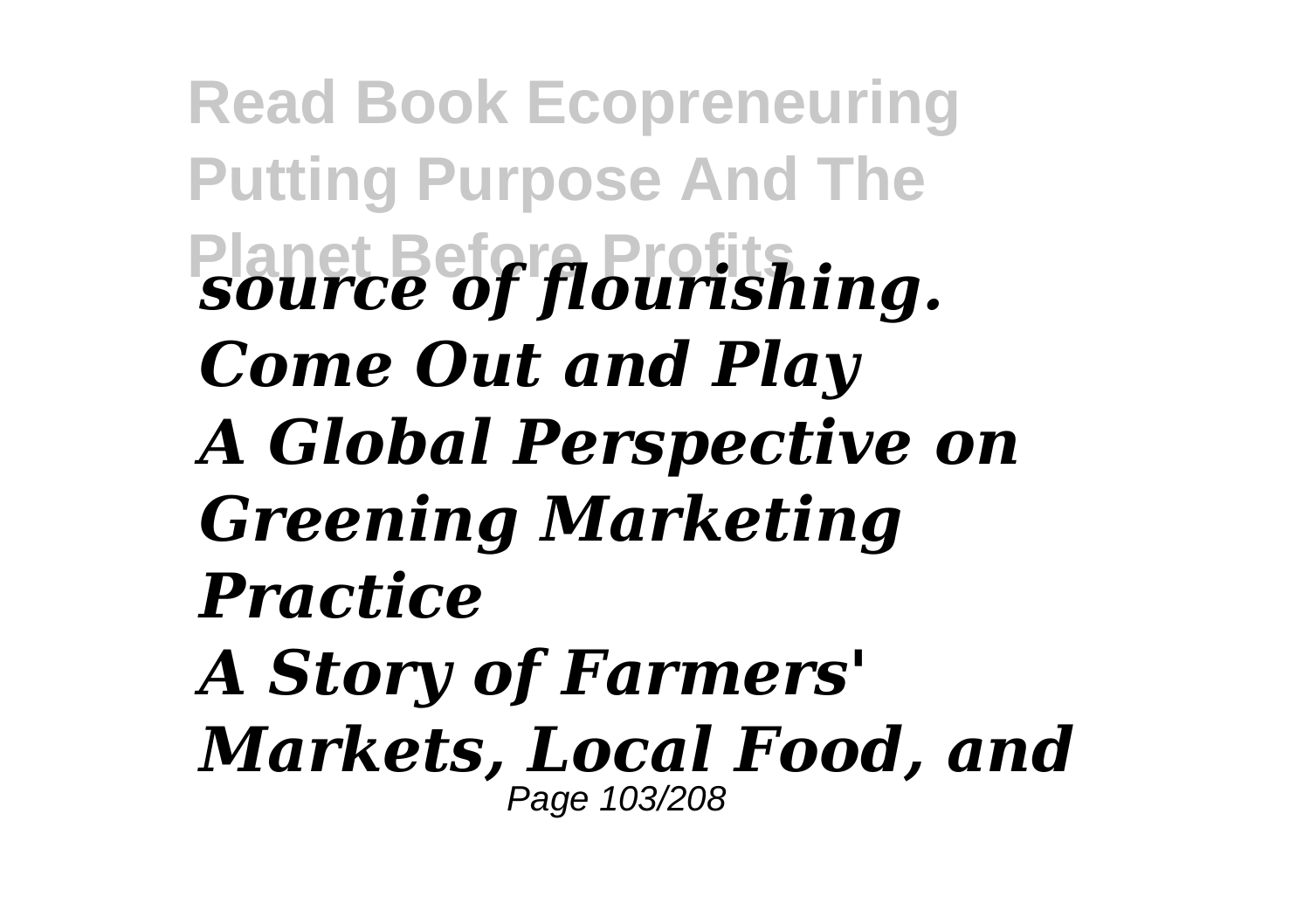**Read Book Ecopreneuring Putting Purpose And The Planet Before Profits** *Saving the Family Farm Sustainable Industries Journal Onearth Gaining Ground Green Travel Guide to Southern Wisconsin* Page 104/208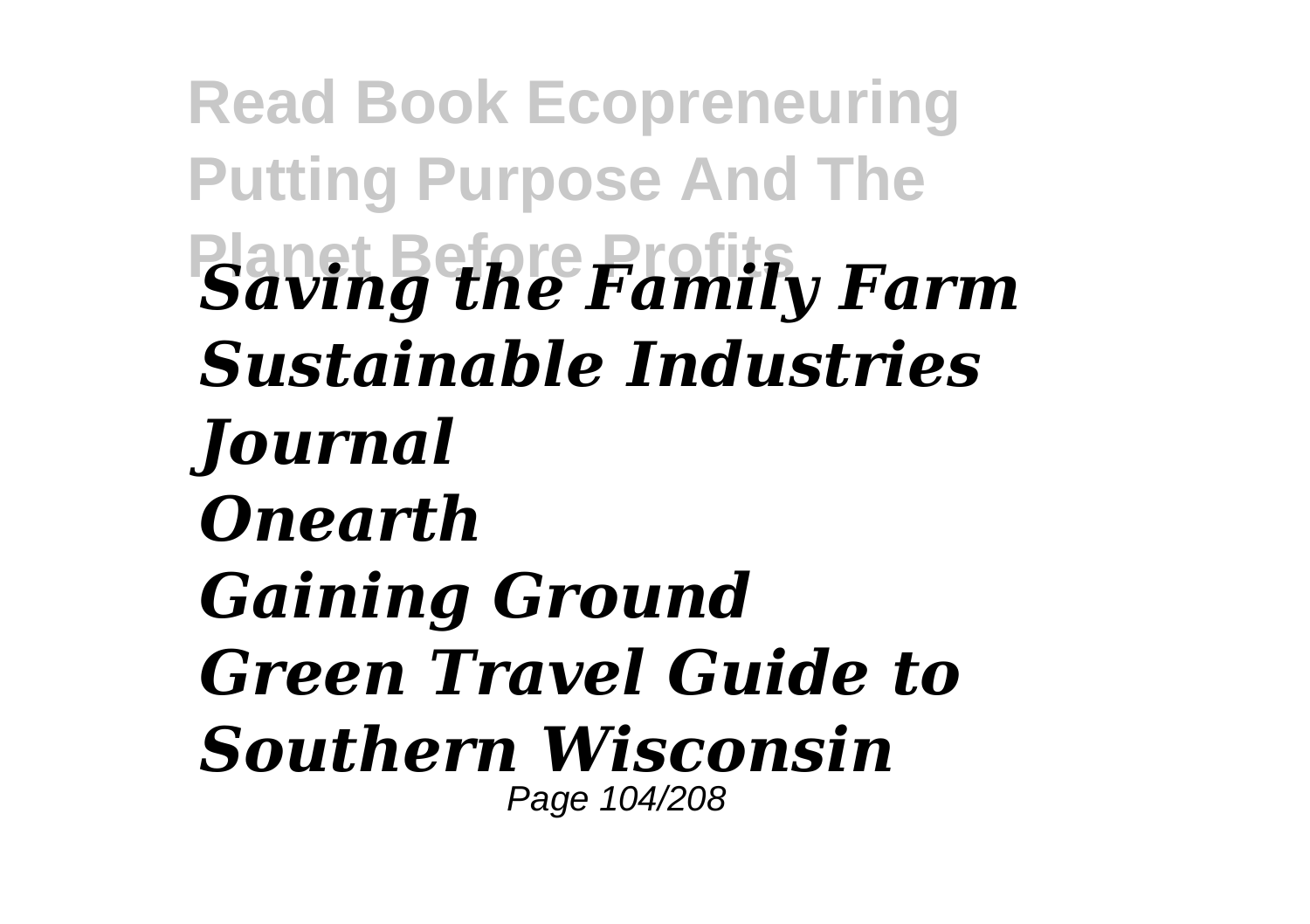**Read Book Ecopreneuring Putting Purpose And The Planet Before Profits Build a natural pond for wildlife, beauty, and quiet contemplation Typical backyard ponds are a complicated mess of pipes, pumps, filters, and nasty chemicals designed to adjust** Page 105/208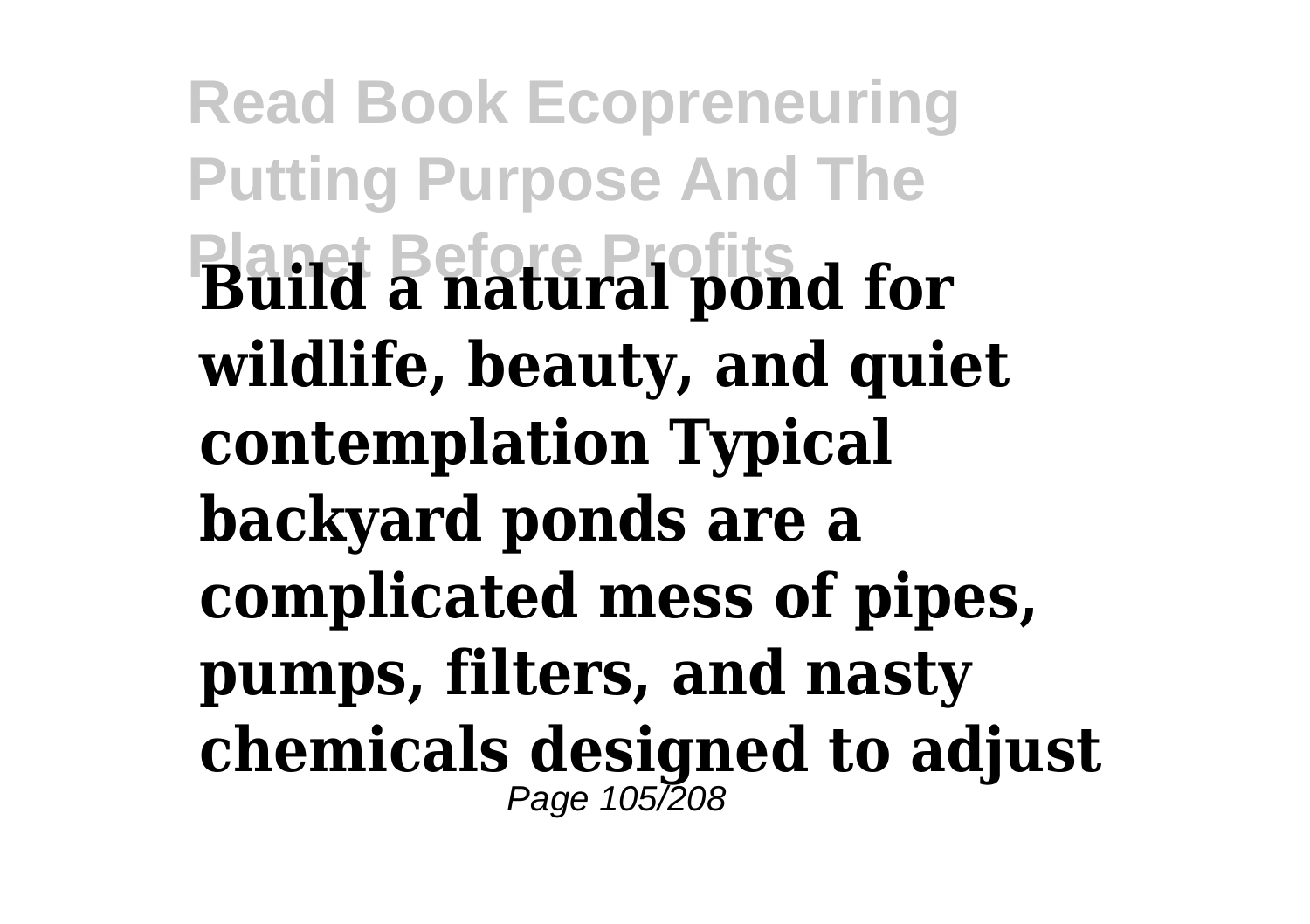**Read Book Ecopreneuring Putting Purpose And The Planet Before Profits pH and keep algae at bay. Hardly the bucolic, natural ecosystem beloved by dragonflies, frogs, and songbirds. The antidote is a natural pond, free of hassle, cost, and complexity and** Page 106/208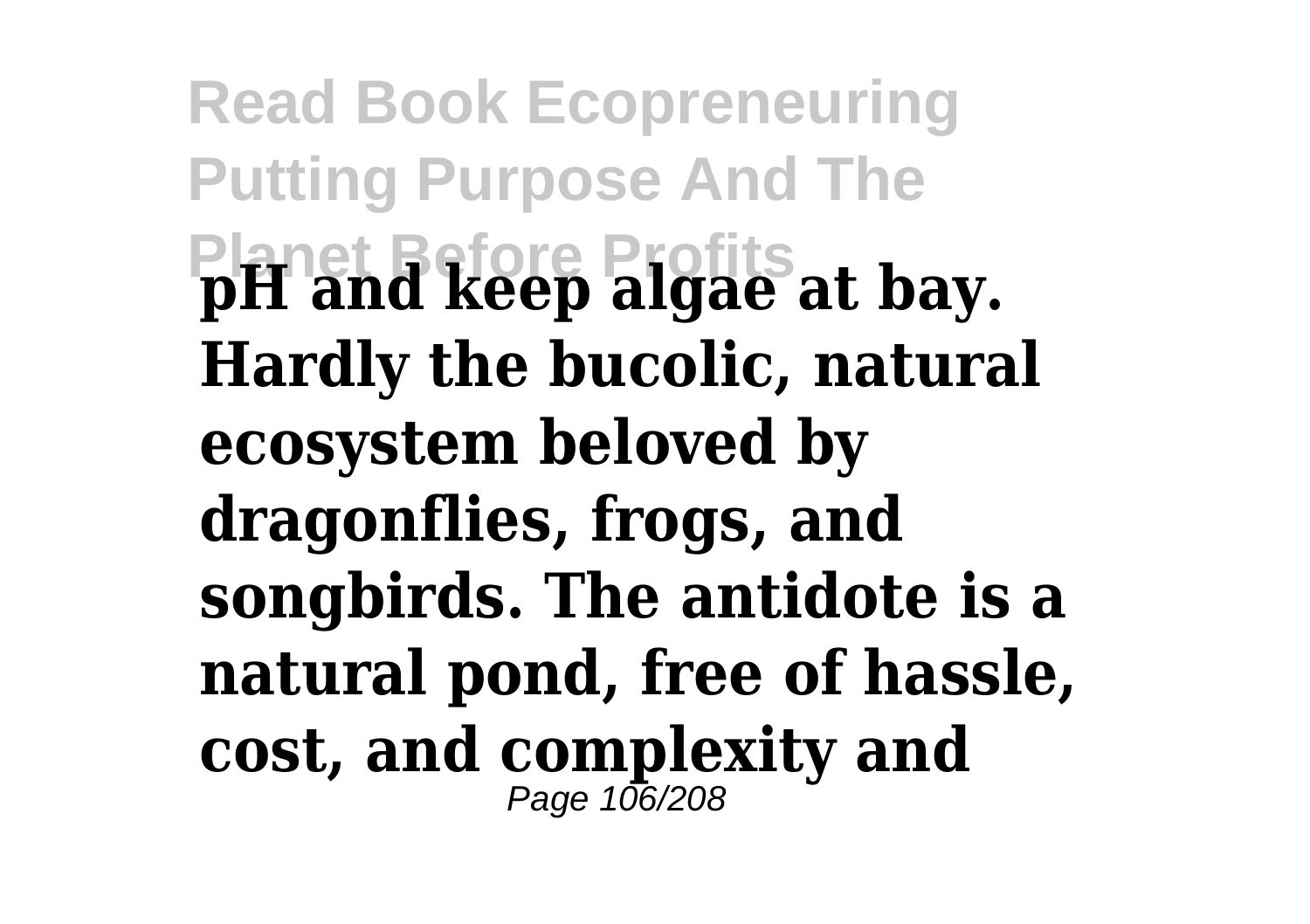**Read Book Ecopreneuring Putting Purpose And The Planet Before Profits designed as a fully functional ecosystem, ideal for biodiversity, swimming, irrigation, and quiet contemplation. Building Natural Ponds is the first step-by-step guide to** Page 107/208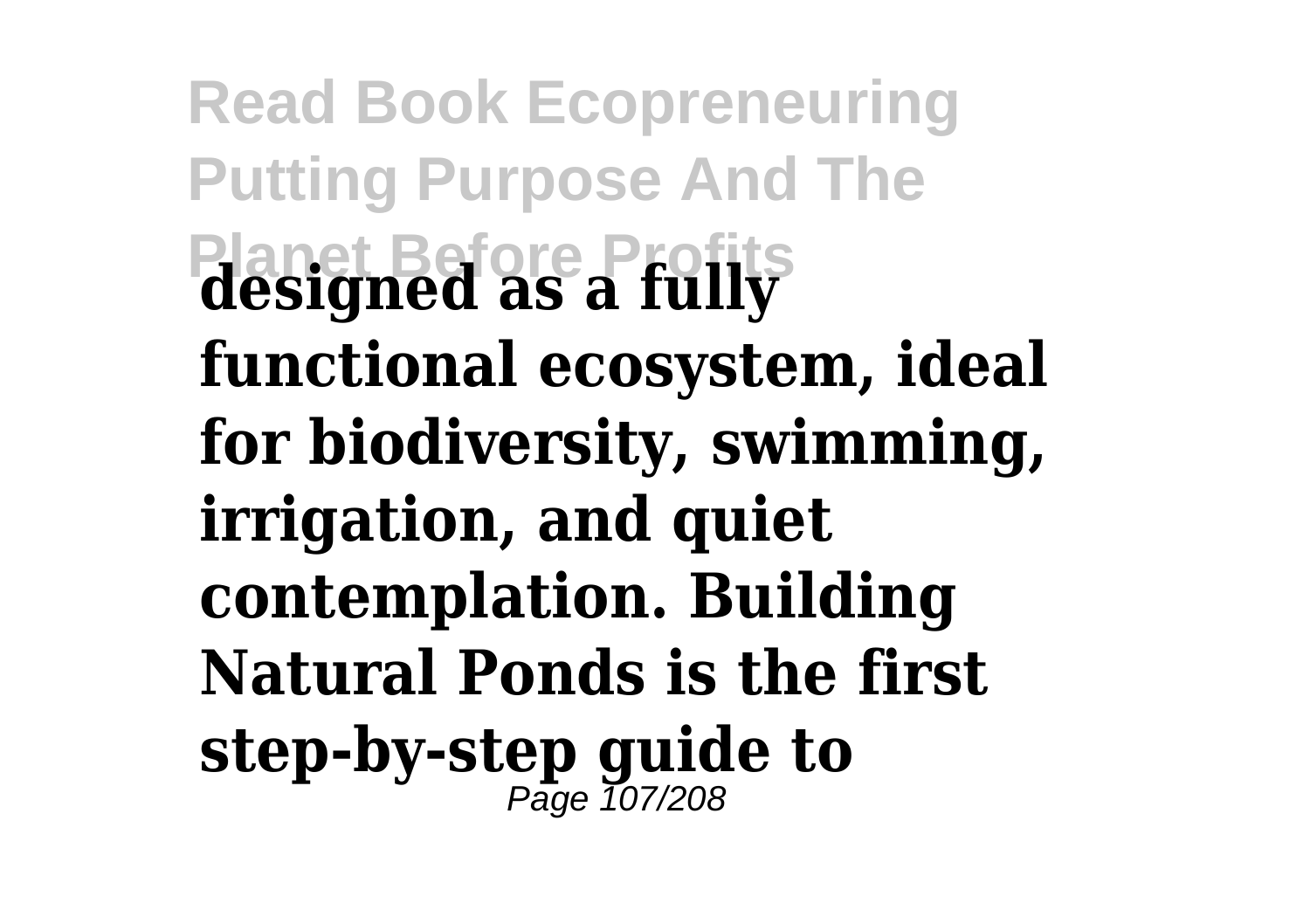**Read Book Ecopreneuring Putting Purpose And The Planet Before Profits designing and building natural ponds that use no pumps, filters, chemicals, or electricity and mimic native ponds in both aesthetics and functionality. Highly illustrated with how-to** Page 108/208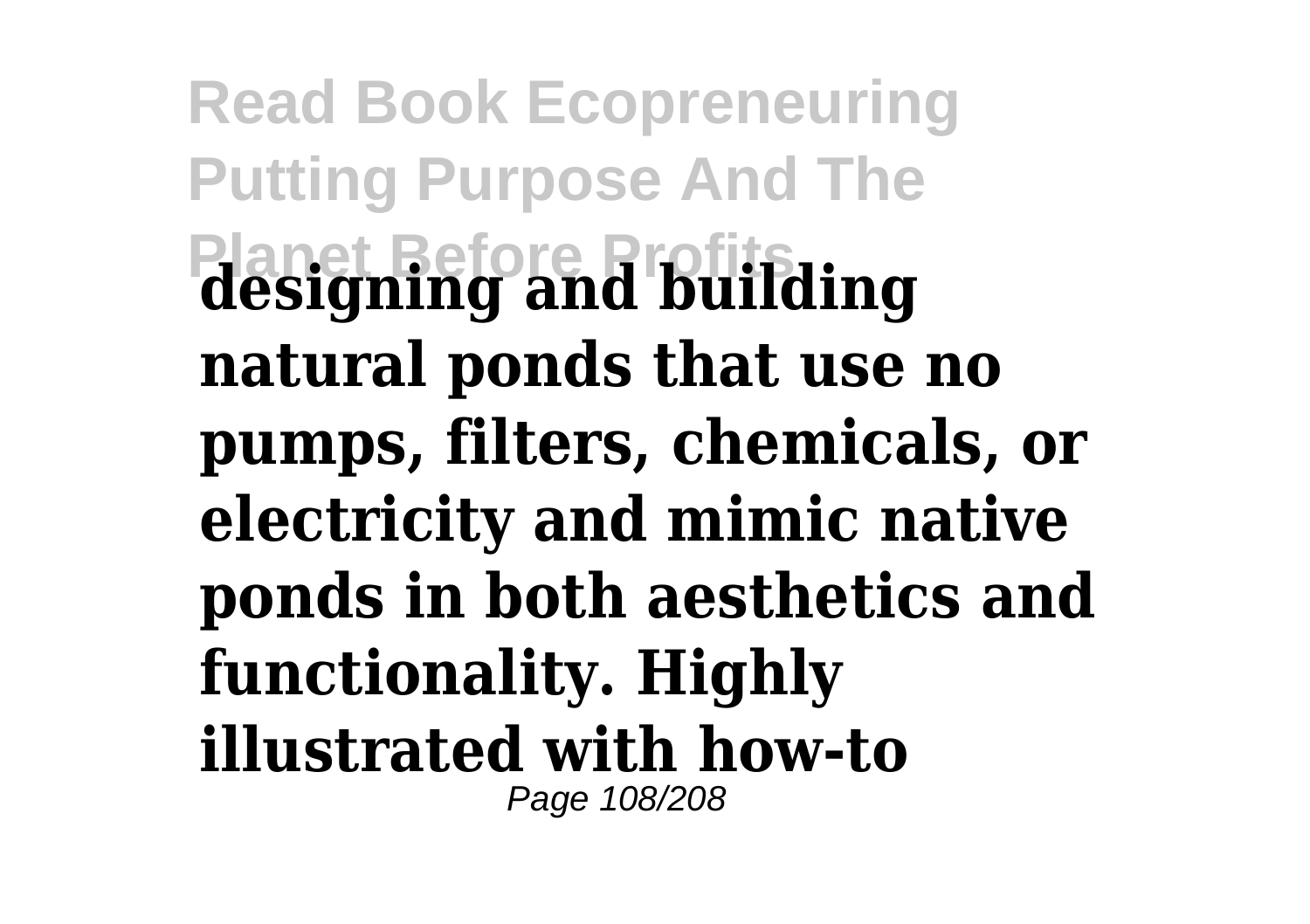**Read Book Ecopreneuring Putting Purpose And The Planet Before Profits drawings and photographs, coverage includes: Understanding pond ecosystems and natural algae control Planning, design, siting, and pond aesthetics Step-by-step** Page 109/208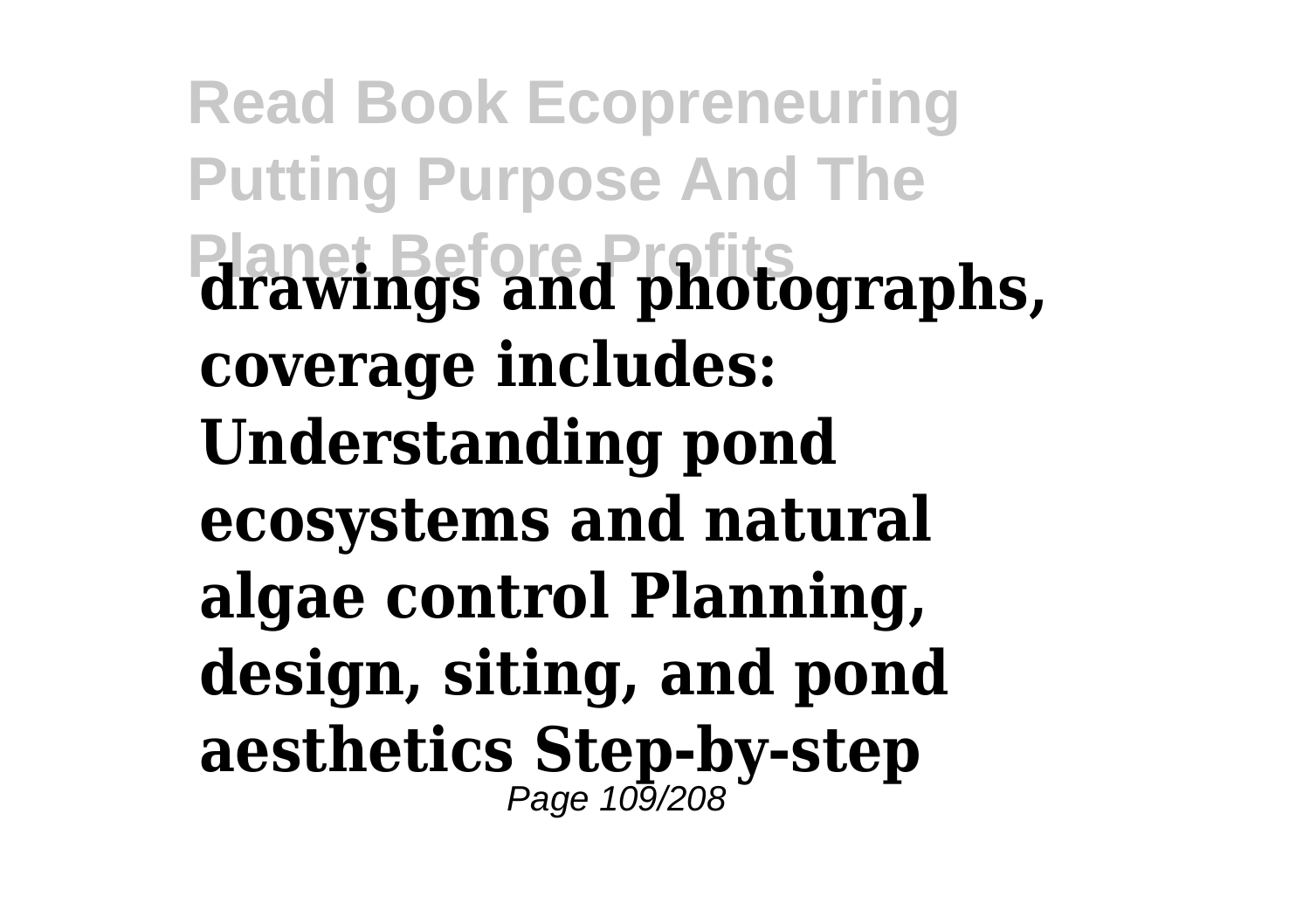**Read Book Ecopreneuring Putting Purpose And The Planet Before Profits guidance for construction, plants and fish, and maintenance and trouble shooting Scaling up to large ponds, pools, bogs, and rain gardens. Whether you're a backyard gardener looking** Page 110/208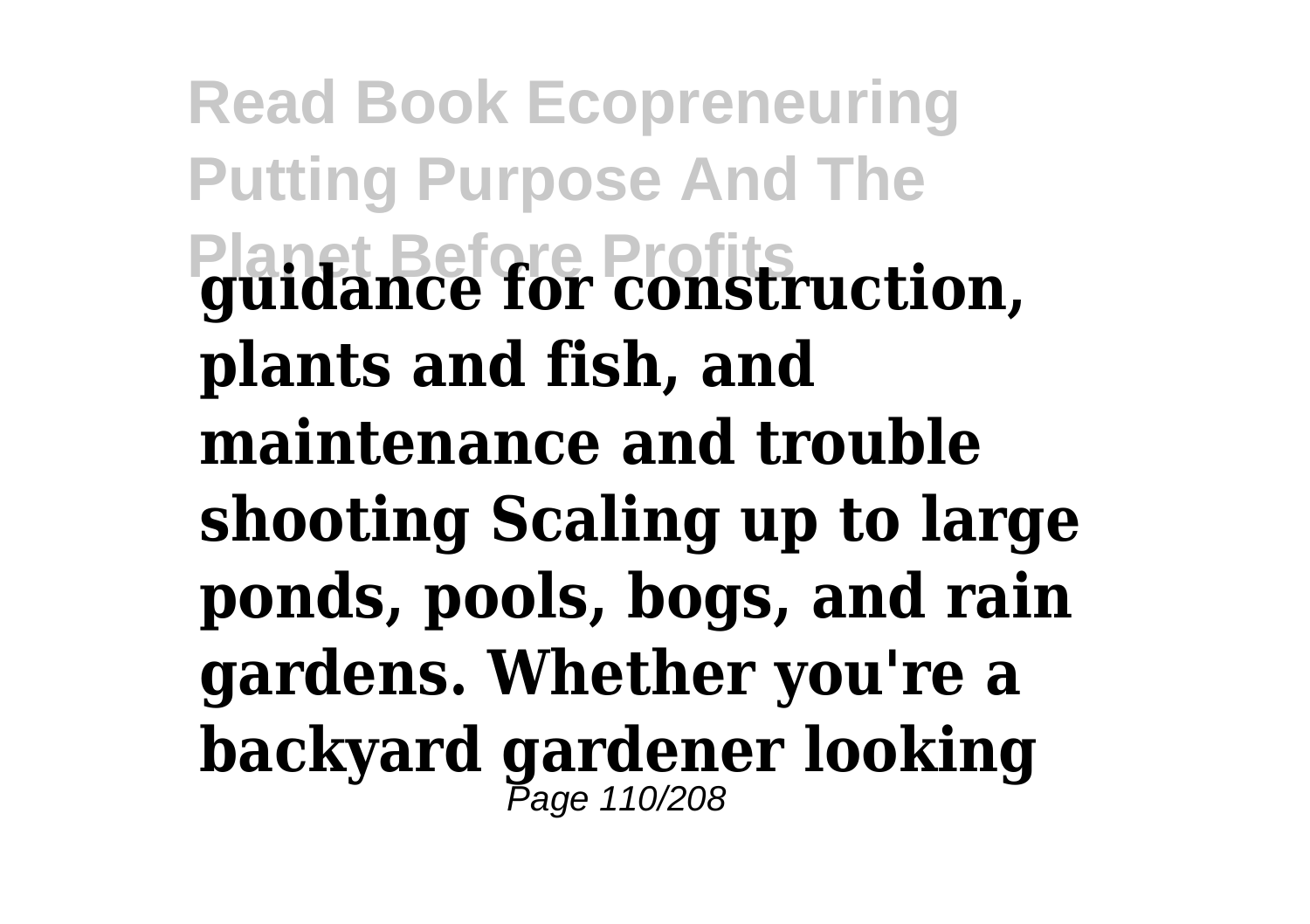**Read Book Ecopreneuring Putting Purpose And The Planet Before Profits to add a small serene natural water feature or a homesteader with visions of a large pond for fish, swimming, and irrigation, Building Natural Ponds is the complete guide to** Page 111/208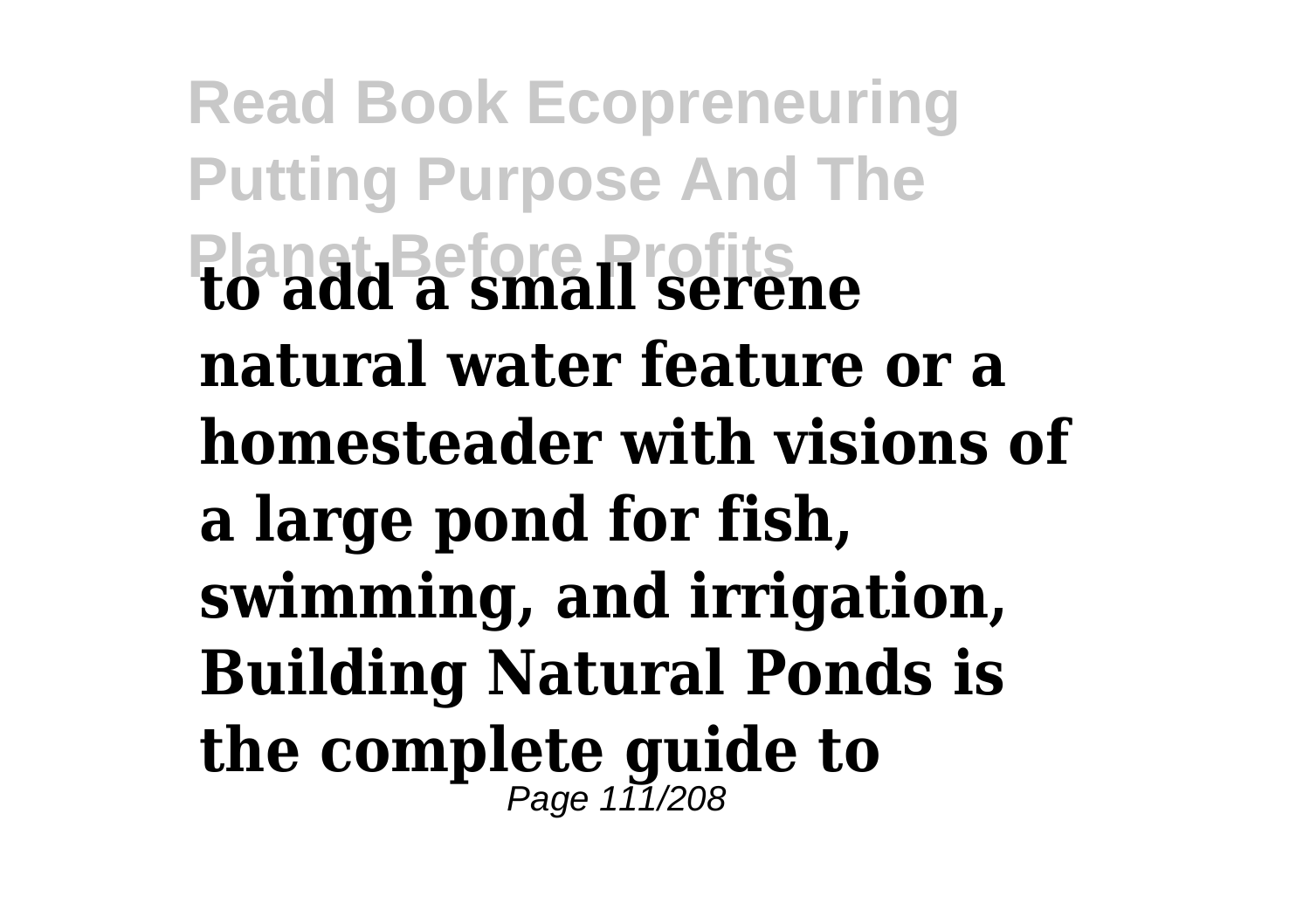**Read Book Ecopreneuring Putting Purpose And The Planet Before Profits building ponds in tune with nature, where plants, insects, and amphibians thrive in blissful serenity. Robert Pavlis , a Master Gardener with over 40 years of gardening experience, is** Page 112/208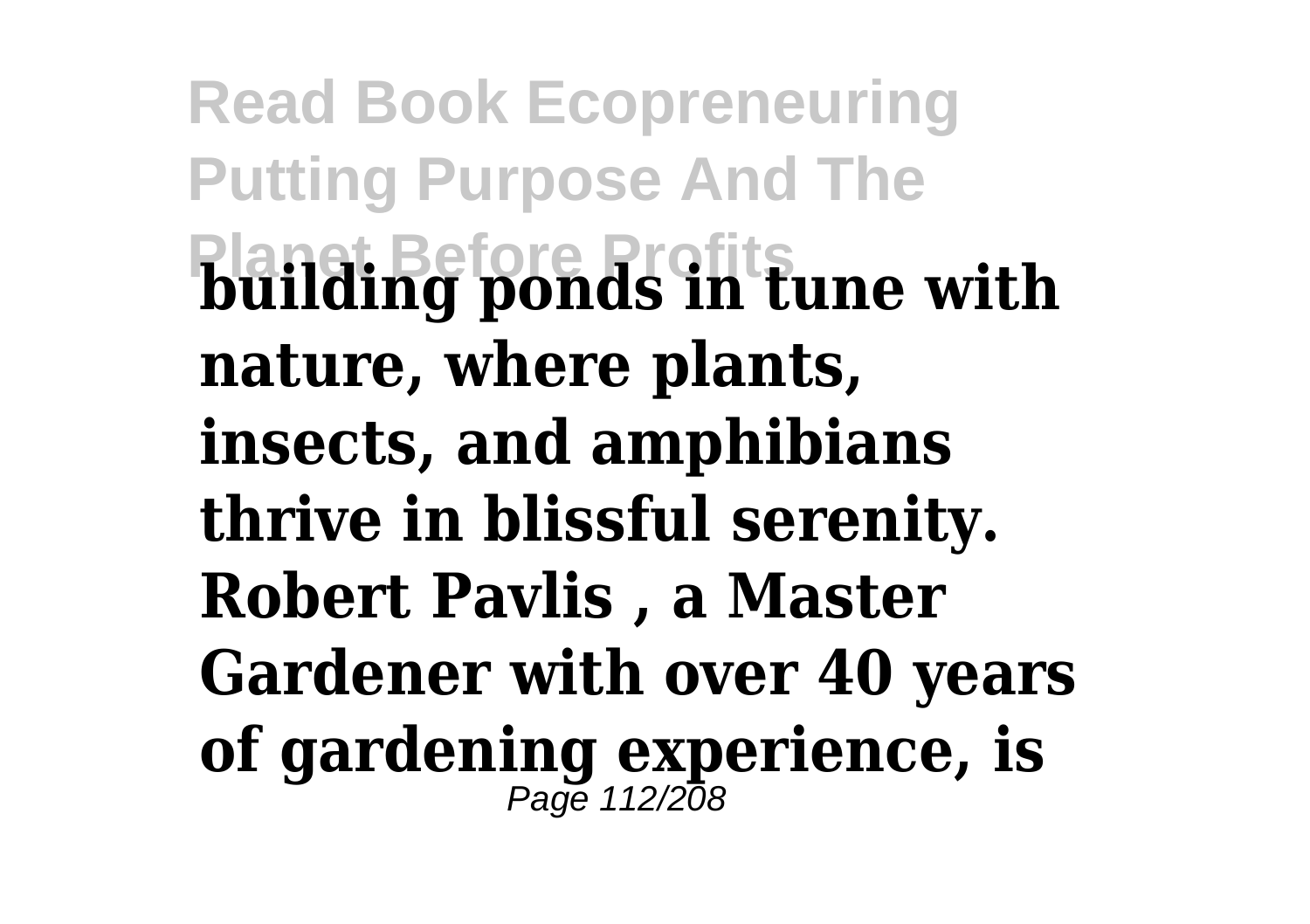**Read Book Ecopreneuring Putting Purpose And The Planet Before Profits owner and developer of Aspen Grove Gardens, a sixacre botanical garden featuring over 2,500 varieties of plants. A wellrespected speaker and teacher, Robert has** Page 113/208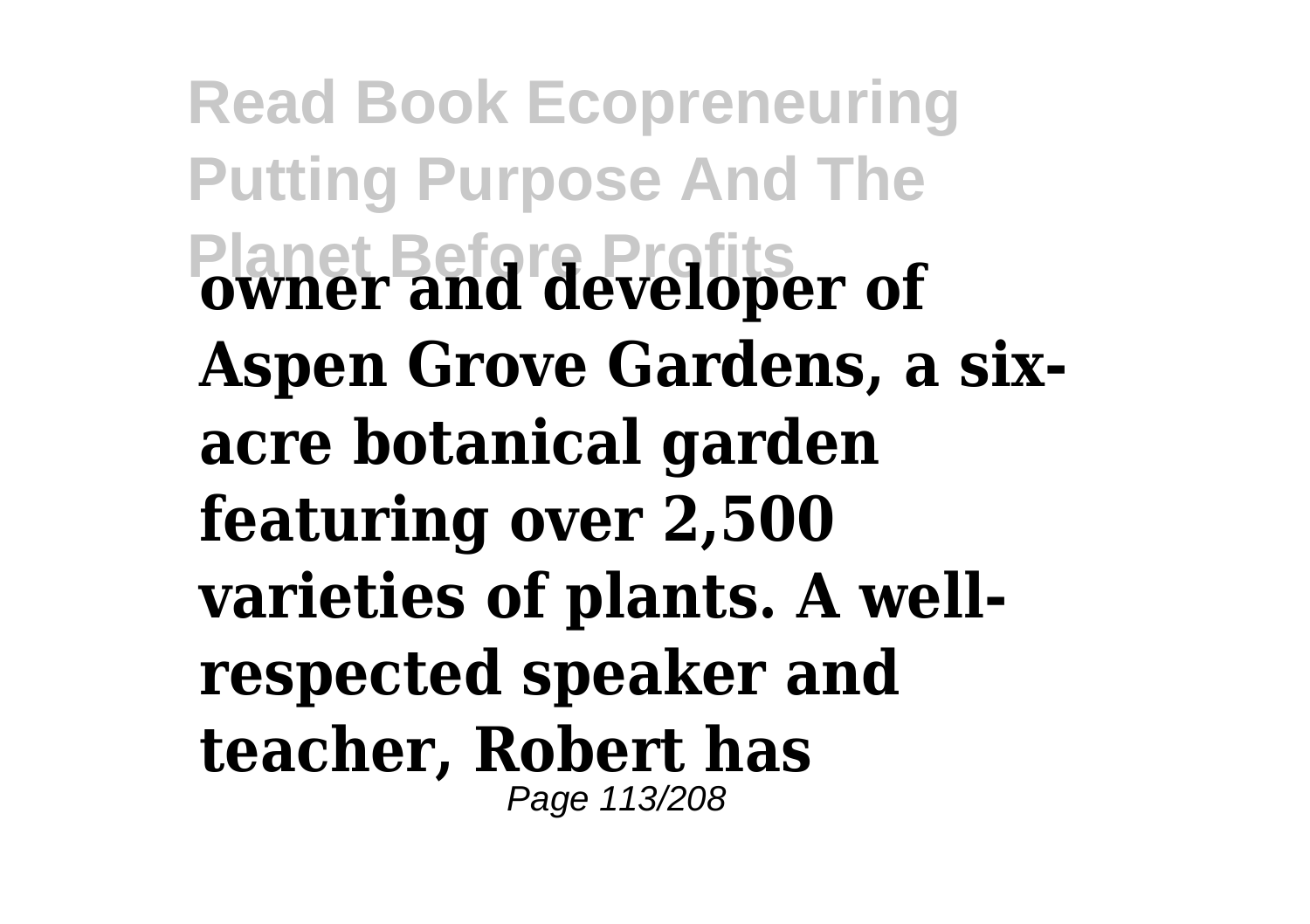**Read Book Ecopreneuring Putting Purpose And The Planet Before Profits published articles in Mother Earth News , Ontario Gardening magazine, the widely read blog GardenMyths.com, which explodes common gardening myths and gardening** Page 114/208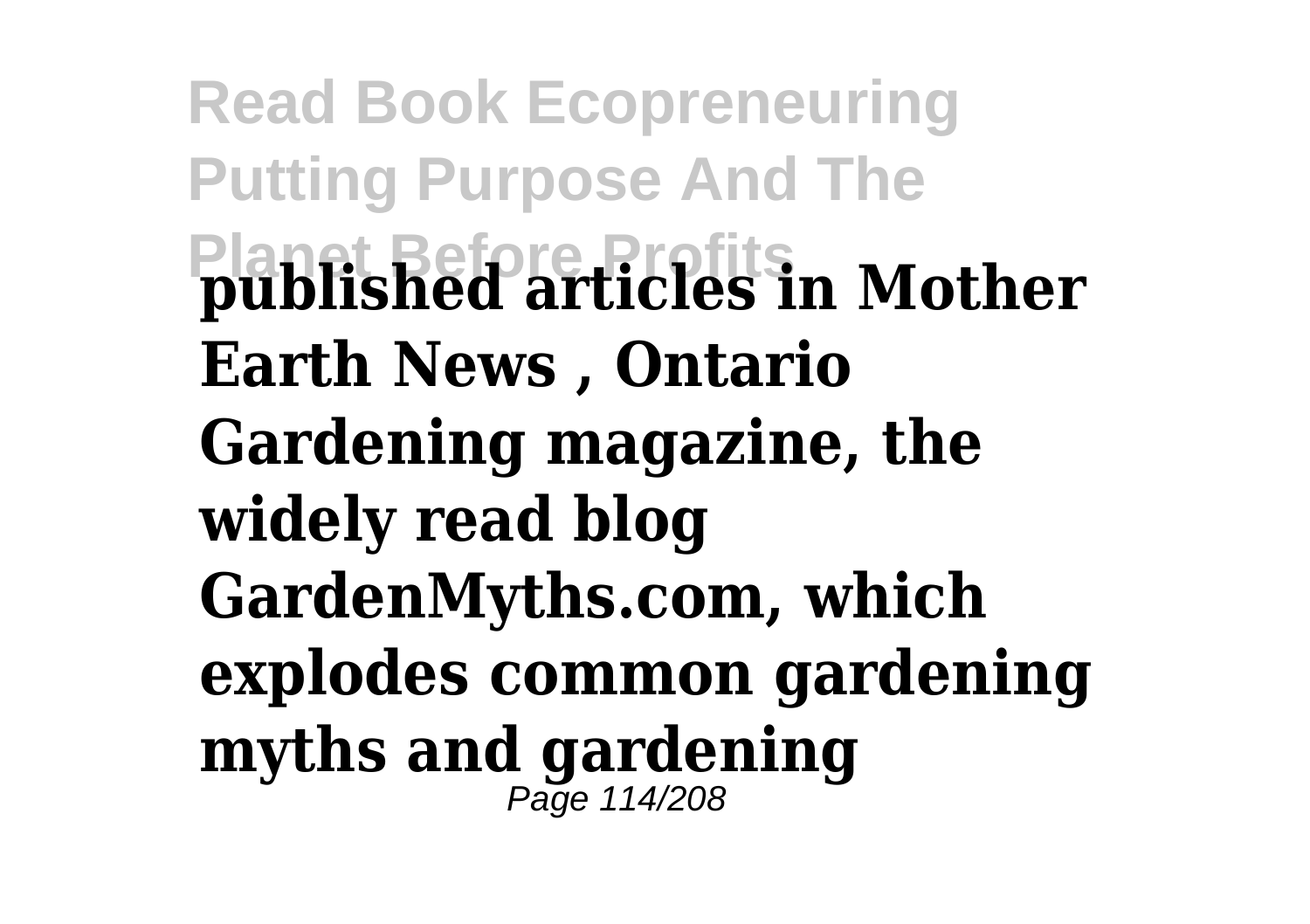**Read Book Ecopreneuring Putting Purpose And The Planet Before Profits information site GardenFundamentals.com. Environmental Design is becoming an increasingly significant agenda for many manufacturing companies and yet there is no standard** Page 115/208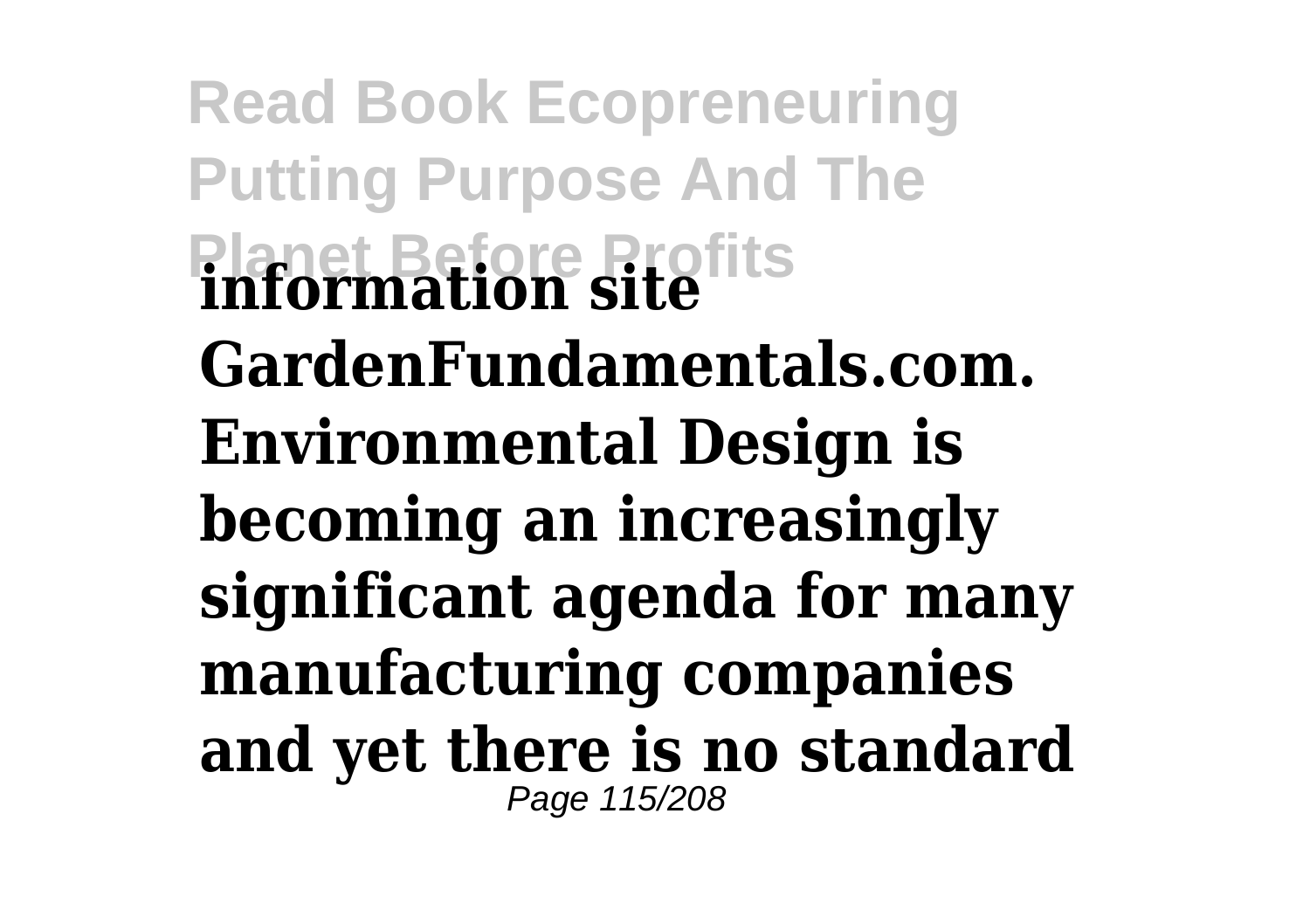**Read Book Ecopreneuring Putting Purpose And The Planet Before Profits to their approaches, strategies or their levels of execution. Applying Design for Environment (DfE) methodologies to develop a more sustainable supply chain has formed procedures** Page 116/208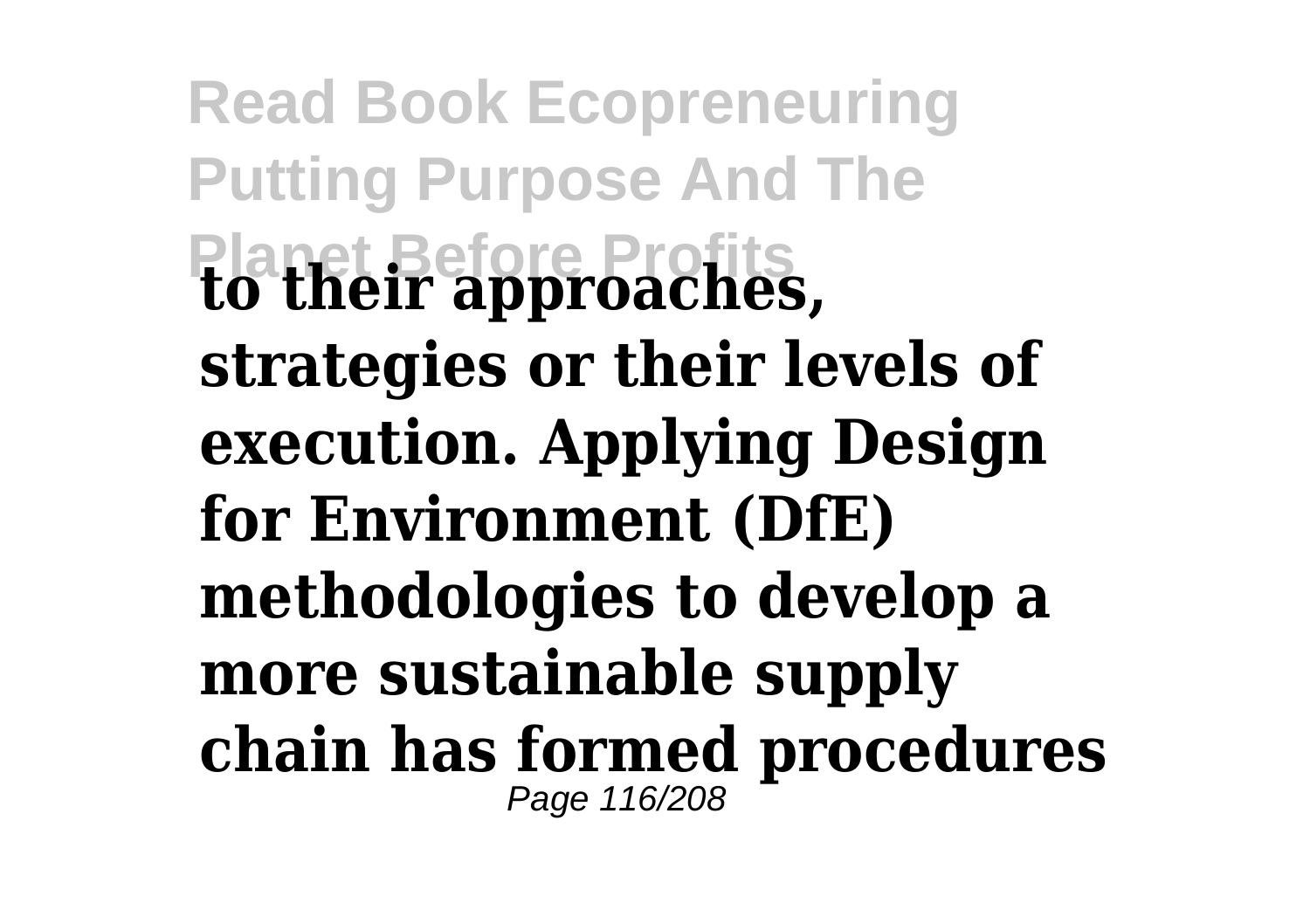**Read Book Ecopreneuring Putting Purpose And The Planet Before Profits and techniques which allow designers to integrate these methods with environmental supply chain management. Design for Environment as a Tool for the Development of a Sustainable Supply Chain** Page 117/208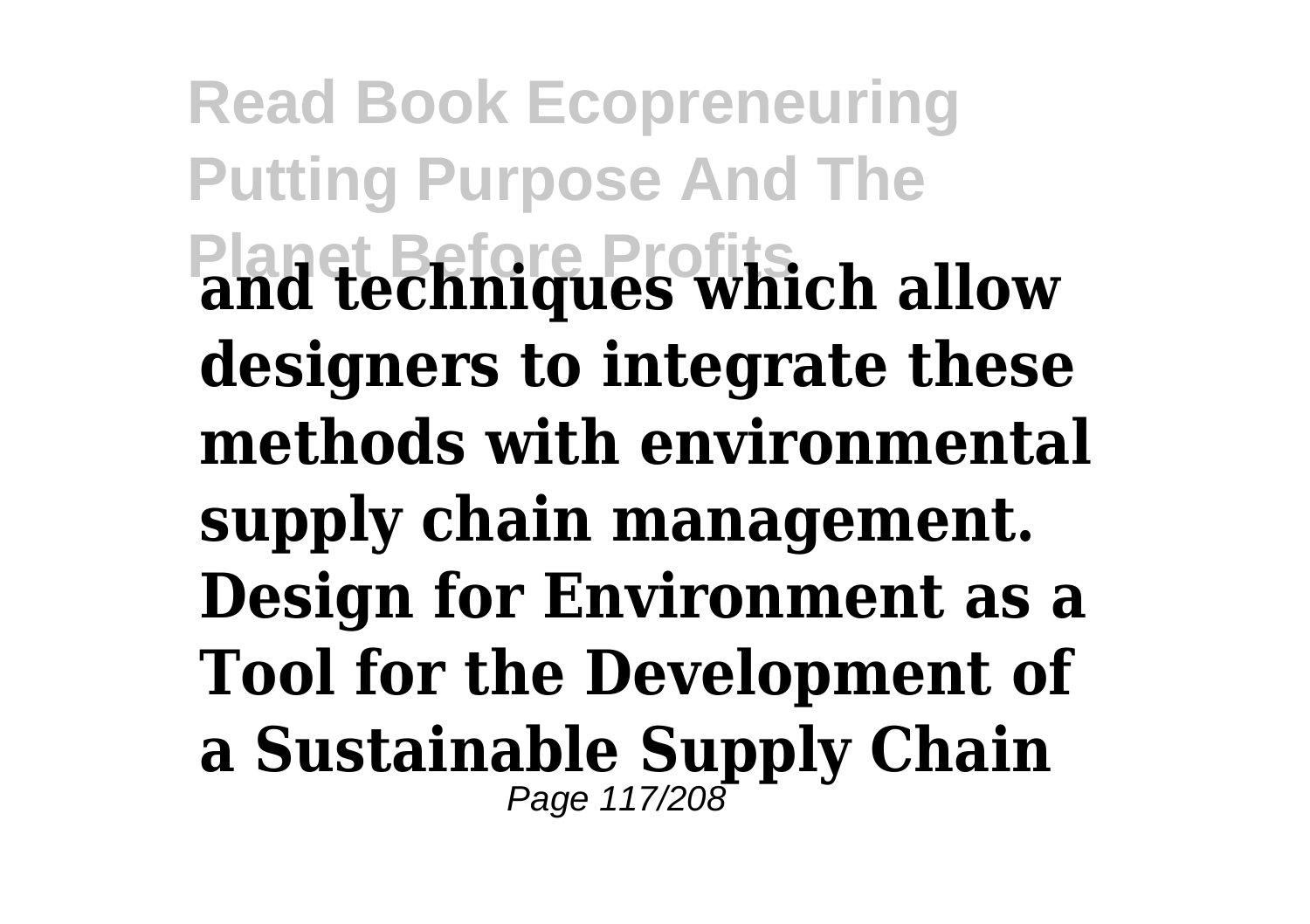**Read Book Ecopreneuring Putting Purpose And The Planet Before Profits aims to define relevant target specifications for a product throughout its life cycle; from conception and design to the end of its operating life. Be considering this new** Page 118/208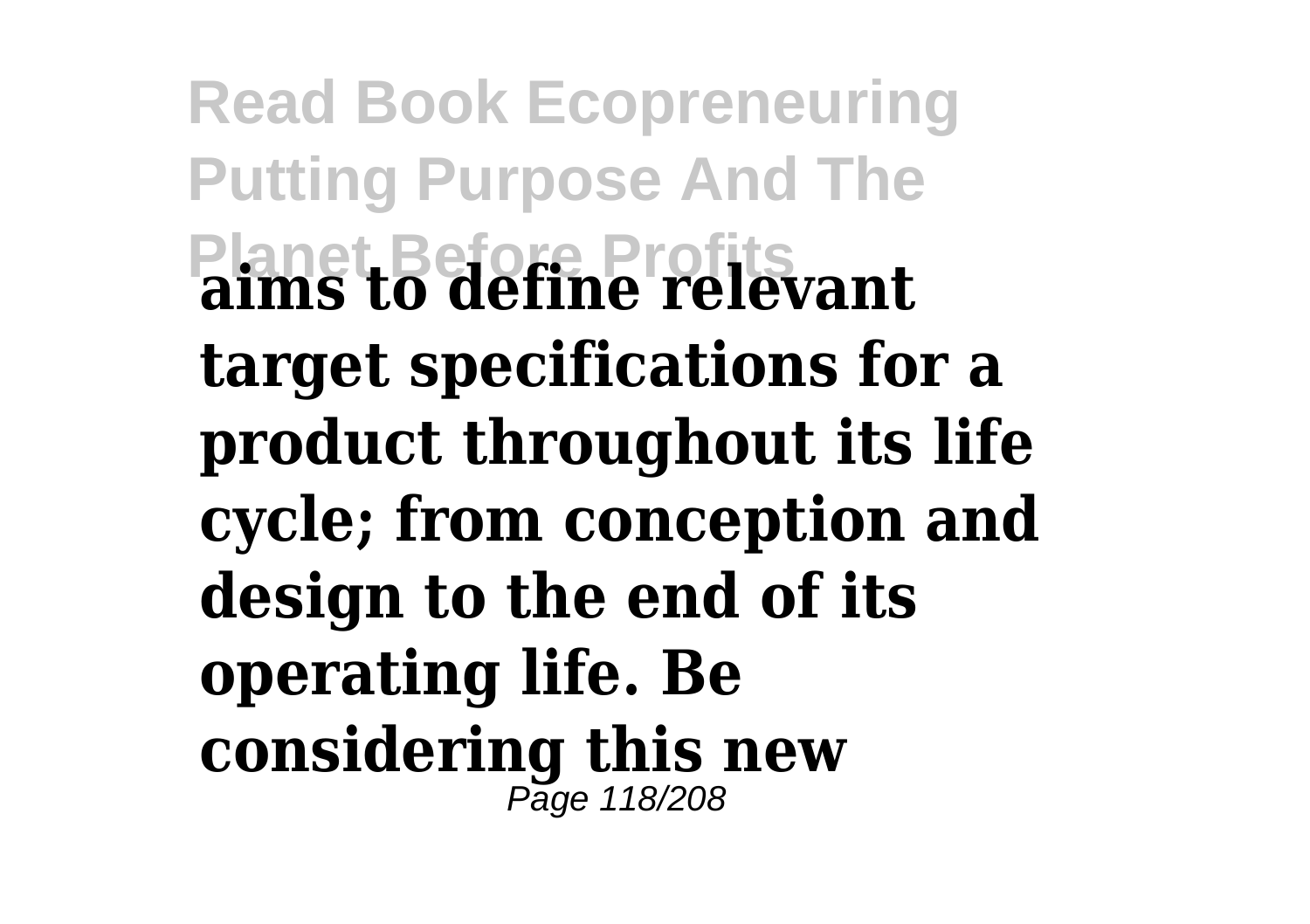**Read Book Ecopreneuring Putting Purpose And The Planet Before Profits approach to the supply chain, environmental responsiveness can work in tandem with sounds business management. The usual focus on suppliers, manufacturers and** Page 119/208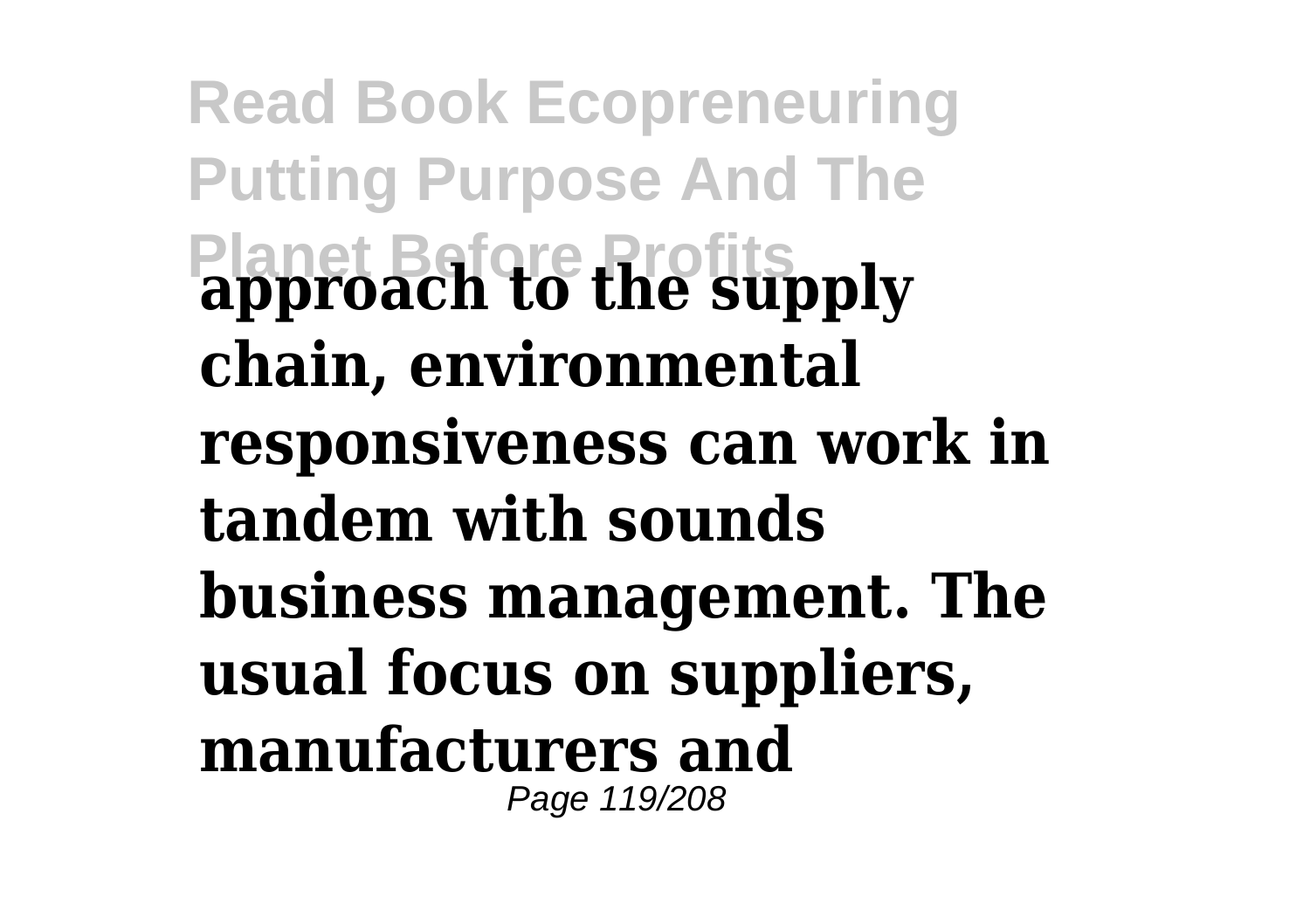**Read Book Ecopreneuring Putting Purpose And The Planet Before Profits customers is expanded in Design for Environment as a Tool for the Development of a Sustainable Supply Chain to include stakeholders such as government bodies and recycling companies. The** Page 120/208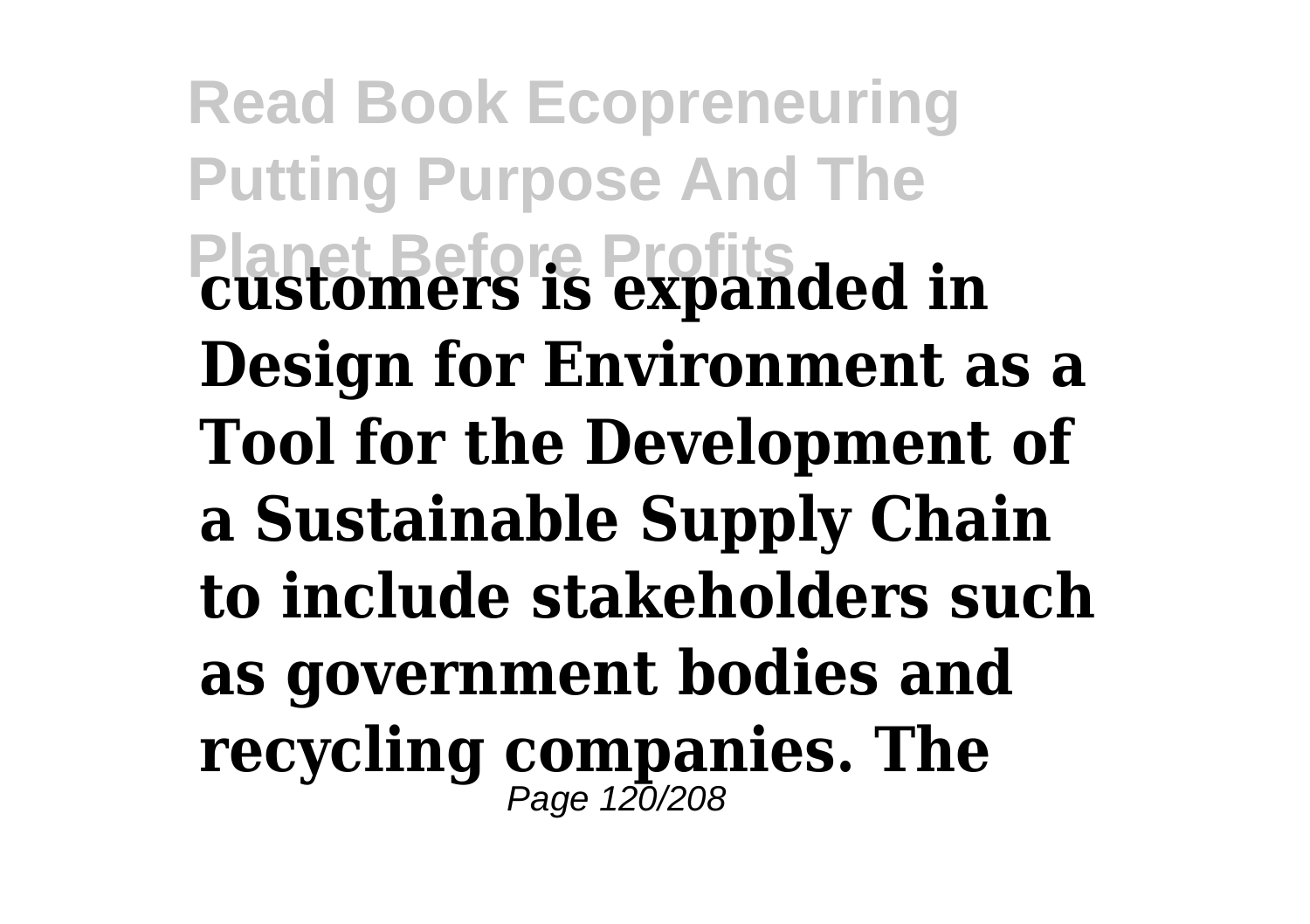**Read Book Ecopreneuring Putting Purpose And The Planet Before Profits influence of these additional groups is analyzed alongside concepts such as: Product life cycle development aimed at environmental impact minimization; Supplier selection and management** Page 121/208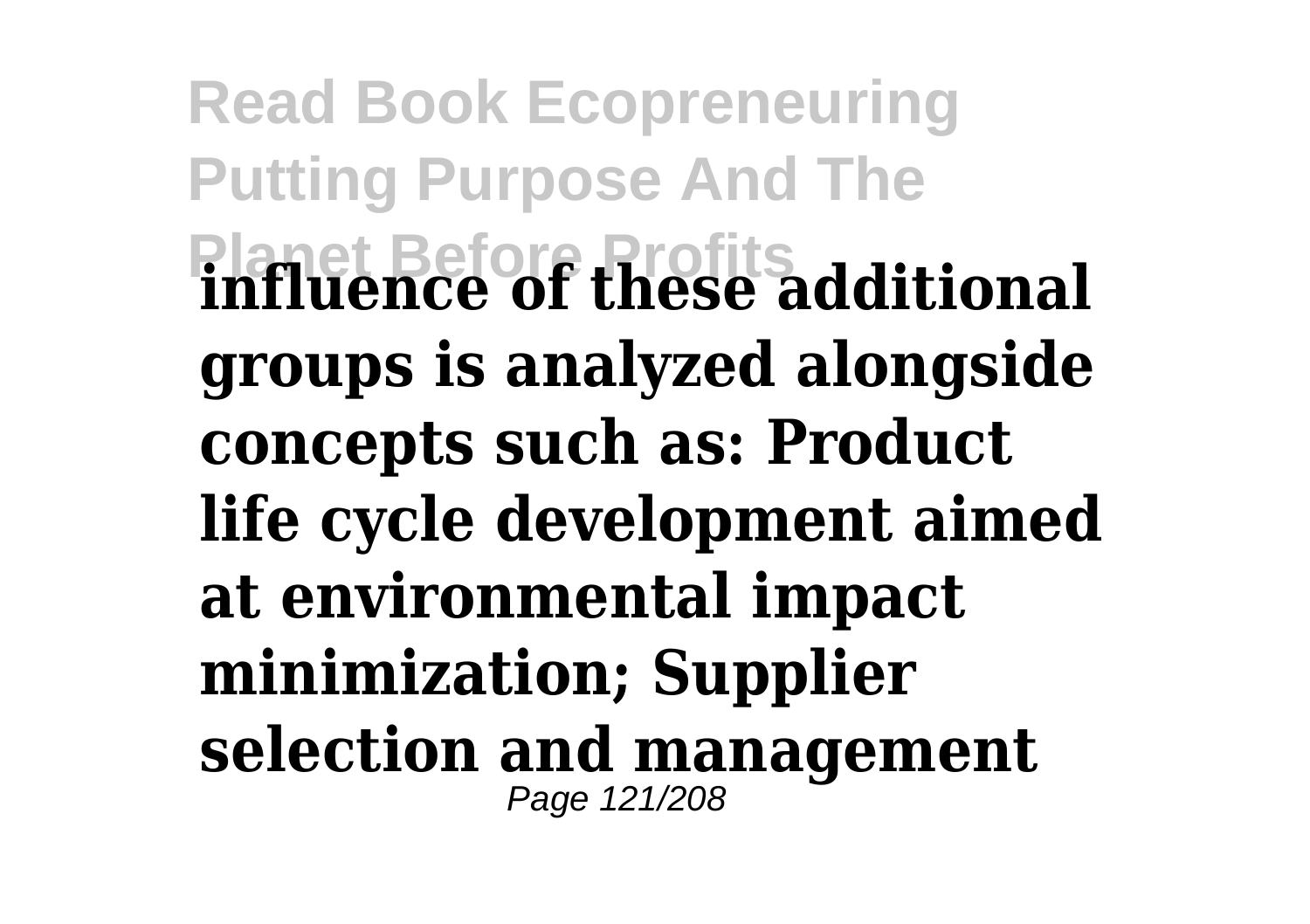**Read Book Ecopreneuring Putting Purpose And The Planet Before Profits based on environmental criteria; and Marketing and communication choices which increase the value of environmentally sensitive products. By including several case studies** Page 122/208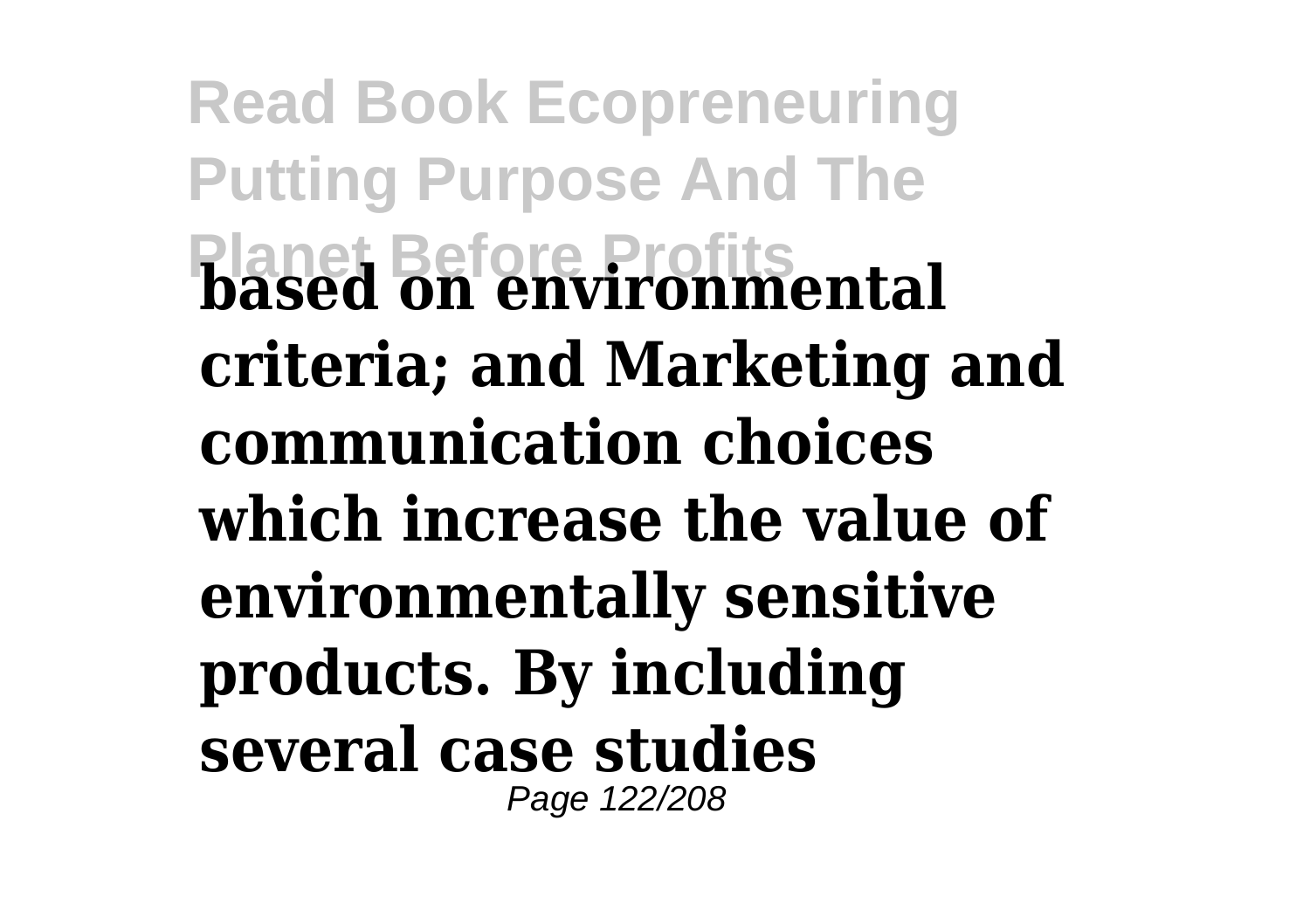**Read Book Ecopreneuring Putting Purpose And The Planet Before Profits alongside theoretical topics, Design for Environment as a Tool for the Development of a Sustainable Supply Chains acts as a foundation for professionals across the supply chain, from industrial** Page 123/208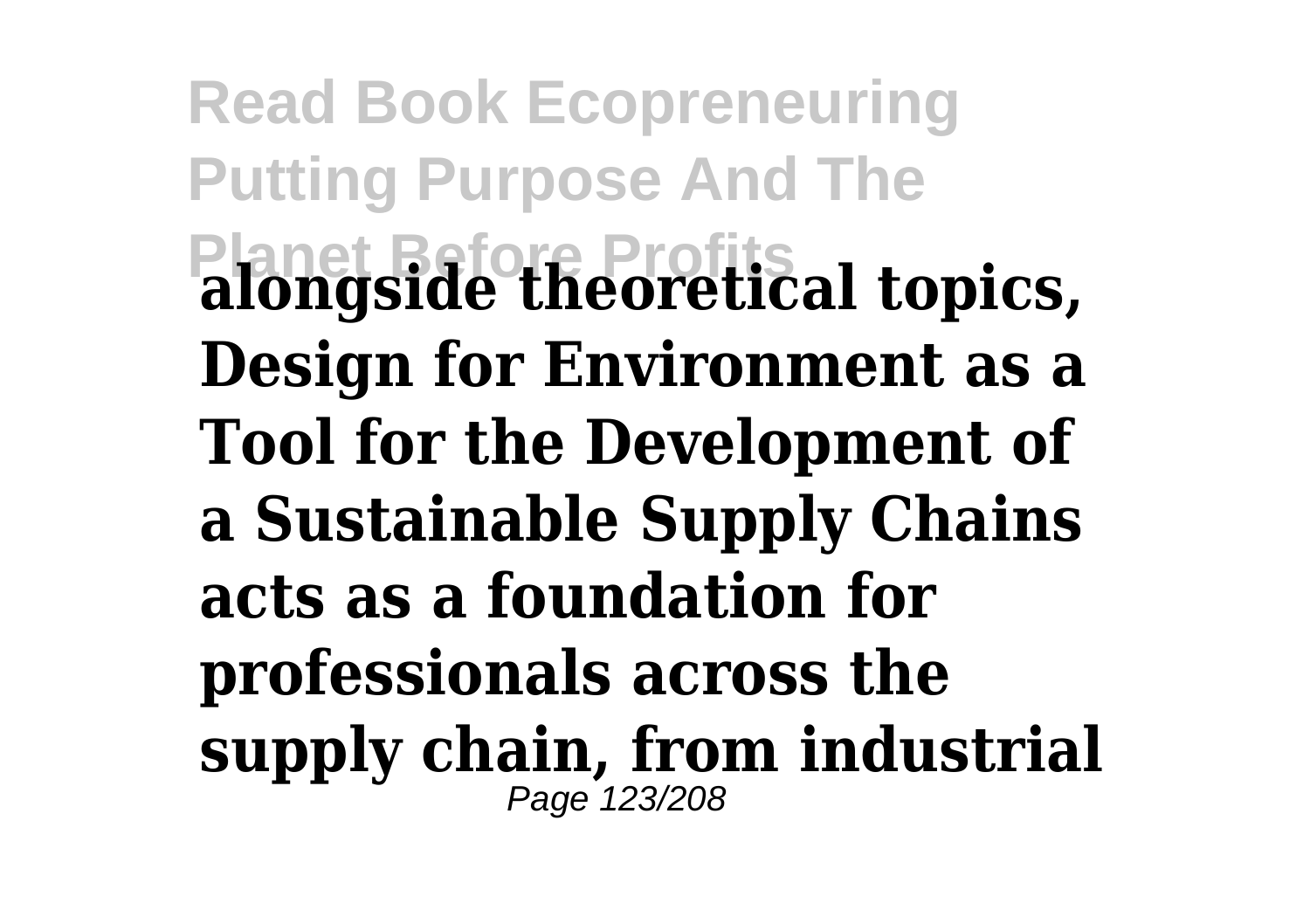**Read Book Ecopreneuring Putting Purpose And The Planet Before Profits designers to marketing and sales departments, who are involved in environmental issues.**

**Written in an informal and engaging style, Saving the Earth as a Career is an ideal** Page 124/208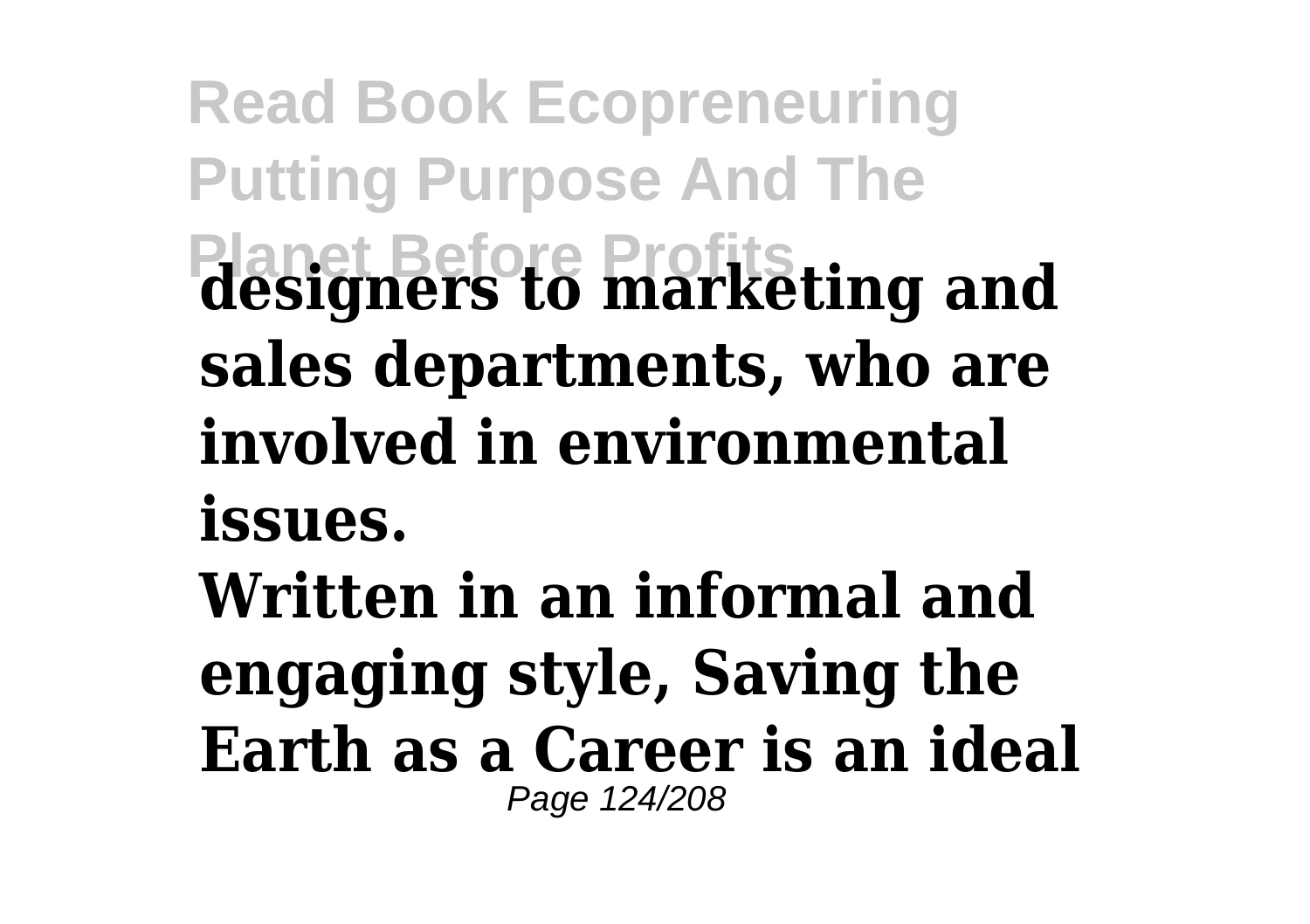**Read Book Ecopreneuring Putting Purpose And The Planet Before Profits resource for students and professionals pursuing a career in conservation. Written in an informal and engaging style this book introduces all the important steps to becoming a** Page 125/208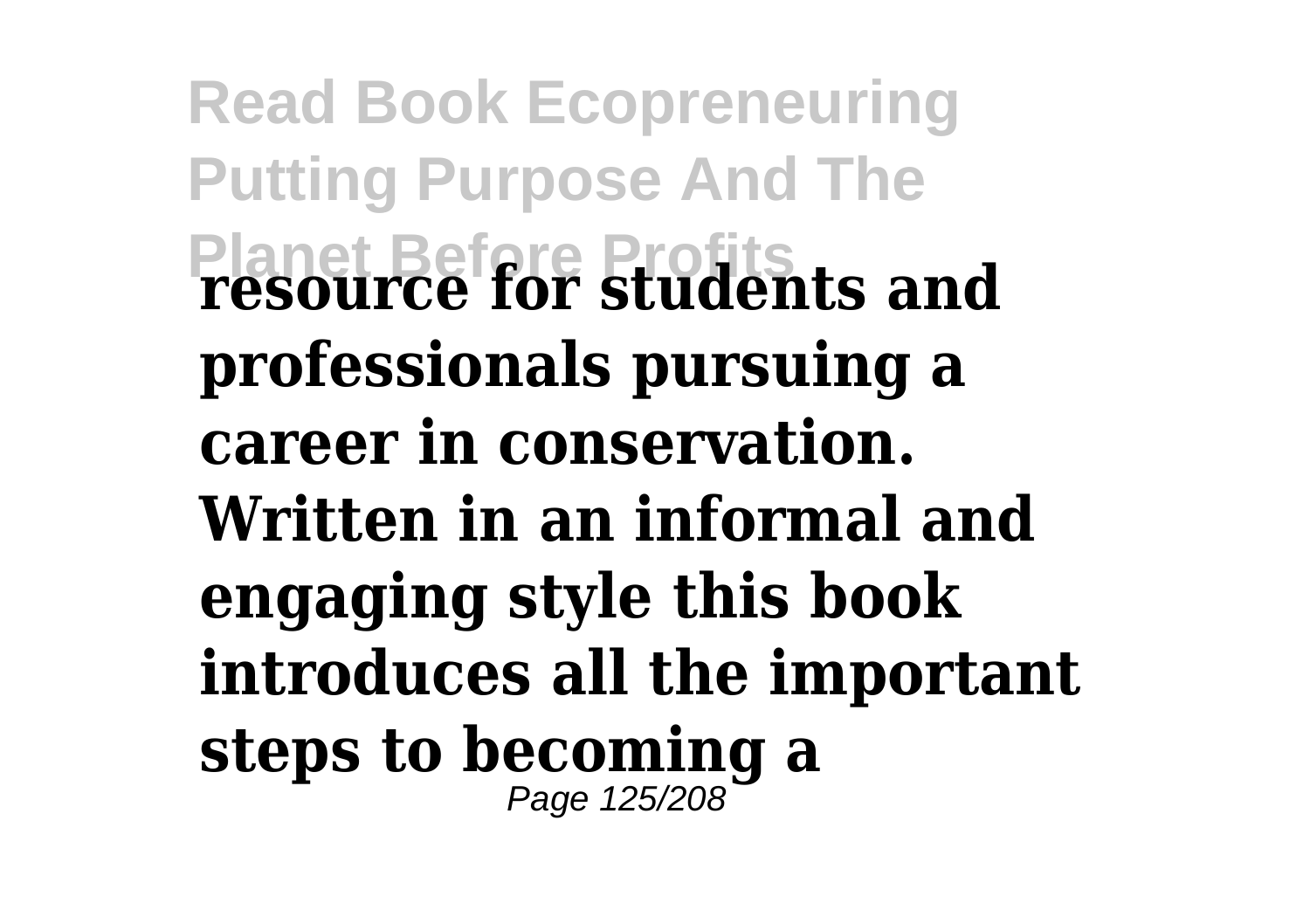**Read Book Ecopreneuring Putting Purpose And The Planet Before Profits conservation professional, from making the right career choice to finding a position in the field Provides helpful advice to students about selecting a course, conducting research** Page 126/208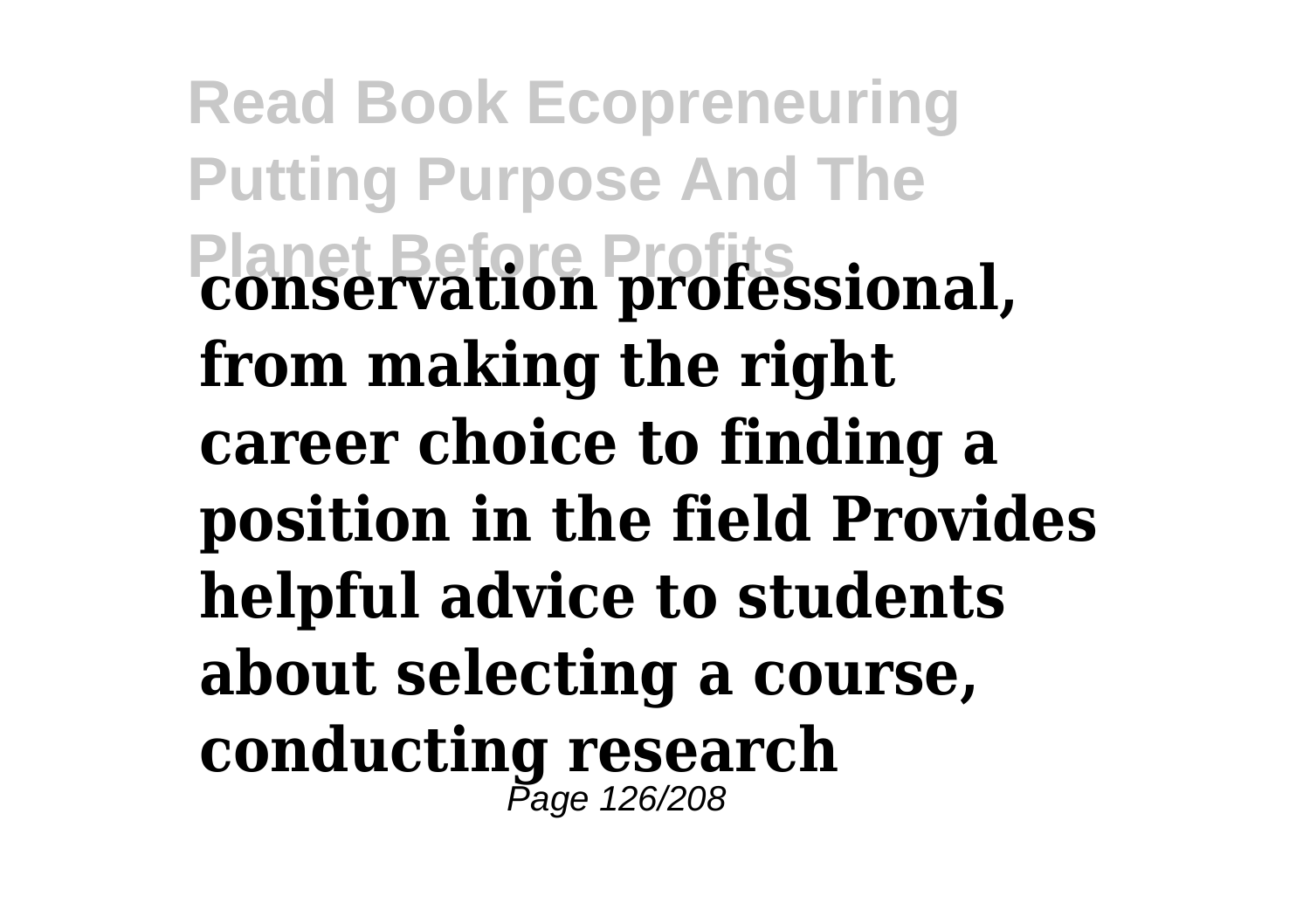**Read Book Ecopreneuring Putting Purpose And The Planet Before Profits projects, writing papers, and attending conferences Looks at a number of professions, from environmental lawyer and civil engineer, to ecologist and environmental scientist "Saving the Earth** Page 127/208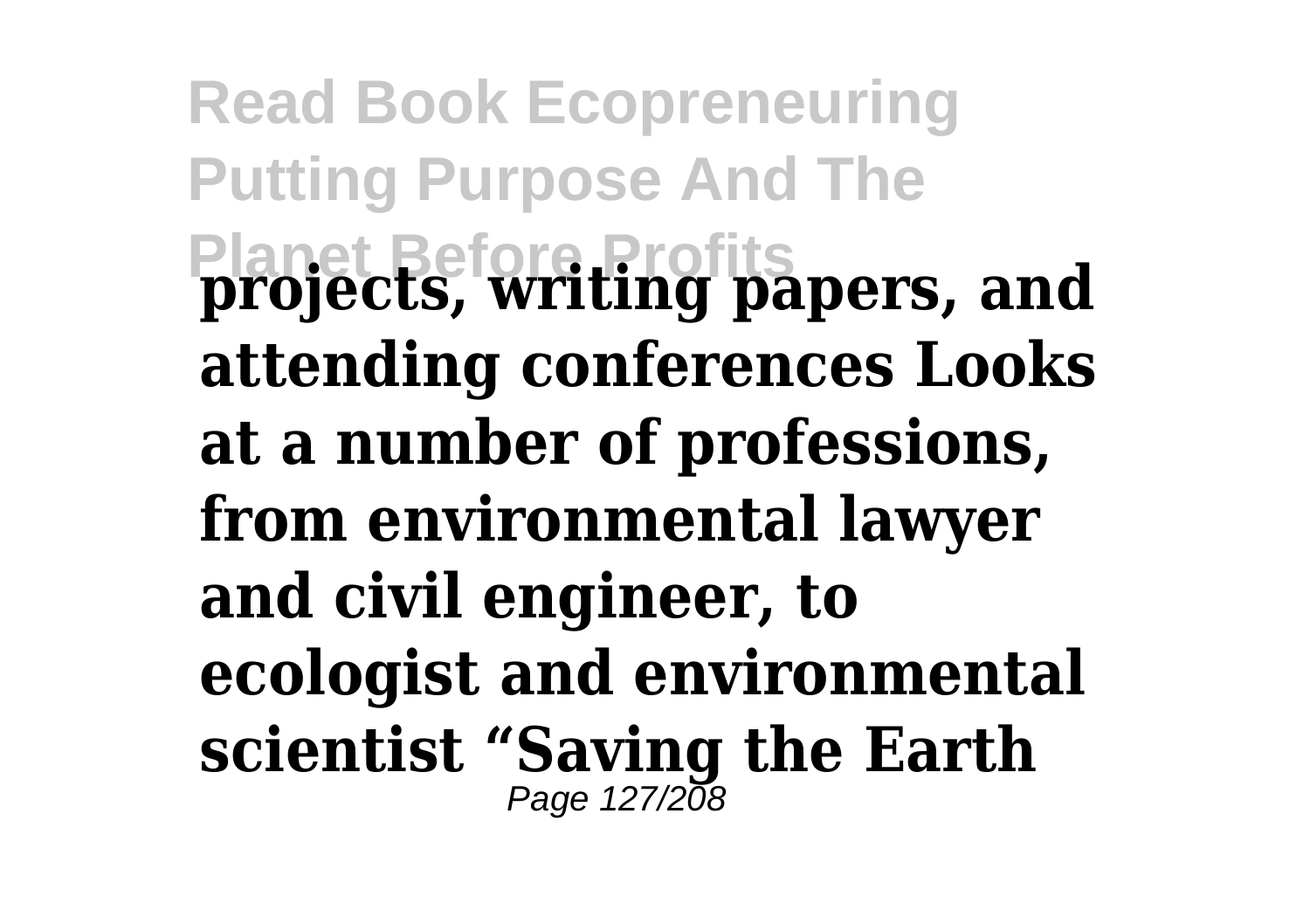**Read Book Ecopreneuring Putting Purpose And The Planet Before Profits as a Career is a valuable reference and the authors have taken a momentous step forward in guiding future generations to protect the planet's natural assets," Conservation Biology, (Vol** Page 128/208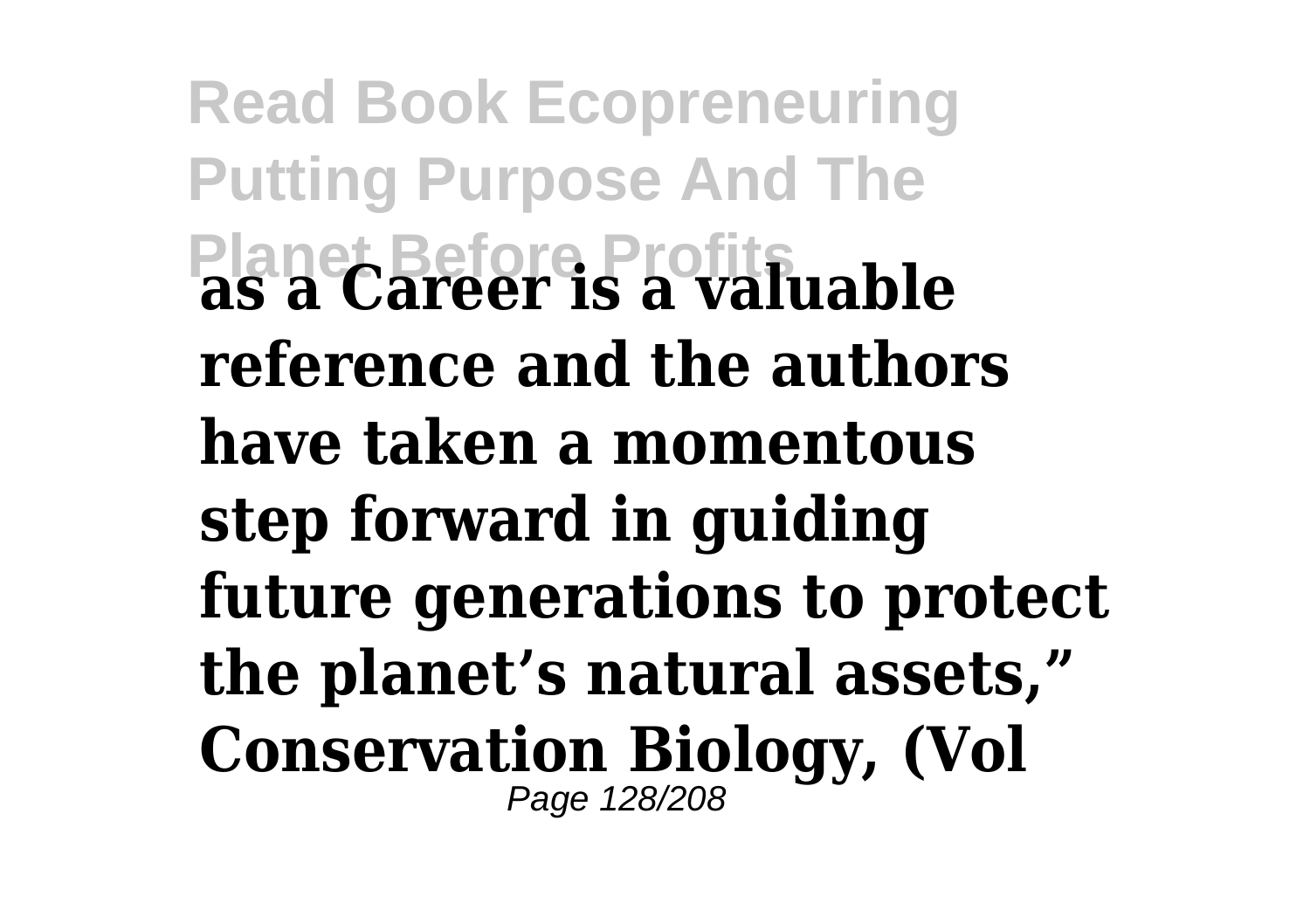**Read Book Ecopreneuring Putting Purpose And The Planet Before Profits 23, No. 3, 2009) Sustainable Entrepreneurship stands for a business driven concept of sustainability which focusses on increasing both social as well as business value - so** Page 129/208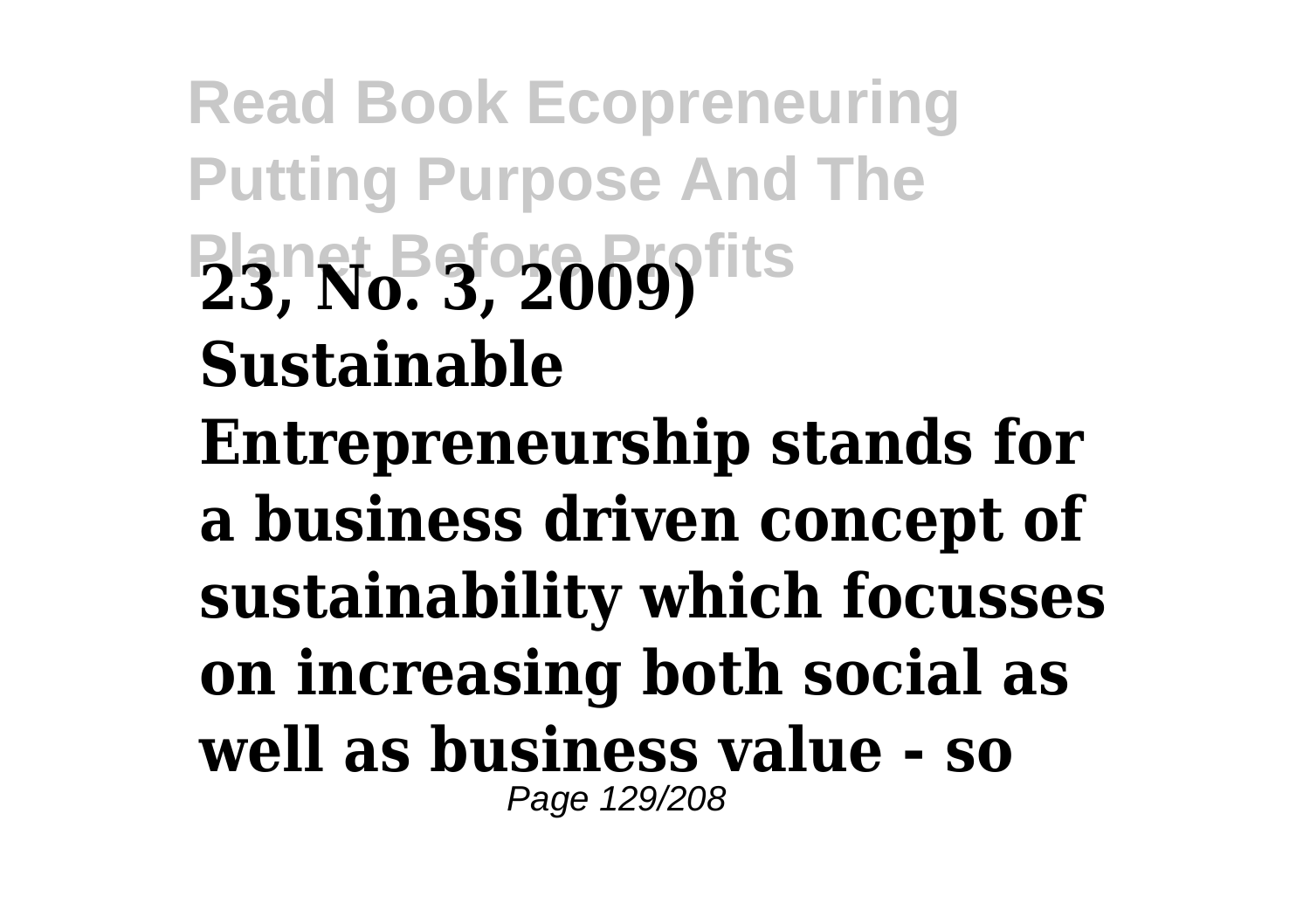**Read Book Ecopreneuring Putting Purpose And The Planet Before Profits called Shared Value. This book shows why and how this unique concept has the potential to become the most recognised strategic management approach in our times. It aims to point** Page 130/208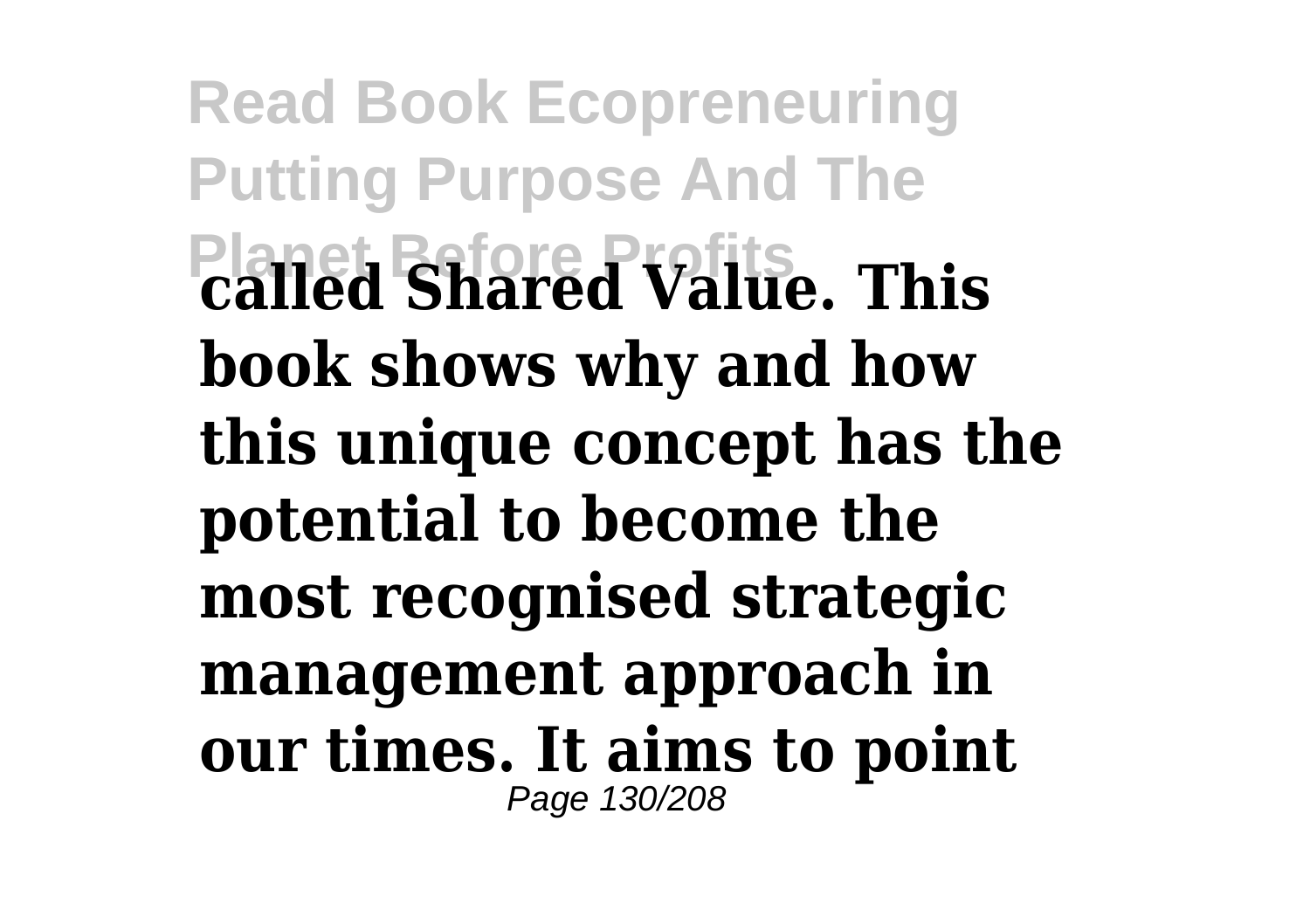**Read Book Ecopreneuring Putting Purpose And The Planet Before Profits out the opportunities that arise from putting sustainable entrepreneurship into practice. At the same time, this book is a wake-up call for all those companies and** Page 131/208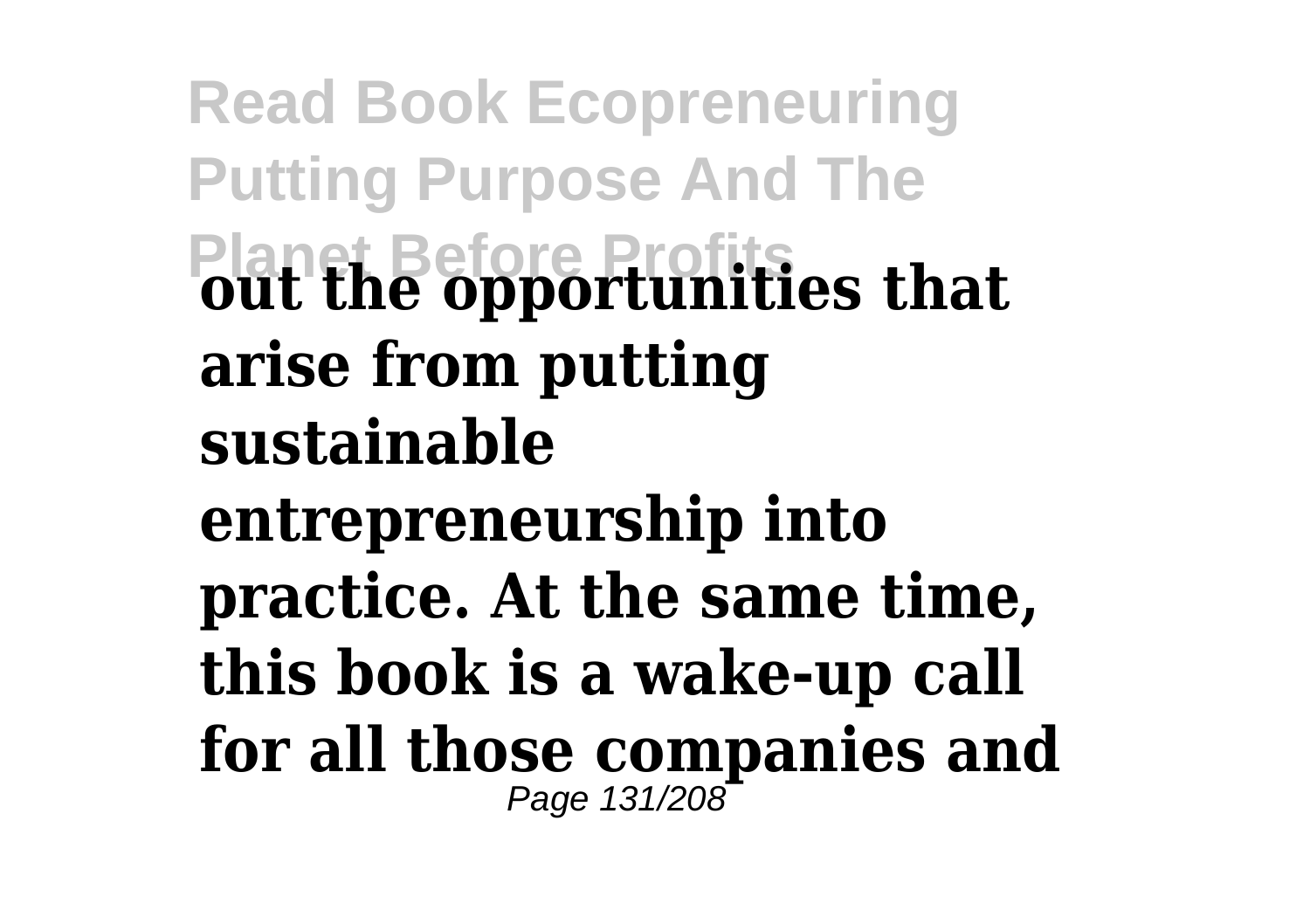**Read Book Ecopreneuring Putting Purpose And The Planet Before Profits decision makers who underestimated Sustainable Entrepreneurship before or who are simply not aware of its greater dimension. Well structured chapters from different academic and** Page 132/208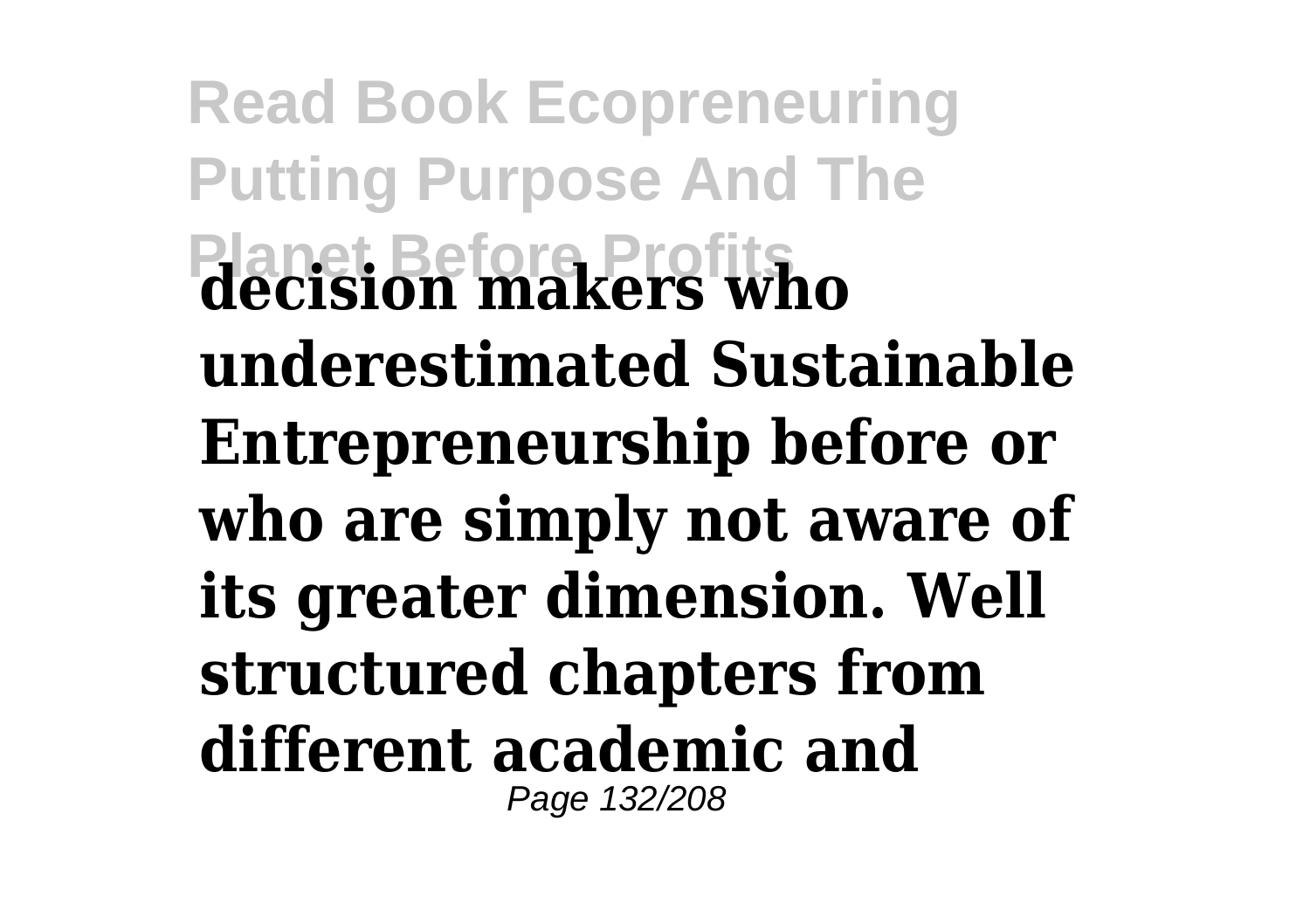**Read Book Ecopreneuring Putting Purpose And The Planet Before Profits business perspectives clearly outline how Sustainable Entrepreneurship contributes to solving the world's most challenging problems, such as Climate Change, Finance Crisis and** Page 133/208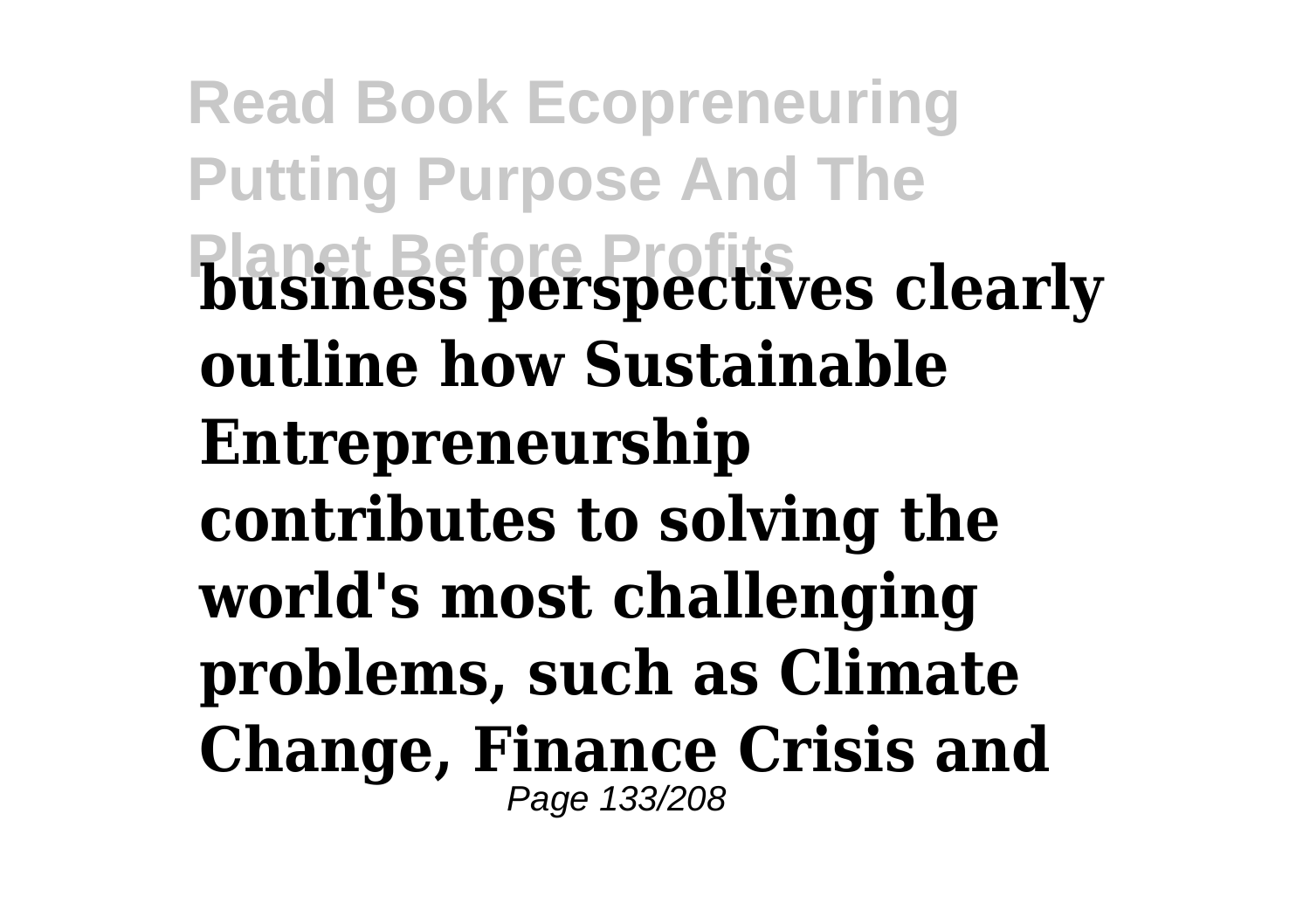**Read Book Ecopreneuring Putting Purpose And The Planet Before Profits Political Uncertainty, as well as to ensuring business success. The book provides a framework of orientation where the journey might go: What can a successful concept of SE look like?** Page 134/208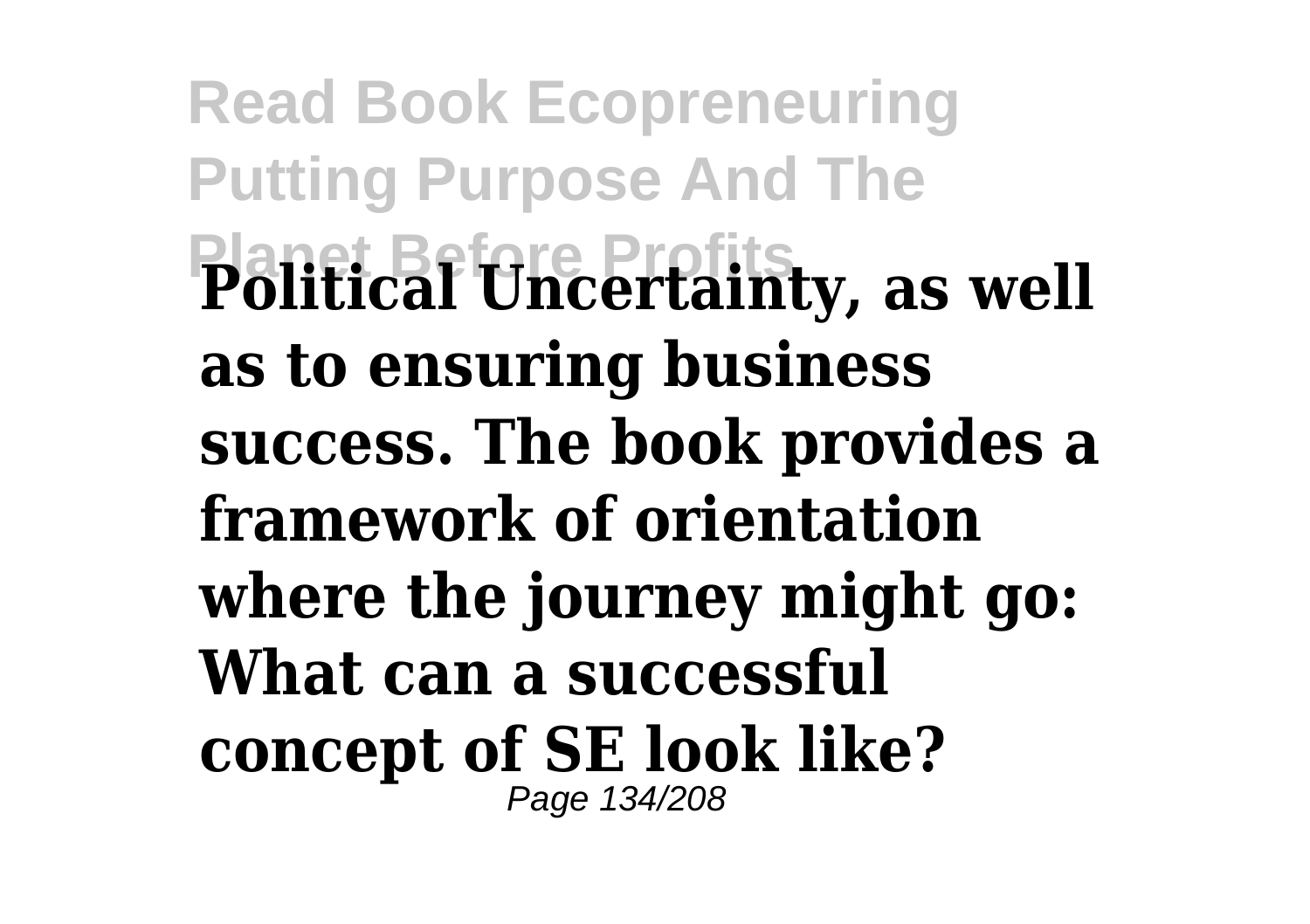**Read Book Ecopreneuring Putting Purpose And The Planet Before Profits What are the key drivers for its realisation? What is the role of business in shaping the future of our society? The book also presents best practices and provides unique learnings as well as** Page 135/208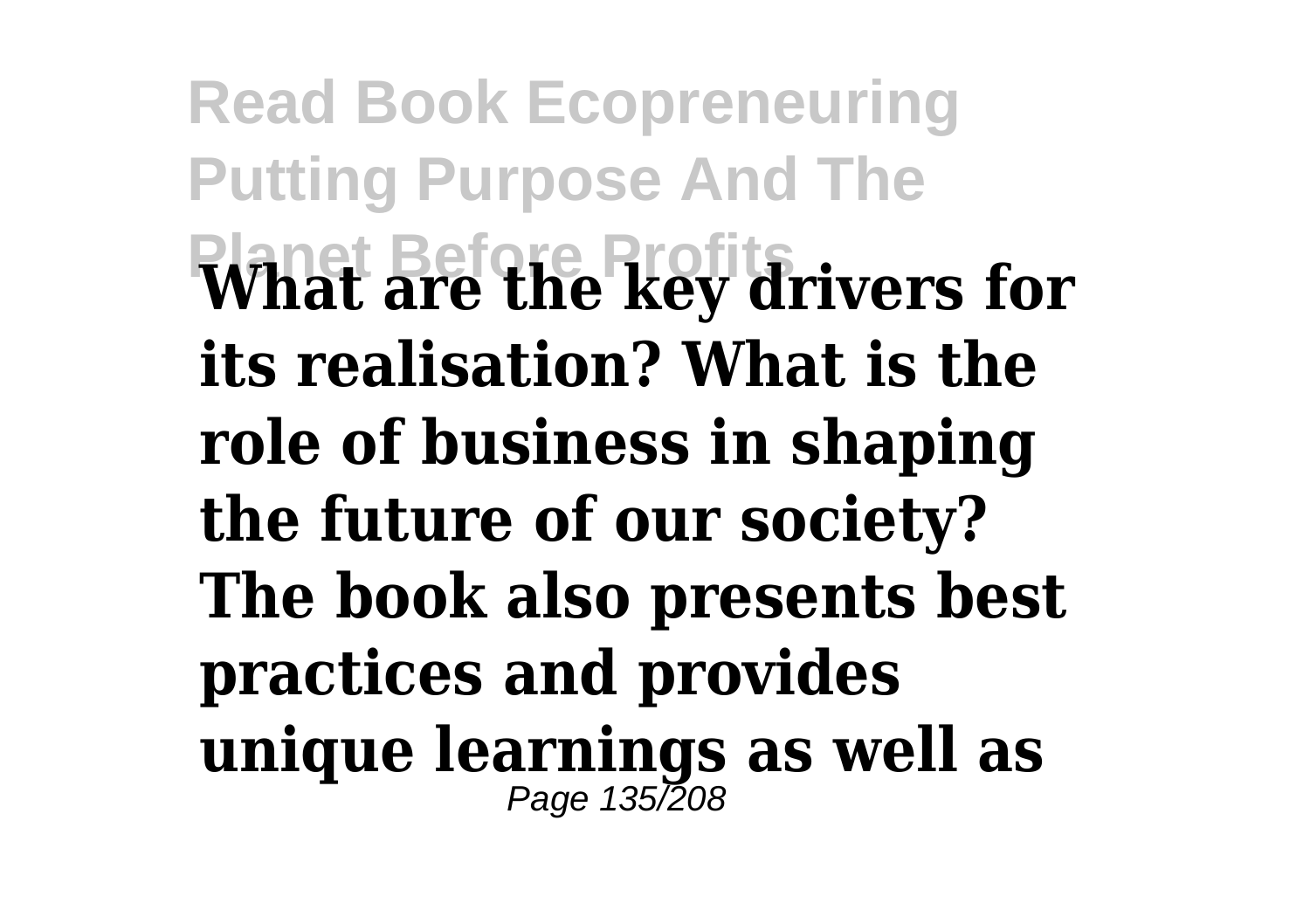**Read Book Ecopreneuring Putting Purpose And The Planet Before Profits business insights from the international Sustainable Entrepreneurship Award (www.se-award.org). The Sustainable Entrepreneurship Award (short SEA) is an award for** Page 136/208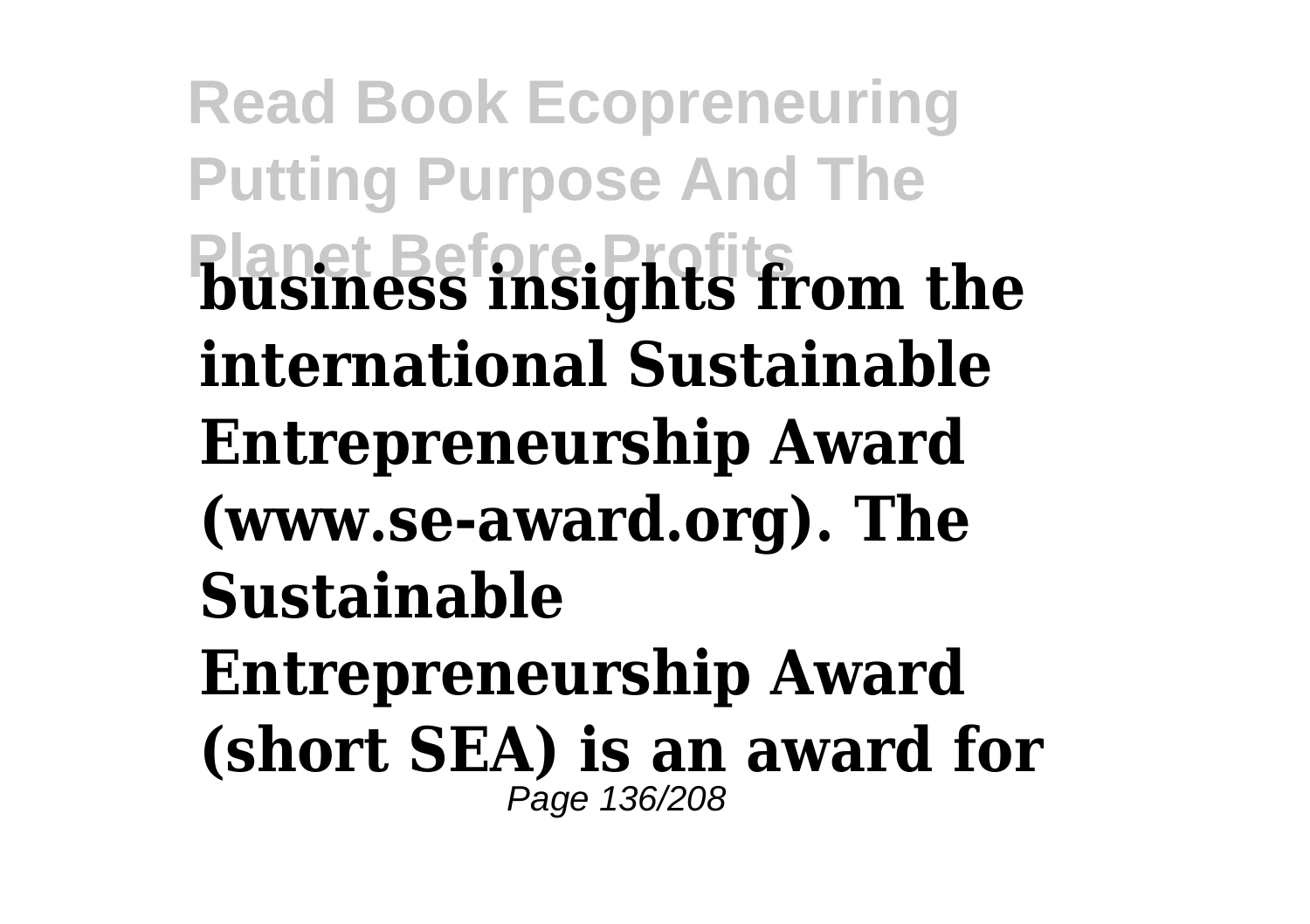**Read Book Ecopreneuring Putting Purpose And The Planet Before Profits companies today who are thinking about tomorrow by making sustainable business practices an integral part of their corporate culture. Companies that receive the SEA are being recognised for** Page 137/208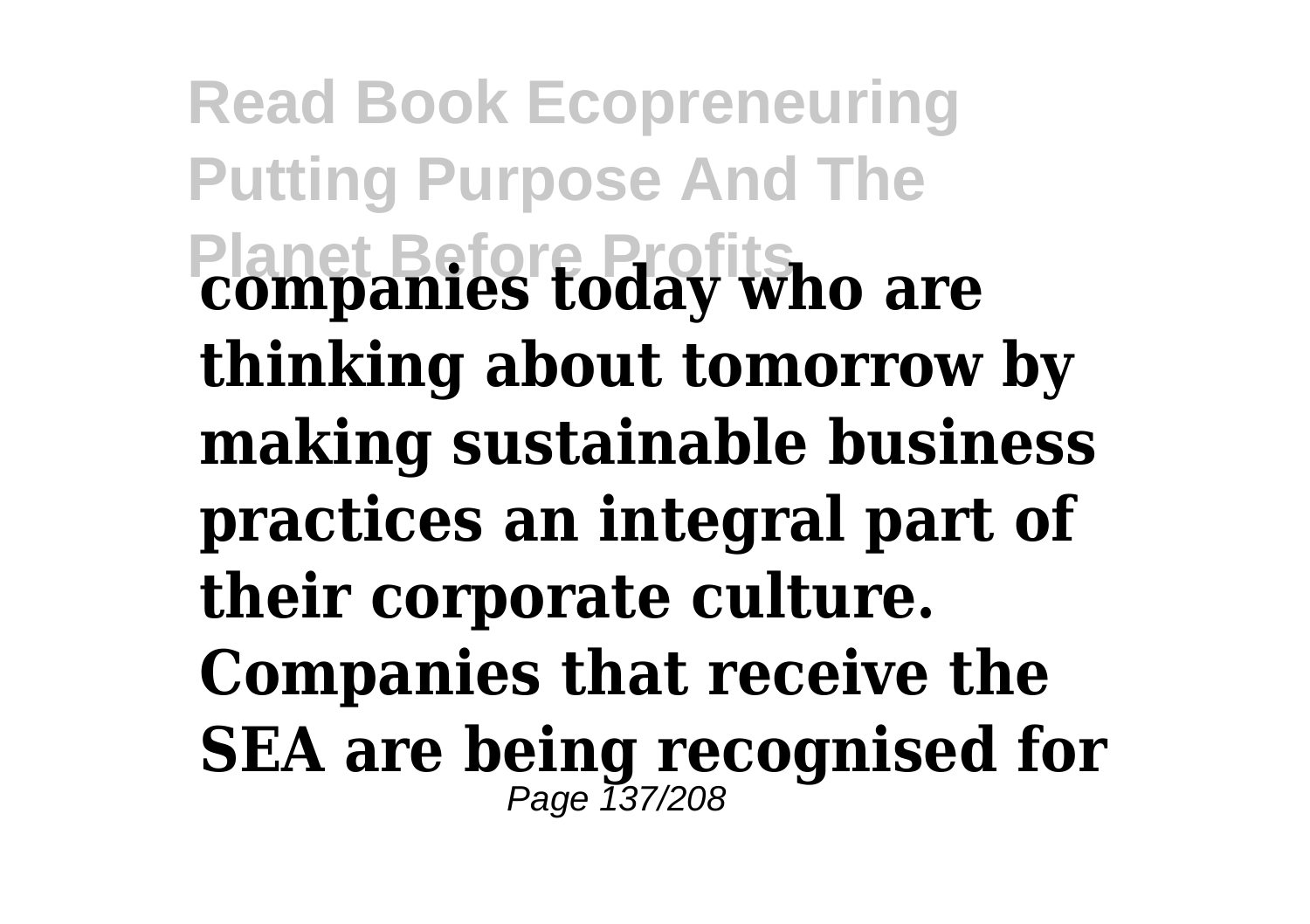**Read Book Ecopreneuring Putting Purpose And The Planet Before Profits the vision they have shown in combining economic and sustainable responsibility. A Small Business Handbook for Success Homemade for Sale Myths and Realities of the** Page 138/208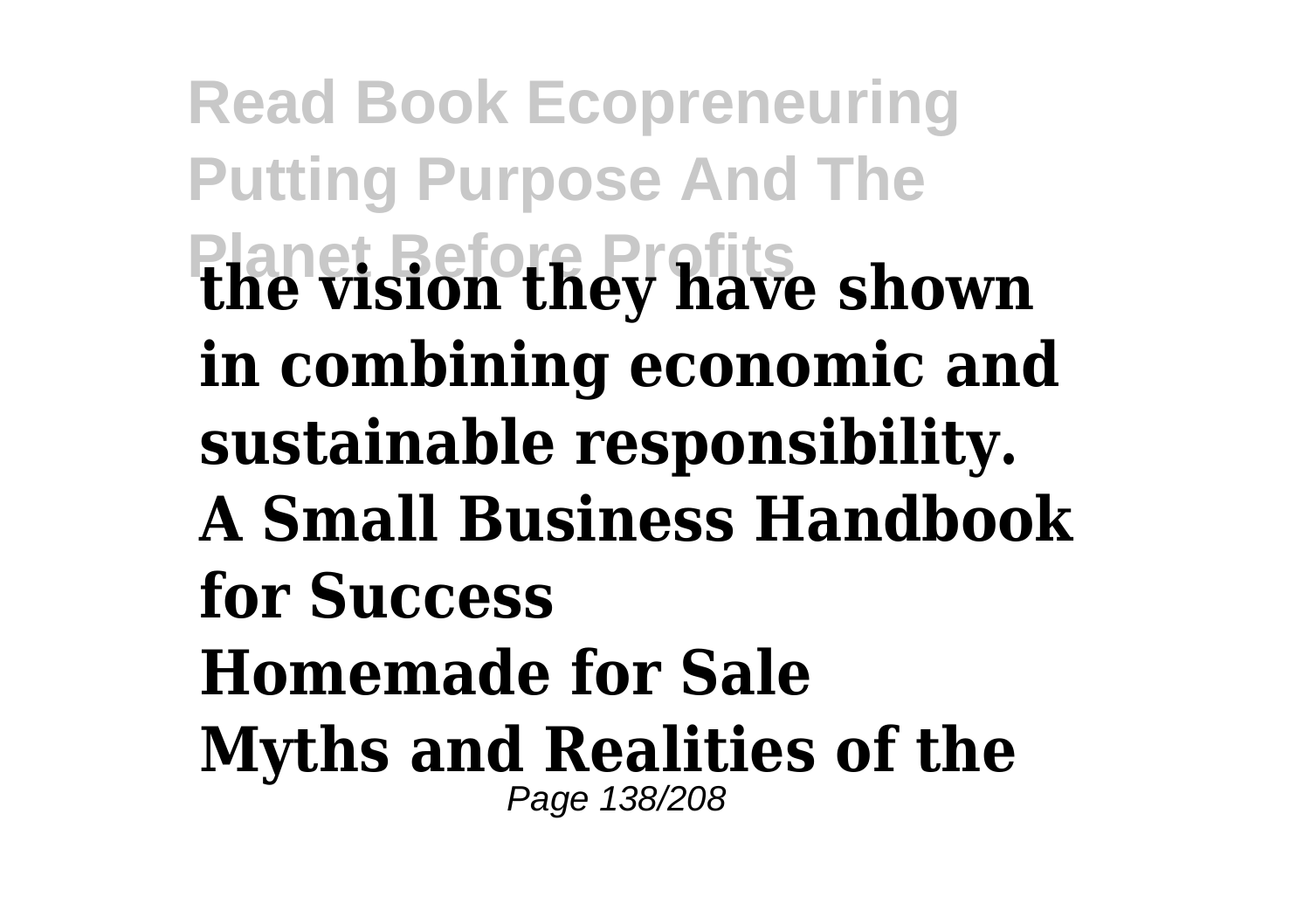**Read Book Ecopreneuring Putting Purpose And The Planet Before Profits Olympic Games Ecopreneuring Sustainable Entrepreneurship Ethical Corporation Magazine Decent Work and Economic** Page 139/208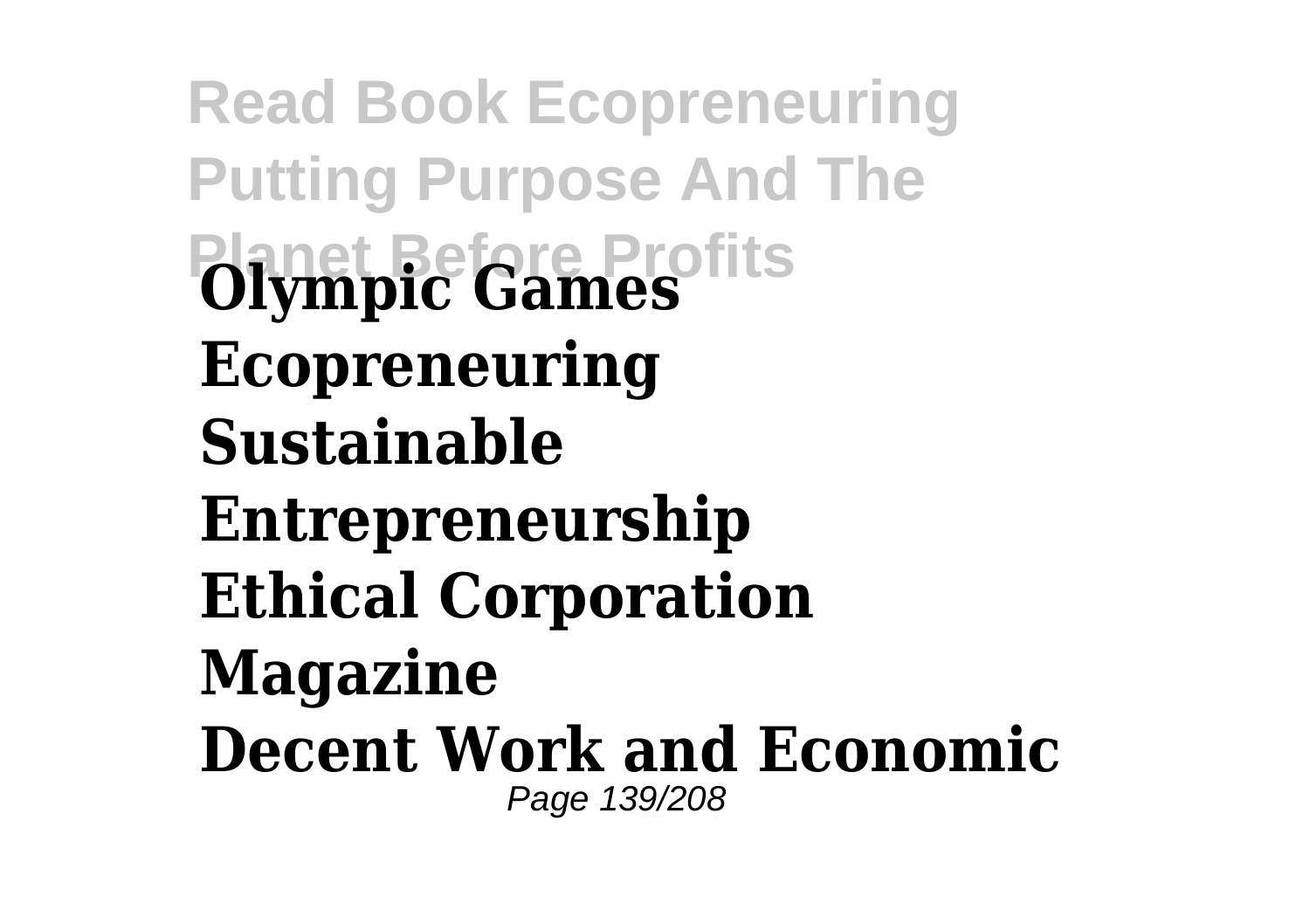## **Read Book Ecopreneuring Putting Purpose And The Planet Before Profits Growth**

Green Travel Guide to Southern Wisconsin surveys the best green restaurants, lodgings, shops, and activities southern Wisconsin has to offer. Dine at independent, locally owned eateries that serve up

Page 140/208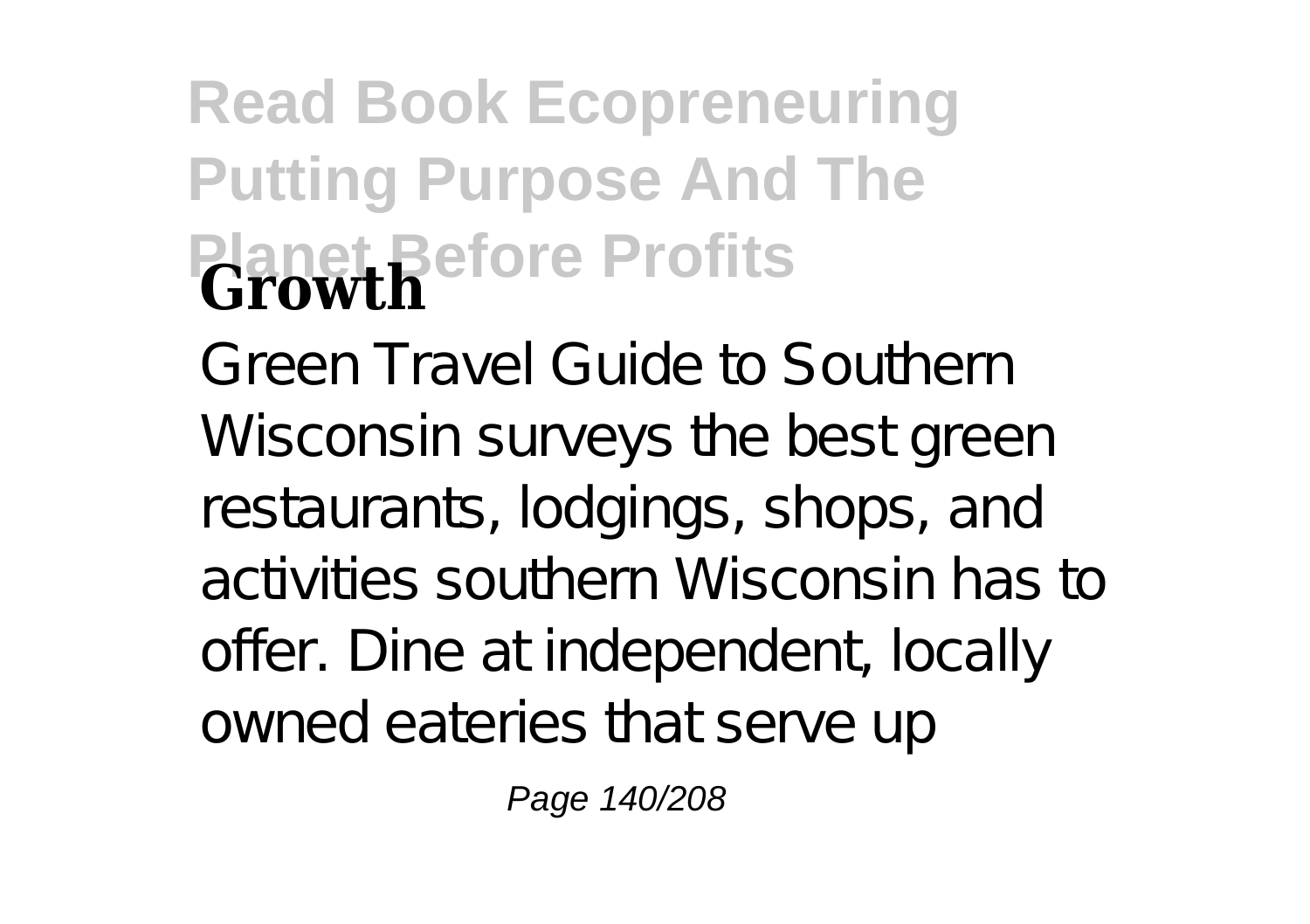**Read Book Ecopreneuring Putting Purpose And The Planet Before Profits** delicious fare grown and raised by farmers right down the road. Overnight at peaceful inns that sponsor workshops on topics ranging from cheesemaking to sustainability. Scour markets that sell locally foraged mushrooms,

Page 141/208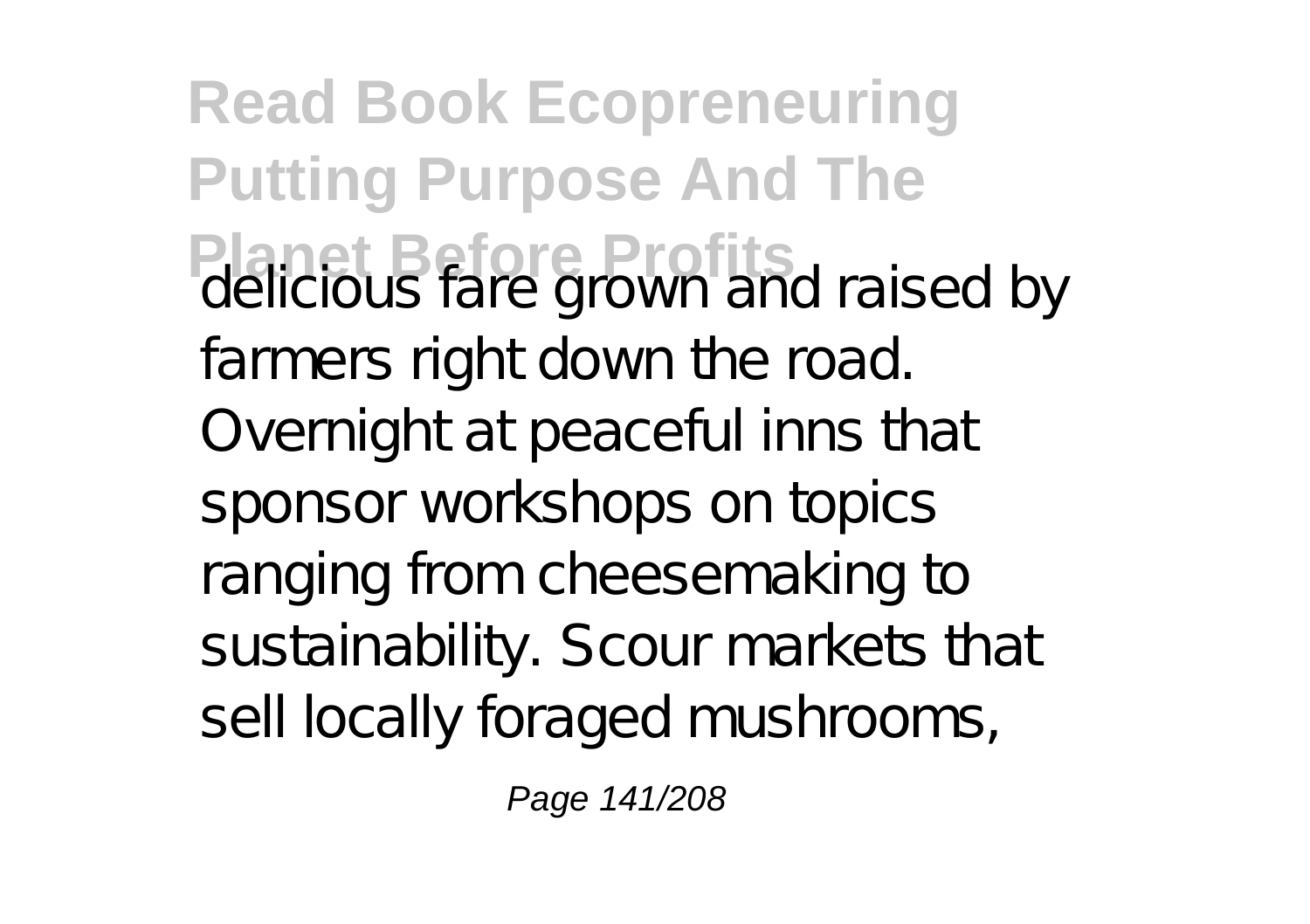**Read Book Ecopreneuring Putting Purpose And The Planet Before Profits** berries, and syrups as well as arts and crafts created by local artisans. Bicycle through southern Wisconsin, stopping at small-scale farms where travelers are not only welcome but encouraged to visit. Honorable Mention, Foreword

Page 142/208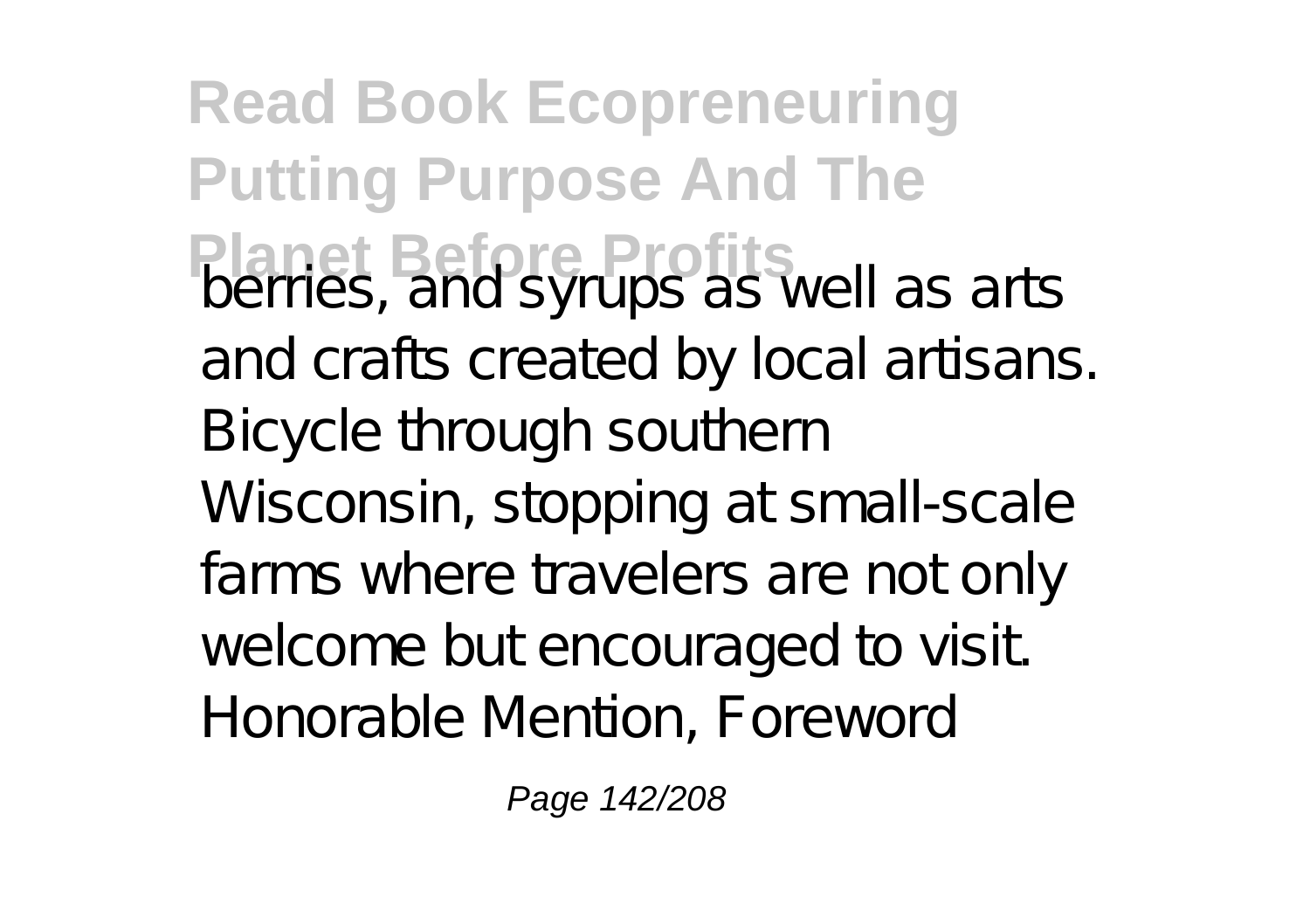**Read Book Ecopreneuring Putting Purpose And The Planet Before Profits** Magazine's Travel Guidebook of the Year How to grow your own green business from the ground up. Leadership, corporate responsibility and management ethics underline the human centered paradigm in

Page 143/208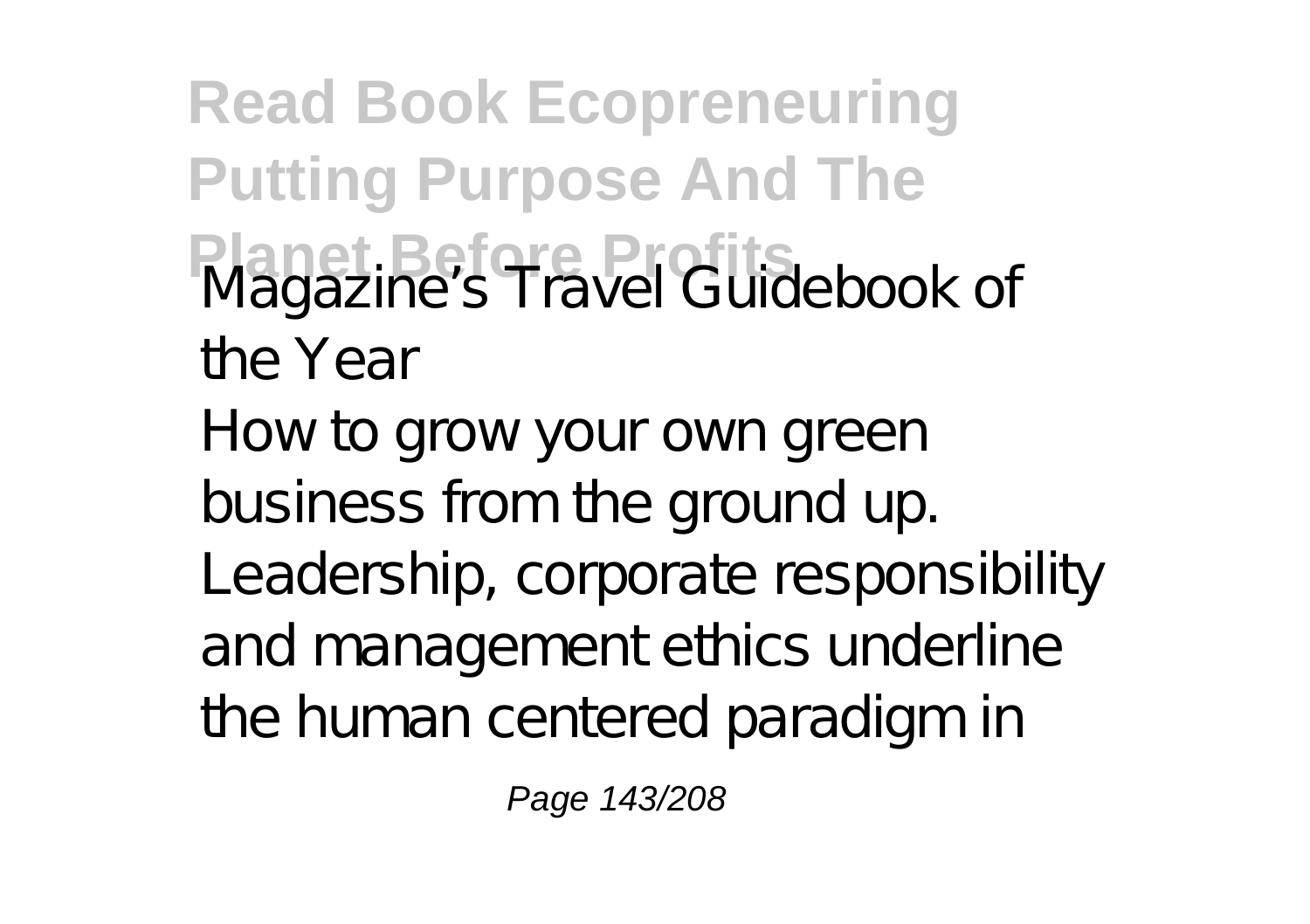**Read Book Ecopreneuring Putting Purpose And The Planet Before Profits** the complex world of today. One major issue in management is impact on people. This book relates to the outcomes of human interaction within and beyond the borders of an organization. It discusses what motivates moral

Page 144/208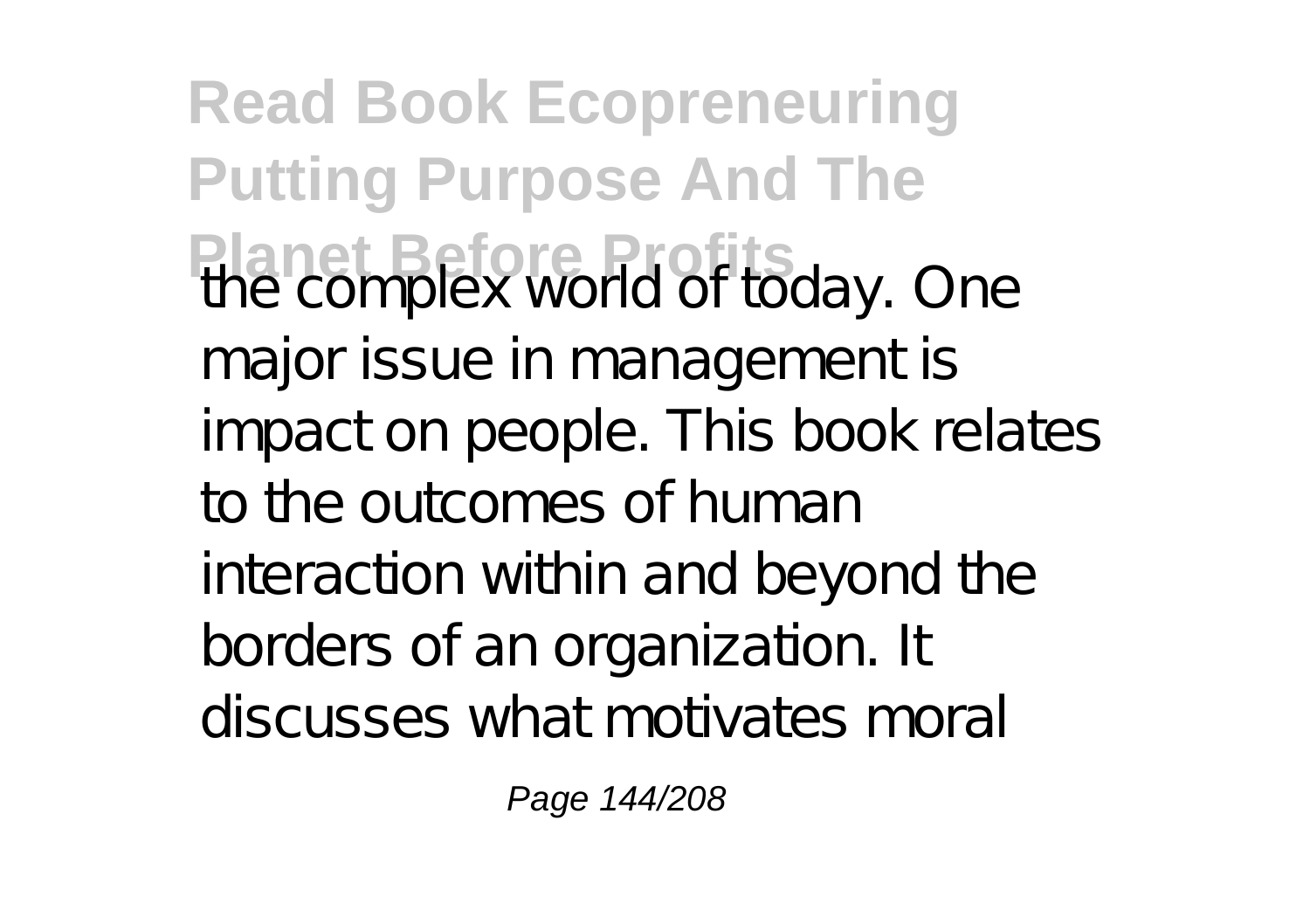**Read Book Ecopreneuring Putting Purpose And The Planet Before Profits** behavior at the individual and the collective levels, how morality is engrained in markets and how it is deployed in business processes and stakeholder relations. The book shows that human centered management is built and

Page 145/208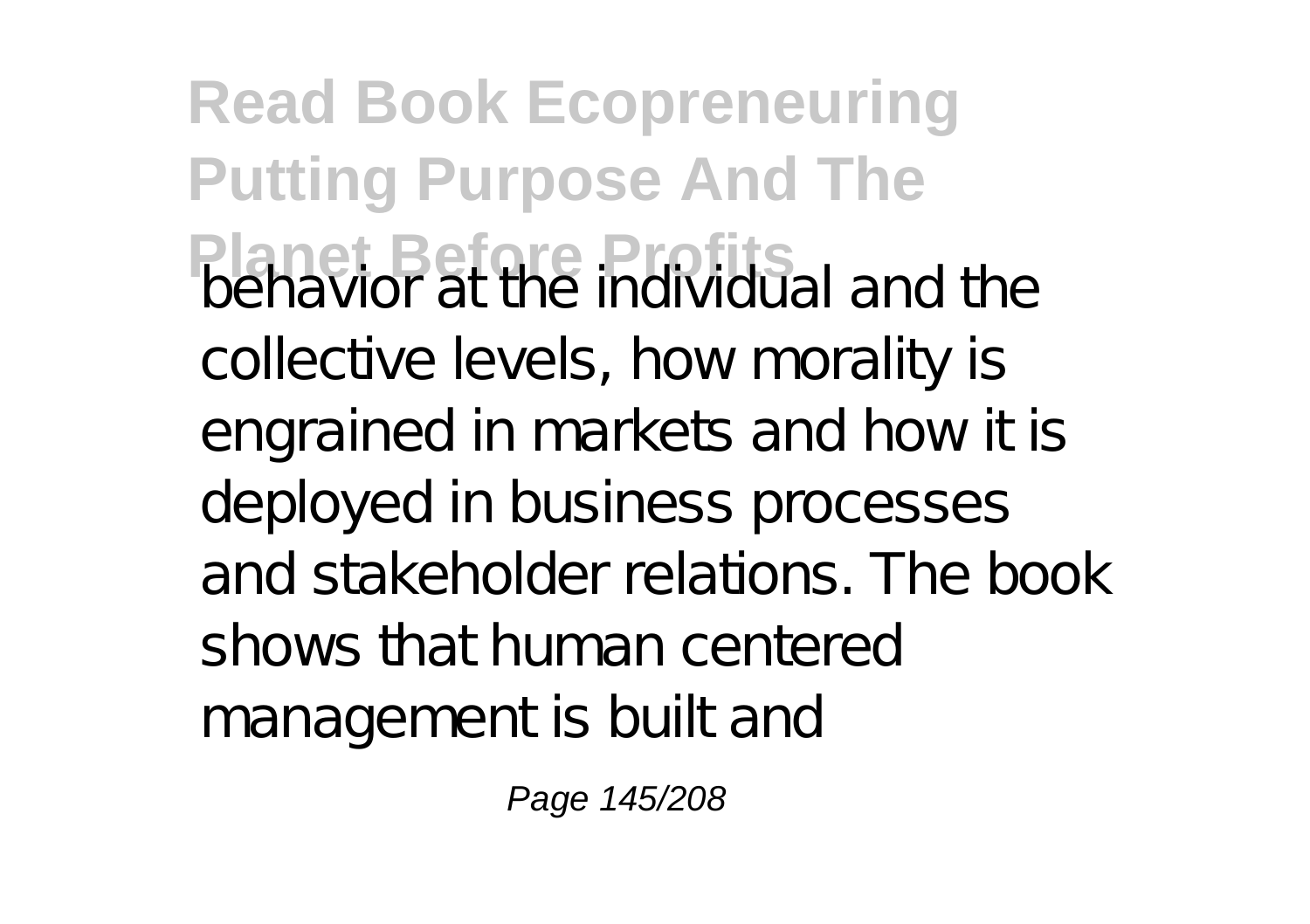**Read Book Ecopreneuring Putting Purpose And The Planet Before Profits** consolidated in four complementary dimensions: ethical, social, economic and institutional. It emphasizes that moral managers and moral markets are essential for business sustainability. Rethinking Leadershipcovers ethics

Page 146/208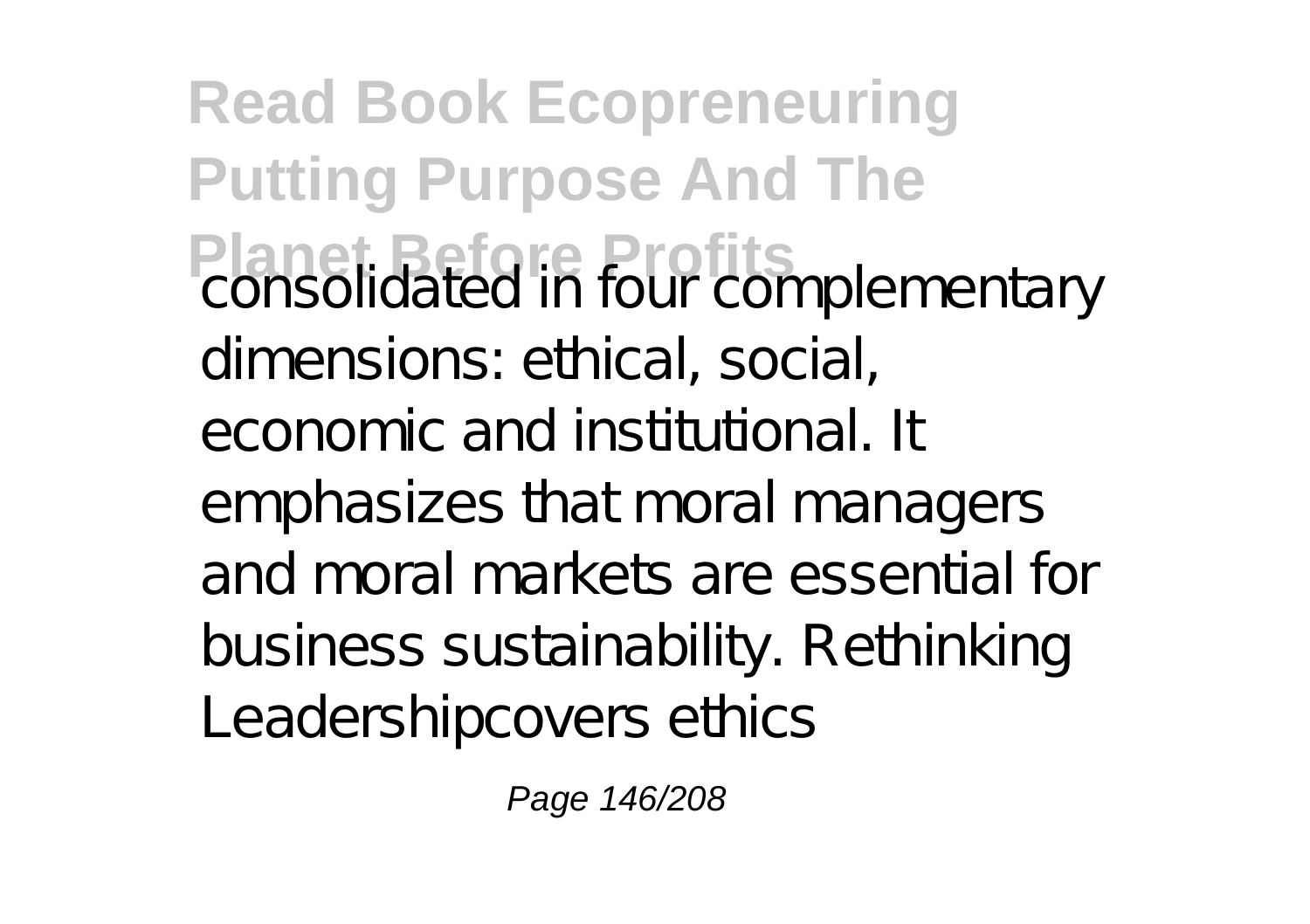**Read Book Ecopreneuring Putting Purpose And The Planet Before Profits** development from its origin to help managers understand and confront the 21st century's increasing challenges and disruptions. Its clear narrative and cogent examples bridge scholars and practitioners, with distinctive examples on how to

Page 147/208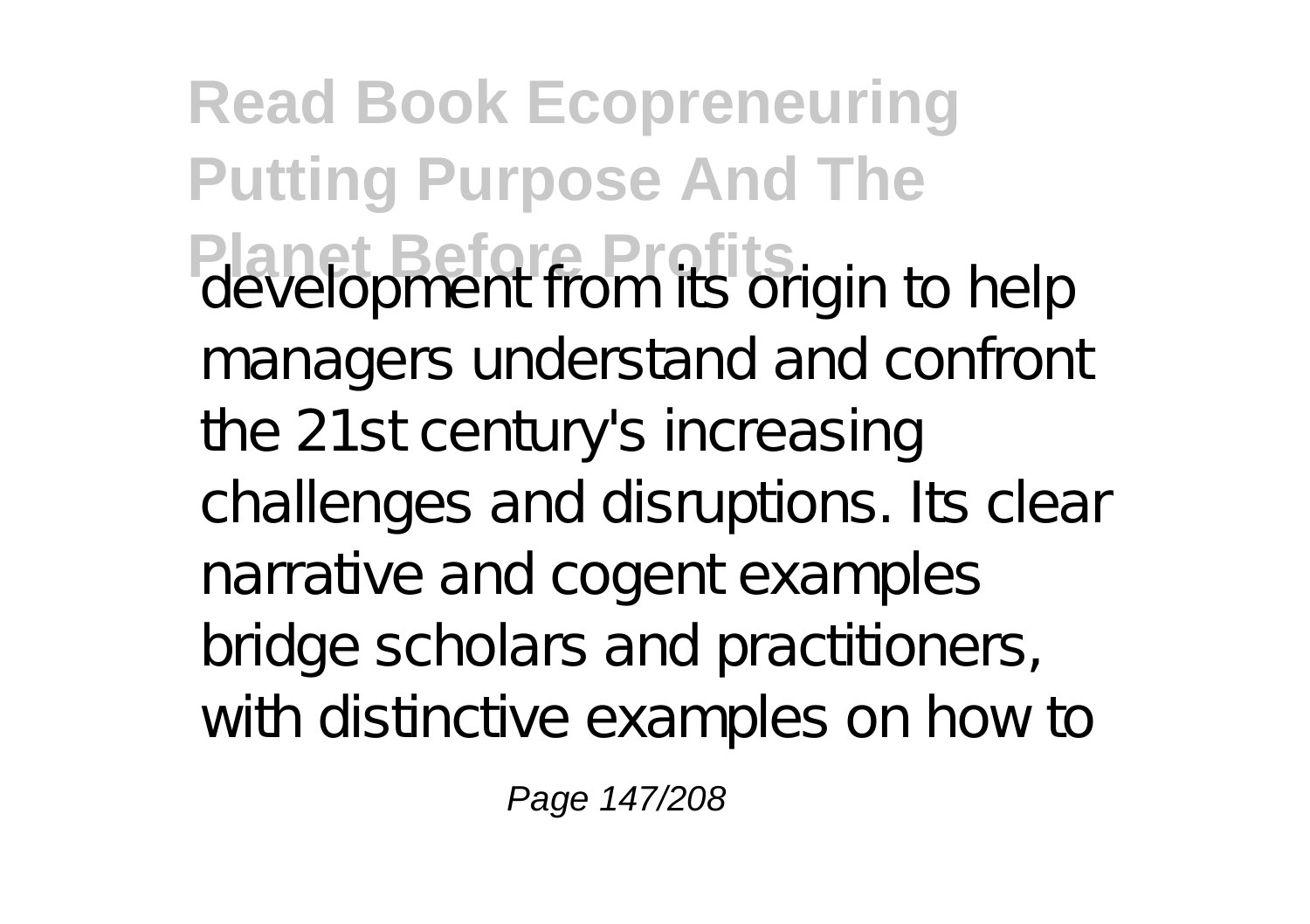**Read Book Ecopreneuring Putting Purpose And The Planet Before Profits** implement human centered management and how to teach the subject to executives. The author has 30 years of business experience in developed and developing countries and 20 years in academia in the US and in

Page 148/208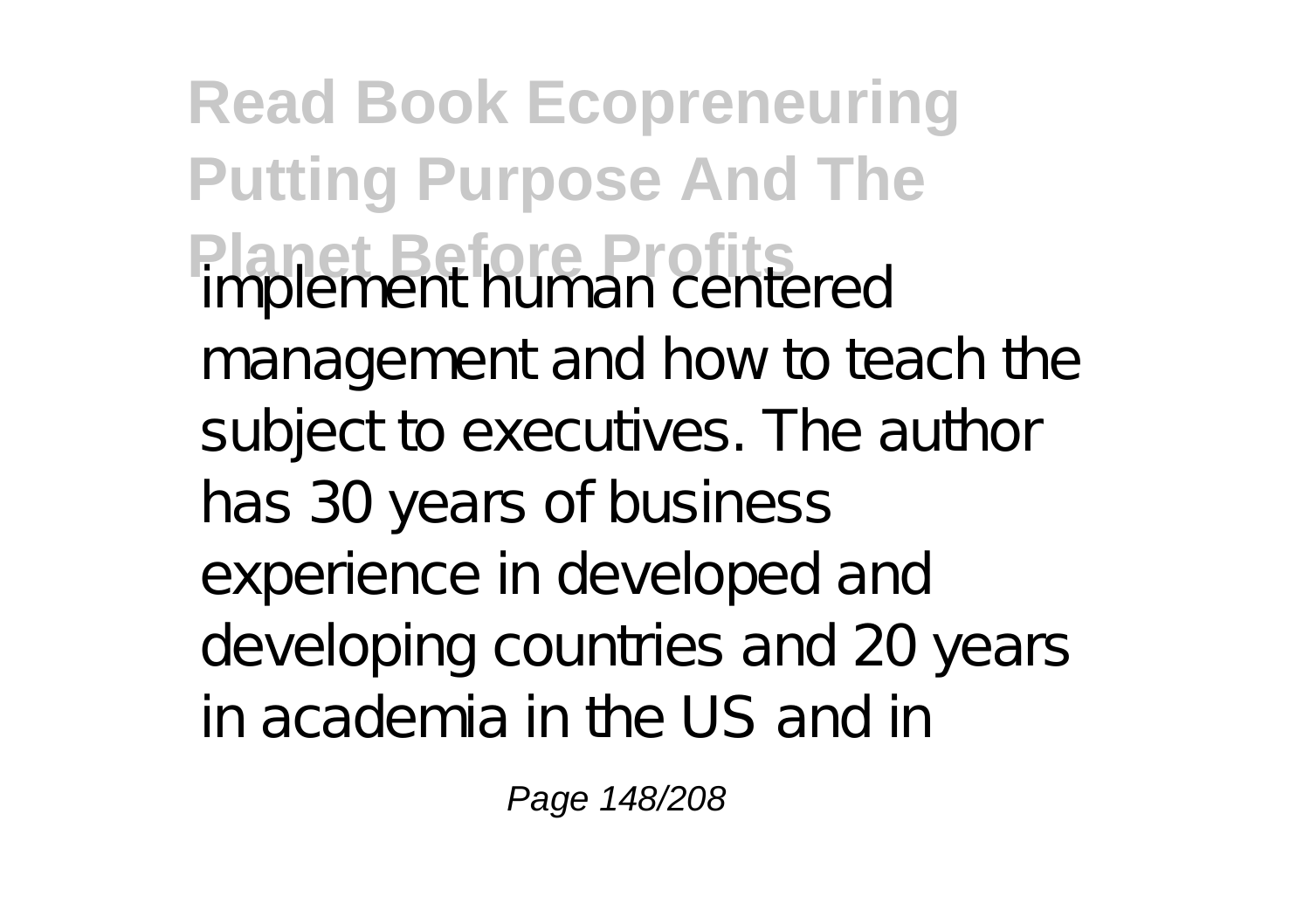**Read Book Ecopreneuring Putting Purpose And The Planet Before Profits** Europe, which provides solid background to effectively and affectively discuss the topic from the multiple angles. Written by the founder and publisher of The Alternative Health Guides, a web and print guide for

Page 149/208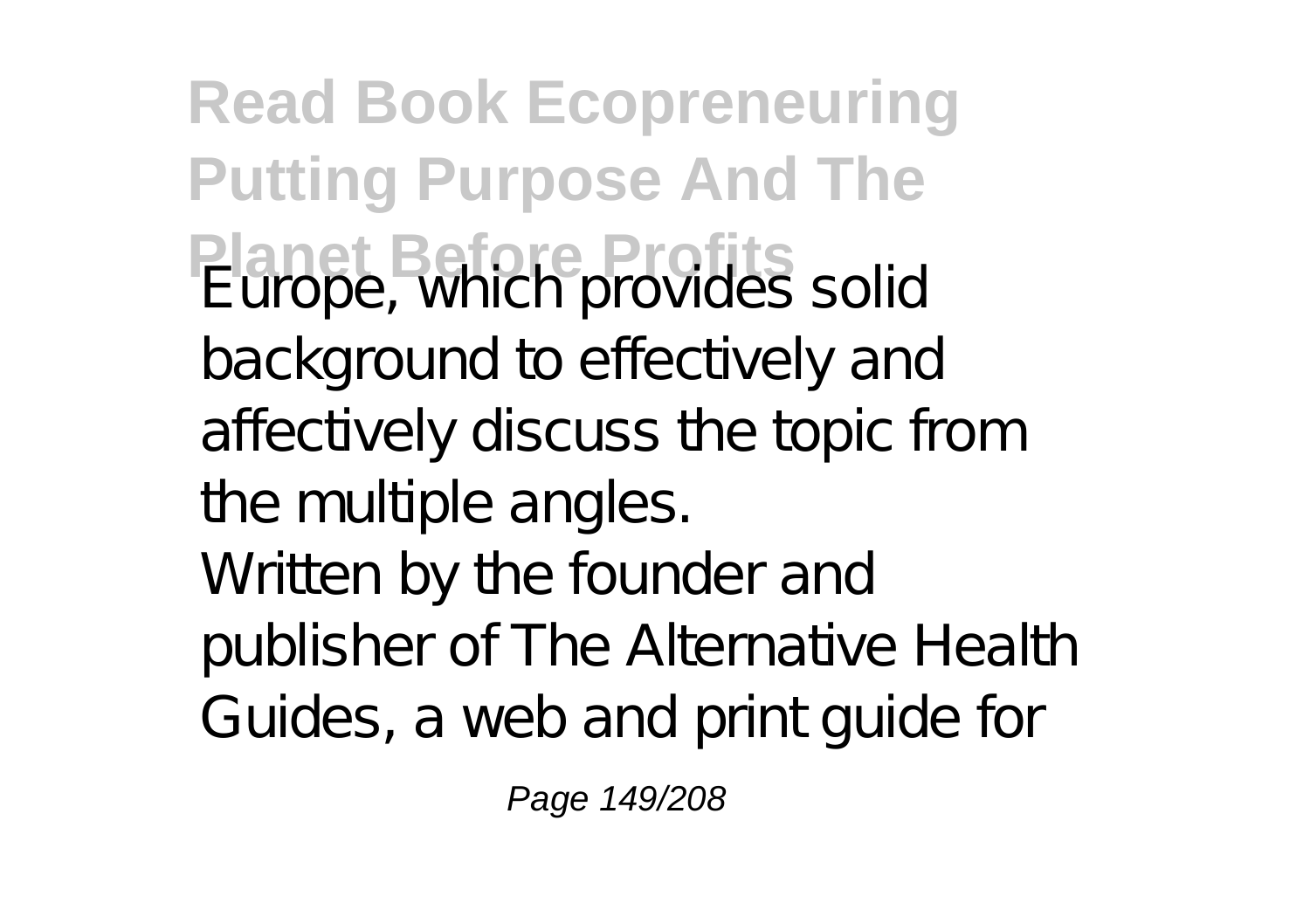**Read Book Ecopreneuring Putting Purpose And The Planet Before Profits** Vermont and New Hampshire, Green Earth Guide is a one-stop reference that provides travelers in France with tips to stay green and healthy even when traveling. Green Earth Guide contains current, comprehensive listings of health

Page 150/208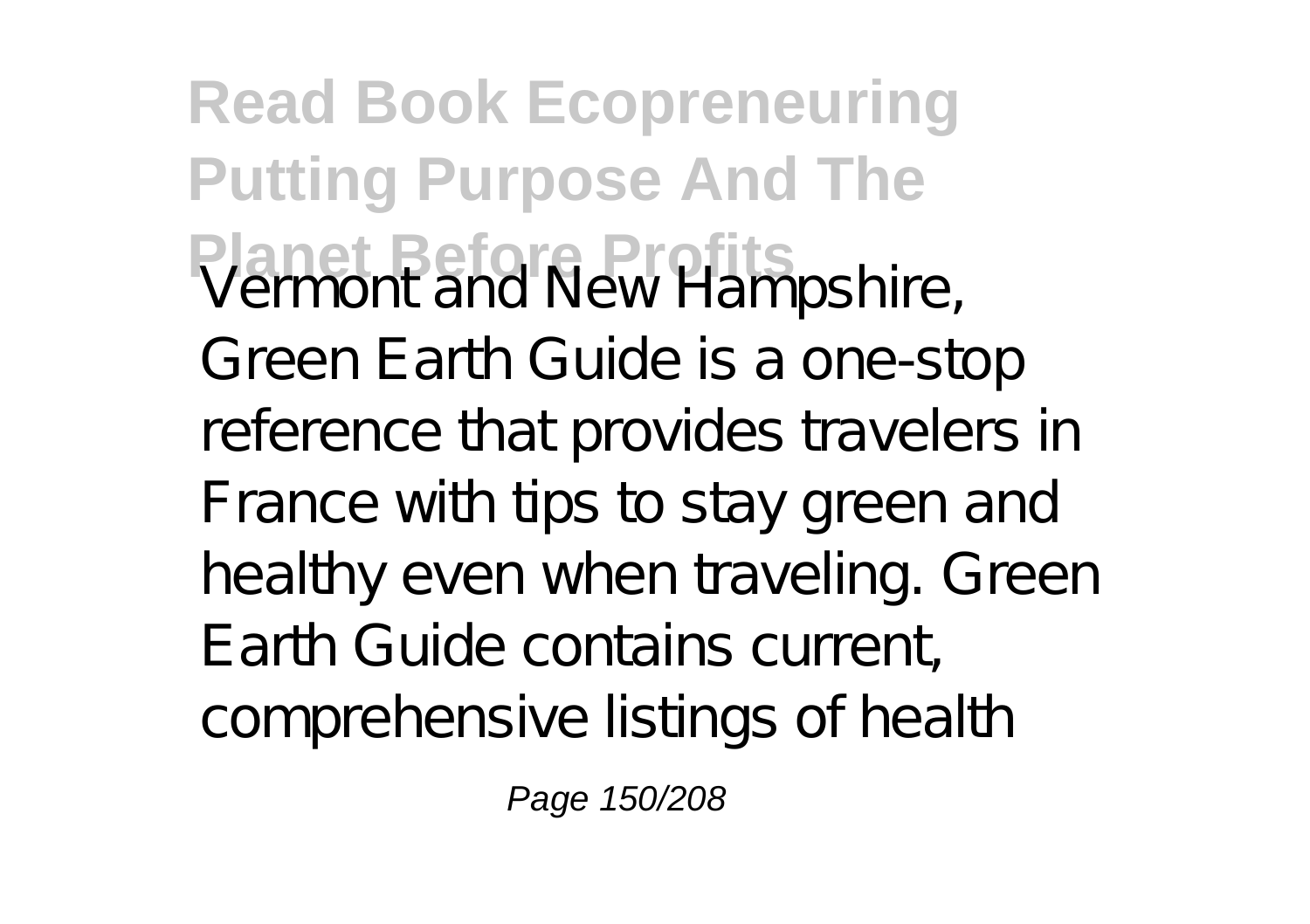**Read Book Ecopreneuring Putting Purpose And The Planet Before Profits** food stores and farmers' markets, public transit information, alternative health care facilities, green businesses, organic vineyards, renewable energy resources, yoga and spiritual centers, national parks, and other

Page 151/208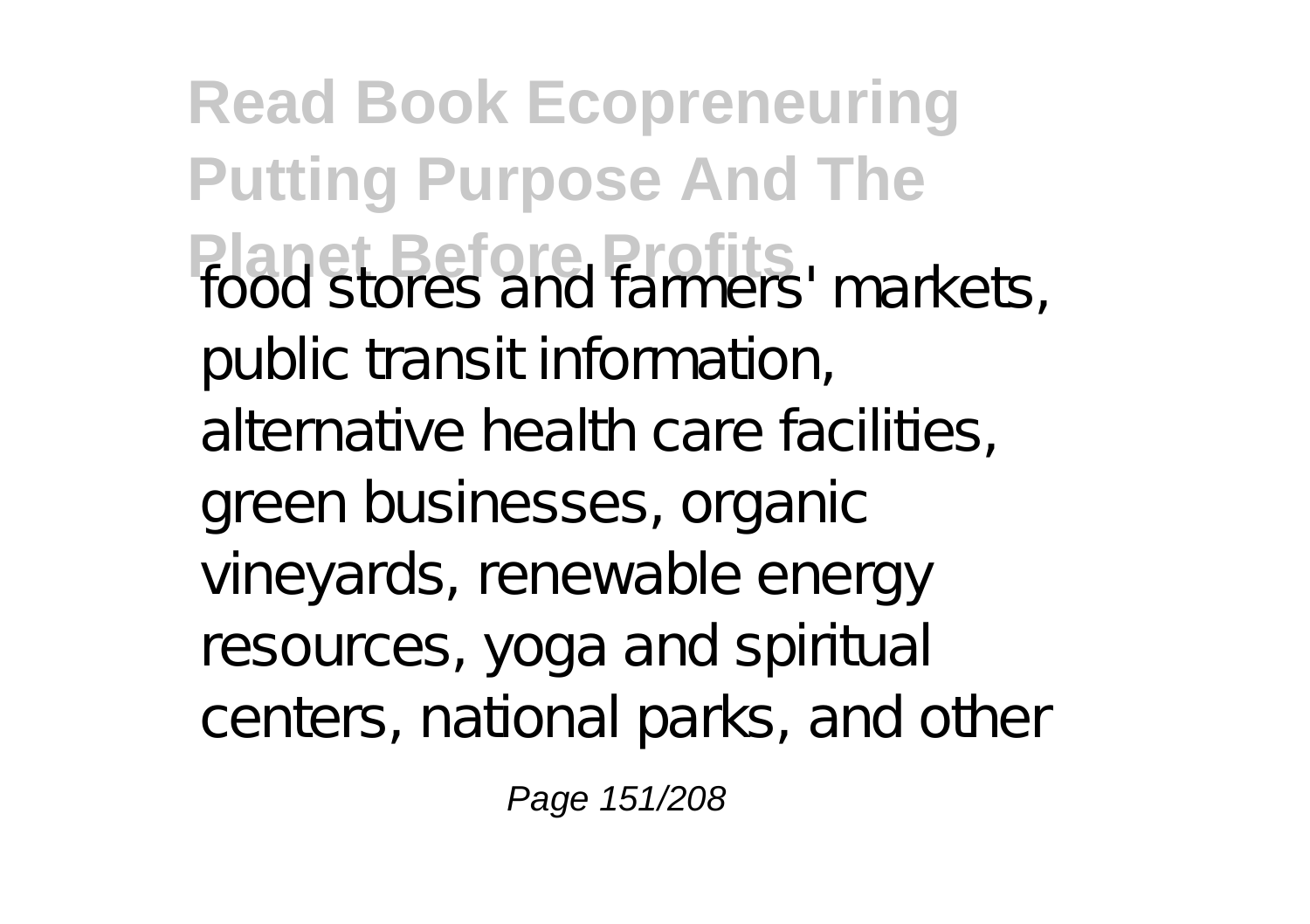**Read Book Ecopreneuring Putting Purpose And The Planet Before School** green places of interest. Written in a friendly, accessible style with personal anecdotes, how-to travel tips, and practical information, the book offers an insider's guide to healthy living on the road. With Green Earth Guide, readers don't

Page 152/208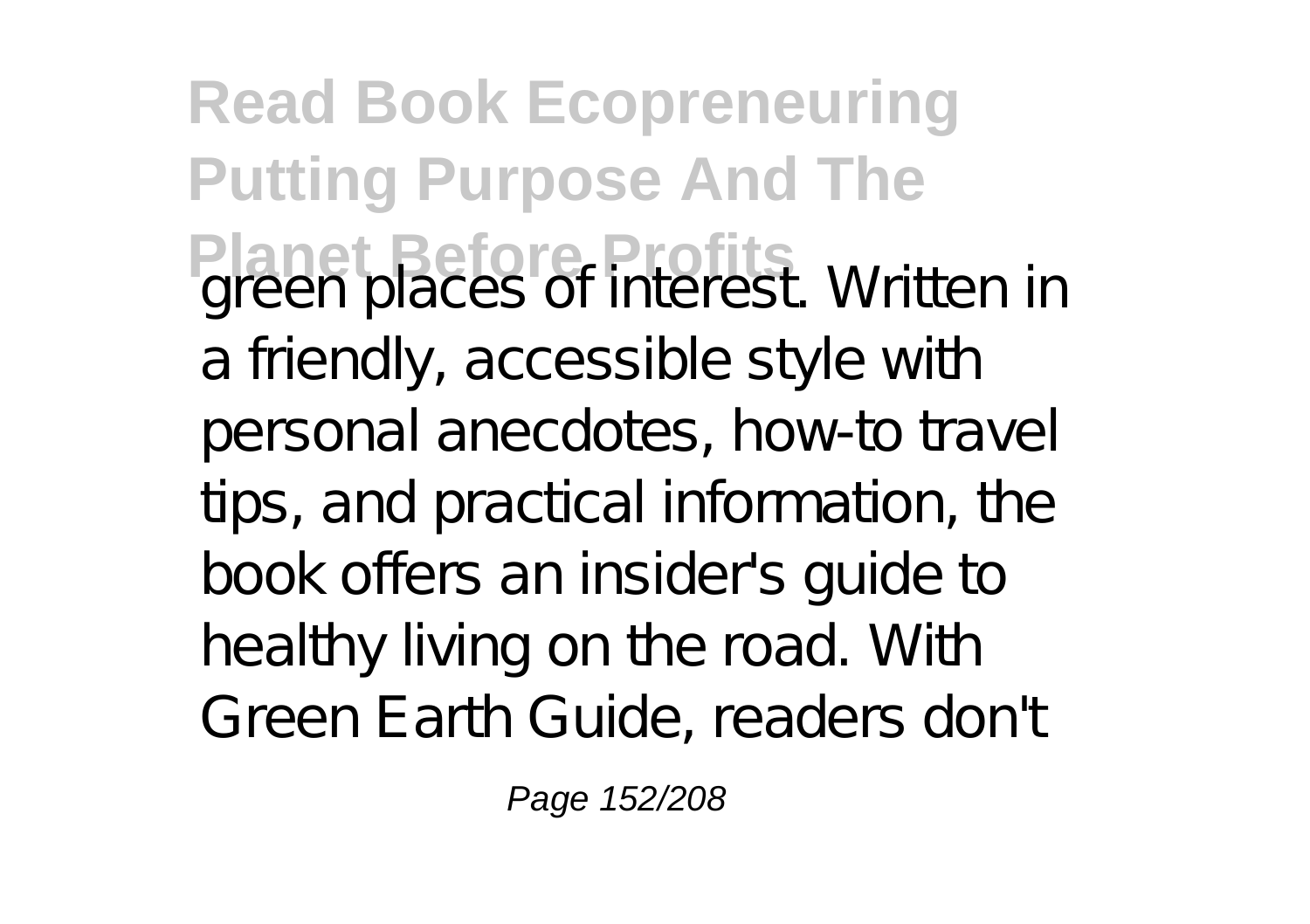**Read Book Ecopreneuring Putting Purpose And The Planet Before Profits** have to sacrifice healthy habits and ecolifestyle choices just because they are in a foreign country. Green Earth Guide helps travelers have a wonderful, fulfilling vacation while leaving a smaller footprint wherever they venture in France. Included is

Page 153/208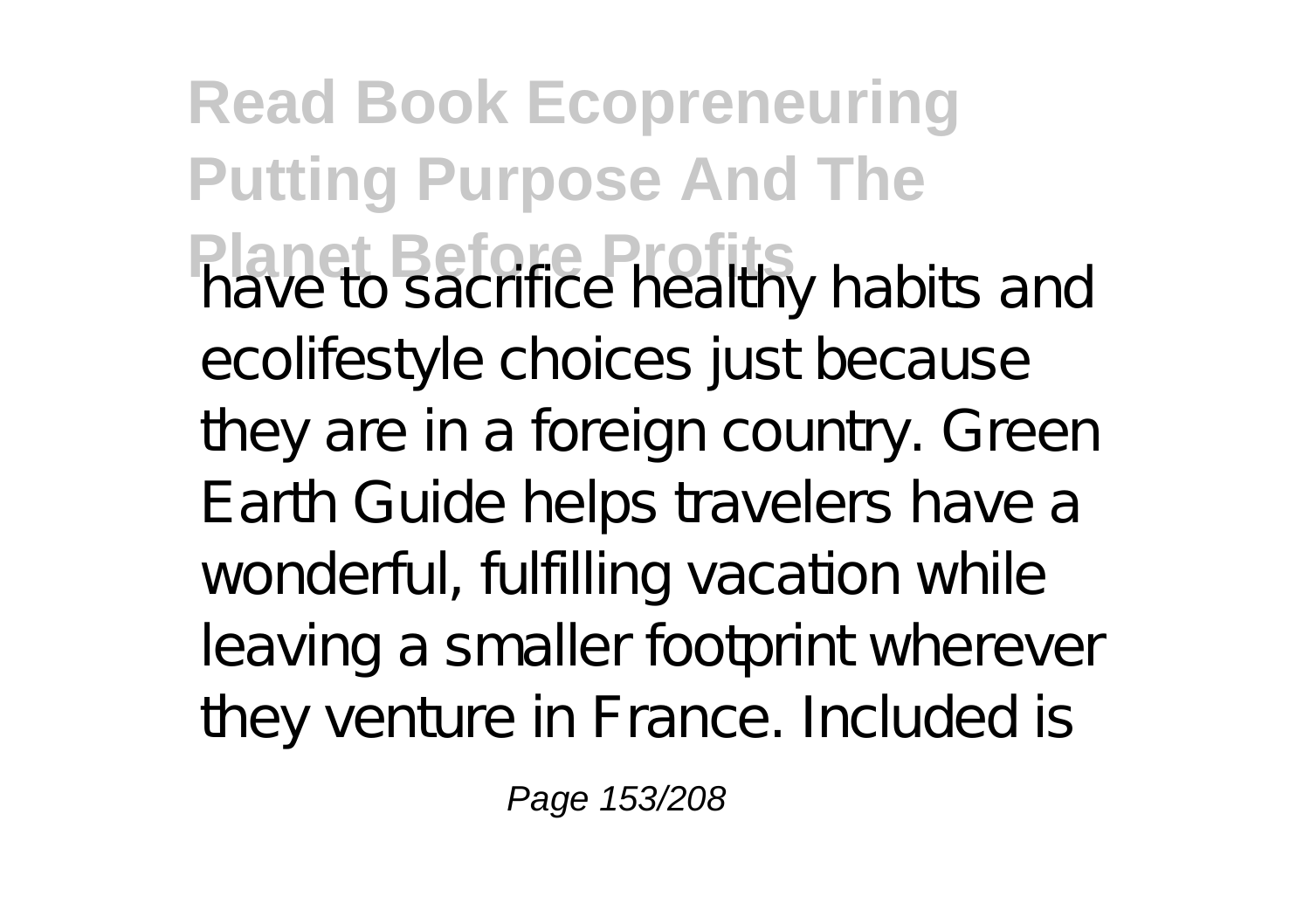**Read Book Ecopreneuring Putting Purpose And The Planet Before Profits** a 16-page color insert. Stepping Up To Future Challenges 7 Paths to a Better Life Advice on Becoming a Conservation Professional Making Ecopreneurs Entrepreneurship and the

Page 154/208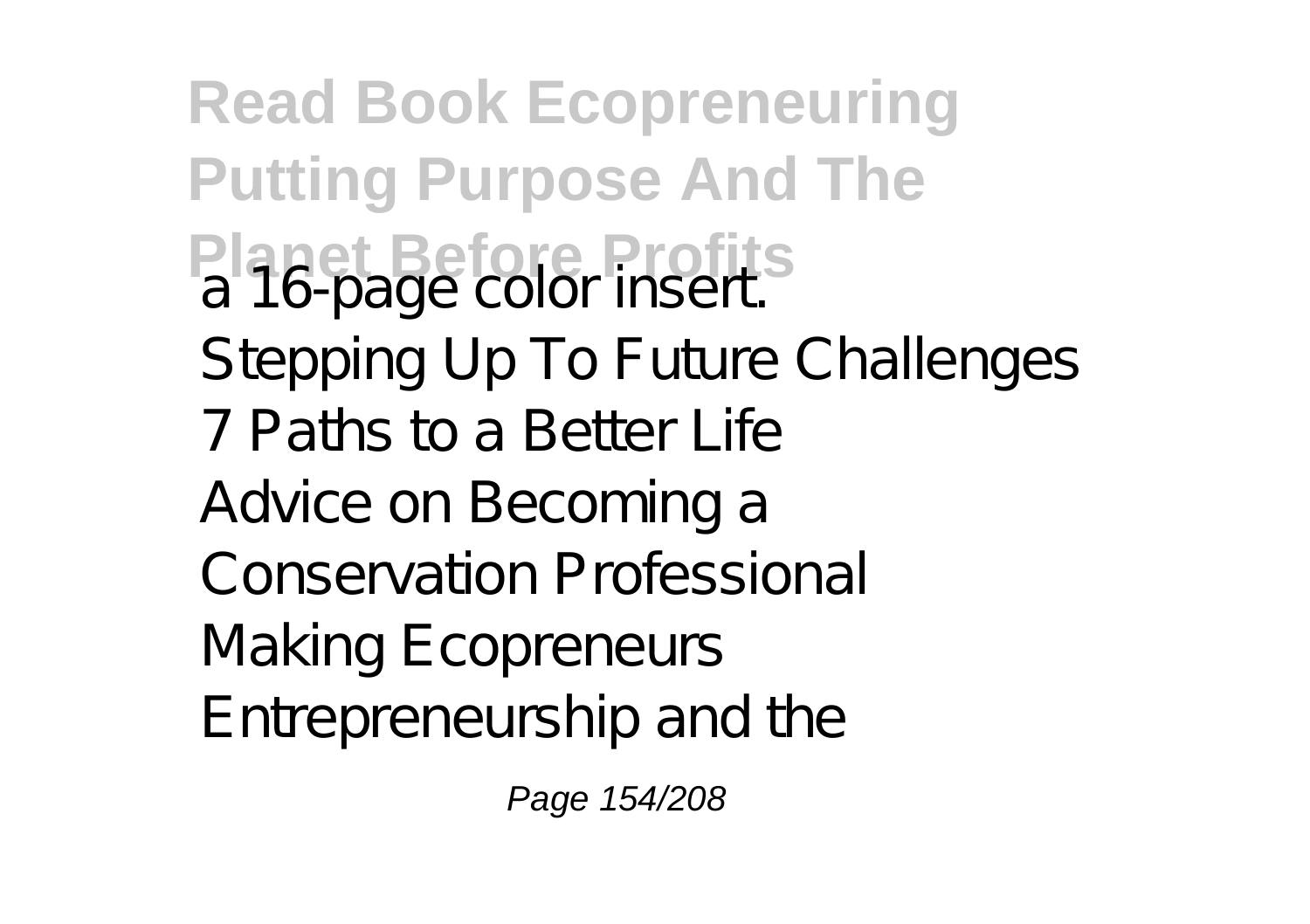**Read Book Ecopreneuring Putting Purpose And The Planet Before Profits** Sustainable Development Goals L'économie informelle, l'entrepreneuriat et l'emploi Small Business Sourcebook Ecotourism is an effective way for businesses in a tourism destination to have a positive Page 155/208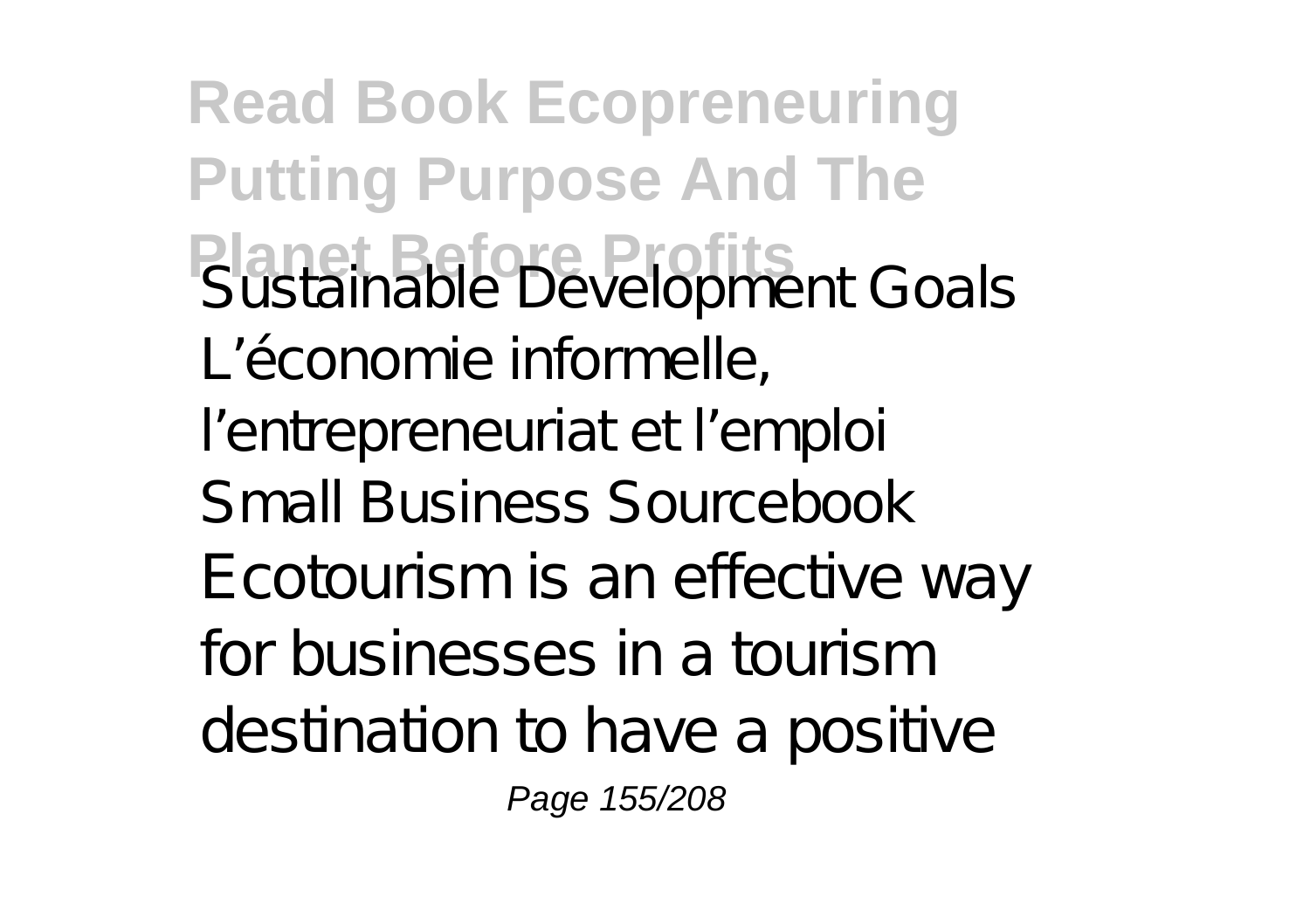**Read Book Ecopreneuring Putting Purpose And The** Planet Before Profits<br>impact on their host community. Whether the business in question is an experience provider, a lodging facility, a product-based company, or anything in between, this handbook provides the proper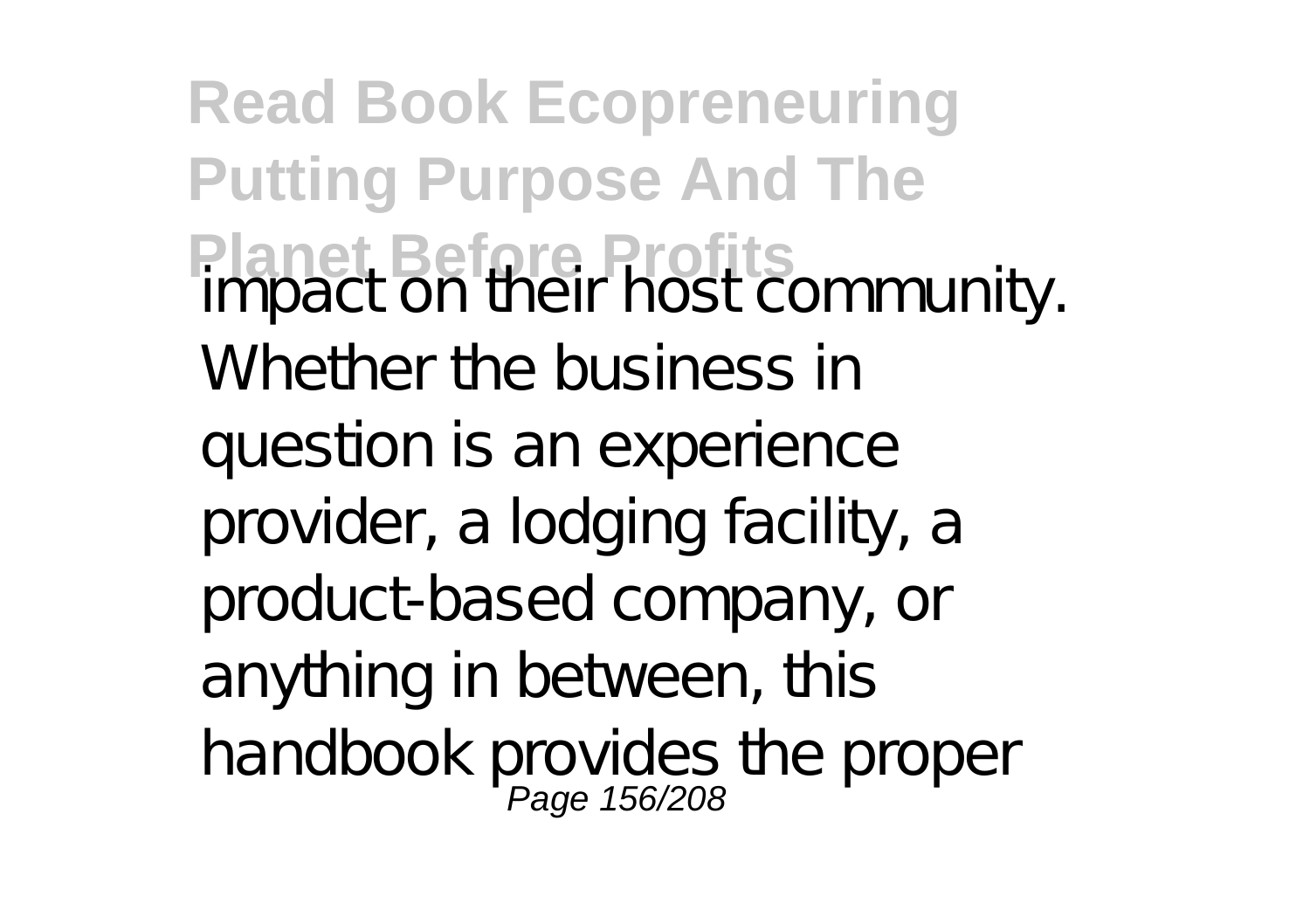**Read Book Ecopreneuring Putting Purpose And The Planet Before Profits** guidelines for sustainable and responsible business practices that promote the preservation of natural resources and wildlife and contribute to the sociocultural and economic growth of the local community. This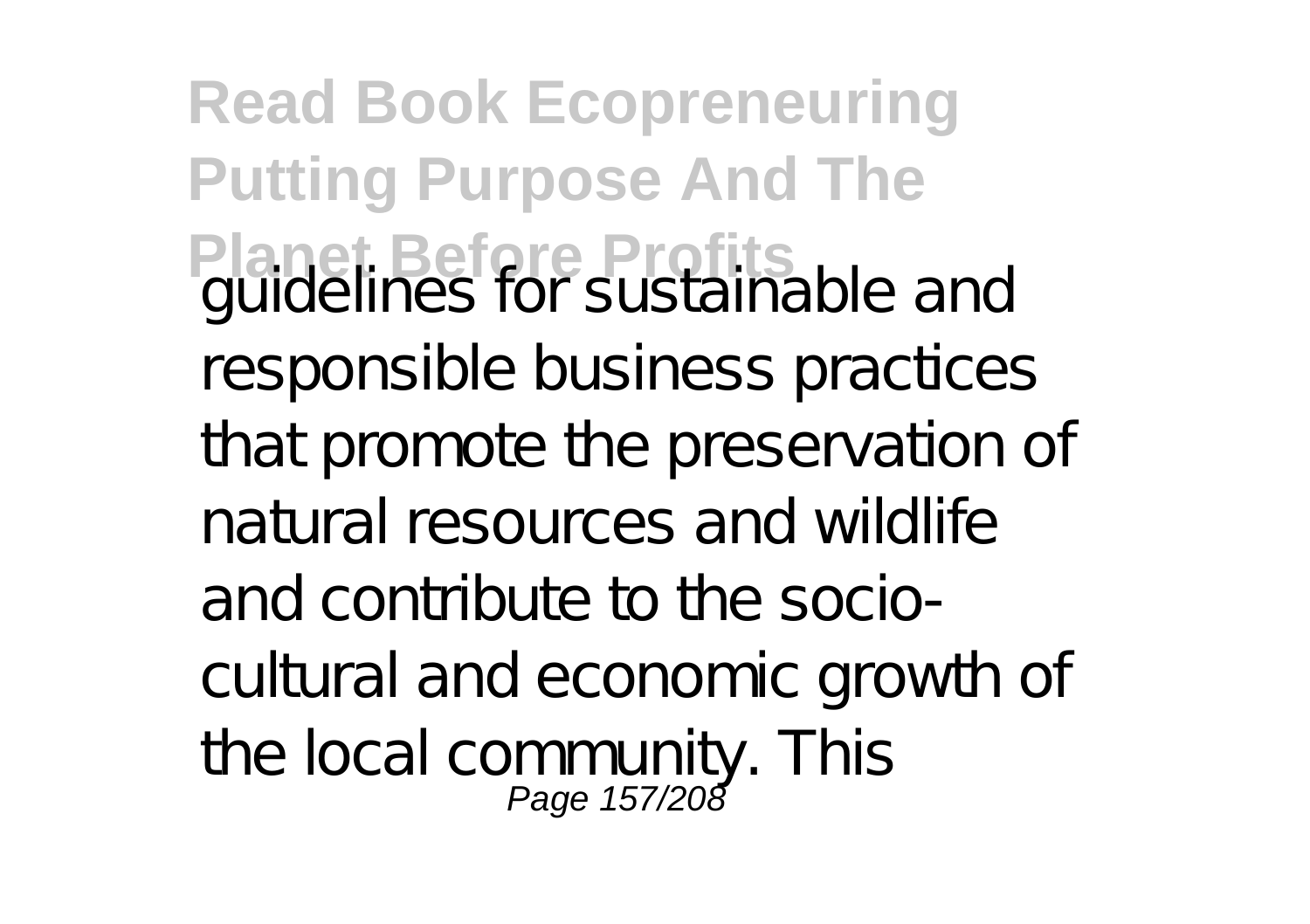**Read Book Ecopreneuring Putting Purpose And The Planet Before Profits** handbook is intended to be used by small and medium businesses, including those under development, entrepreneurs, and organizations in the tourism industry as a resource and a guide to adopt<br>Page 158/208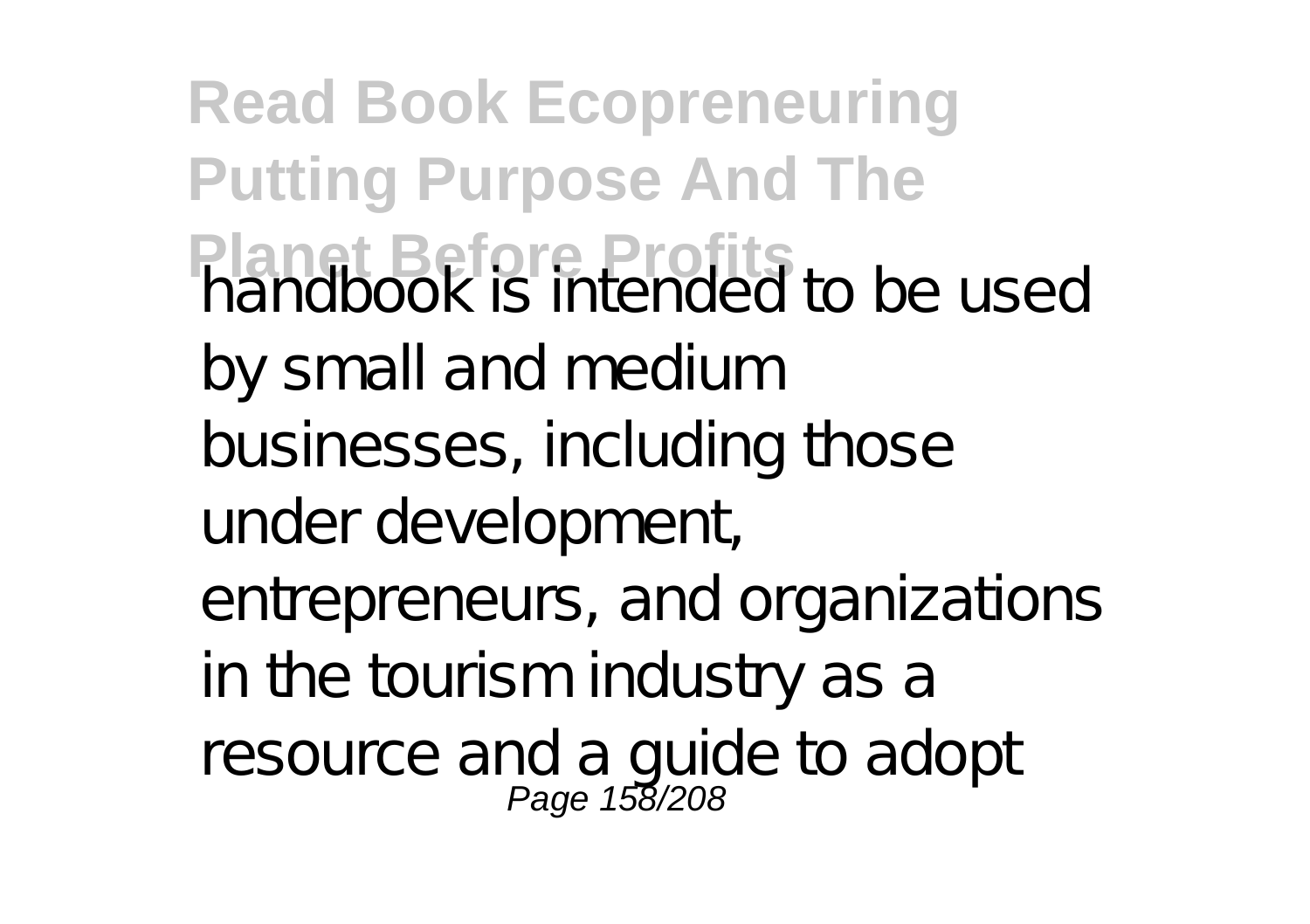**Read Book Ecopreneuring Putting Purpose And The Planet Before Profits**<br>specific actions to become more sustainable and successful. This contributed volume features state-of-the-art research from ten different countries on implementation, institutionalization and the future Page 159/208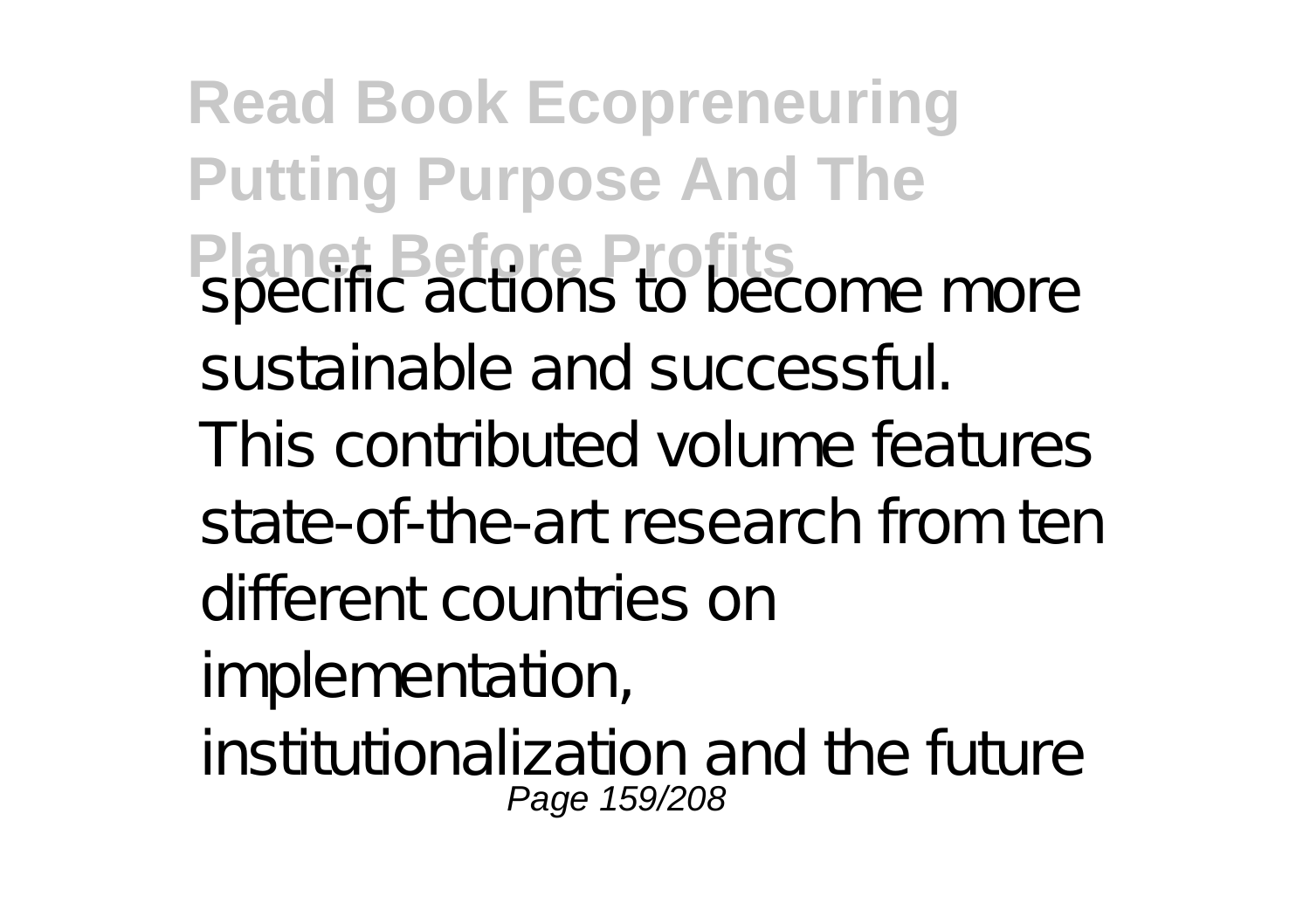**Read Book Ecopreneuring Putting Purpose And The Planet Before Profits** prospects of social entrepreneurship. This volume aims at bringing together research that considers the context of economy, politics and cultural issues combining with the needs of social and human Page 160/208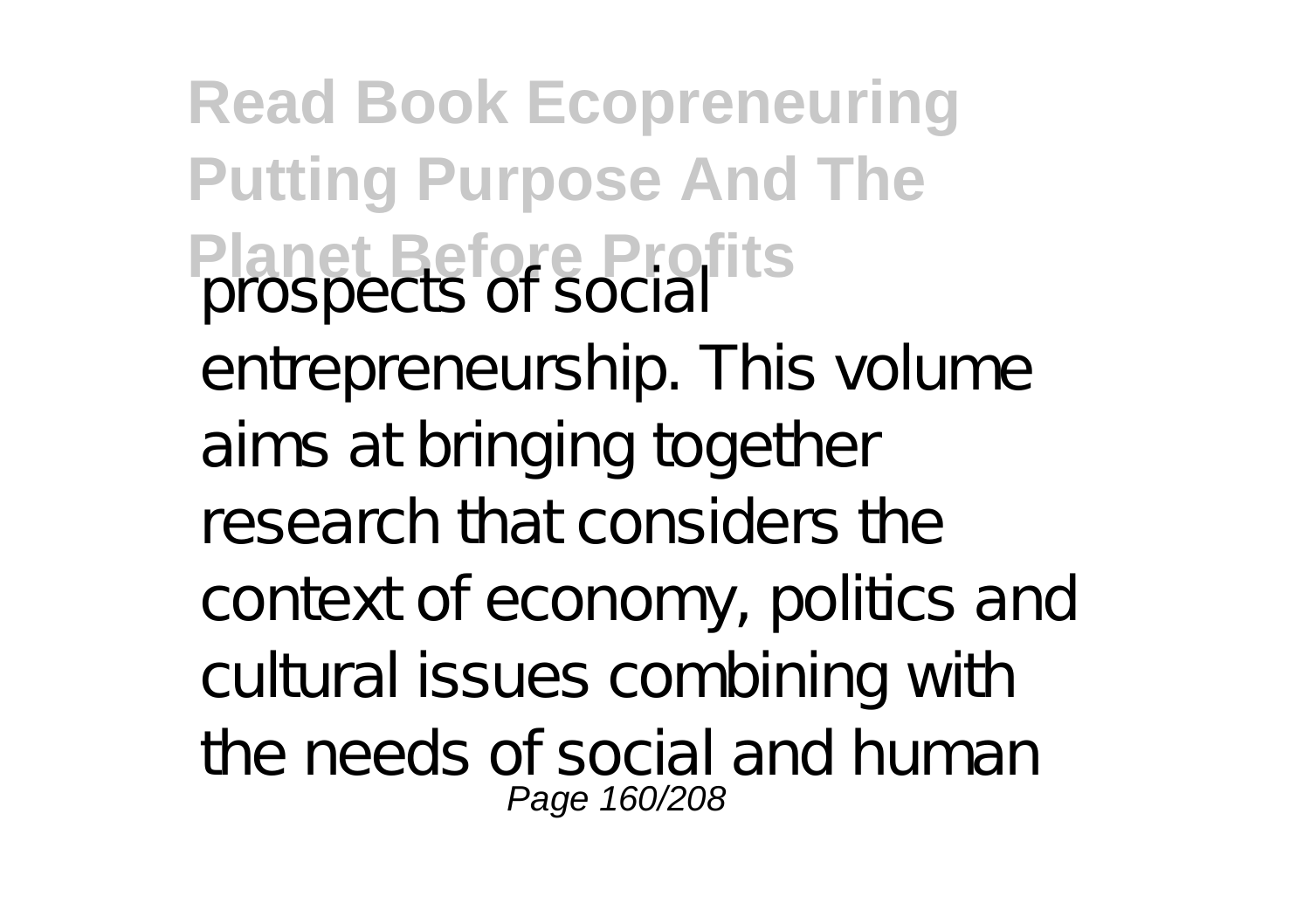**Read Book Ecopreneuring Putting Purpose And The Planet Before Profits** development. By conceptualizing the notion of social entrepreneurship and societal entrepreneurship, this volume aims to disseminate the numerous streams of research and theory of social<br>Page 161/208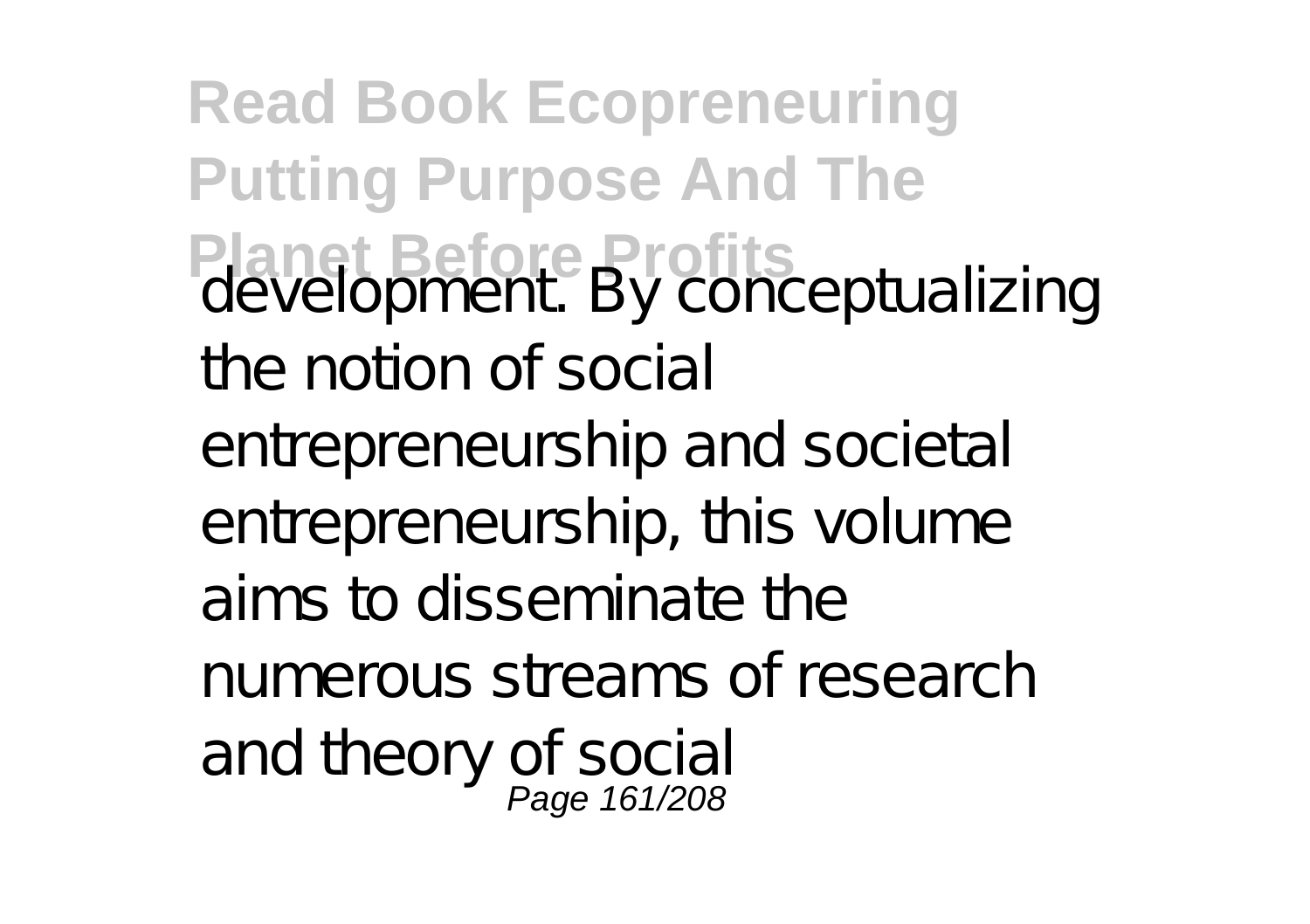**Read Book Ecopreneuring Putting Purpose And The Planet Before Profits** entrepreneurship to educators, libraries, scholars, non-profit researchers, public policy makers, practitioners, undergraduate and graduate students, and any organization or person interested in staying<br>Page 162/208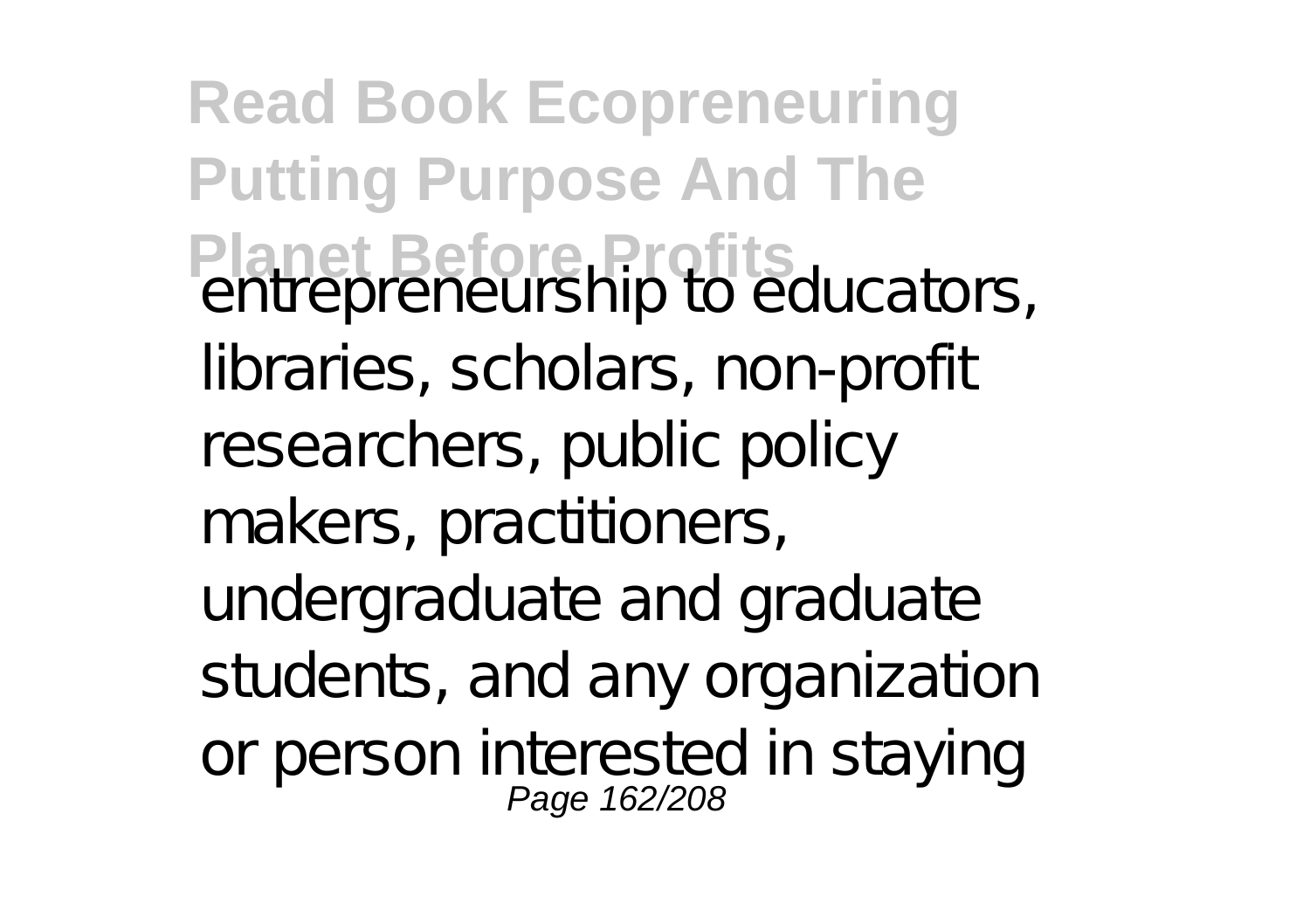**Read Book Ecopreneuring Putting Purpose And The Planet Before Profits** abreast of advances in this area. It is also an important reference book for teachers, students and faculty interested in conducting research or teaching social entrepreneurship. Women in agriculture are<br>
Page 163/208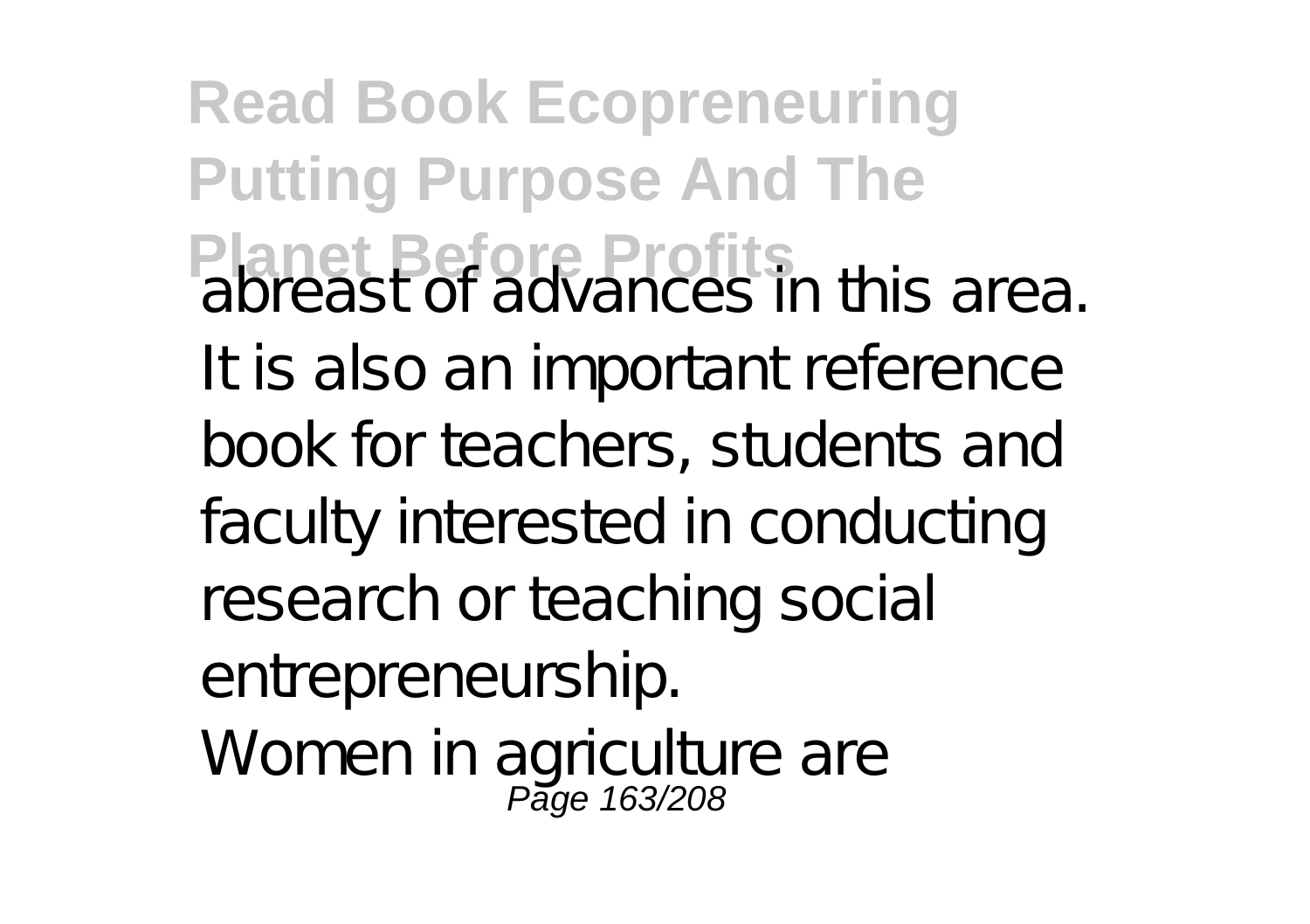**Read Book Ecopreneuring Putting Purpose And The Planet Before Profits**<br>sprouting up in record numbers, but they face a host of distinct challenges and opportunities. Blending What Color is Your Parachute-style career advice with sustainable agriculture practices viewed through a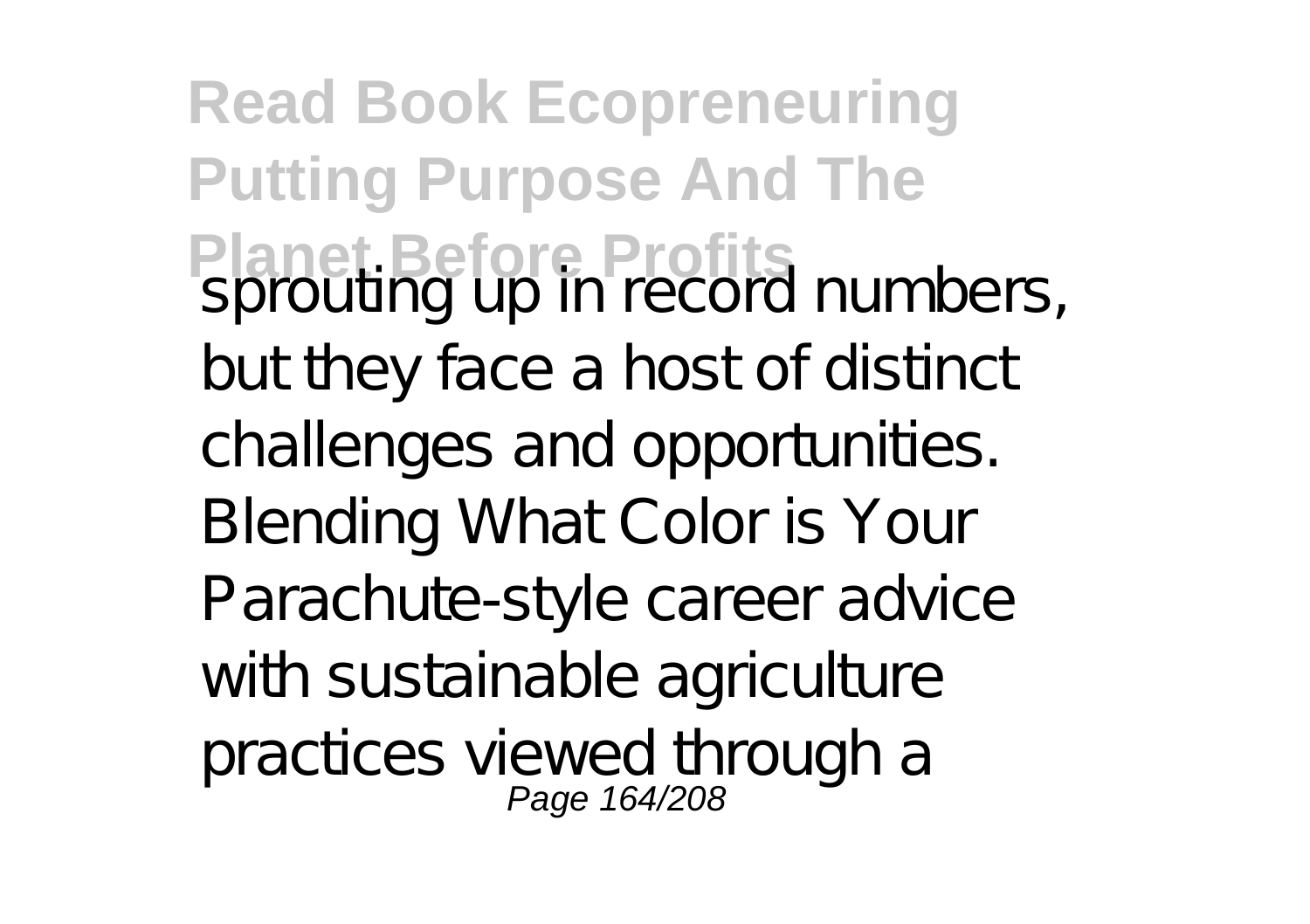**Read Book Ecopreneuring Putting Purpose And The Planet Before Profits** gender lens, Soil Sisters provides a wealth of invaluable information for fledging female farming entrepreneurs. The first manual of its kind, this authoritative and comprehensive blueprint presents practical<br>Page 165/208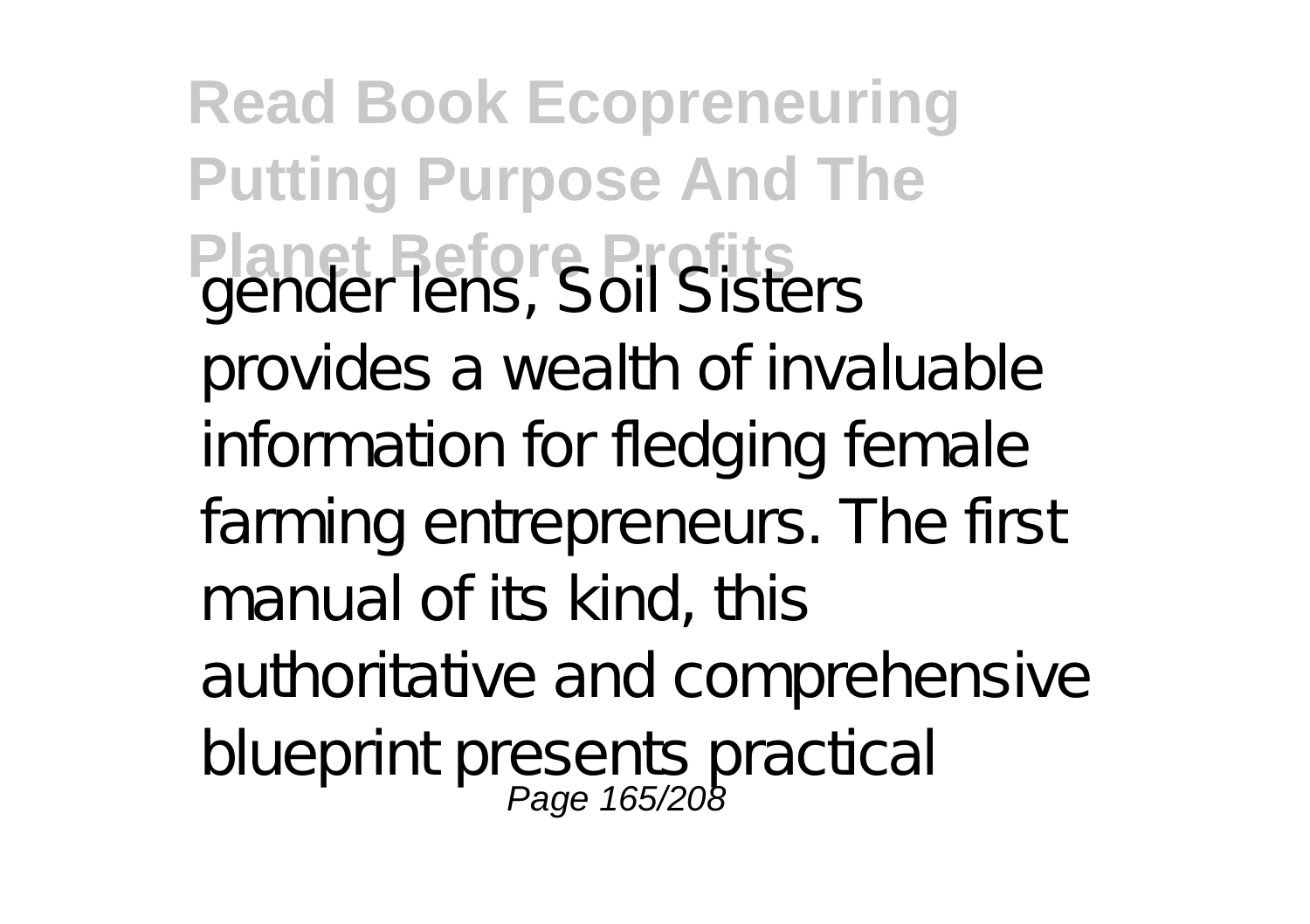**Read Book Ecopreneuring Putting Purpose And The Planet Before Profits** considerations from a woman's perspective, covering everything from business planning to tool use and ergonomics to integrating children and family in farm and field operations. Key topics include: Finding your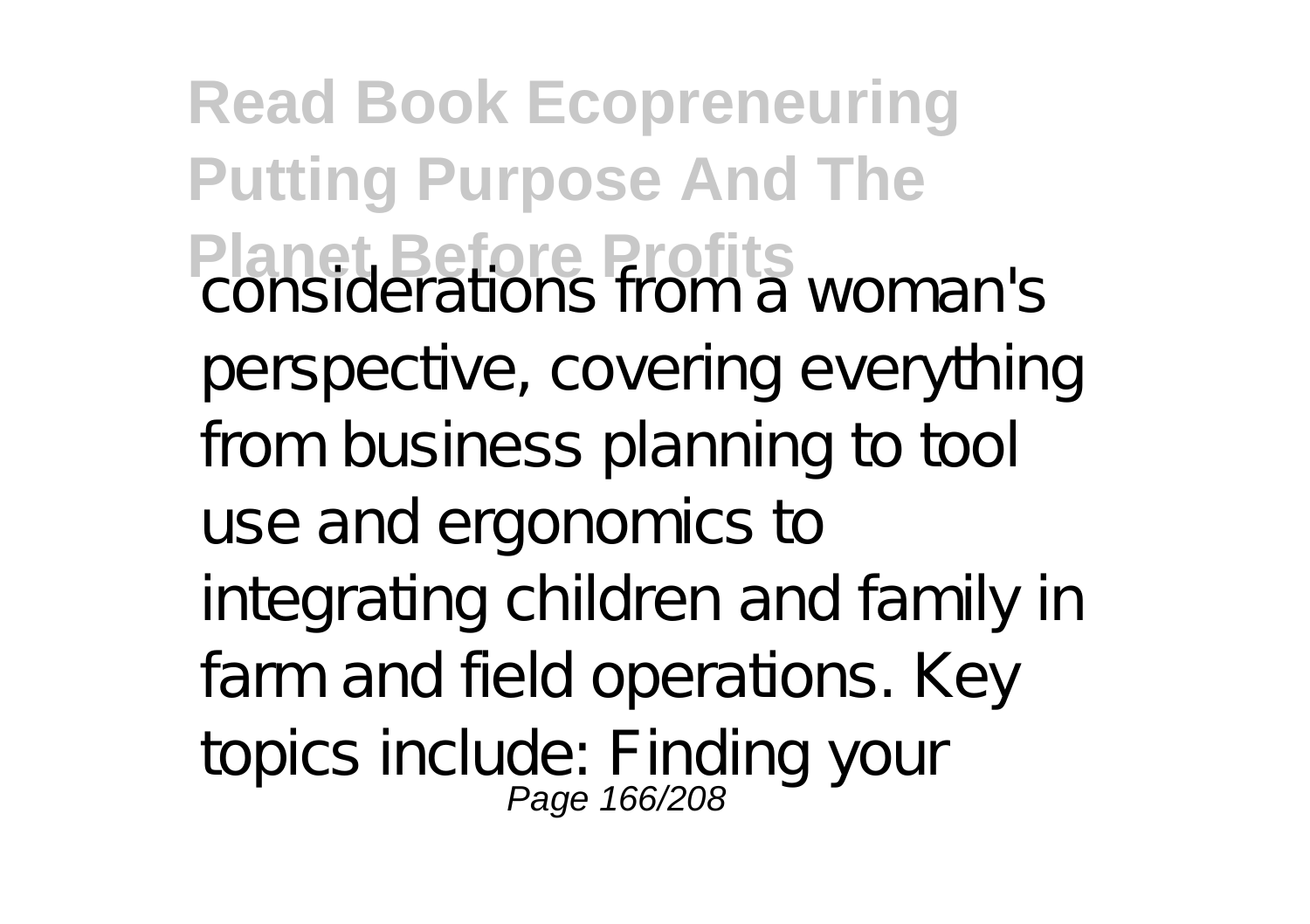**Read Book Ecopreneuring Putting Purpose And The Planet Before Profits** niche: mid-life encore careers, younf and beginning, Boomerangs, and more From concept to crop: diversified farm start-up basics Resources, grants, and loans available especially for women farmers.<br>Page 167/208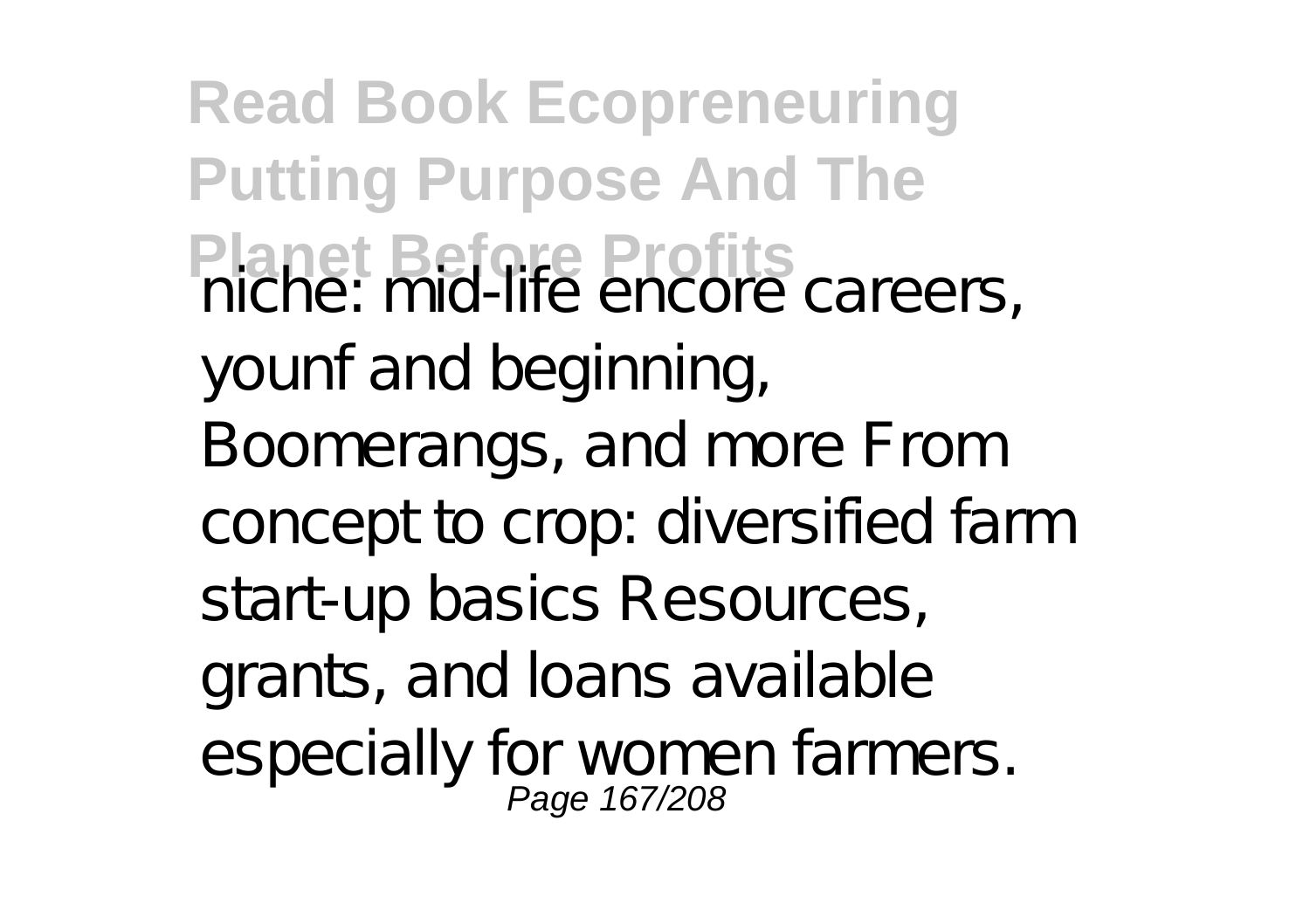**Read Book Ecopreneuring Putting Purpose And The Planet Before Profits**<br>Soil Sisters also contains case studies, inspirational ideas, and savvy advice nuggets from over one hundred successful women farmers and advocates. Targeted specifically to members of the fastest-growing demographic in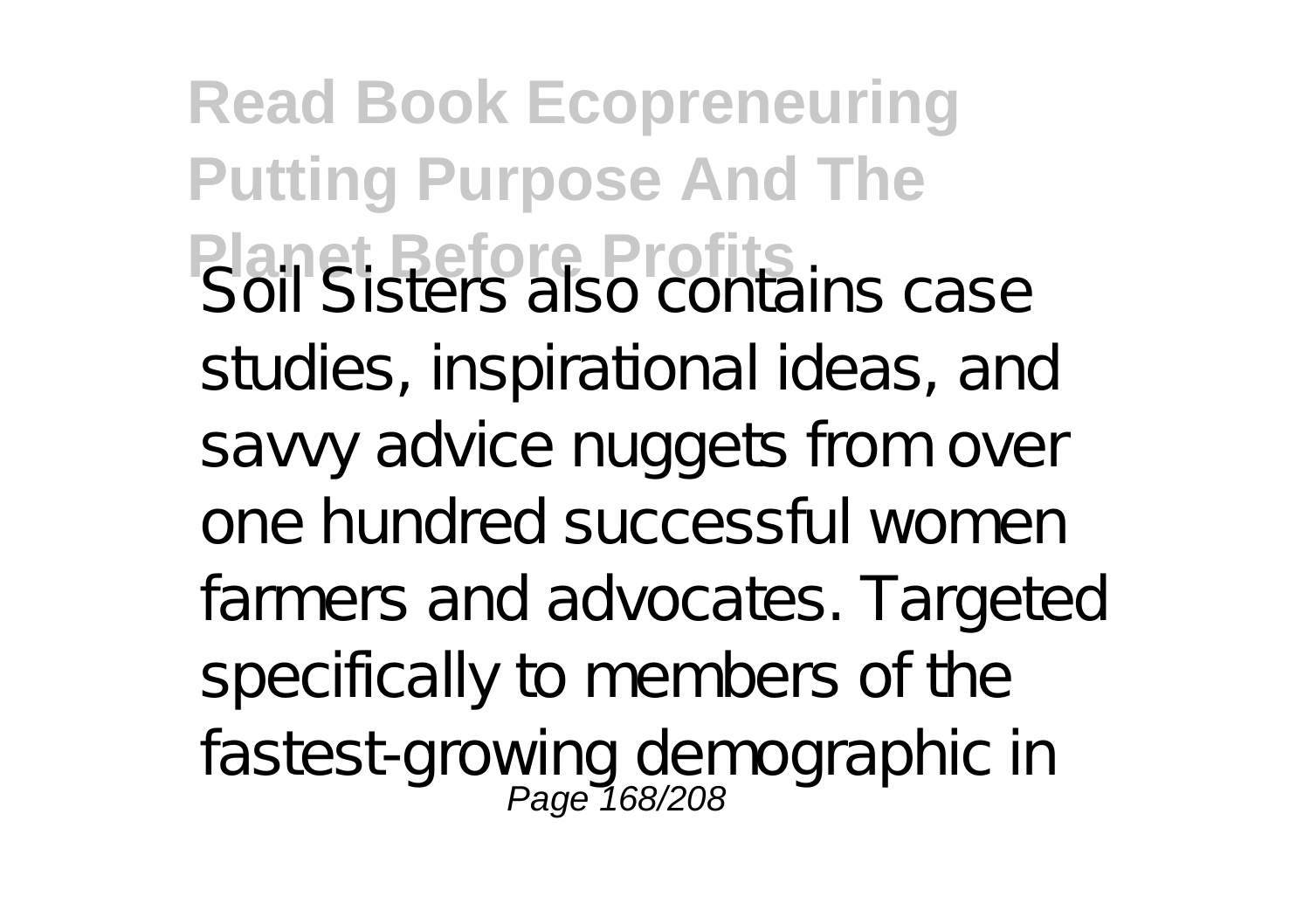**Read Book Ecopreneuring Putting Purpose And The Planet Before Profits** local agriculture, this highly readable guide is practical and pragmatic "Chick Lit" for today's food scene. Lisa Kivirist is Senior Fellow, Endowed Chair in Agricultural Systems at the Minnesota Institute for Page 169/208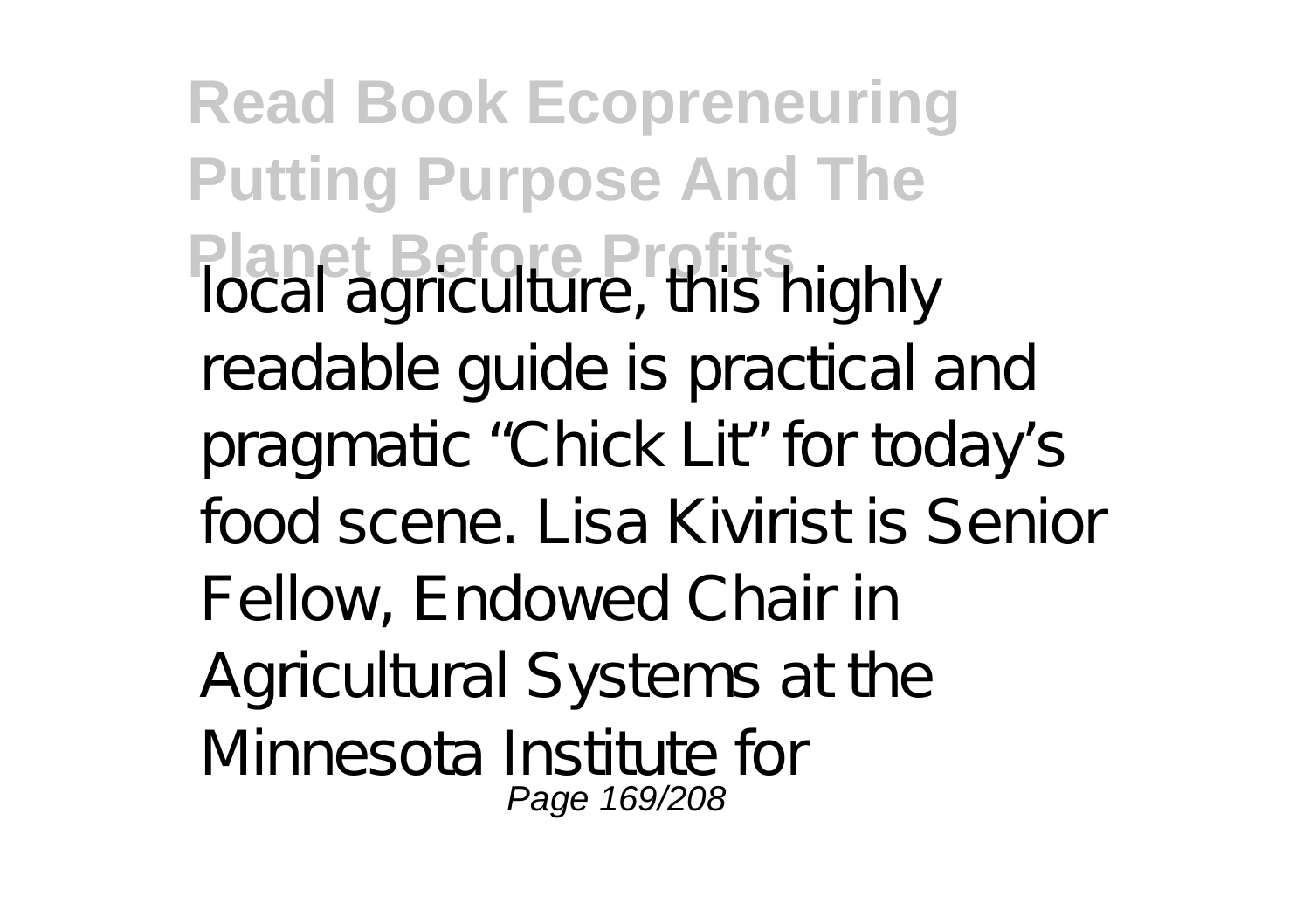**Read Book Ecopreneuring Putting Purpose And The Planet Before Profits** Sustainable Agriculture and a national advocate for women in sustainable agriculture. She founded and directs the Rural Women's Project of the Midwest Organic Sustainable Education Service, an award-winning<br>Page 170/208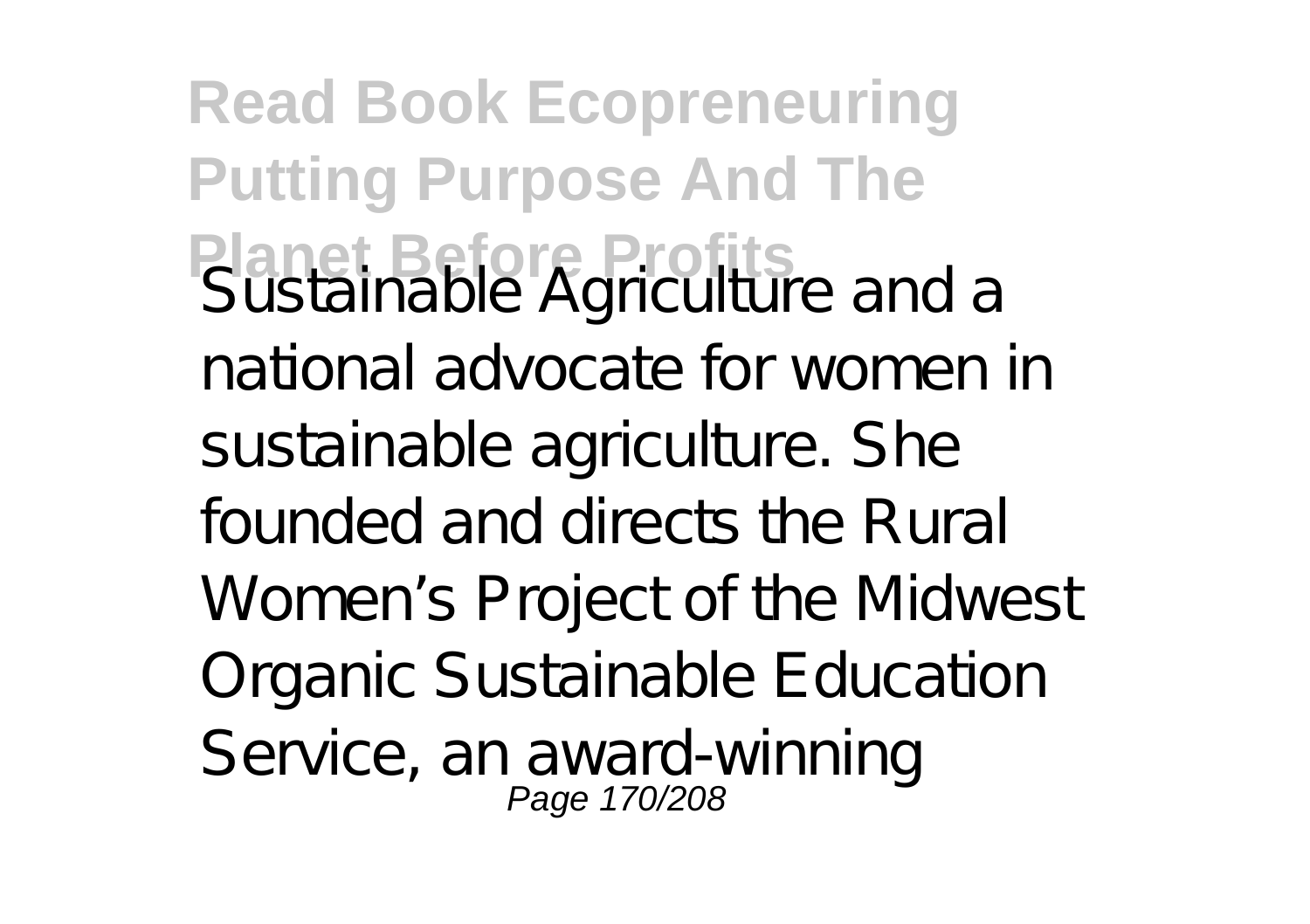**Read Book Ecopreneuring Putting Purpose And The Planet Before Profits** initiative championing female farmers and food-based entrepreneurs. Together with her husband, John Ivanko, Lisa is coauthor of Homemade for Sale, Farmstead Chef, ECOpreneuring, and Rural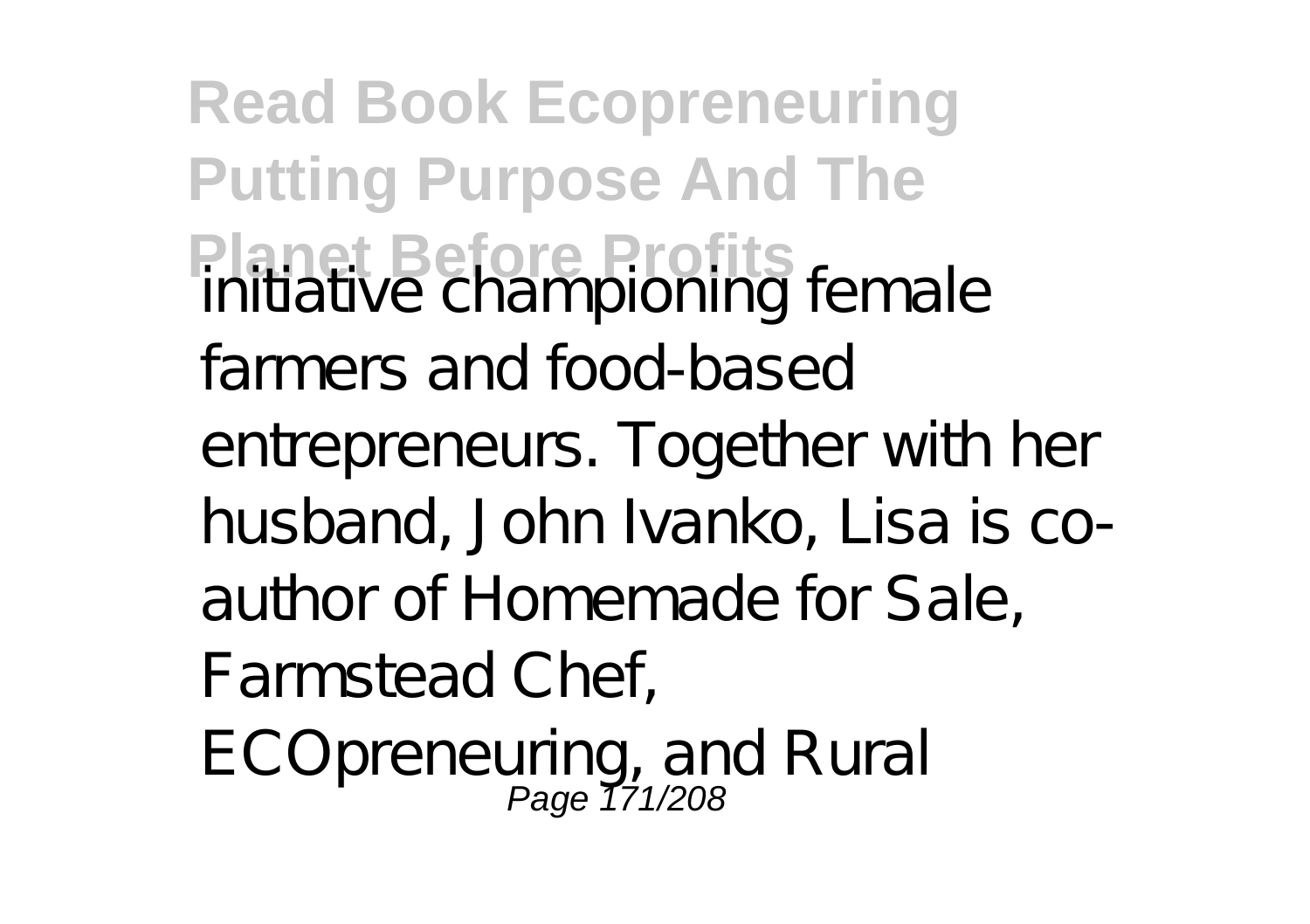**Read Book Ecopreneuring Putting Purpose And The Planet Before Profits** Renaissance. Lisa and her family run Inn Serendipity Farm and Bed & Breakfast, completely powered by the wind and sun in the rolling green hills of southern Wisconsin.

Building on the strengths of the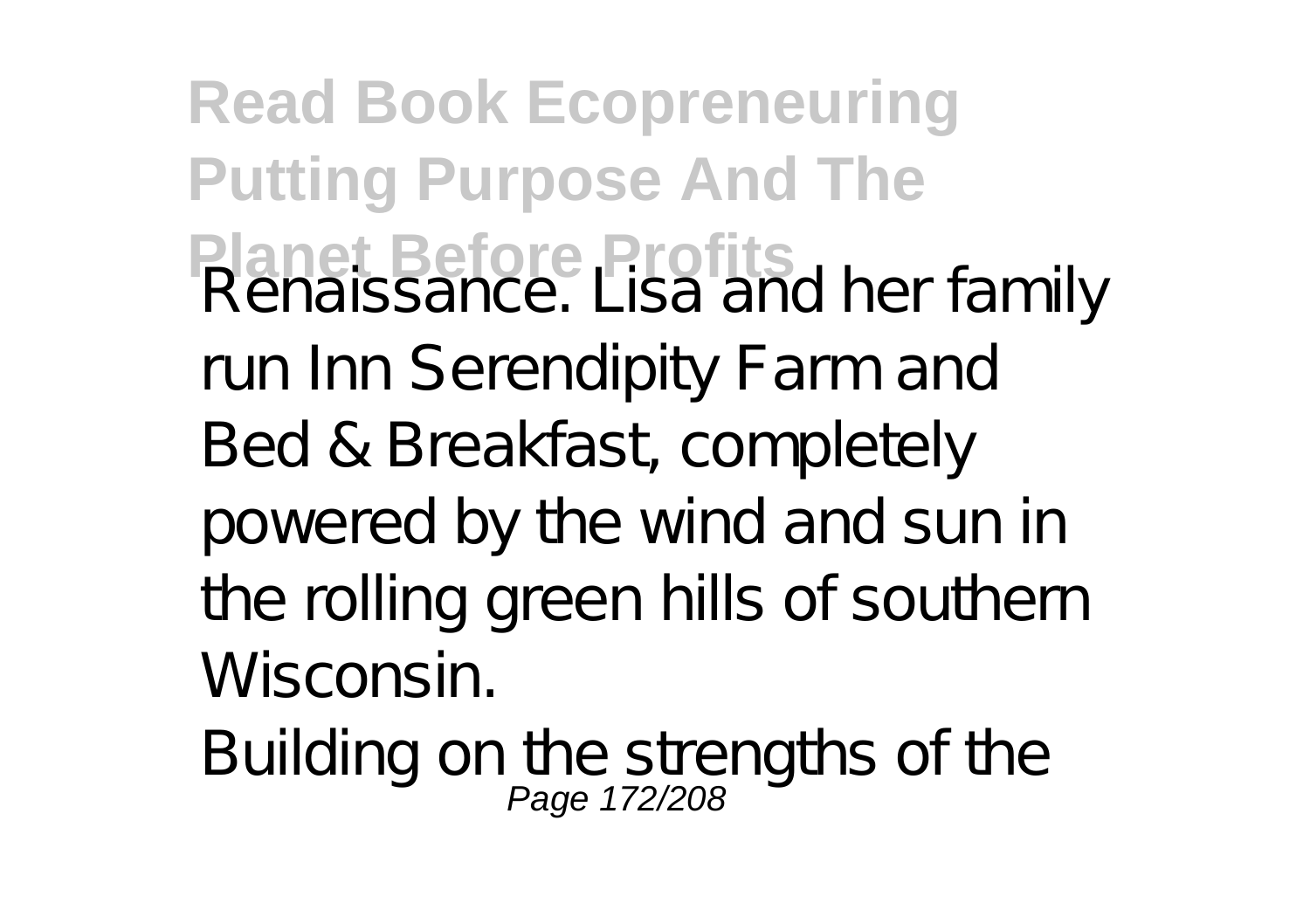**Read Book Ecopreneuring Putting Purpose And The Planet Before Profits** material published in the hugely successful first edition of Greener Marketing, this important new title examines on a global scale the progress of environmental marketing in the 1990s and considers how social Page 173/208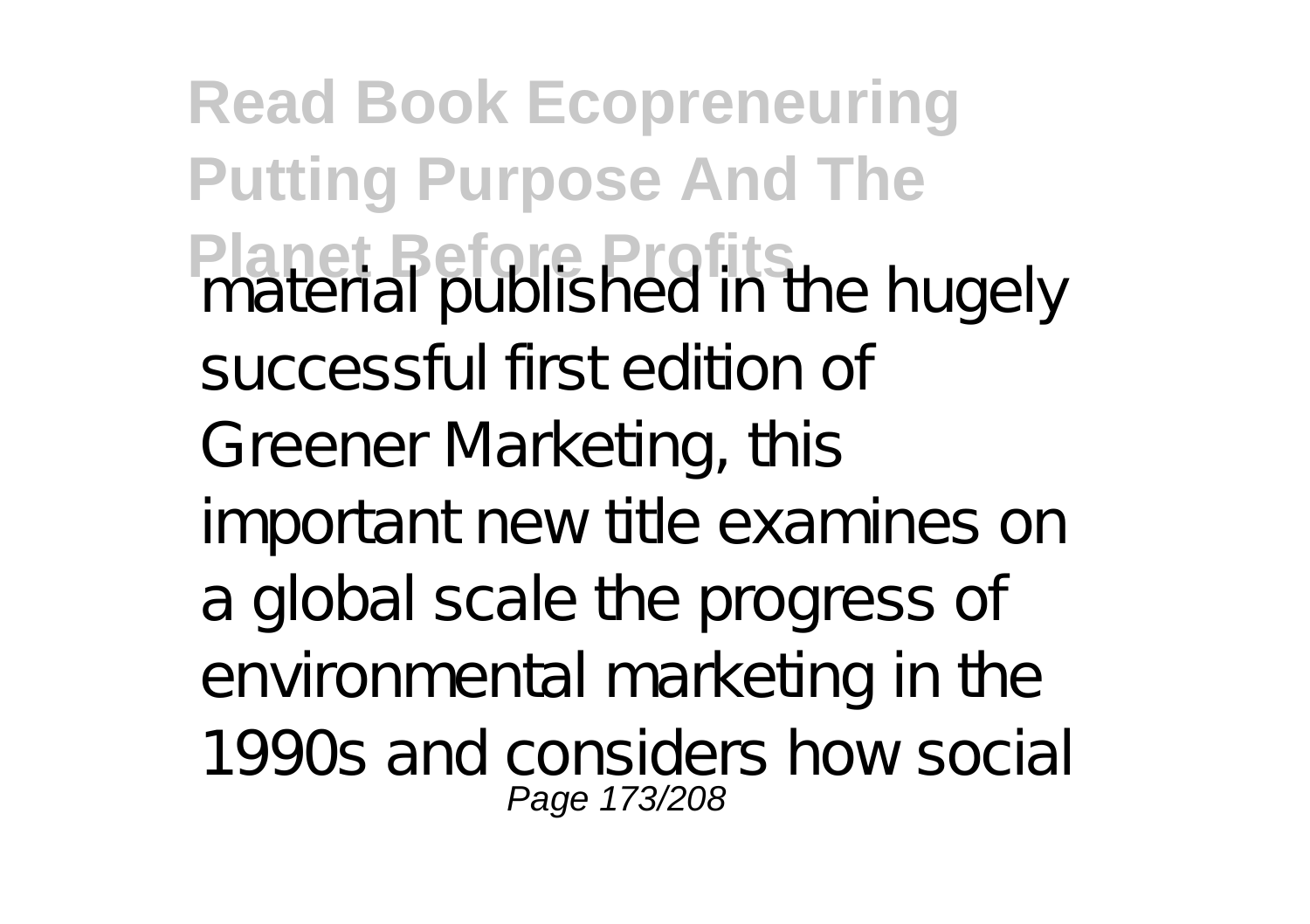**Read Book Ecopreneuring Putting Purpose And The Planet Before Profits** issues are increasingly becoming critical factors in how corporations meet the evergrowing demands and expectations of customers. Despite the fact that such issues are increasingly important in<br>Page 174/208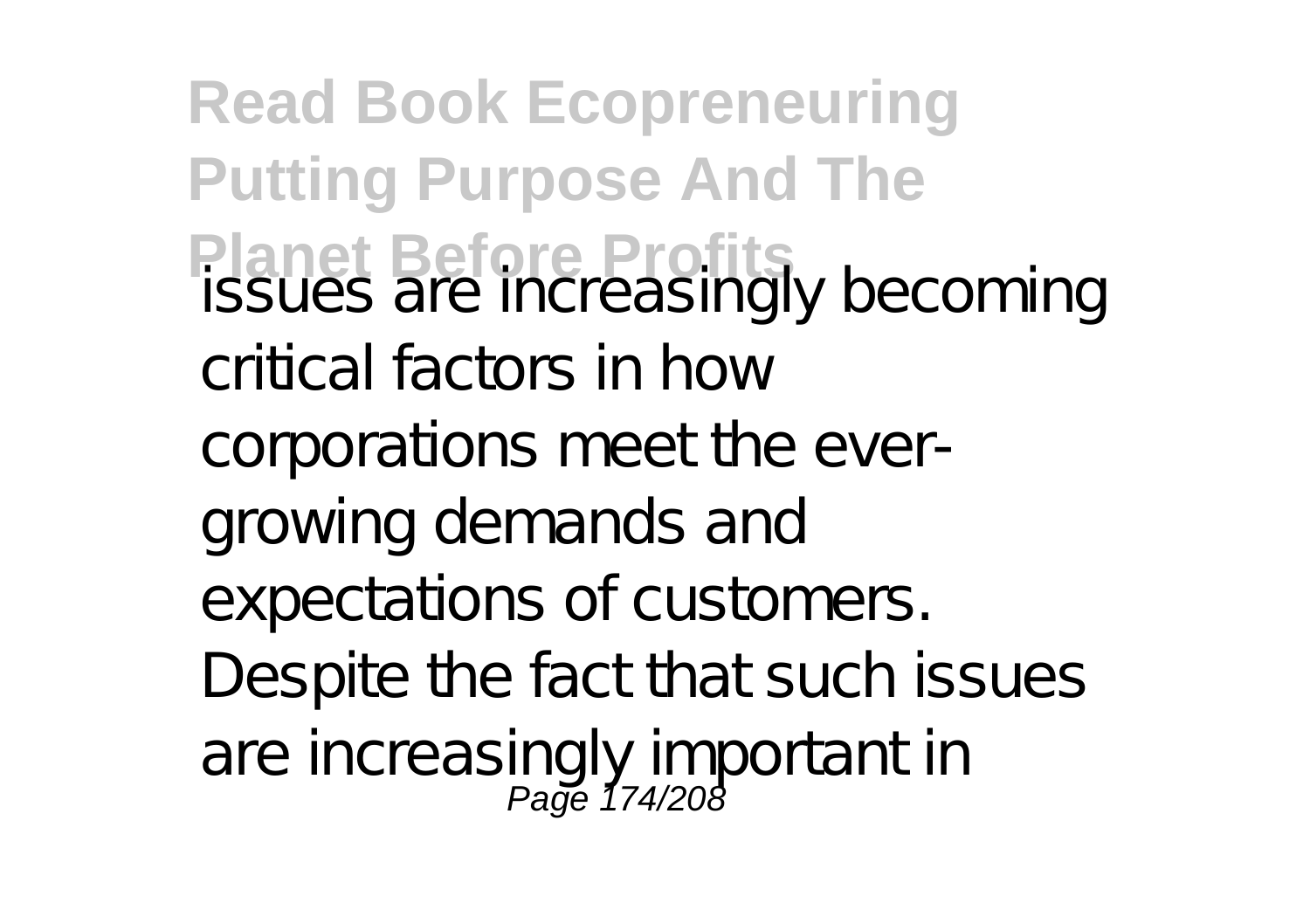**Read Book Ecopreneuring Putting Purpose And The Planet Before Profits** marketing activities around the world, it is difficult for practitioners to keep up to date with complex and rapidly changing information and ideas. The purpose of this book is to provide practitioners and<br>Page 175/208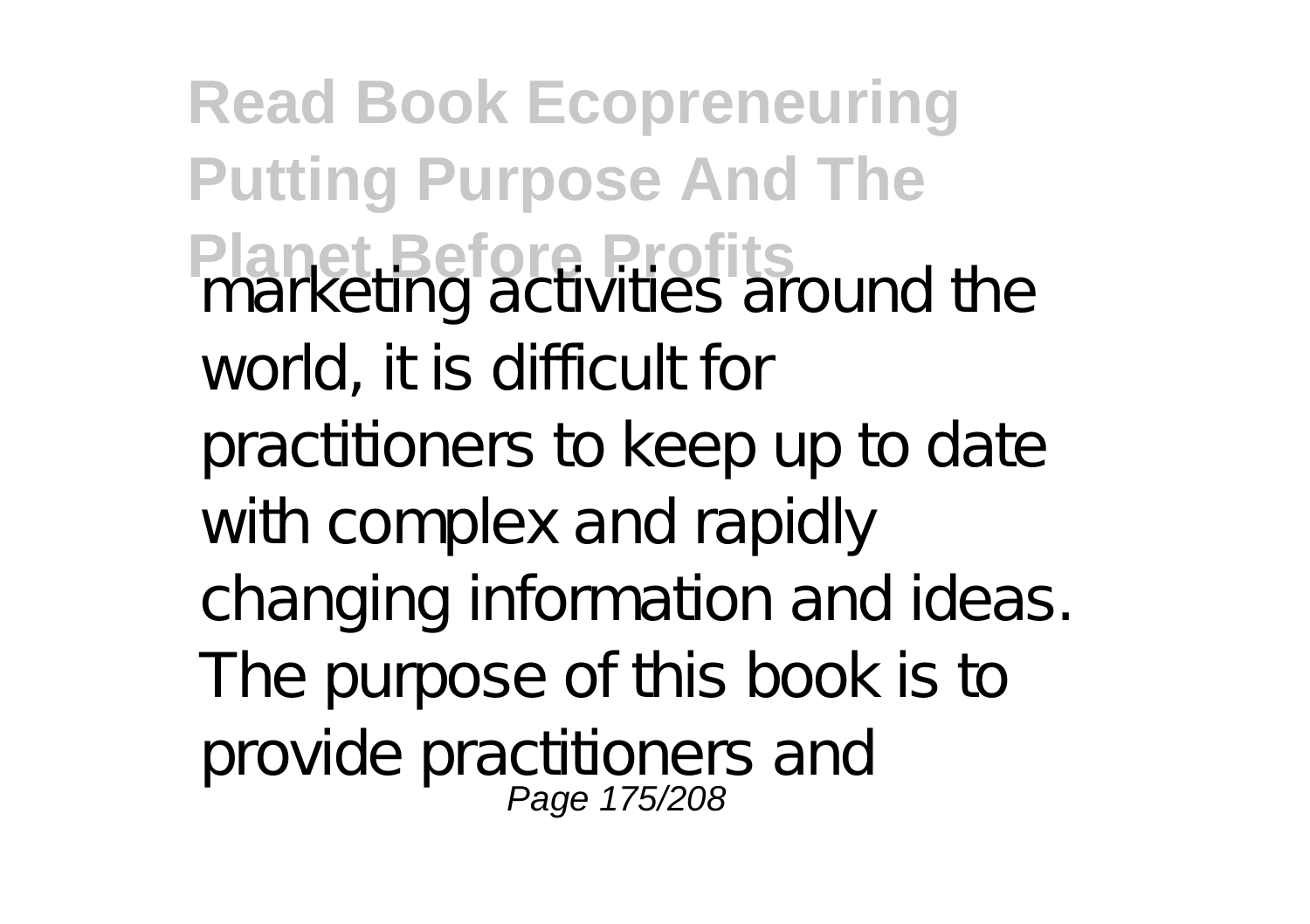**Read Book Ecopreneuring Putting Purpose And The Planet Before Profits** academics with best-practice examples and actionable recommendations on how to implement and appraise green marketing activities. It will provide information and ideas for those involved in marketing on<br>Page 176/208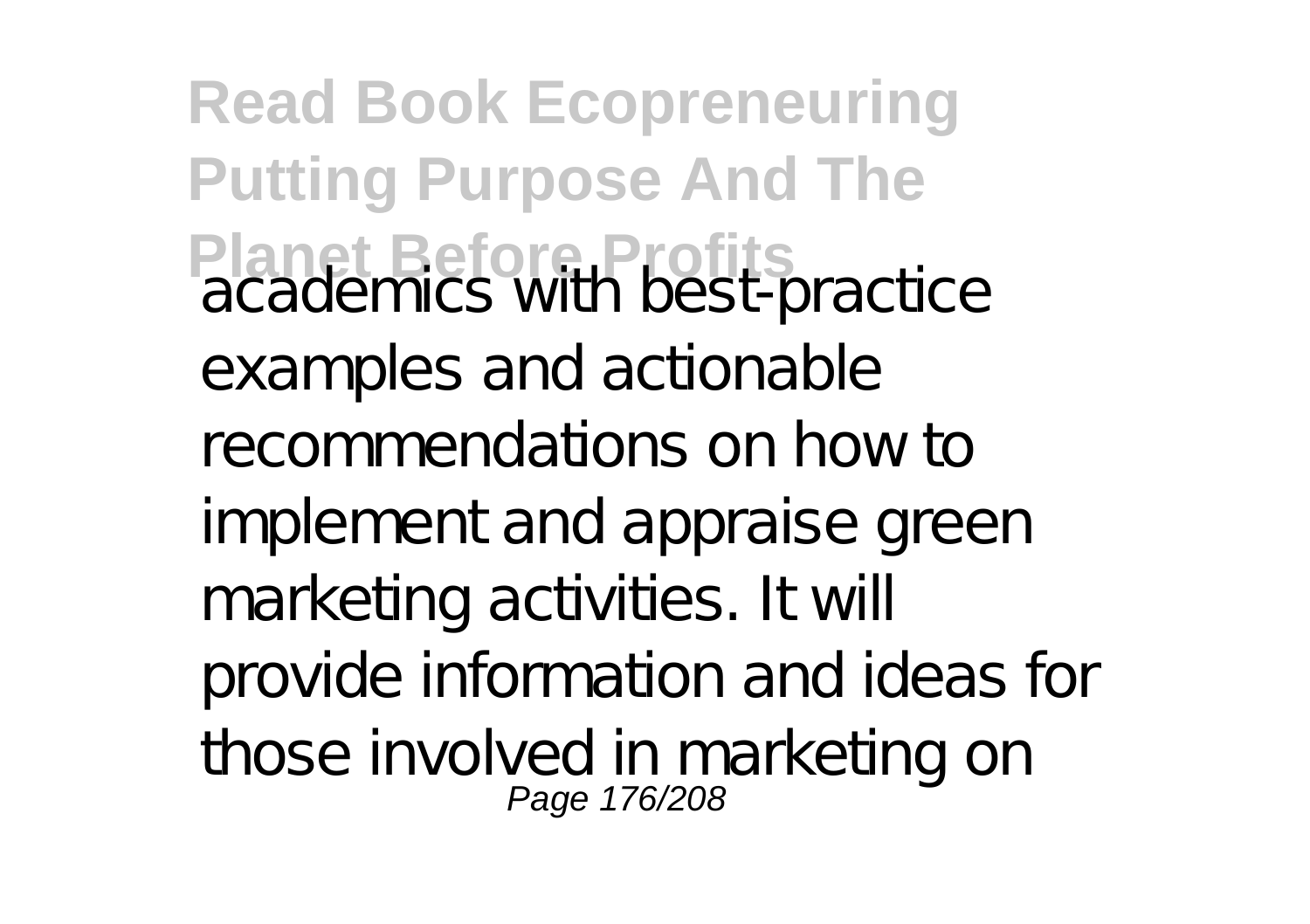**Read Book Ecopreneuring Putting Purpose And The Planet Before Profits** how to incorporate environmental and social considerations, as well as providing new perspectives on marketing for environmental managers. To achieve a comprehensive viewpoint, the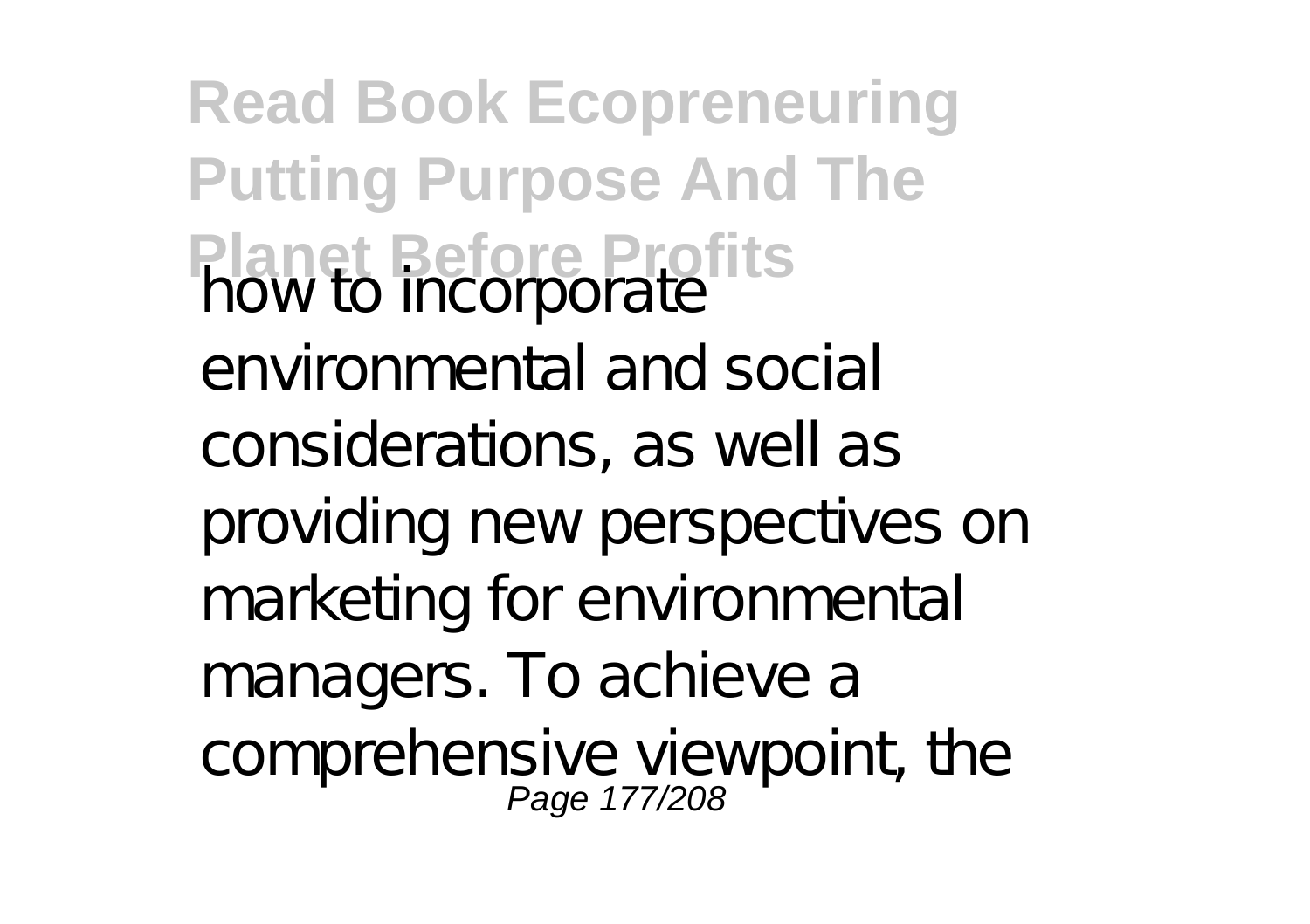**Read Book Ecopreneuring Putting Purpose And The Planet Before Profits** book is split into three sections. The first sets out the strategic issues and rationale for green marketing, the second addresses tactical issues in more detail, and the third provides detailed international case studies. Page 178/208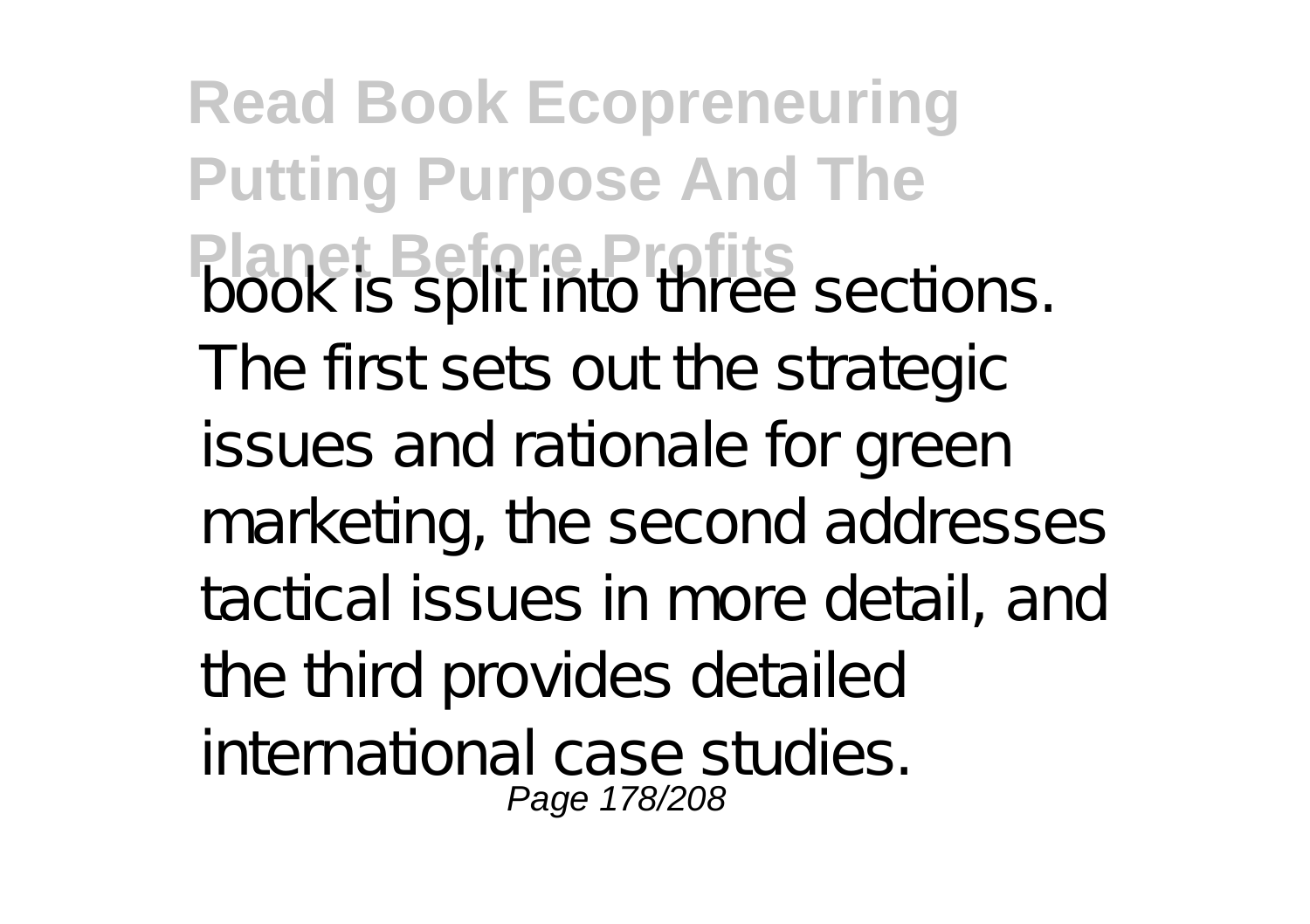**Read Book Ecopreneuring Putting Purpose And The Planet Before Profits** Topics addressed by the global set of contributors include the growing area of products versus services, environmental product development, green marketing alliances, environmental communications, green<br>Page 179/208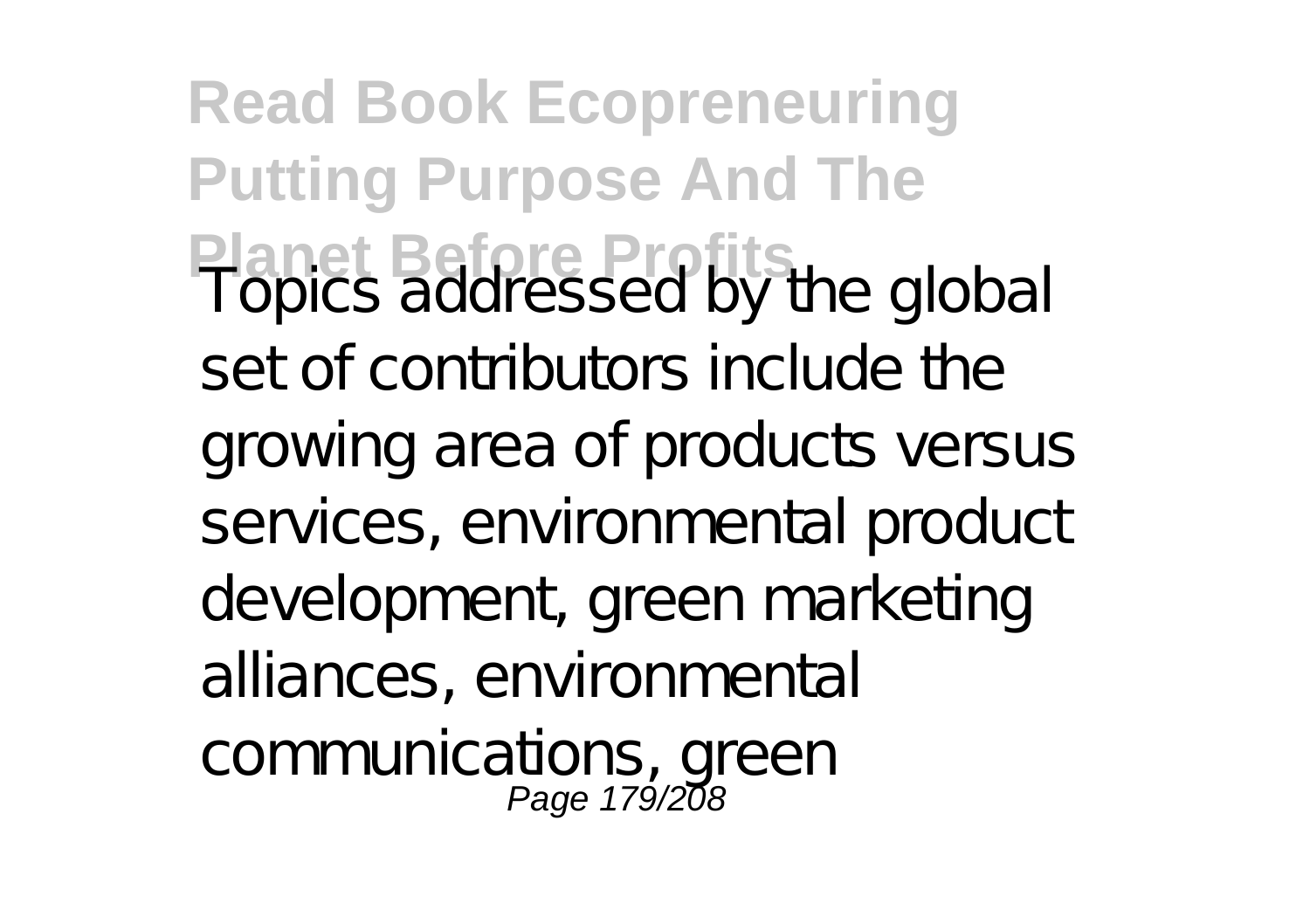**Read Book Ecopreneuring Putting Purpose And The Planet Before Profits** consumers, eco-tourism and environmental marketing in developing countries. reener Marketing is not only a sequel to the successful first volume, but redefines global progress towards the successful Page 180/208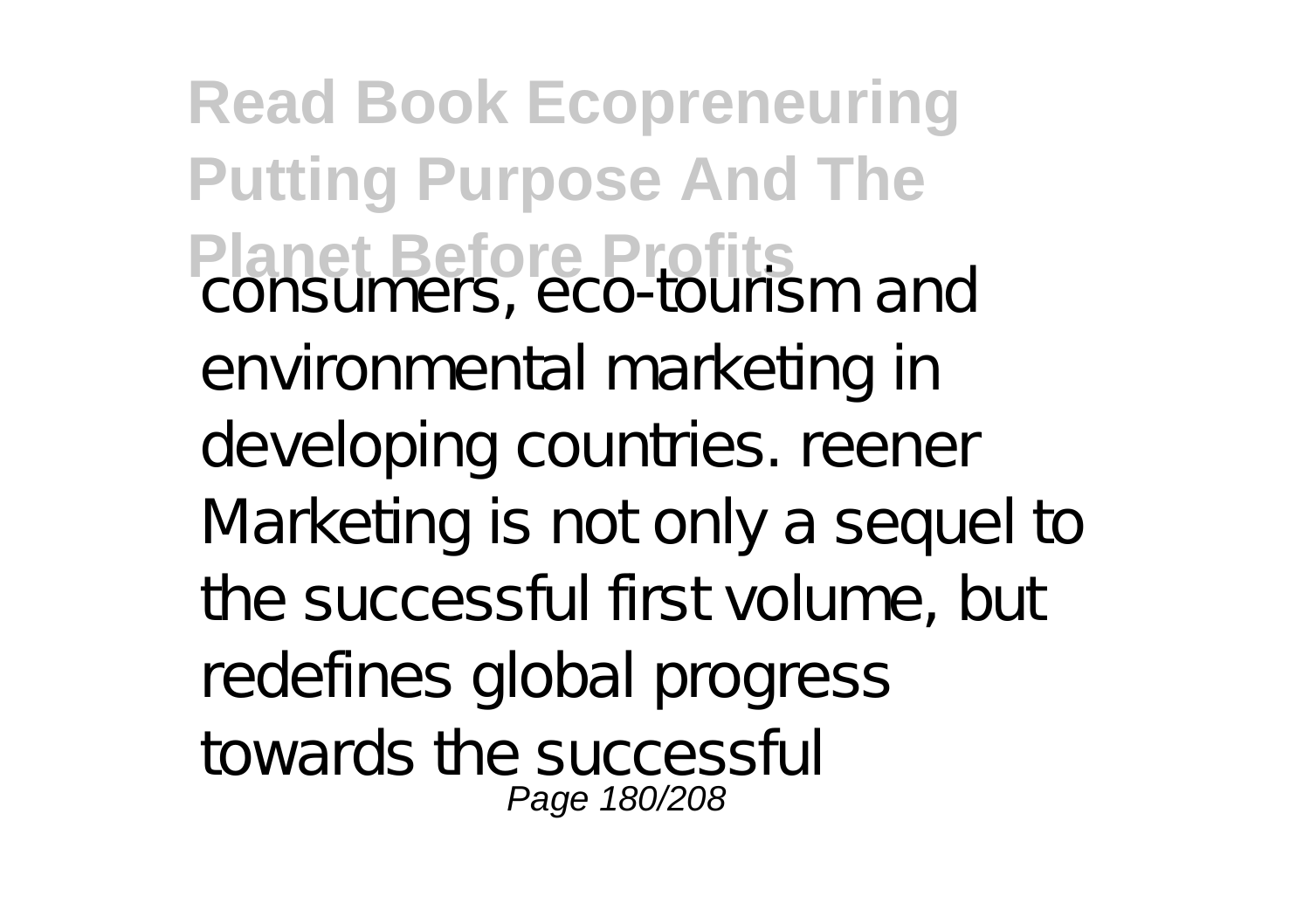**Read Book Ecopreneuring Putting Purpose And The Planet Before Profits** marketing of greener products and services. Environmentally and Socially Responsible Travel Renewing the Quest for the Good Life The GCC Economies Page 181/208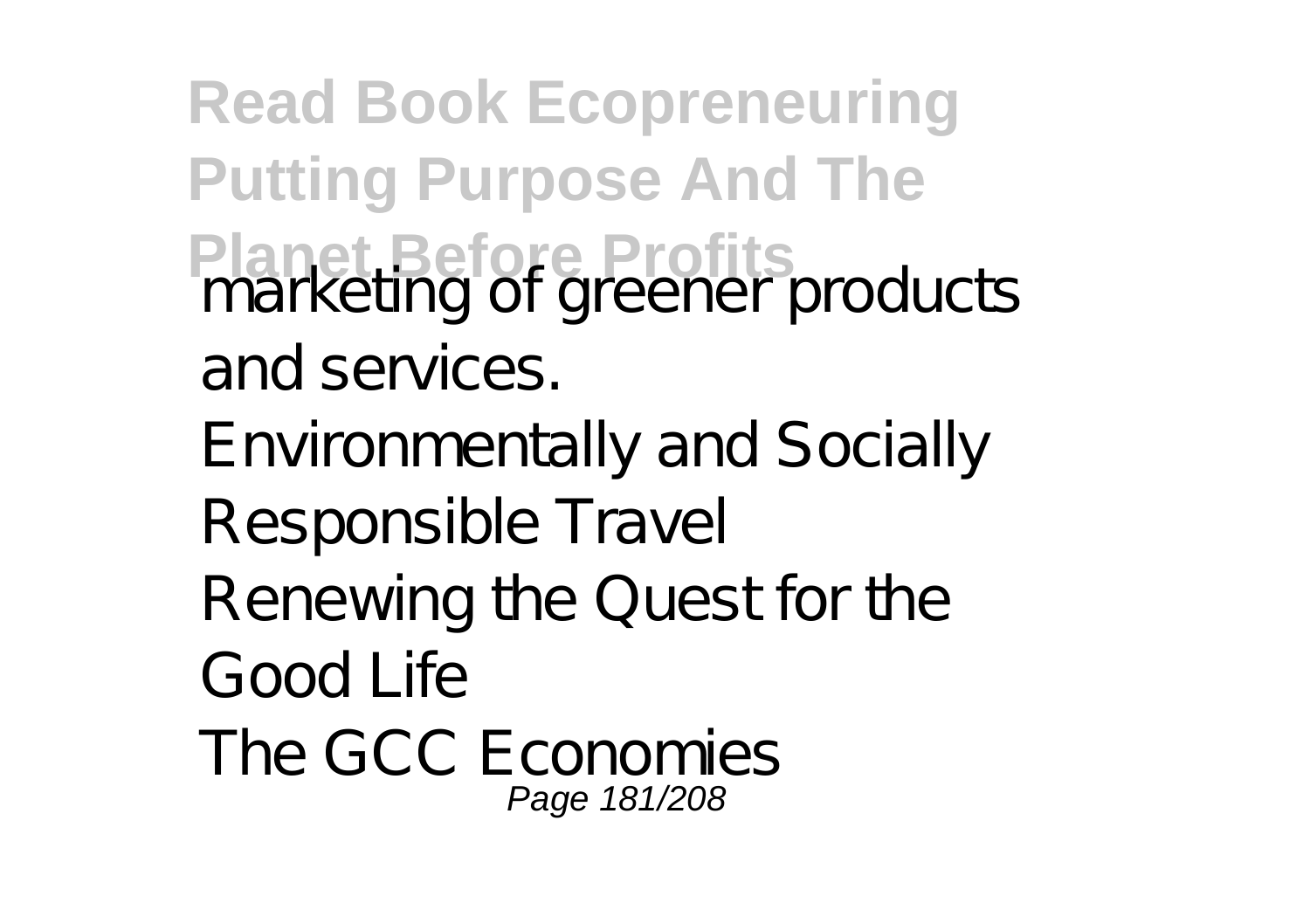**Read Book Ecopreneuring Putting Purpose And The Planet Before Profits** The Complete Guide to Small Business Opportunities from the Environmental Revolution Rethinking Leadership Home Power The problems related to the process of industrialisation such as biodiversity

Page 182/208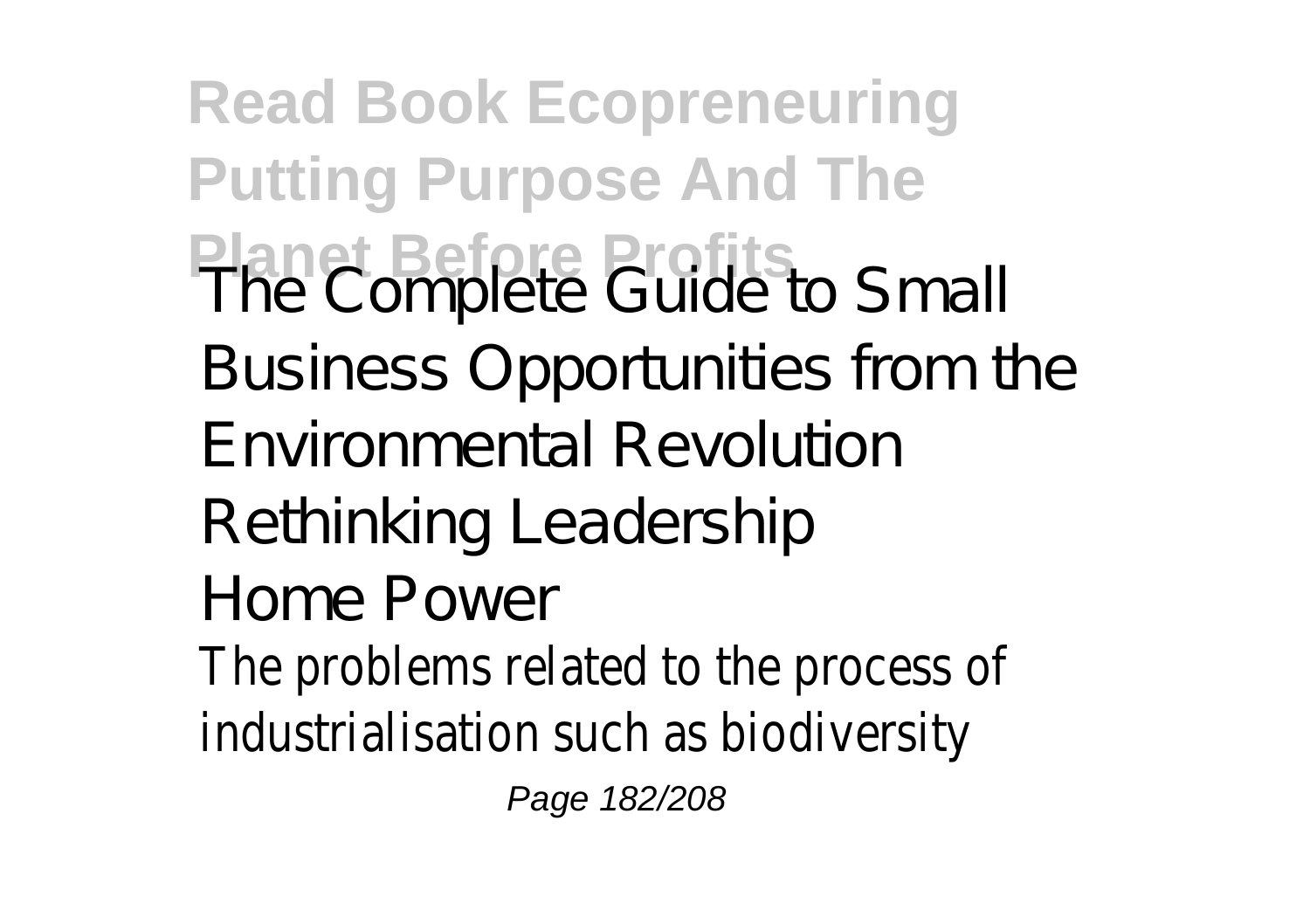**Read Book Ecopreneuring Putting Purpose And The** depletion, climate change and a worsening of health and living conditions, especially but not only in developing countries, intensify. Therefore, there is an increasing need to search for integrated solutions to make development more sustainable. The United Nations has acknowledged the problem and approved the "2030 Agenda Page 183/208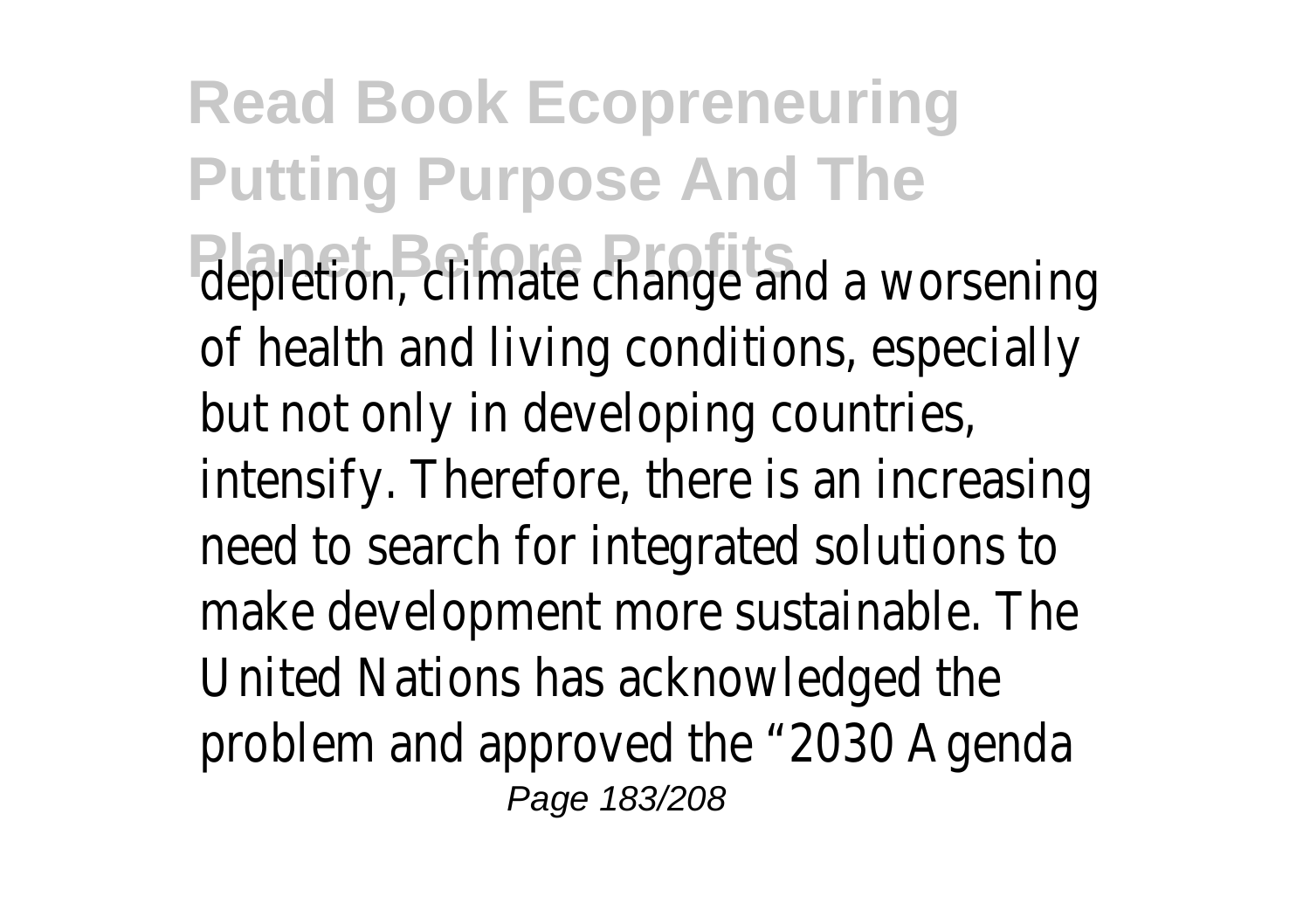**Read Book Ecopreneuring Putting Purpose And The Planet Before Profits** for Sustainable Development". On 1st January 2016, the 17 Sustainable Development Goals (SDGs) of the Agenda officially came into force. These goals cover the three dimensions of sustainable development: economic growth, social inclusion and environmental protection. The Encyclopedia of the UN Sustainable Page 184/208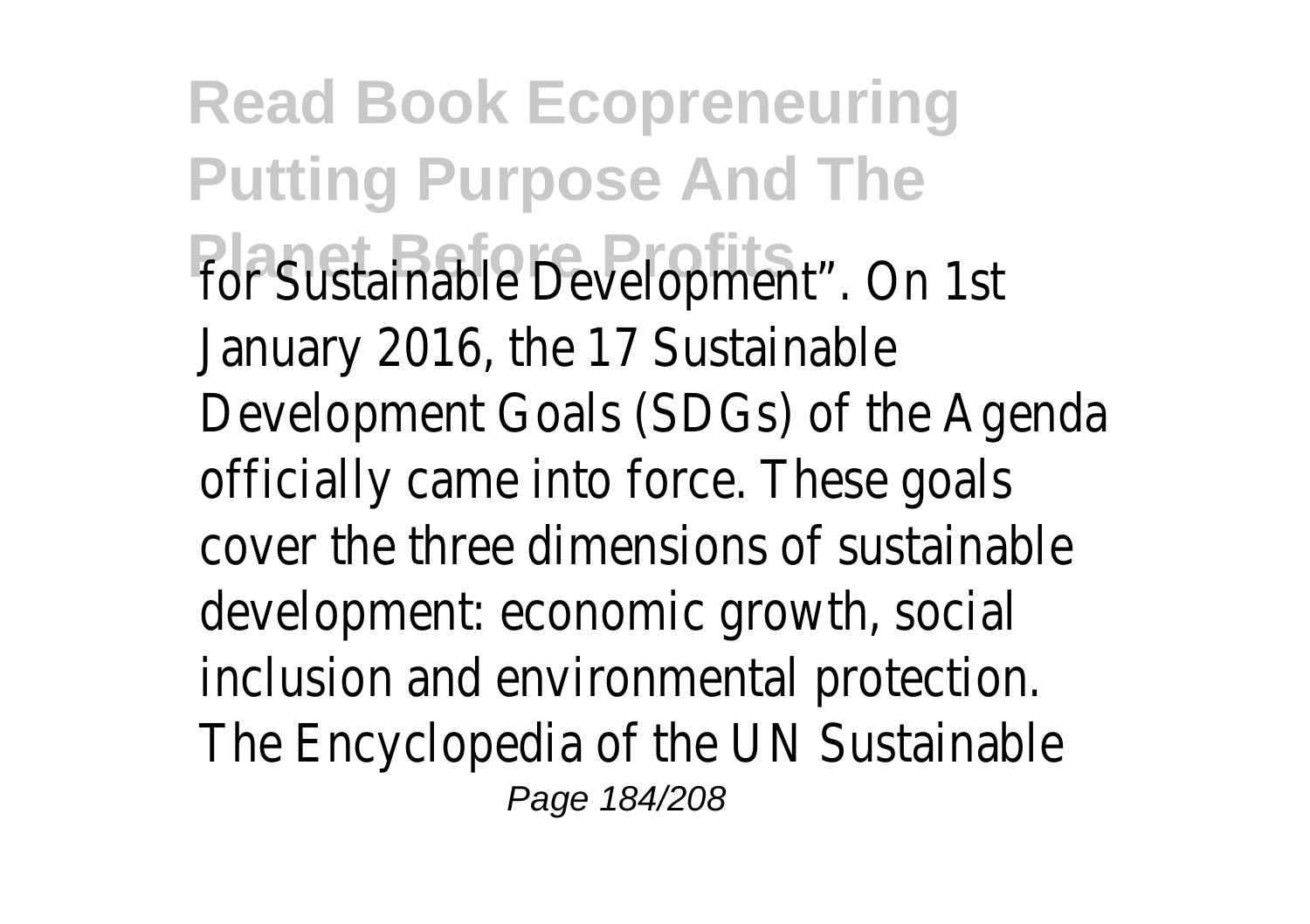**Read Book Ecopreneuring Putting Purpose And The Planet Before Profits** Development Goals comprehensively addresses the SDGs in an integrated way. The Encyclopedia encompasses 17 volumes, each one devoted to one of the 17 SDGs. This volume addresses SDG 8, namely "Promote sustained, inclusive and sustainable economic growth, full and productive employment and decent work Page 185/208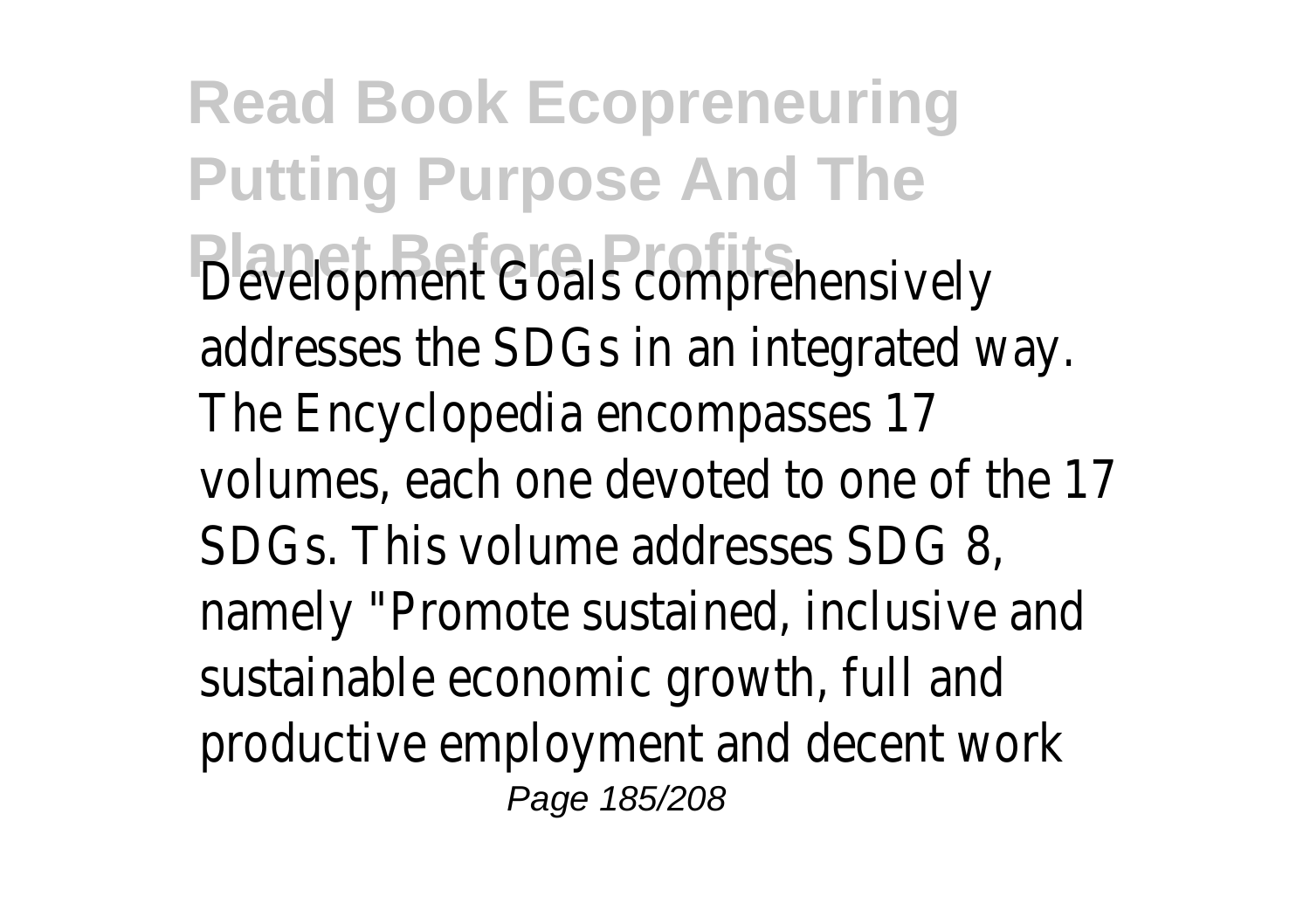**Read Book Ecopreneuring Putting Purpose And The Planet Before Profits** for all" and contains the description of a range of terms, to allow a better understanding and foster knowledge. The predominant economic model is promoting a lopsided economic growth that is further increasing the gap between the have and the have-nots. This SDG is not just proposing the attainment of more just and Page 186/208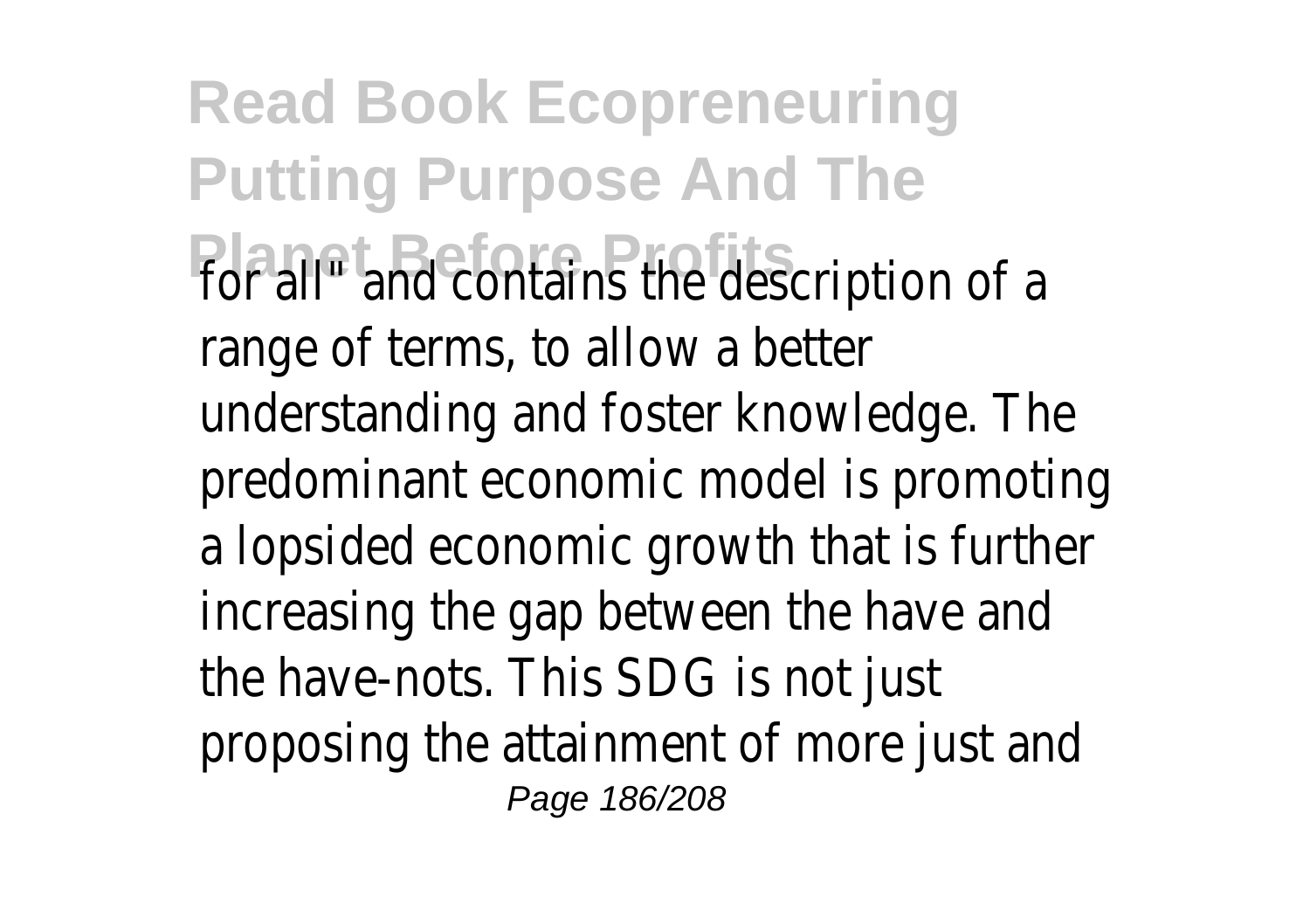**Read Book Ecopreneuring Putting Purpose And The Planet Before Profits** empowering economic models, but it also puts at the forefront the well-being of workers by striving to provide employment and better working conditions that respect the dignity of workers. Concretely, the defined targets are: Sustain per capita economic growth in accordance with national circumstances and, in particular, Page 187/208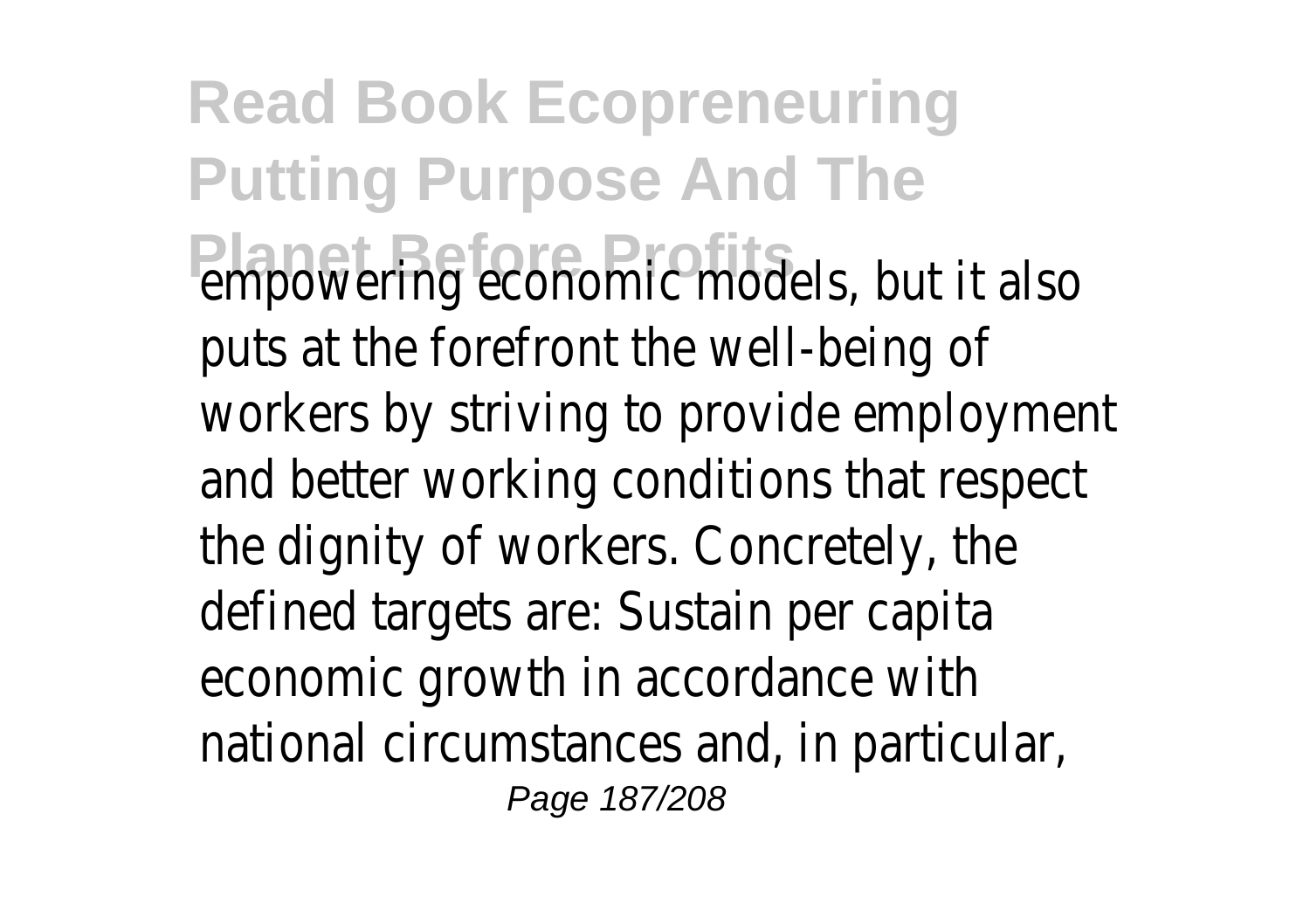**Read Book Ecopreneuring Putting Purpose And The Planet Before Profits** at least 7 per cent gross domestic product growth per annum in the least developed countries Achieve higher levels of economic productivity through diversification, technological upgrading and innovation, including through a focus on high-value added and labour-intensive sectors Promote development-oriented Page 188/208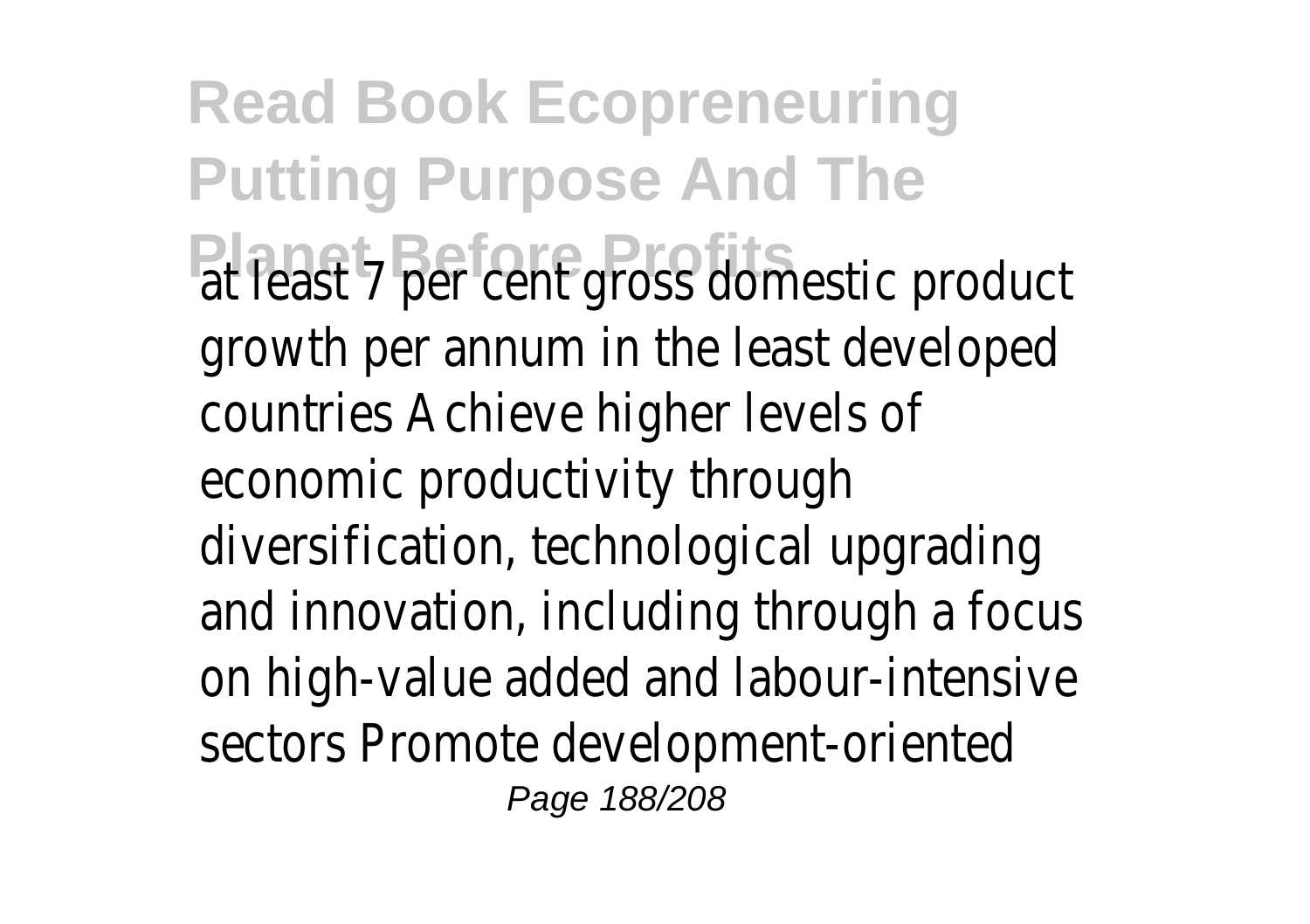**Read Book Ecopreneuring Putting Purpose And The** Policies that support productive activities, decent job creation, entrepreneurship, creativity and innovation, and encourage the formalization and growth of micro-, small- and medium-sized enterprises, including through access to financial services Improve progressively, through 2030, global resource efficiency in Page 189/208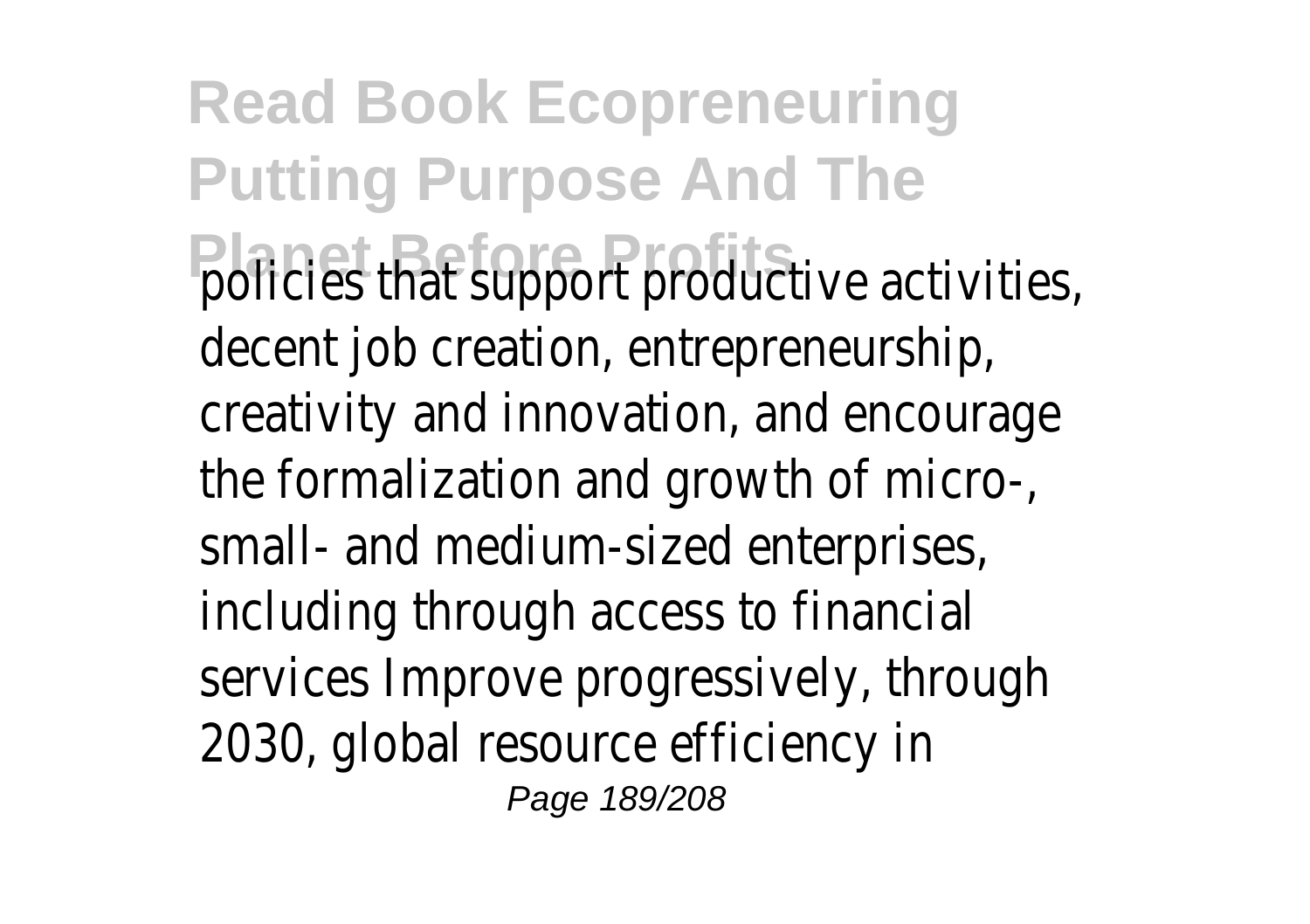**Read Book Ecopreneuring Putting Purpose And The Profits** consumption and production and endeavour to decouple economic growth from environmental degradation, in accordance with the 10-Year Framework of Programmes on Sustainable Consumption and Production, with developed countries taking the lead Achieve full and productive employment Page 190/208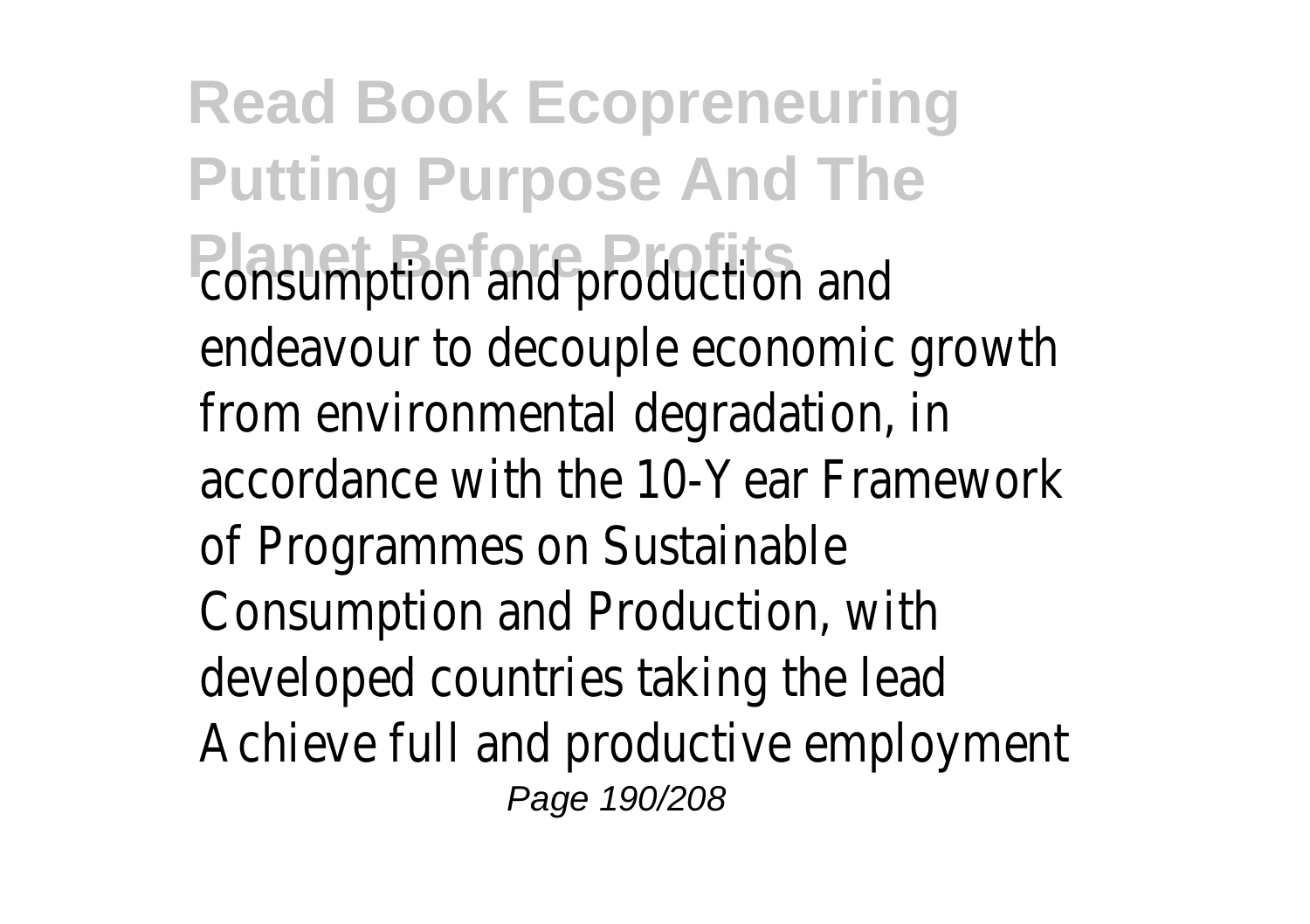**Read Book Ecopreneuring Putting Purpose And The Planet Before Profits** and decent work for all women and men, including for young people and persons with disabilities, and equal pay for work of equal value Substantially reduce the proportion of youth not in employment, education or training Take immediate and effective measures to eradicate forced labour, end modern slavery and human Page 191/208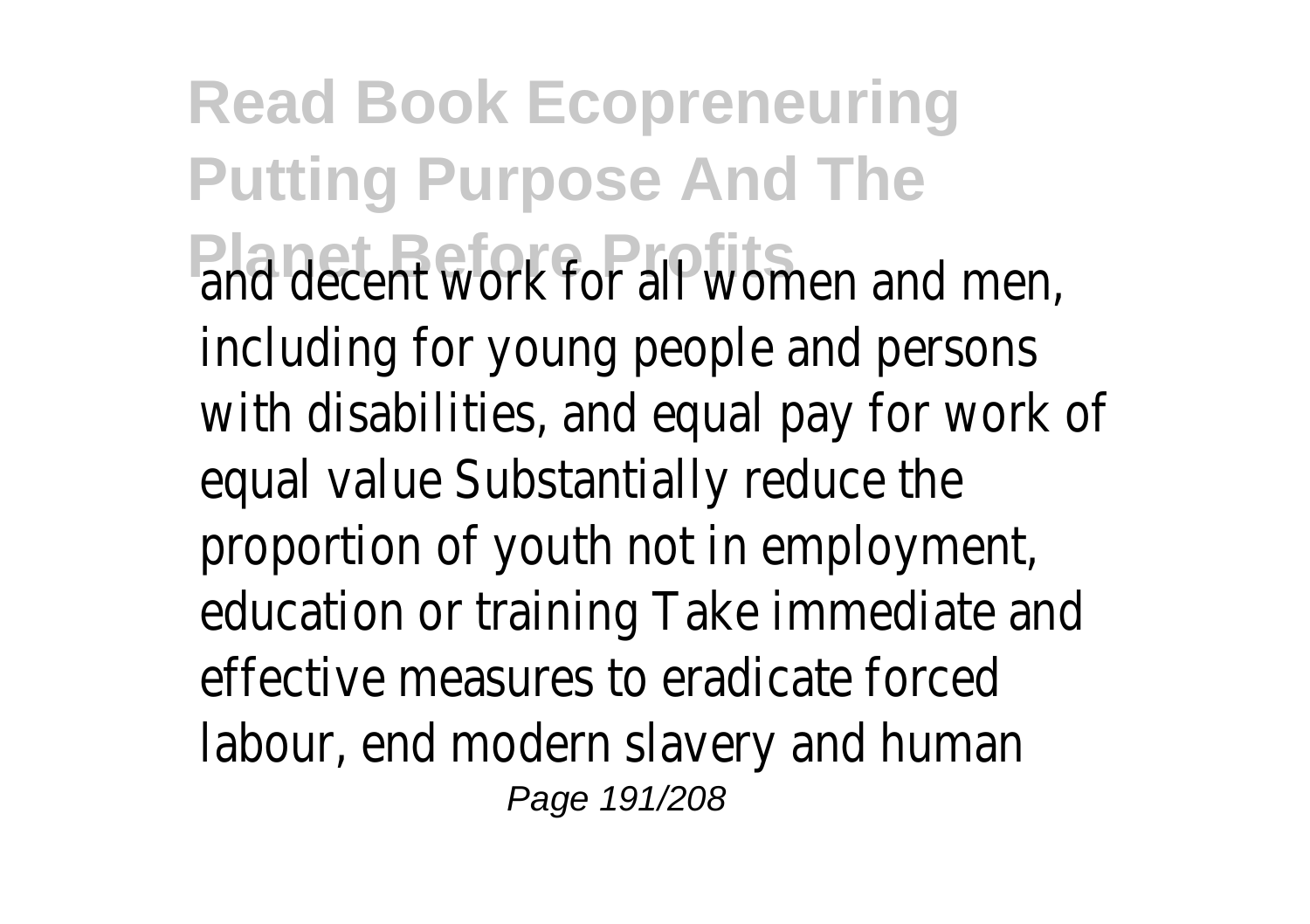**Read Book Ecopreneuring Putting Purpose And The Planet Before Profits** trafficking and secure the prohibition and elimination of the worst forms of child labour, including recruitment and use of child soldiers, and end child labour in all its forms Protect labour rights and promote safe and secure working environments for all workers, including migrant workers, in particular women Page 192/208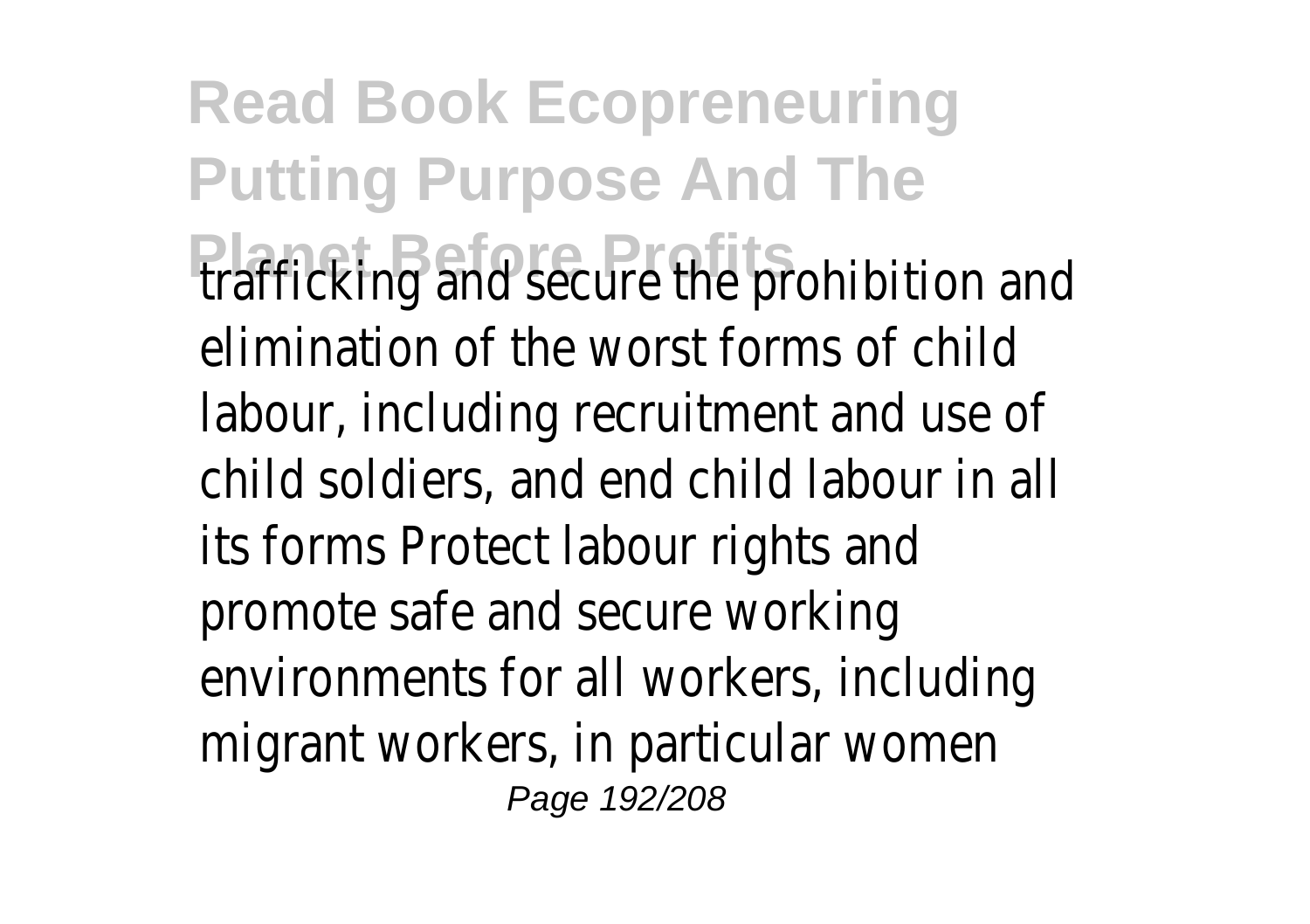**Read Book Ecopreneuring Putting Purpose And The Phigrants, and those in precarious** employment Devise and implement policies to promote sustainable tourism that creates jobs and promotes local culture and products Strengthen the capacity of domestic financial institutions to encourage and expand access to banking, insurance and financial services Page 193/208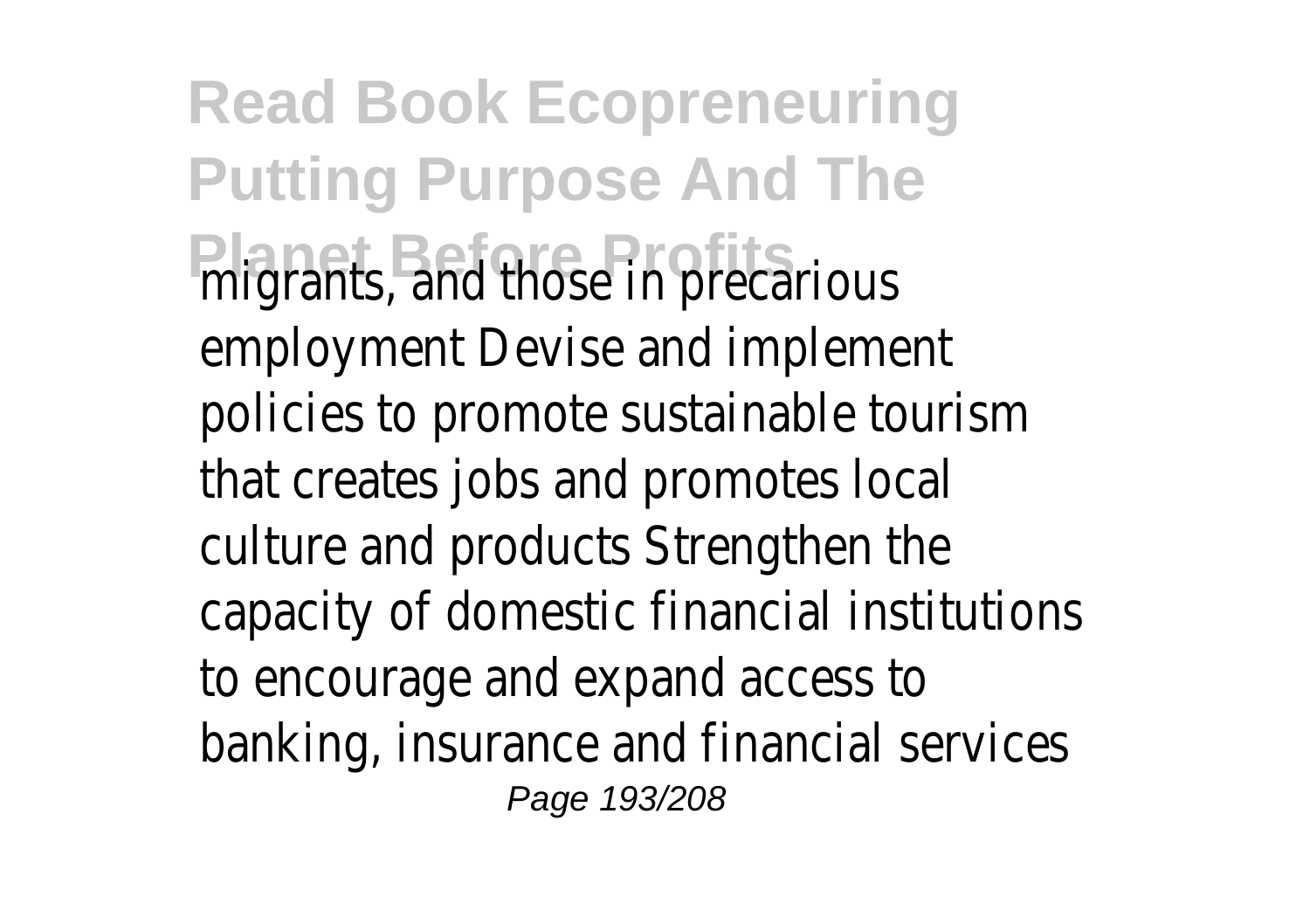**Read Book Ecopreneuring Putting Purpose And The For all Increase Aid for Trade support for** developing countries, in particular least developed countries, including through the Enhanced Integrated Framework for Trade-related Technical Assistance to Least Developed Countries Develop and operationalize a global strategy for youth employment and implement the Global Page 194/208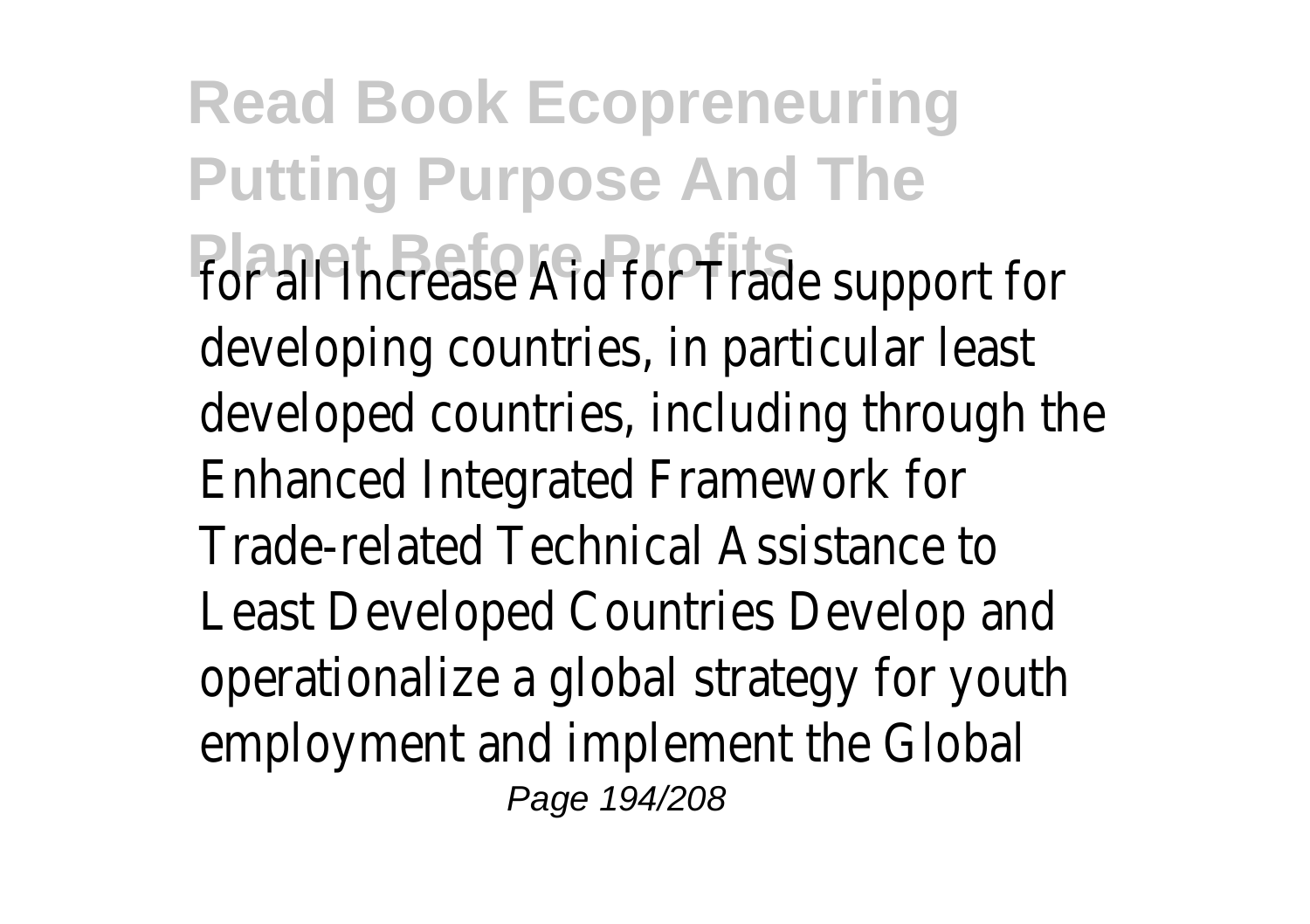**Read Book Ecopreneuring Putting Purpose And The Planet Before Profit Spanned Labour** Organization Editorial Board Rimjhim M Aggarwal, Rosa Maria Fernandez, Edurne A. Inigo, Nerise Johnson, Dmitry Kurochkin, Wim Lambrechts, Sonja Rewhorn, Marco Tortora, Tony Wall From the authors of Farmstead Chef, the authoritative guide for launching a Page 195/208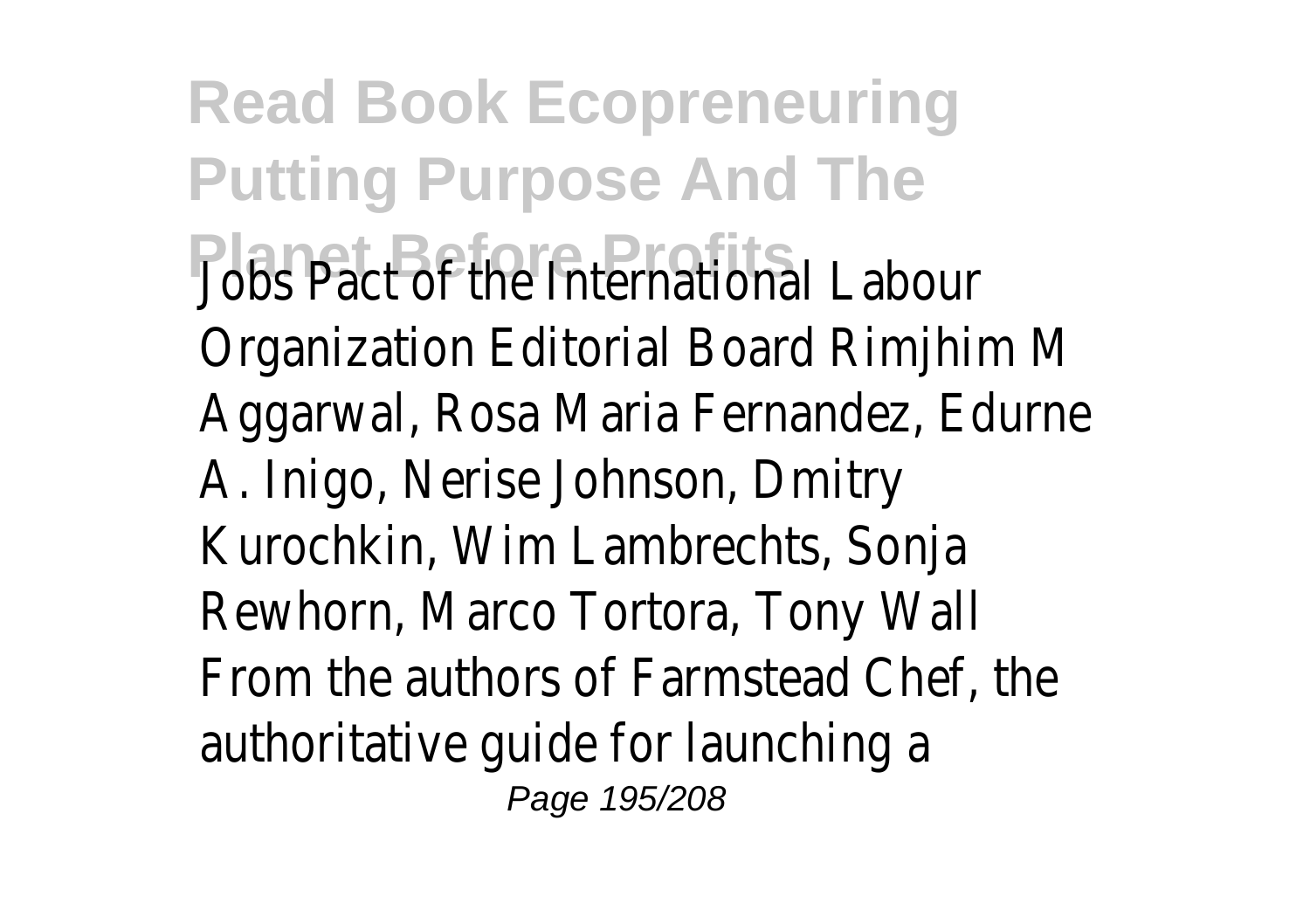**Read Book Ecopreneuring Putting Purpose And The Planet Before Profits** successful home-based food enterprise, from idea and recipe to final product. From farm-to-fork and "Buy Local" to slow food and hand-made artisan breads, more people than ever are demanding real food made with real ingredients by real people. Widely known as "cottage food legislation," over forty-two states and Page 196/208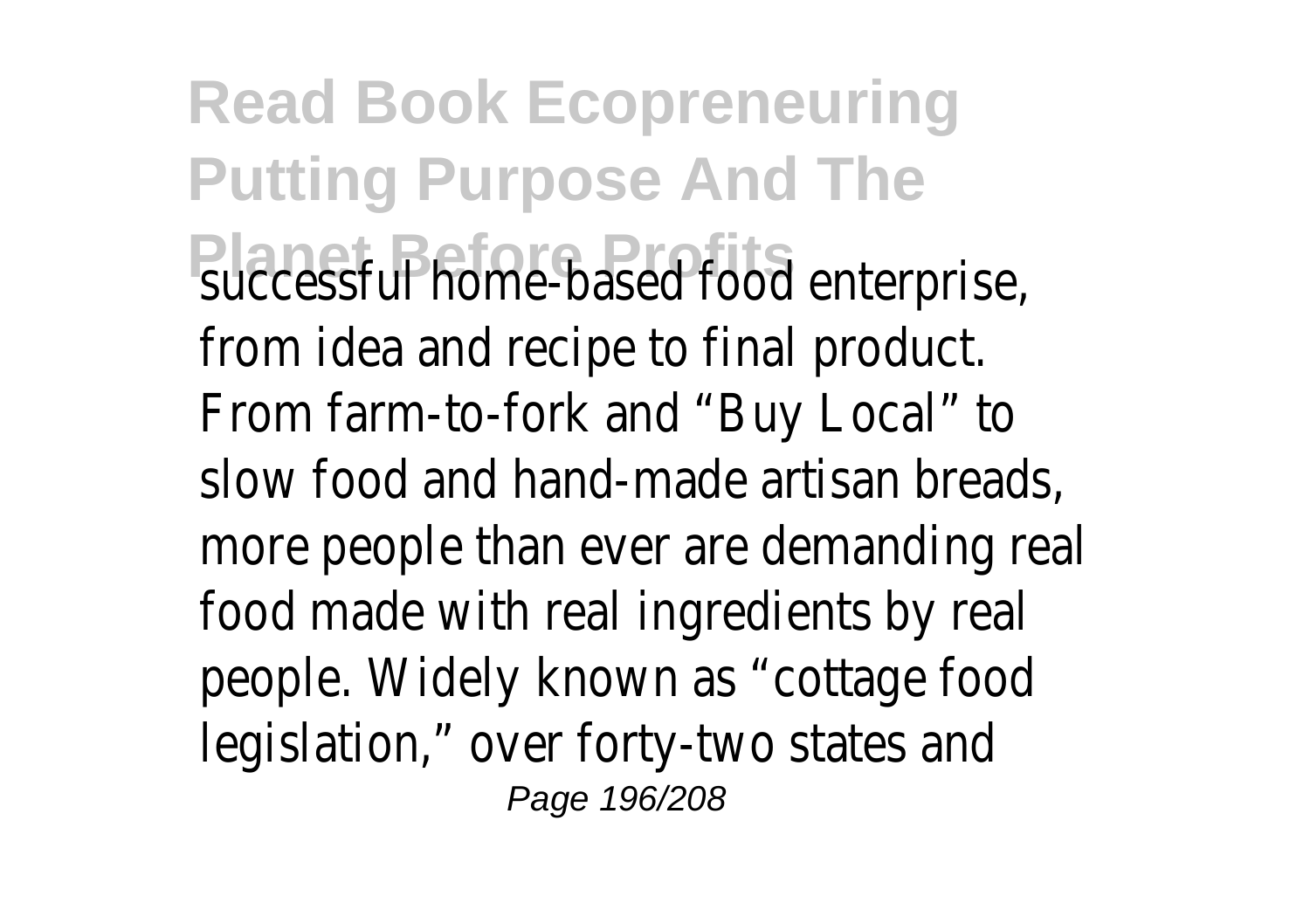**Read Book Ecopreneuring Putting Purpose And The Plance Before Provinces** have enacted recent legislation that encourages home cooks to create and sell a variety of "nonhazardous" food items, often defined as those that are high-acid, like pickles, or low moisture, like breads or cookies. Finally, "homemade" and "fresh from the oven" on the package can mean exactly Page 197/208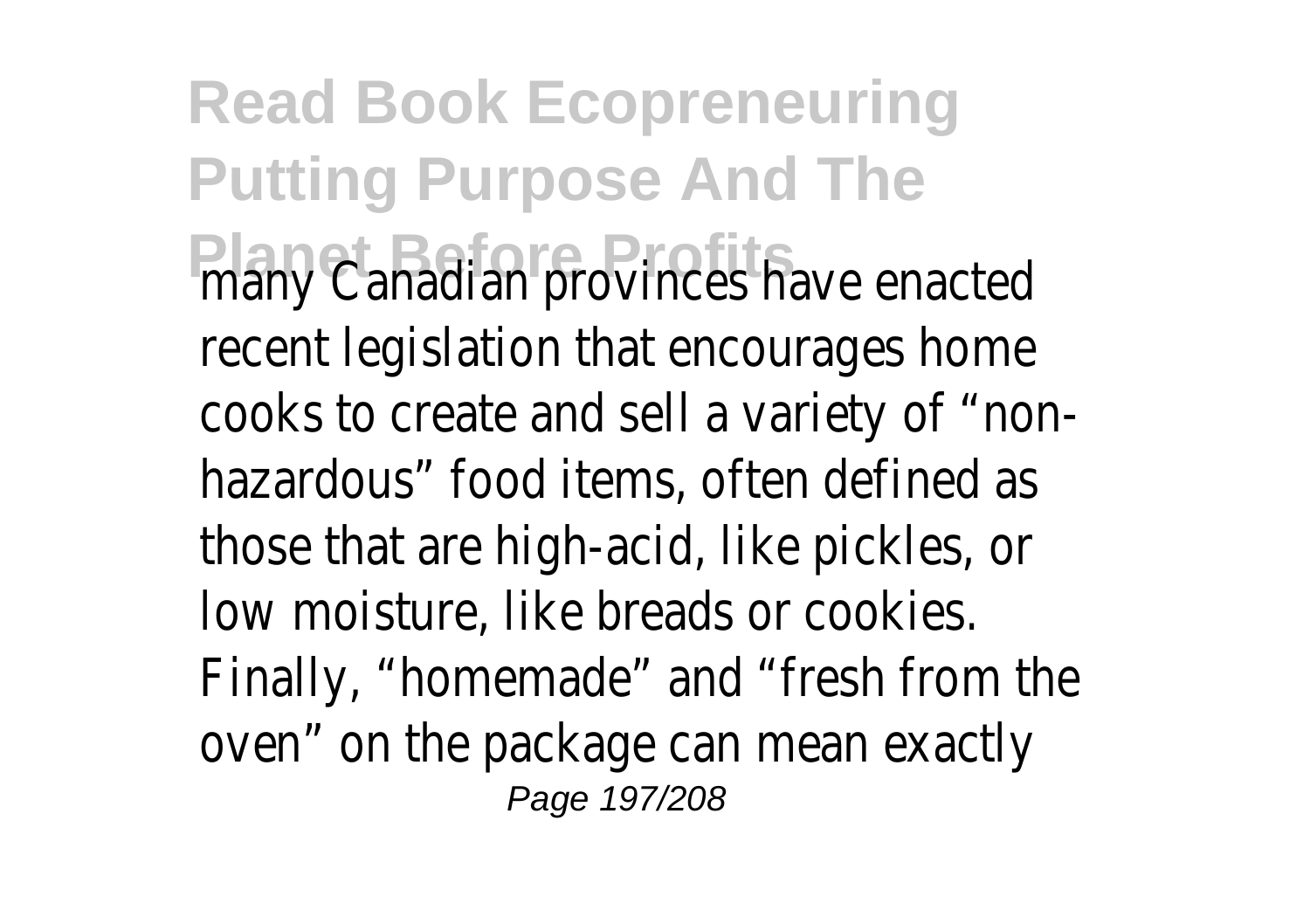**Read Book Ecopreneuring Putting Purpose And The Planet Before Profits** what it says. Homemade for Sale is the first authoritative guide to conceiving and launching your own home-based food startup. Packed with profiles of successful cottage food entrepreneurs, this comprehensive and accessible resource covers everything you need to get cooking for your customers, creating items that by Page 198/208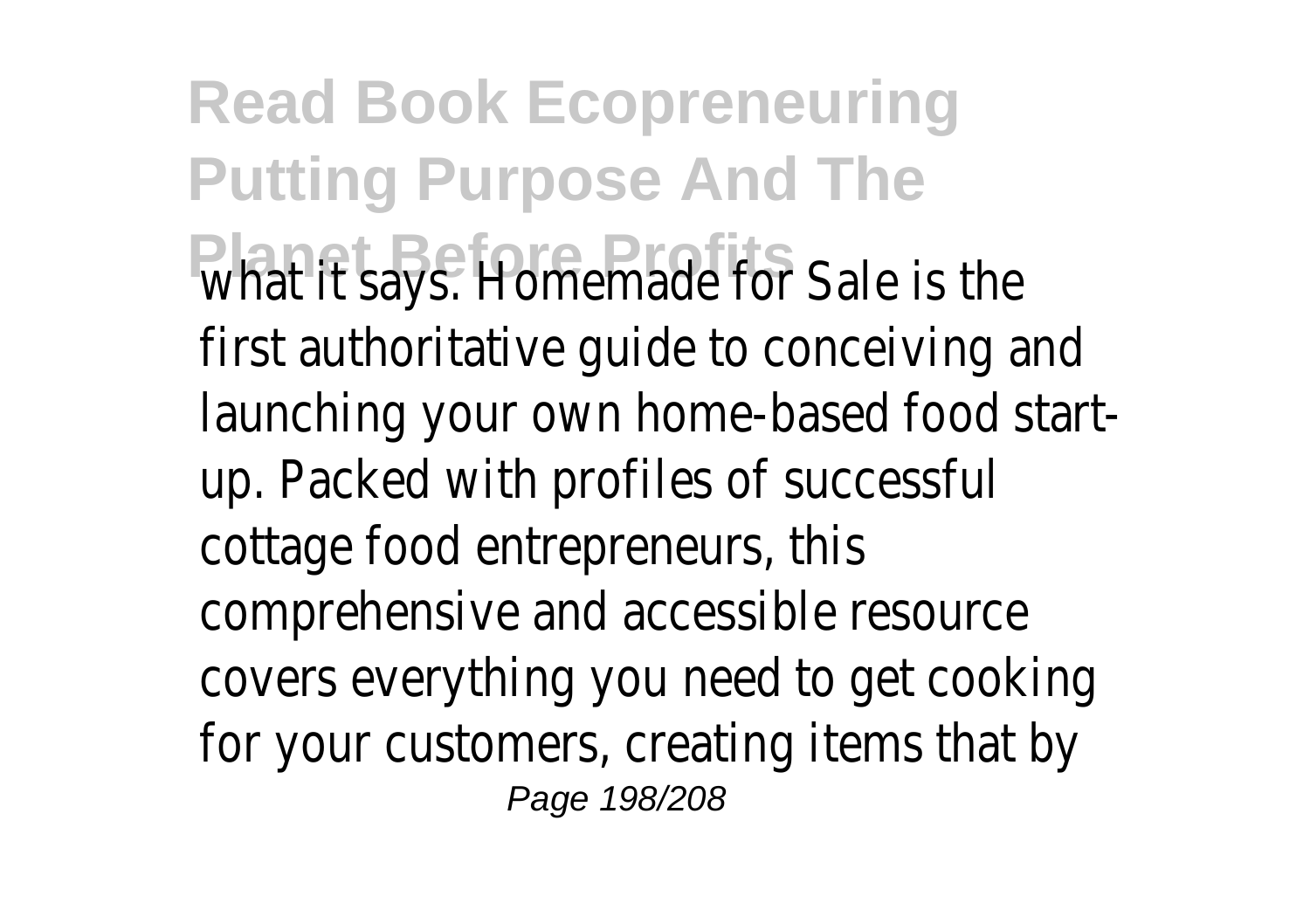**Read Book Ecopreneuring Putting Purpose And The Planet Before Profits** their very nature are specialized and unique. Topics covered include: Product development and testing Marketing and developing your niche Structuring your business and planning for the future Managing liability, risk, and government regulations You can join a growing movement of entrepreneurs starting small Page 199/208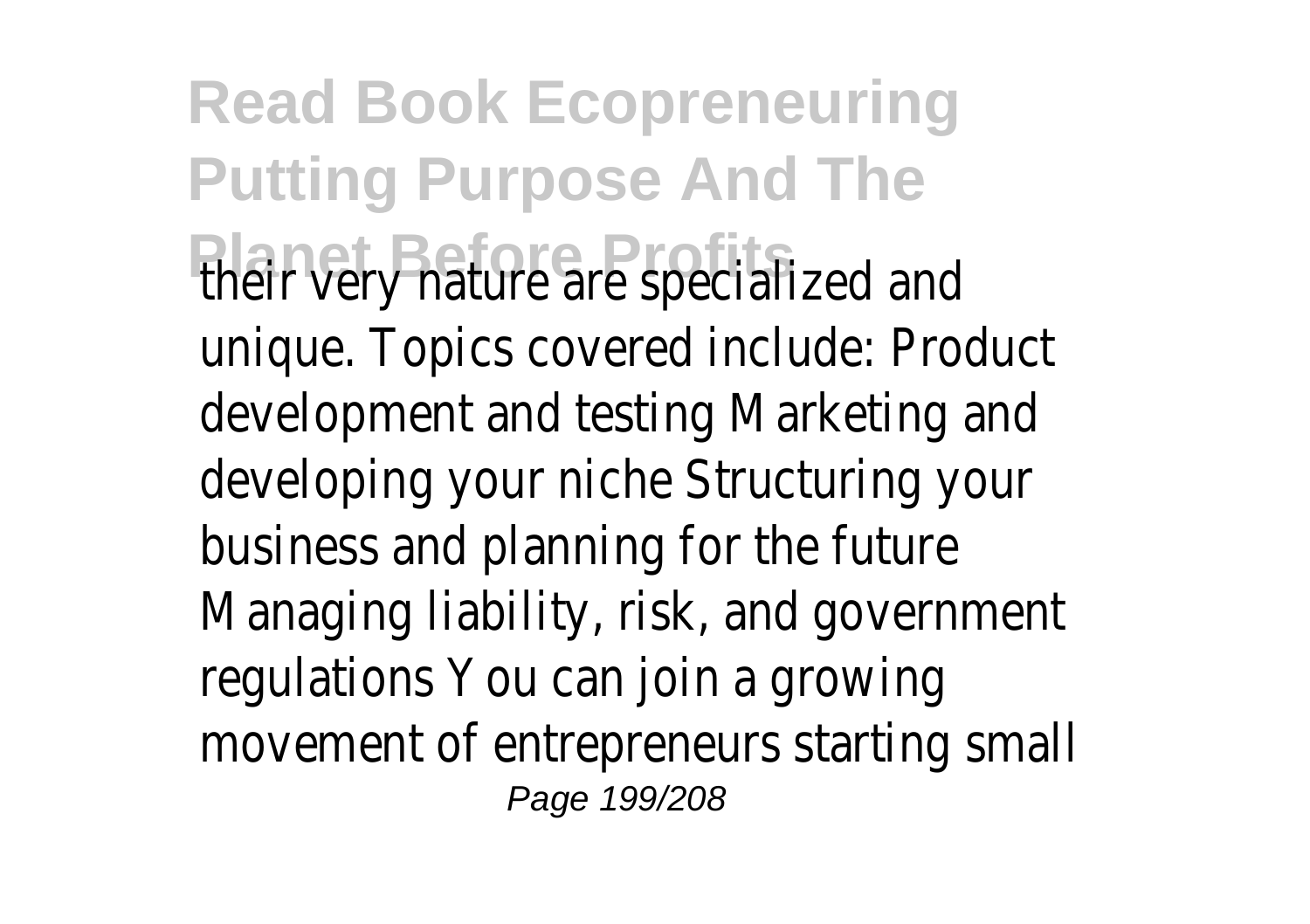**Read Book Ecopreneuring Putting Purpose And The Planet Before Profits** food businesses from their home. No capital needed, just good recipes, enthusiasm, and commitment, plus enough know-how to turn fresh ingredients into sought-after treats for your local community. Everything required is probably already in your home kitchen. Best of all, you can start tomorrow! Praise Page 200/208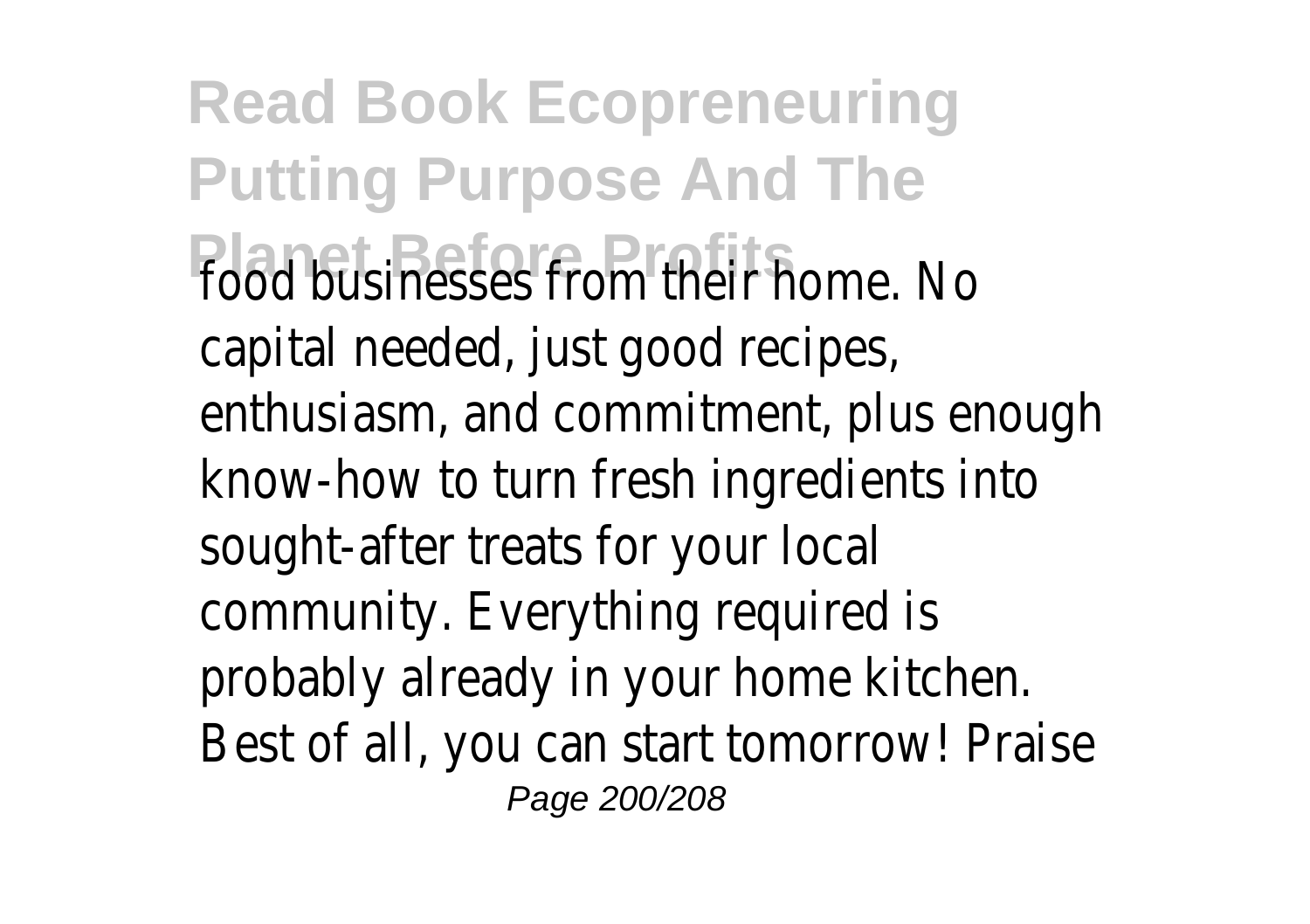**Read Book Ecopreneuring Putting Purpose And The Planet Before Profits** for Homemade for Sale "Revive local economies and create jobs. Add value instead of selling commodities. Rebuild regional food systems. Diversify production on the landscape. Capitalize the infrastructure for a sane and healthy diet. And yet, there is no switch to flip: we have to start-small, learn the lessons, and Page 201/208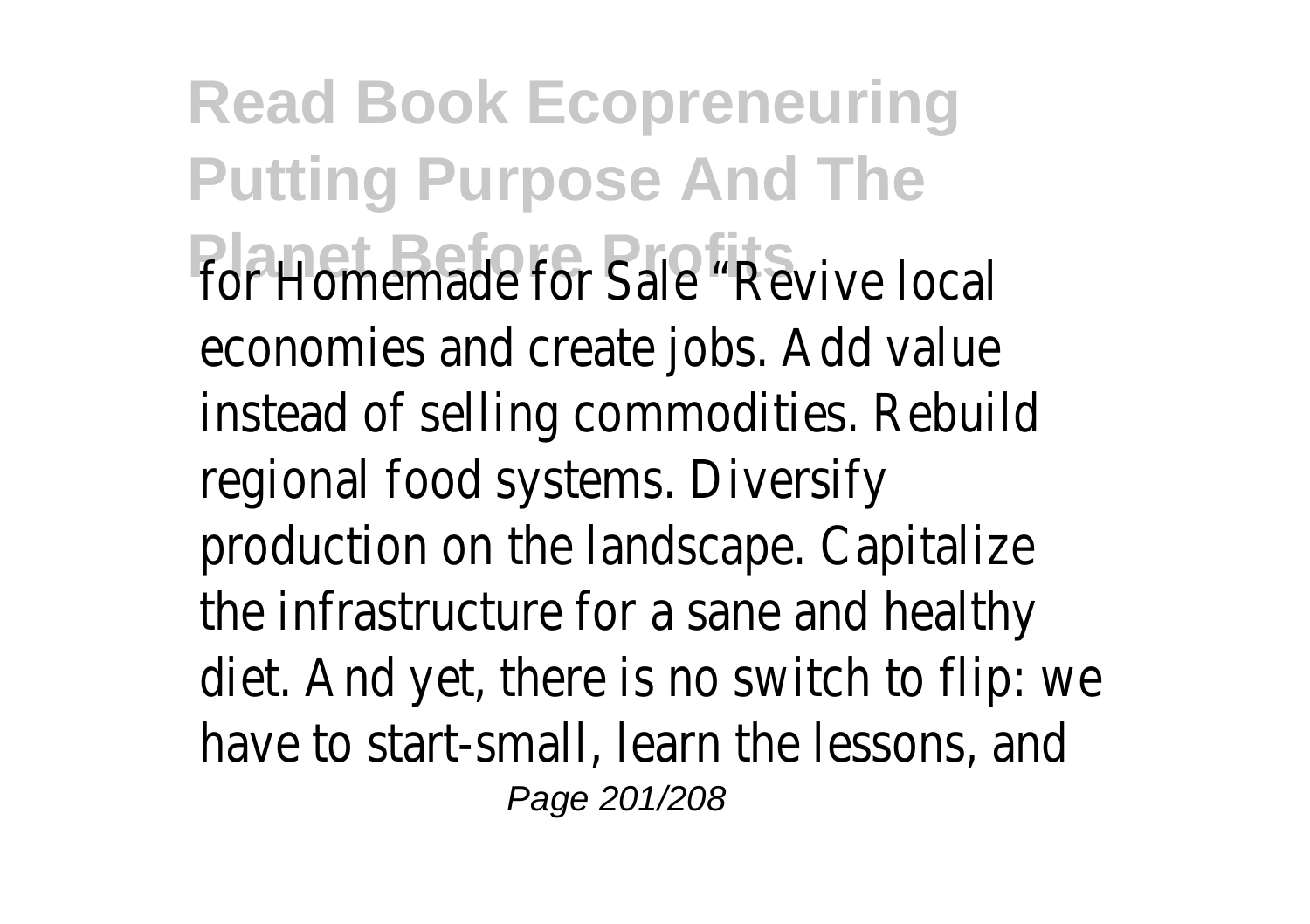**Read Book Ecopreneuring Putting Purpose And The Planet Before Profits** grow this sector ourselves. Homemade for Sale is the perfect start." —Severine von Tscharner Fleming, director, Greenhorns; and co-founder, Farm Hack and National Young Farmers Coalition "We are in a golden age for local, artisanal culinary products. But the food industry can be particularly challenging for startup Page 202/208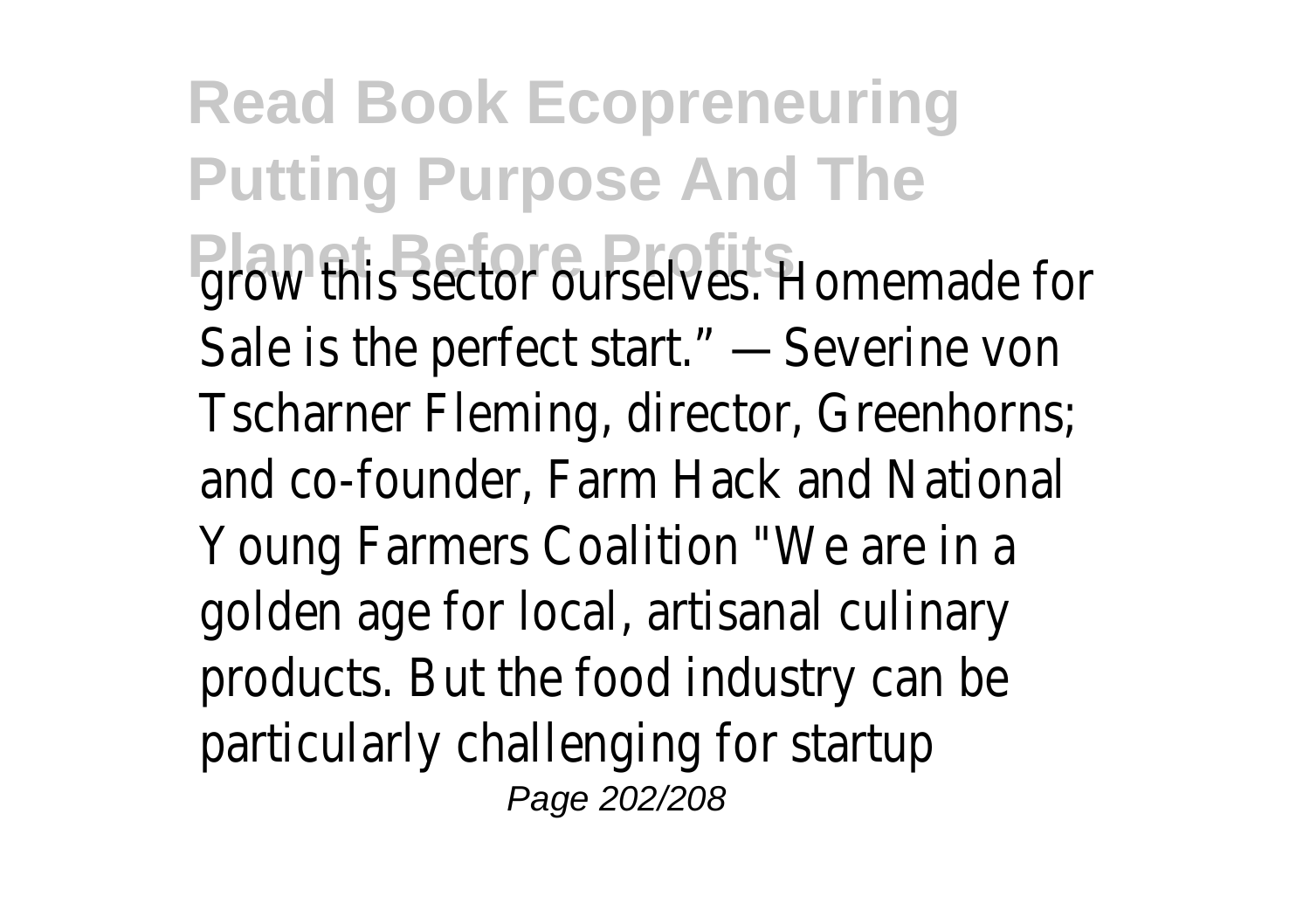**Read Book Ecopreneuring Putting Purpose And The Planet Before Profits** Sale is a valuable resource to help culinary entrepreneurs understand what lies ahead so they can more easily navigate their journey of turning their passion into a livelihood." —Gregory Heller, author, U.S. Kitchen Incubators: An Industry Snapshot The first edition of this book looked at the Page 203/208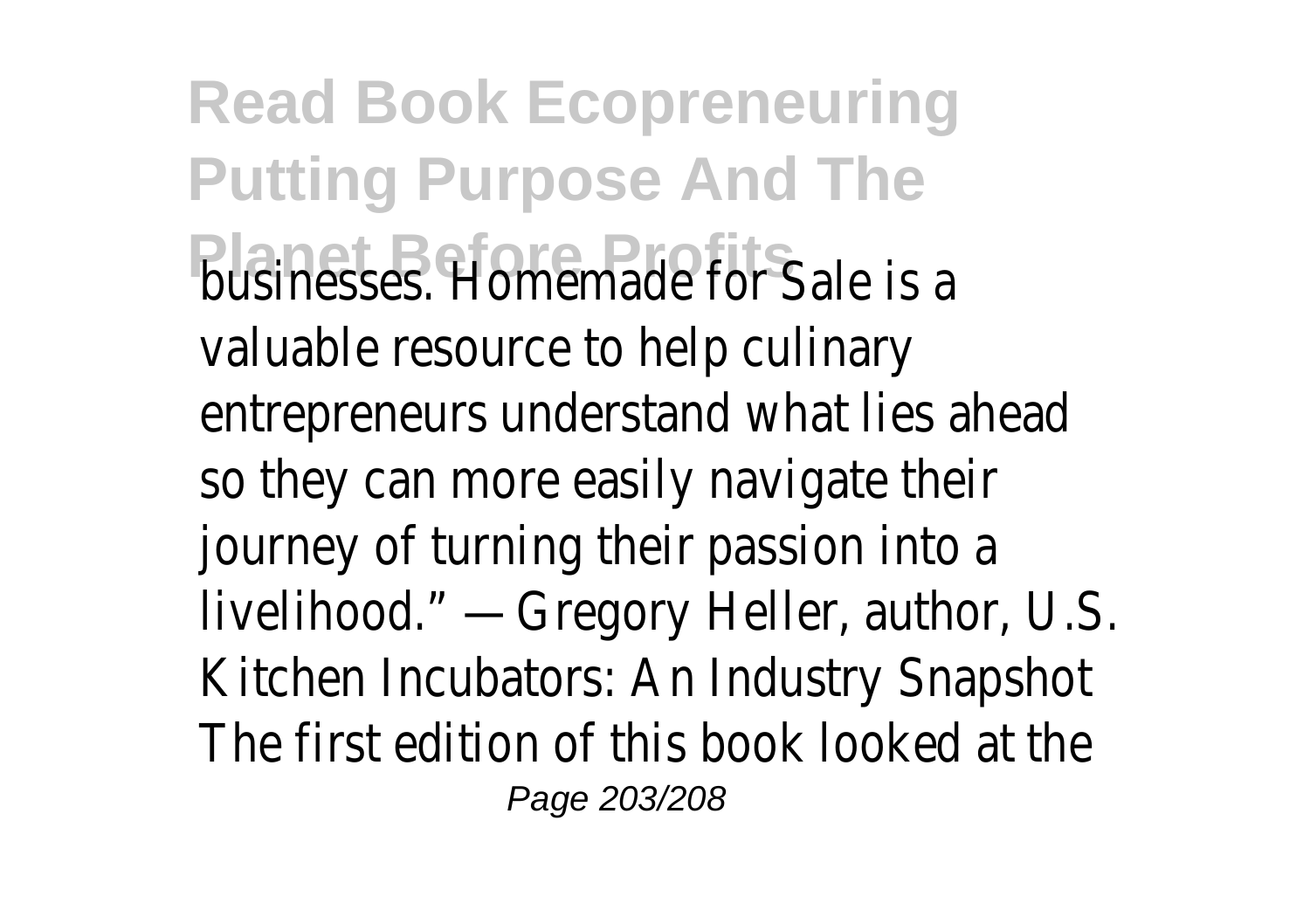**Read Book Ecopreneuring Putting Purpose And The** Planet Before **Profits** environmental entrepreneurs gaining competitive advantage for their firms through understanding and utilising green issues. These green entrepreneurs have led the way in enabling market forces to generate economic growth whilst protecting the environment and Page 204/208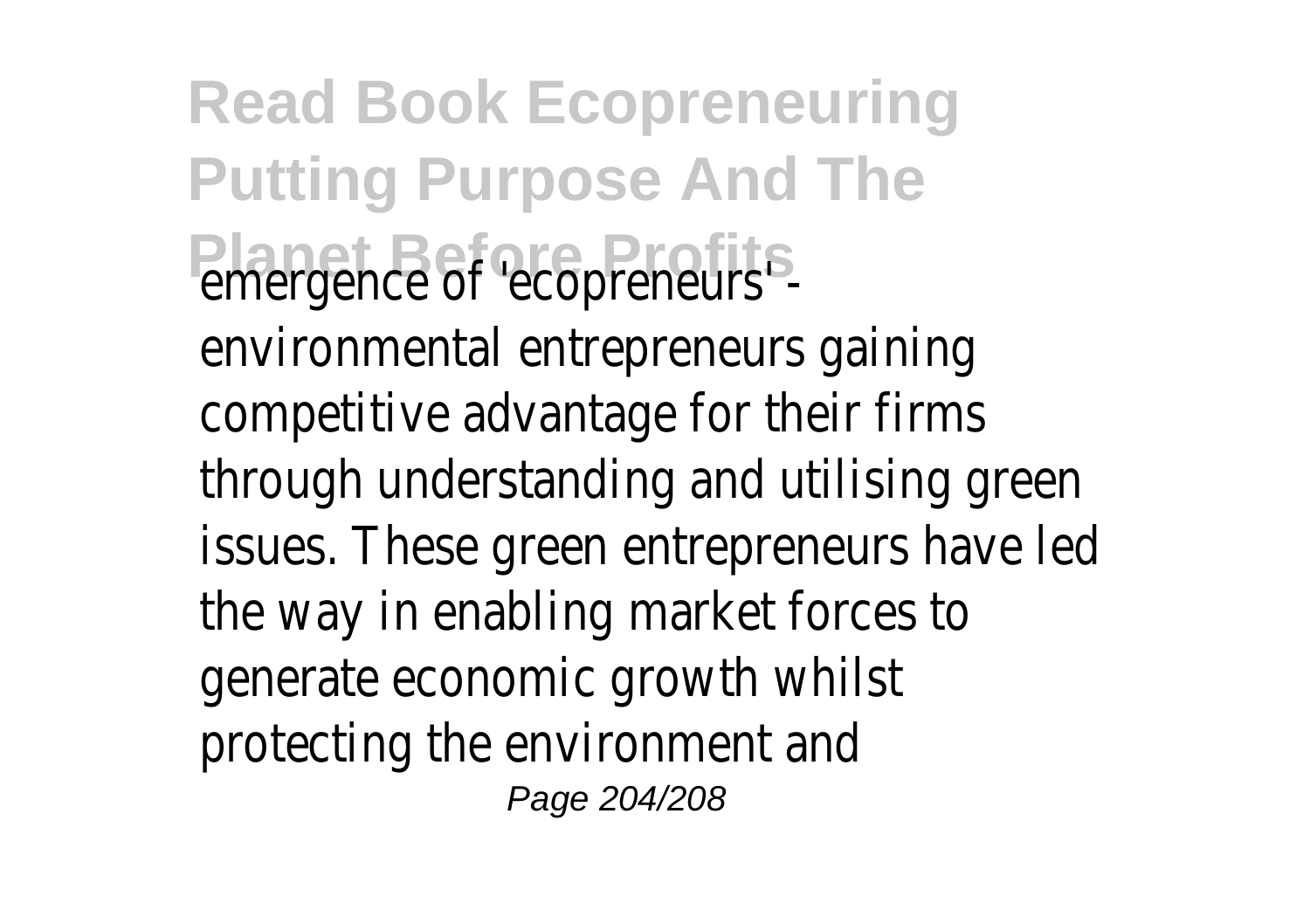**Read Book Ecopreneuring Putting Purpose And The Profits** encouraging sustainability. This new edition continues the examination of what distinguishes these green entrepreneurs from others. It draws on a diverse range of case studies embracing examples of both successful and unsuccessful ecopreneurial ventures on at least four continents. Contributions have been updated and a Page 205/208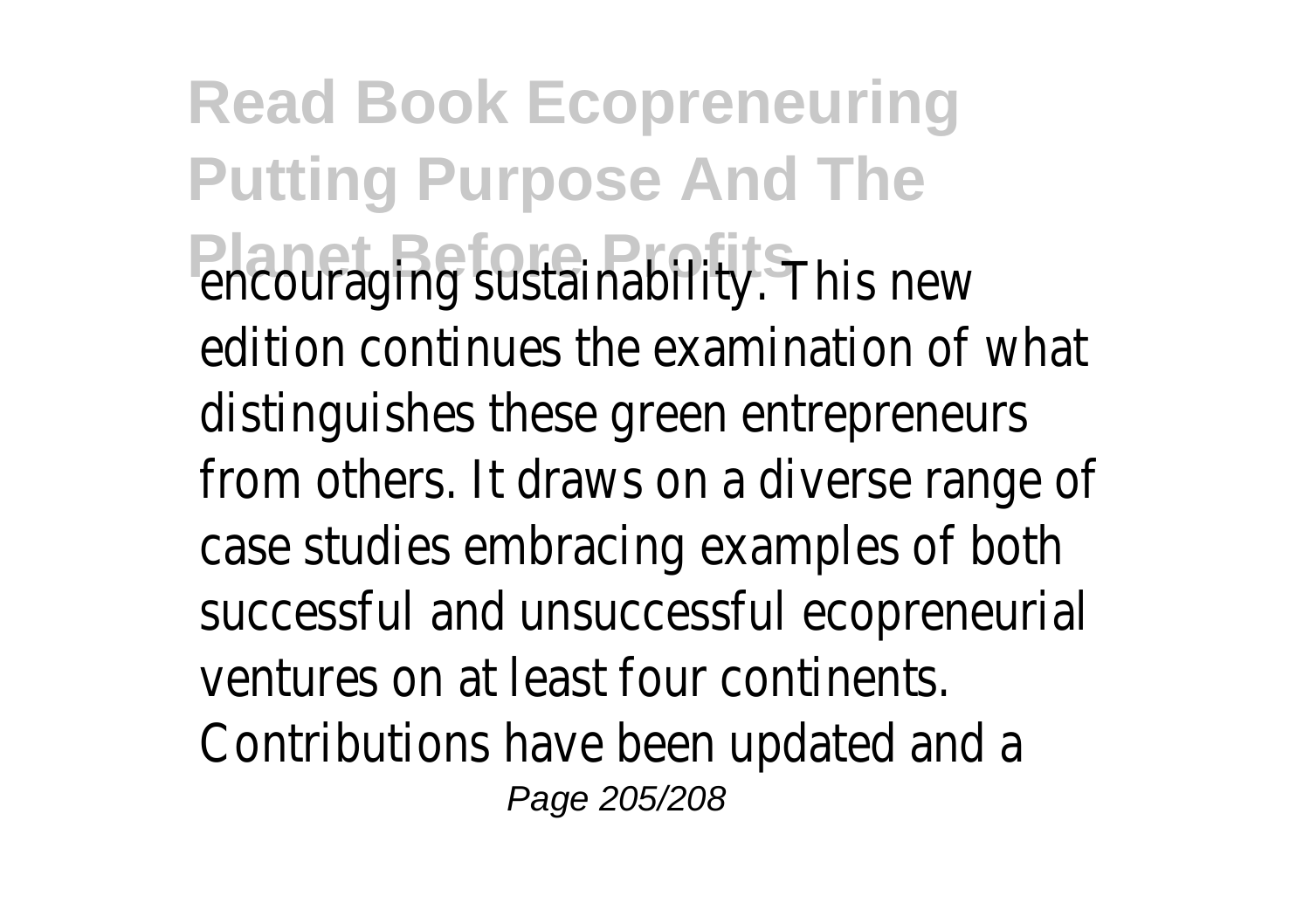**Read Book Ecopreneuring Putting Purpose And The** number of entirely new chapters describe sustainable business projects in places ranging from the USA , India, western Europe, UK, Australia, central America and New Zealand. Making Ecopreneurs, second edition, charts recent developments and remains highly relevant to researchers in the fields of sustainable Page 206/208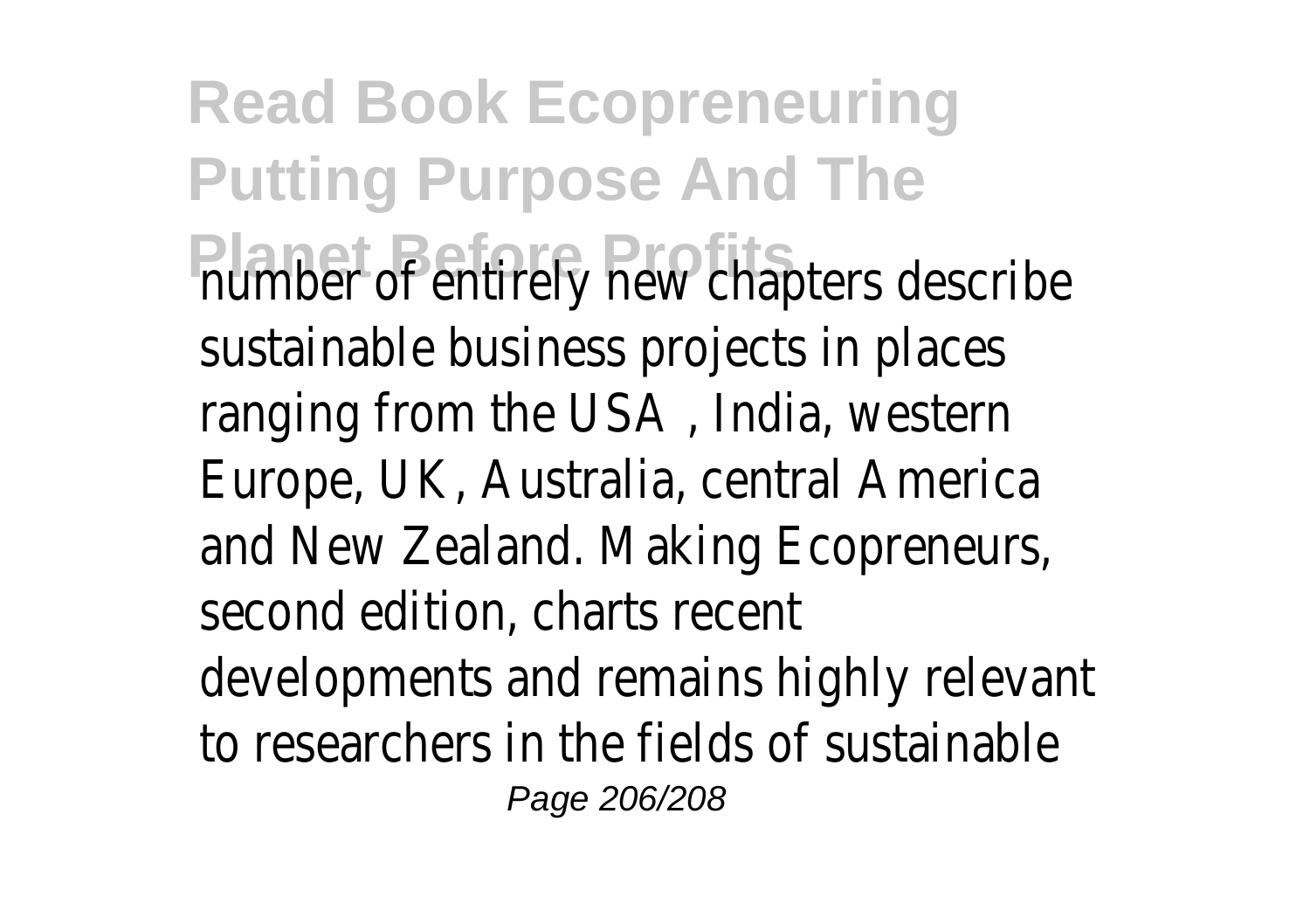**Read Book Ecopreneuring Putting Purpose And The Pusiness development and** entrepreneurship, to policymakers within governments and NGOs, and to those running businesses.

EcopreneuringPutting Purpose and the Planet Before ProfitsNew Society Publishers

A Human Centered Approach to Page 207/208